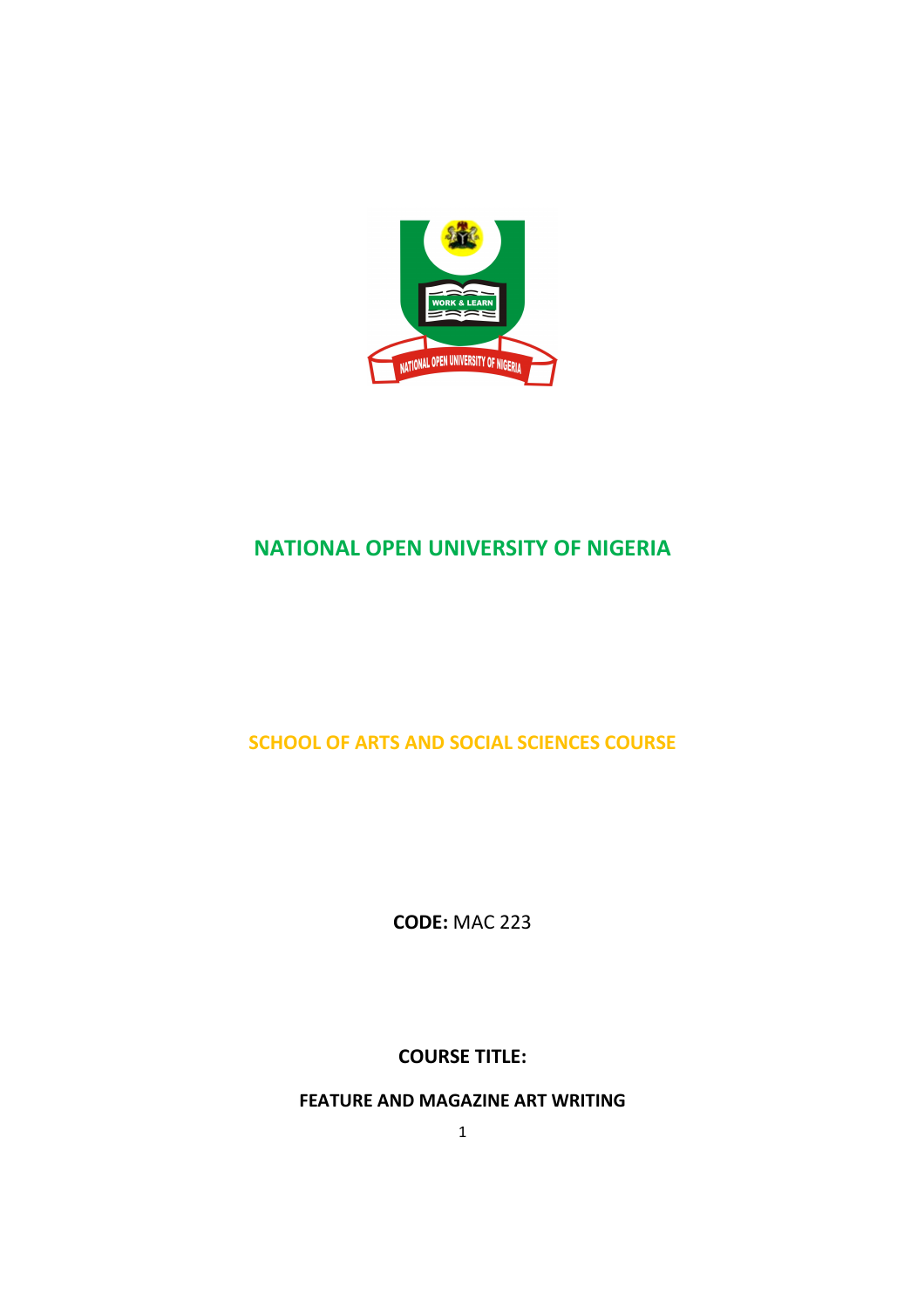# **COURSE GUIDE**

**MAC 223** 

# **FEATURE AND MAGAZINE ART WRITING**

# **Course Team**

Course Writer: Aderibigbe Adebola A. Bowen University, Iwo, Osun State 08034161539 omonlalabi@yahoo.com

Content Editor: Dr. Olubunmi Ajibade University of Lagos 08033304512 aajibade@unilag.edu.ng

| <b>Course Coordinator:</b> | <b>Ndukwe Grace</b>                 |
|----------------------------|-------------------------------------|
|                            | National Open University of Nigeria |
|                            | 08030306566                         |
|                            | geendukwe@yahoo.com                 |

| Programme Leader: | Dr. Jonathan E. Aliede              |
|-------------------|-------------------------------------|
|                   | National Open University of Nigeria |
|                   | 08069395473                         |
|                   | aliedeom@yahoo.com                  |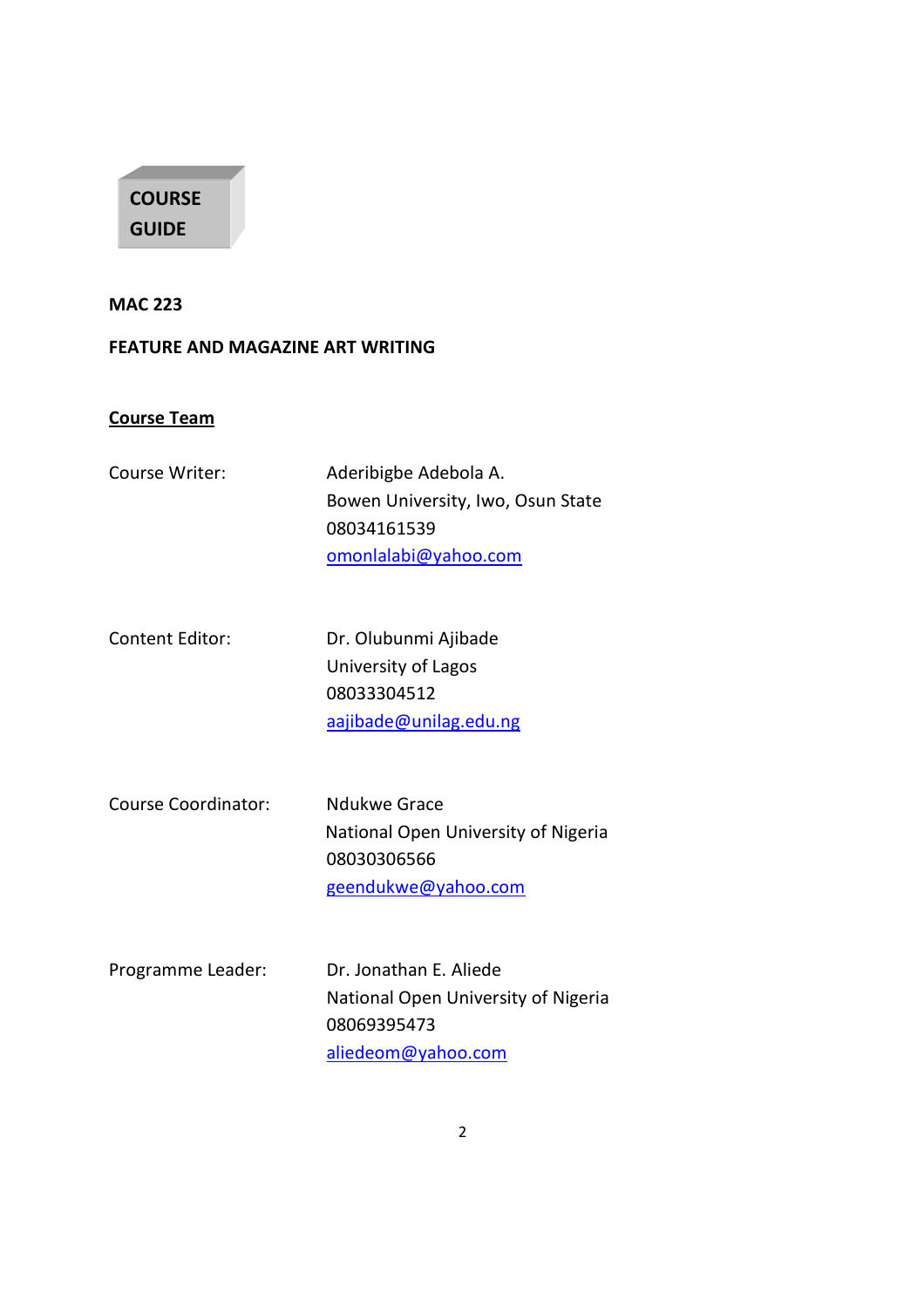# **CONTENTS PAGE**

| 1 |
|---|
|   |
|   |
|   |
|   |
|   |
|   |
|   |
|   |
|   |
|   |
|   |
|   |
|   |
|   |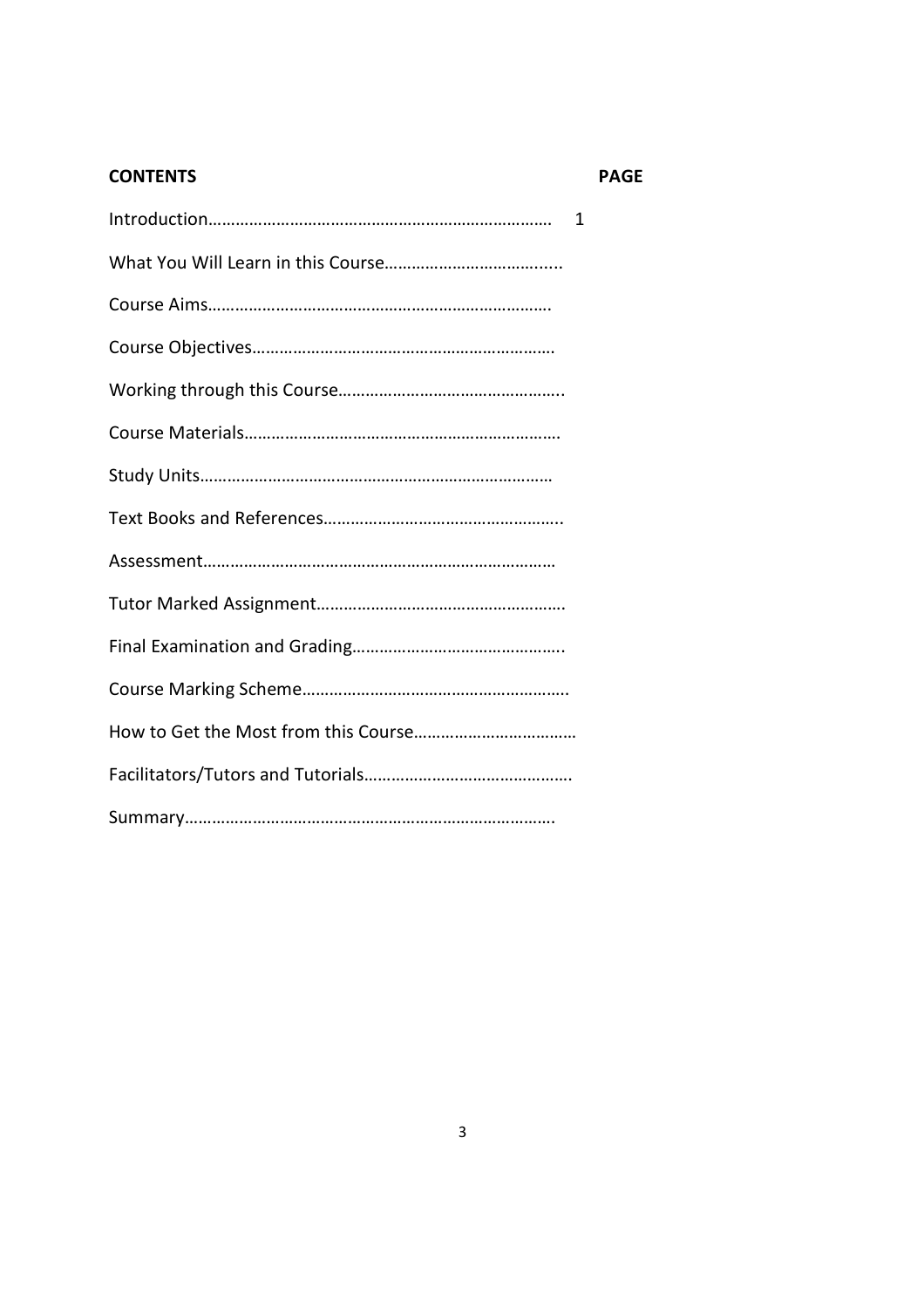#### **INTRODUCTION**

You are welcome to **MAC 223: FEATURE AND MAGAZINE ART WRITING**. It is available for students in the Undergraduate Mass Communication programme, particularly in their second year. The course provides an opportunity for students to acquire the basic skills needed to write feature articles for magazines and mass circulated publications. They will be exposed to the roles of magazines as a mass communication medium and the importance of research in magazine article writing. Students who have gone through this course would be able to approach Feature Writing with little or no difficulty. It is however advised that students tackle dutifully every assigned task in this course for their own good as this would be inevitable for the development of the needed skills for writing the feature.

This course guide provides you with the necessary information about the contents of the course and the materials you will need to be familiar with for a proper understanding of the subject matter. It is designed to help you get the best of the course by exposing you to some exceptional materials and write-ups by outstanding journalists in the mass communication profession. It also provides necessary guides on the way to approach your tutor marked assignment (TMAs).

Overall, this course will leave you as a great Feature Writer. And importantly, you will acquire the skills that will help you in a great way become an encompassing and better writer.

# **What You Will Learn in this Course**

The overall objective of **MAC 223 FEATURE AND MAGAZINE ART WRITING** is to expose the students to the skills involved in crafting outstanding feature articles. To achieve this, attempts have been made to carefully select great write-ups and lecture materials that would facilitate this objective.

In this course, feature has been thoroughly discussed in a friendly manner. Characteristics of features, types of feature, qualities of a good feature writer and the basic difference between a feature in a newspaper and a feature in a magazine have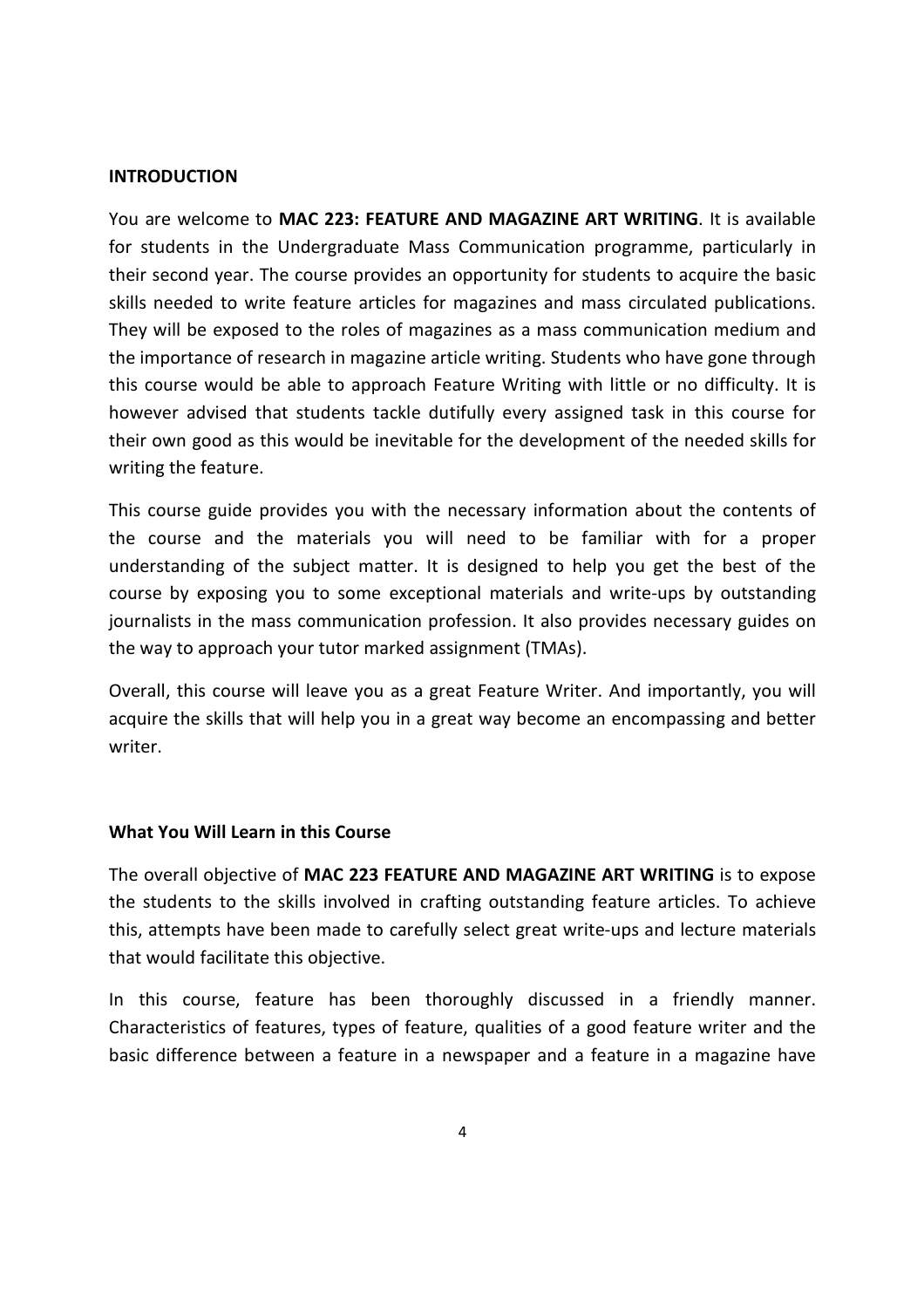been spelt out. For all the types of features discussed, a practical example has been drawn from newspapers and magazines to further aid the learning of the students.

This course will further expose the students to basic elements of good writing. These elements are usually missing these days in many feature articles in our newspapers and magazines, thereby making the quality of writing these days in our national publications quite poor.

Lastly, this course will expose the students to the importance of research to a feature writer.

# **Course Aims**

The aims of this course are to

- i. Outline the skills involved/necessary for feature writing
- ii. Expose the students to the role of magazine as a mass communication medium
- iii. Expose the students to the principles of magazine article writing.
- iv. Discuss the importance of research in magazine.

# **Course Objectives**

Several objectives can be delineated from this course. In addition, each unit has specific objectives. The unit objectives can be found at the beginning of a unit. You may want to refer to them during your study of the particular unit to check on the progress you are making. You should always look at the unit objectives before and after completing a unit. In this way, you could easily check whether or not you have covered what is required of you in that unit.

At the end of this course, the students should be able to;

- i. Write a good feature article;
- ii. Identify distinctly the types of feature articles there are and write good features on them;
- iii. State briefly differences between a newspaper feature and a magazine feature;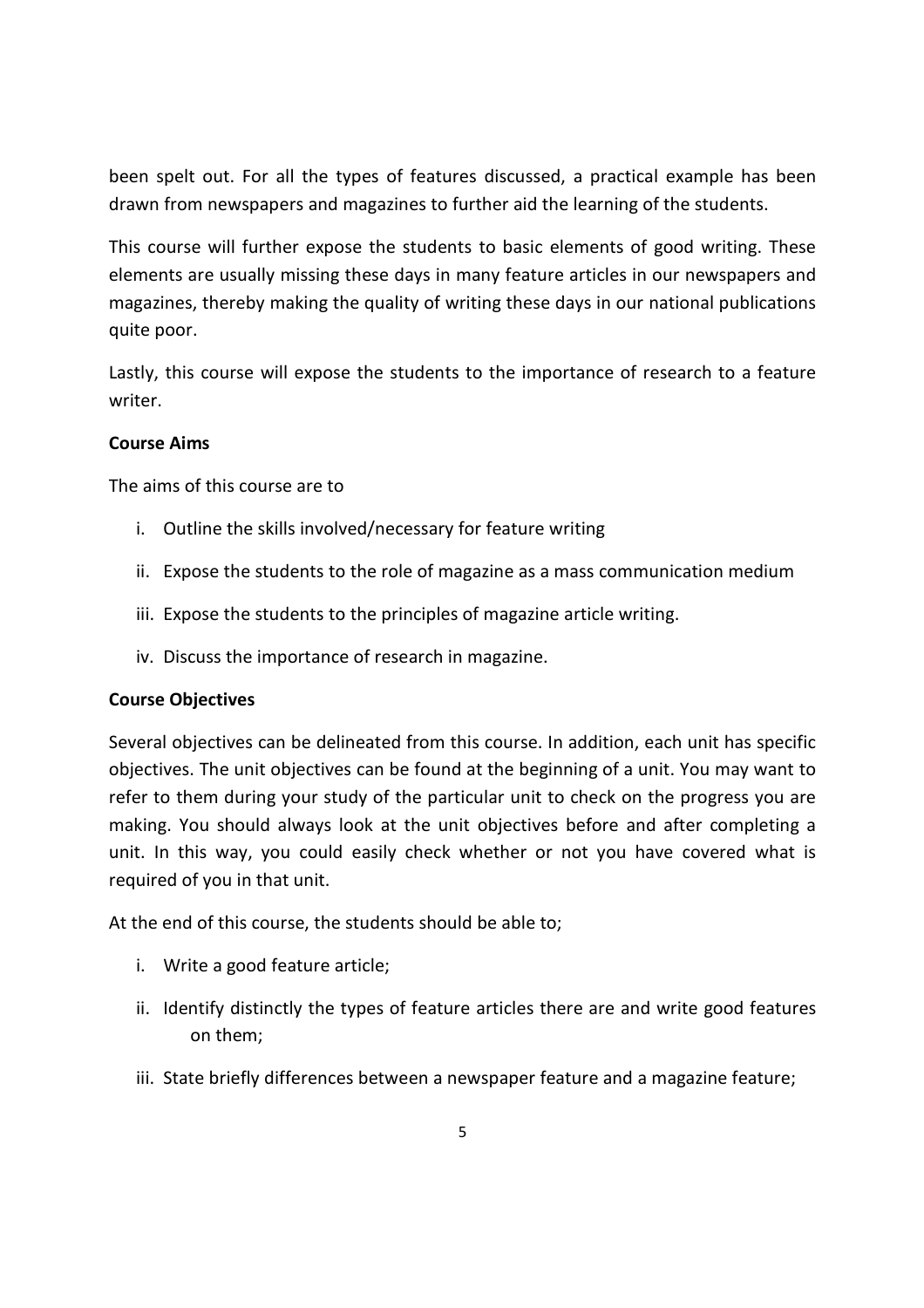- iv. Enlist the characteristics of feature writing;
- v. Differentiate between a News Feature and Straight news;
- vi. State the aims of News Feature;
- vii. Write a good News Feature;
- viii. Define Profile Feature;
- ix. Write a good Profile Feature;
- x. Give the types of Profile Features there are;
- xi. Enlist four tips on writing a powerful Profile Feature;
- xii. Recognize a Travelogue article when you see one;
- xiii.Recognize a How-to-do-it- yourself article when you see one;

xiv.Apply the element of Economy effectively;

- xv. Apply the element of Correctness effectively;
- xvi.Identify what makes an elegant writing;
- xvii. Identify and use figurative languages effectively;
- xviii. Construct words with freshness of expression;

xix.Effectively identify poor mechanics in a written or printed material;

xx. Identify useful materials in the Library;

xxi.Identify the Functions and roles of a dictionary as a research material;

- xxii. Give reasons why the Library is still an important avenue for research;
- xxiii. Give reasons why the internet is an indispensable research medium;
- xxiv. List other sources of information available to a feature writer;
- xxv. Identify and explain the tools of a writer;
- xxvi. Identify the benefits of these equipments;
- xxvii. State five reasons why note taking is essential for a writer;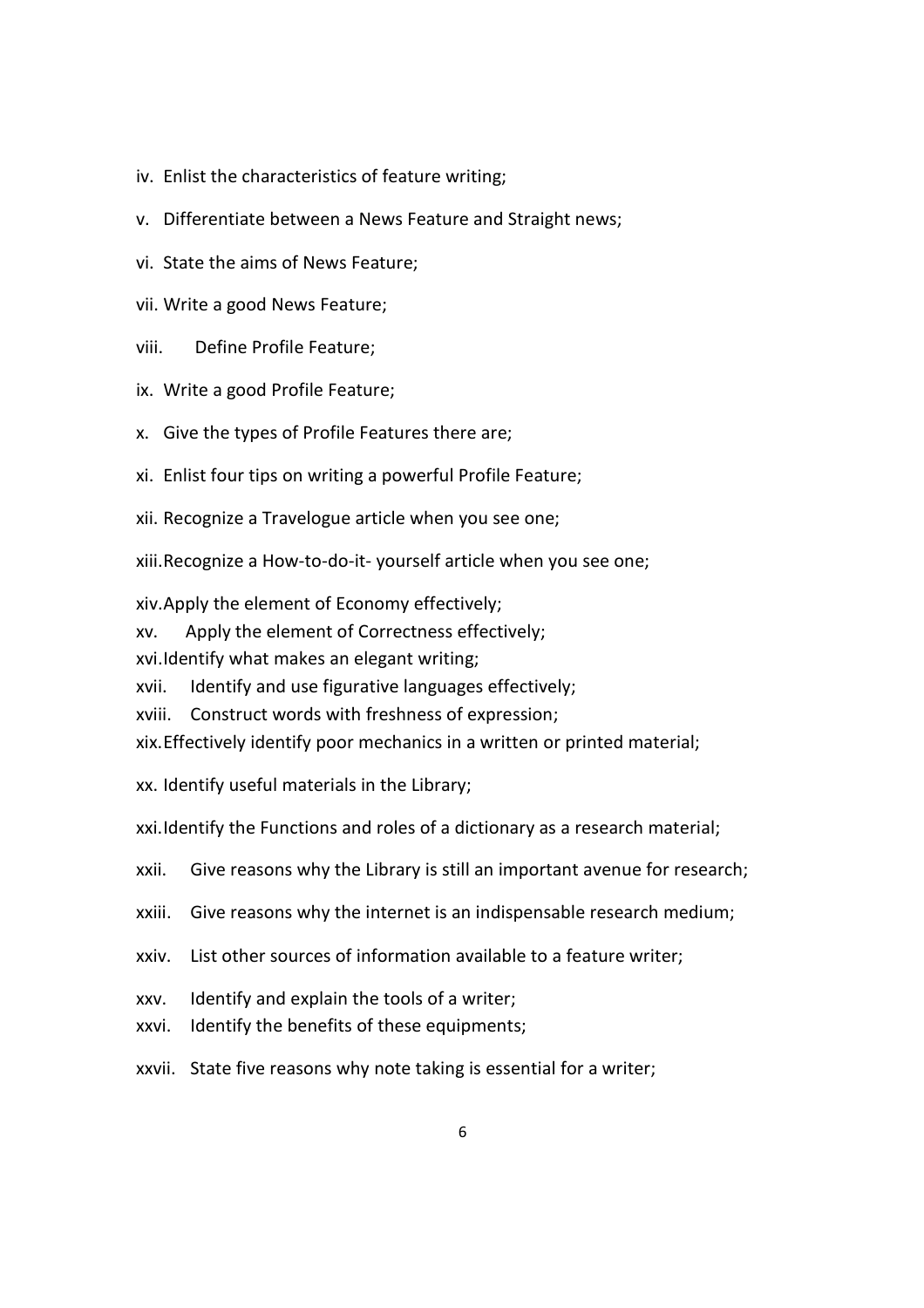xxviii. Explain and use two Note taking Methods of their choice.

# **Working through this Course**

To complete this course you are required to read the study units. Most of the units contain self assessment exercises, and at some points in the course, you are required to submit assignments for assessment purposes. At the end of this course is a final examination.

I would like to state categorically that this course is practically drawn and it is expected that students approach it with every sense of practicality. Students must make it a habit however to read newspaper and magazine articles and be curious to identify both good and weak Feature articles. In addition, you need a good dictionary, Thesaurus and writing Pad.

The following is a practical strategy for working through the course. If you run into any trouble, telephone your tutor. Remember that your tutor's job is to help you. When you need assistance, do not hesitate to call and ask your tutor to provide it.

- 1. Read this course Guide thoroughly, it is your first assignment.
- 2. Organize a Study Schedule. Design a "Course Overview" to guide you through the Course. Note the time you are expected to spend on each unit and how the assignments relate to the units. Important information e.g. details of your tutorials, and the date of the first day of the Semester is available online on the NOUN website.
- 3. Once you have created your own study schedule, do everything to stay faithful to it. The major reason why students fail is that they get behind with their course work. If you get into difficulties with your schedule, please, let your tutor know before it is late to get help.
- 4. Turn to Unit 1, and read the introduction and the objectives for the unit.
- 5. Assemble the study materials.
- 6. As you work through the unit, you will know what sources to consult for further information.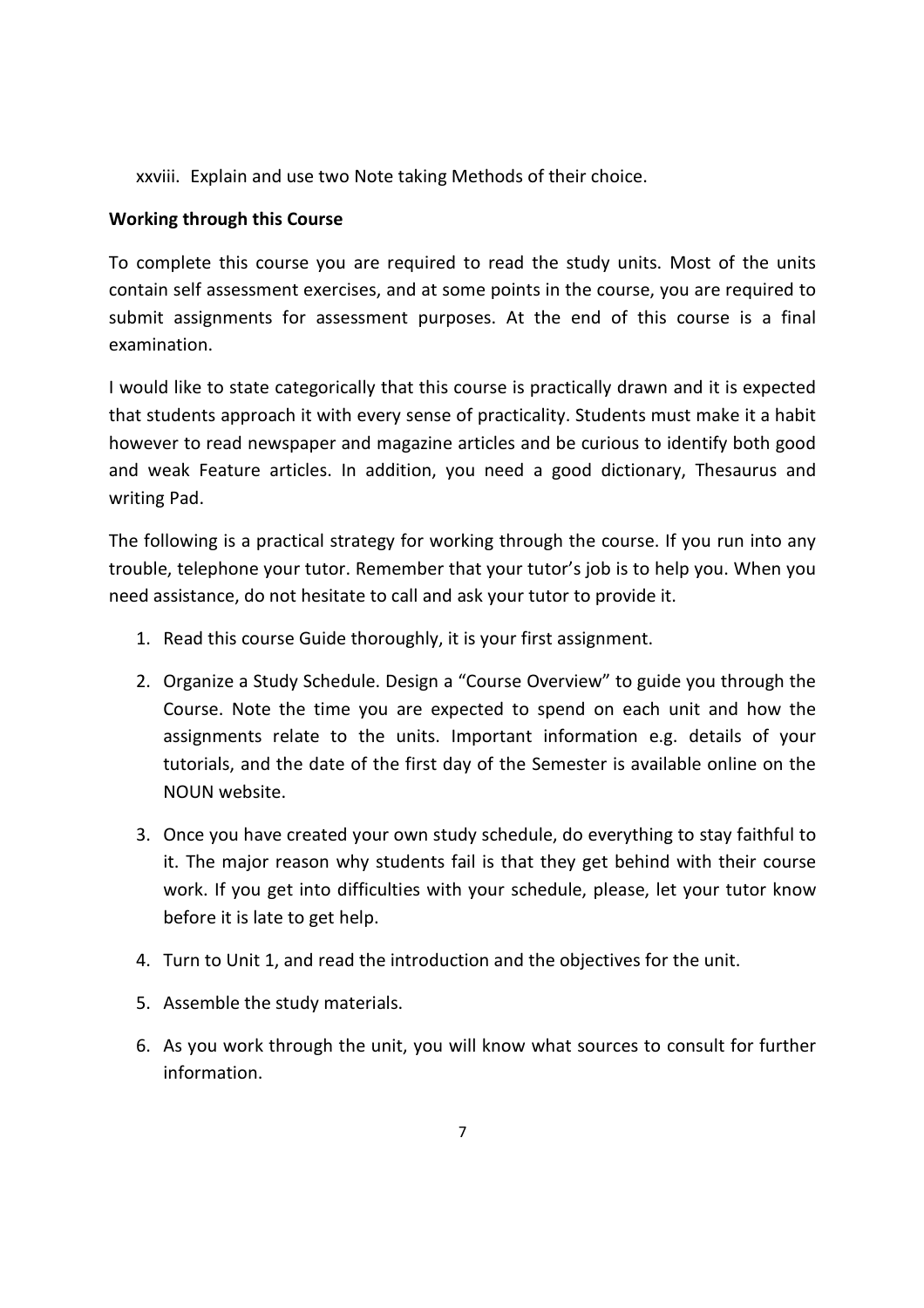- 7. You will learn a lot by dutifully doing the assignments. Keep abreast with the deadlines given to the submission of your assignments online. The assignments have been designed to help you meet the objectives of the course, and therefore, will help you pass the examination. Submit all assignments not later than the due date.
- 8. Review the objectives for each study unit to confirm that you have achieved them. If you feel unsure about any of the objectives, review the study materials or consult your tutor.
- 9. When you are confident that you have achieved a unit's objectives, you can start on the next unit. Proceed unit by unit through the course and try to pace your study so that you keep yourself on schedule.
- 10.When you have submitted an assignment to your tutor for assessment, do not wait for feedback before starting on the next unit. Keep to your schedule. When the Assignment is returned, pay particular attention to your tutor's comments, both on the tutor-marked assignment form and also the written comments on the ordinary assignments.
- 11. See that you have fulfilled the objectives listed in the course guide and in the main course materials. After completing the last unit, prepare yourself for the final examination.

Stated below are the components of the course.

# **Course Materials.**

- i. Course Materials
- ii. Study Units
- iii. Recommended Textbooks and other Reference Materials
- iv. Assignment File
- v. Writing Notes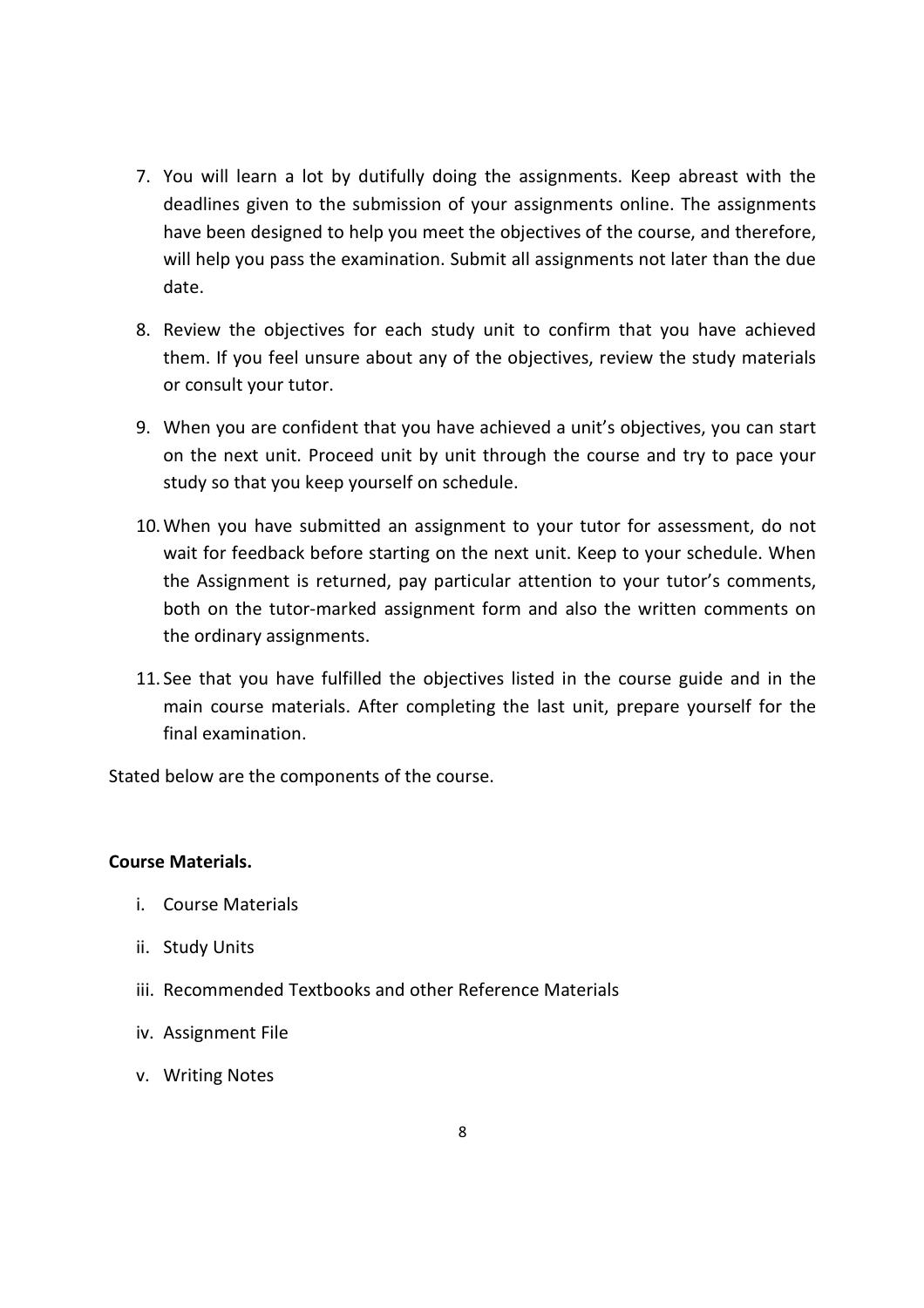# **Study Units**

There are twenty study units in this course, as follows:

# **Module 1**

| Unit 1          | <b>Introduction to Feature Writing</b>       |
|-----------------|----------------------------------------------|
| Unit 2          | News Feature                                 |
| Unit 3          | <b>Profile Feature</b>                       |
| Unit 4          | Travelogue and How-to-do-it-Yourself Feature |
| <b>Module 2</b> |                                              |
| Unit 1          | What is a Magazine?                          |
| Unit 2          | A Brief History of Magazine                  |
| Unit 3          | <b>Functions of Magazines</b>                |
| Unit 4          | Contents of a Magazine                       |
| <b>Module 3</b> |                                              |
| Unit 1          | <b>Basic Elements of Good Writing I</b>      |
| Unit 2          | <b>Basic Elements of Good Writing II</b>     |
| Unit 3          | <b>Mechanics of Writing</b>                  |

Unit 4 Appropriate Word Usage

# **Module 4**

- Unit 1 The Editor's Note
- Unit 2 Fiction Writing
- Unit 3 Review Writing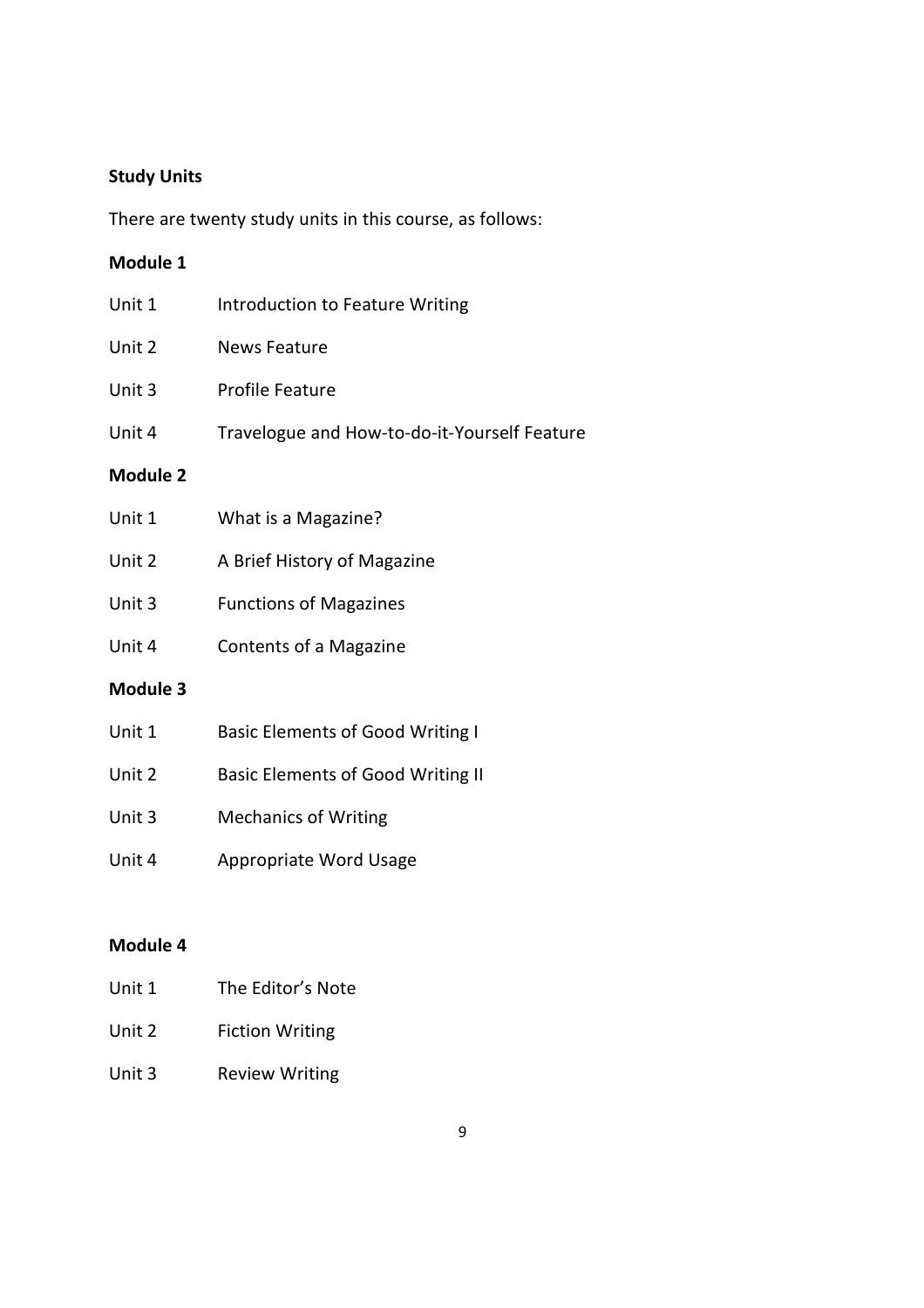| Unit 4   | Photography                            |
|----------|----------------------------------------|
| Module 5 |                                        |
| Unit 1   | <b>Study Skills</b>                    |
| Unit 2   | <b>Information Sourcing</b>            |
| Unit 3   | Tools of a Feature and Magazine Writer |
| Unit 4   | <b>Note Taking Skills</b>              |

#### **Text Books and References**

- Alexander, L. (2003) Beyond the Facts: A Guide to the Art of Feature Writing ( $2^{nd}$  ed) Shelley Printers Delhi.
- Anaeto, S.G, Anaeto M.S & Tejumaiye, J.A. (2009). Newspaper and Magazine- Management, Production, Marketing. Ibadan. Stirling-Horden Publishers.
- Ayodele, S.O (1989) Faster Reading for Better Comprehension, Ibadan: Y Books.
- Daramola, I. (2003). Introduction to Mass Communication. Lagos. Rothan Press.
- Ebele, E. (1987) Effective Writing. Ibadan. Heinemann.
- Esimokha, G. (2011). Newspapers and Magazines: Editing, Production, Marketing. Osun. Waltodany Visual Consepts.
- Friedlander I, Edward J & Lee J (1988) Feature Writing for Newspapers and Magazines. Harper and Row, Newyork.
- Gbenedio, U & Anene-Boyle, F.A. An Introduction to Language Art (Unpublished Memograph).
- Hannessy, B. (2004). Writing Feature Articles: A Practical Guide to Methods and Markets. 3<sup>rd</sup> ed. Focal press Burlington.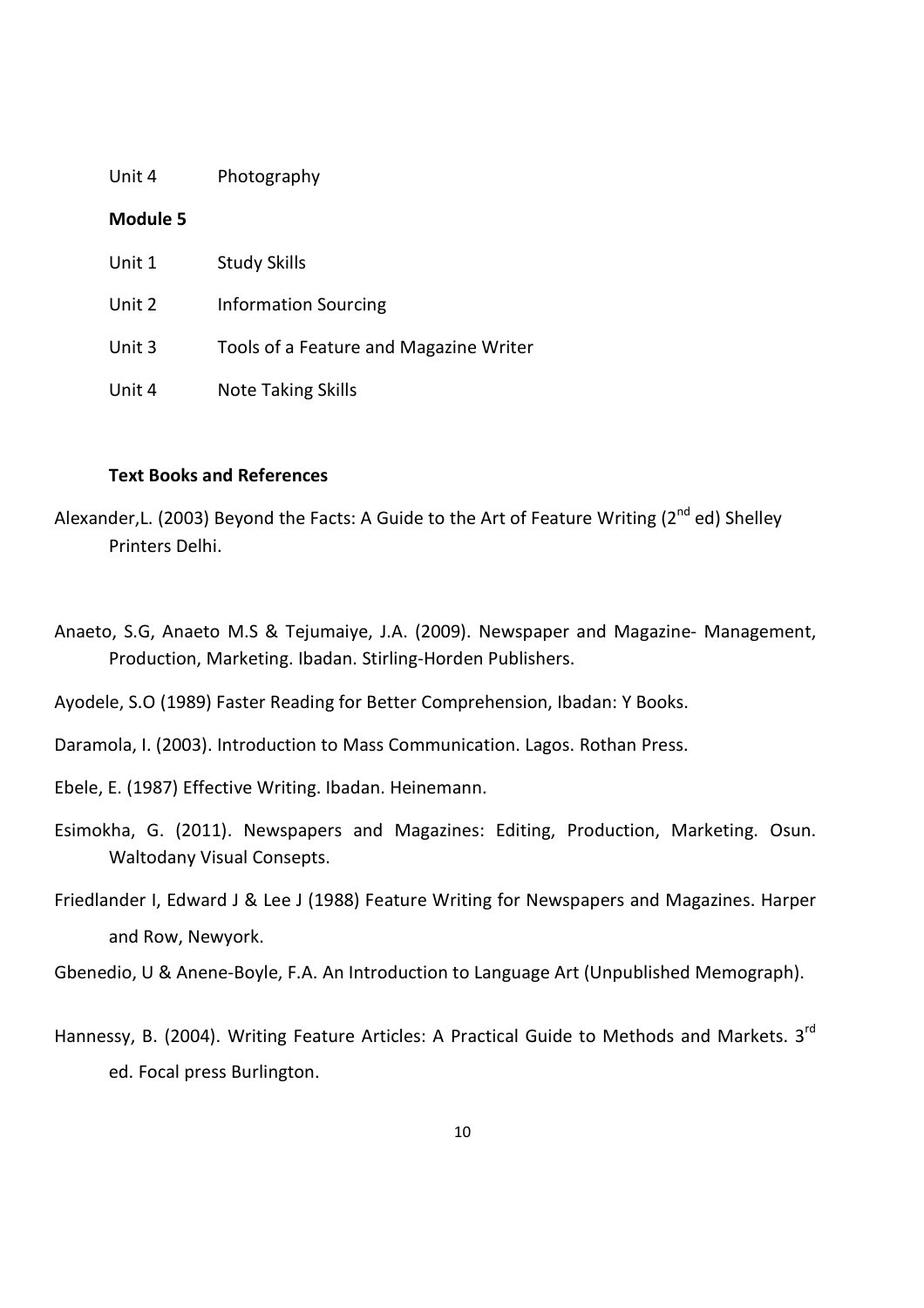Okoye, I. (2006) Feature Writing; Theory and Practice (2<sup>nd</sup> ed) Lagos. Malthouse Press Limited.

- Omojuyigbe, D. (2005) Writing for Specific Purposes: A Professional Approach. Lagos. New Deo Communications.
- Okoye, I. (2004). Magazinology: The Systematic and Indepth Study of Magazine Types, Principles and Techniques. Lagos. Mbeyi and Associates.
- Ohaja, E.U. (2004). Magazine Article Writing. Lagos: John Letterman.
- Osho, S.A. (2007) Graphic Arts and Design in Mass Communication (2<sup>nd</sup> ed). Ogun. Ess-Oh Consult Publications.

Pasqua, T etal (1990) Mass Media in the Information Age. New Jersey: Prentice Hall.

- Sayce, K (2006). What not to Write; A Guide TO Dos and Don't of Good English. London. Words at Work.
- Awonyinfa, M., and Igwe, D. (1997): The Art of Feature Writing for Newspapers and Magazines. Lagos: McDee Communications Limited.

# **Assessment**

There are two aspects to the assessments of this course. First, are the tutor-marked assignments; second, is a written examination.

In tackling these assignments, you are expected to apply the information, knowledge and experience acquired during the course. The assignment must be submitted to your tutor for formal assessment in accordance with the deadlines stated in the Assignment File. The work you submit to your tutor for assessment will account for 30 per cent of your total course mark.

At the end of the course, you will need to sit for a final examination of three hours duration. This examination will account for the other 70 per cent of your total course mark.

# **Tutor-Marked Assignment**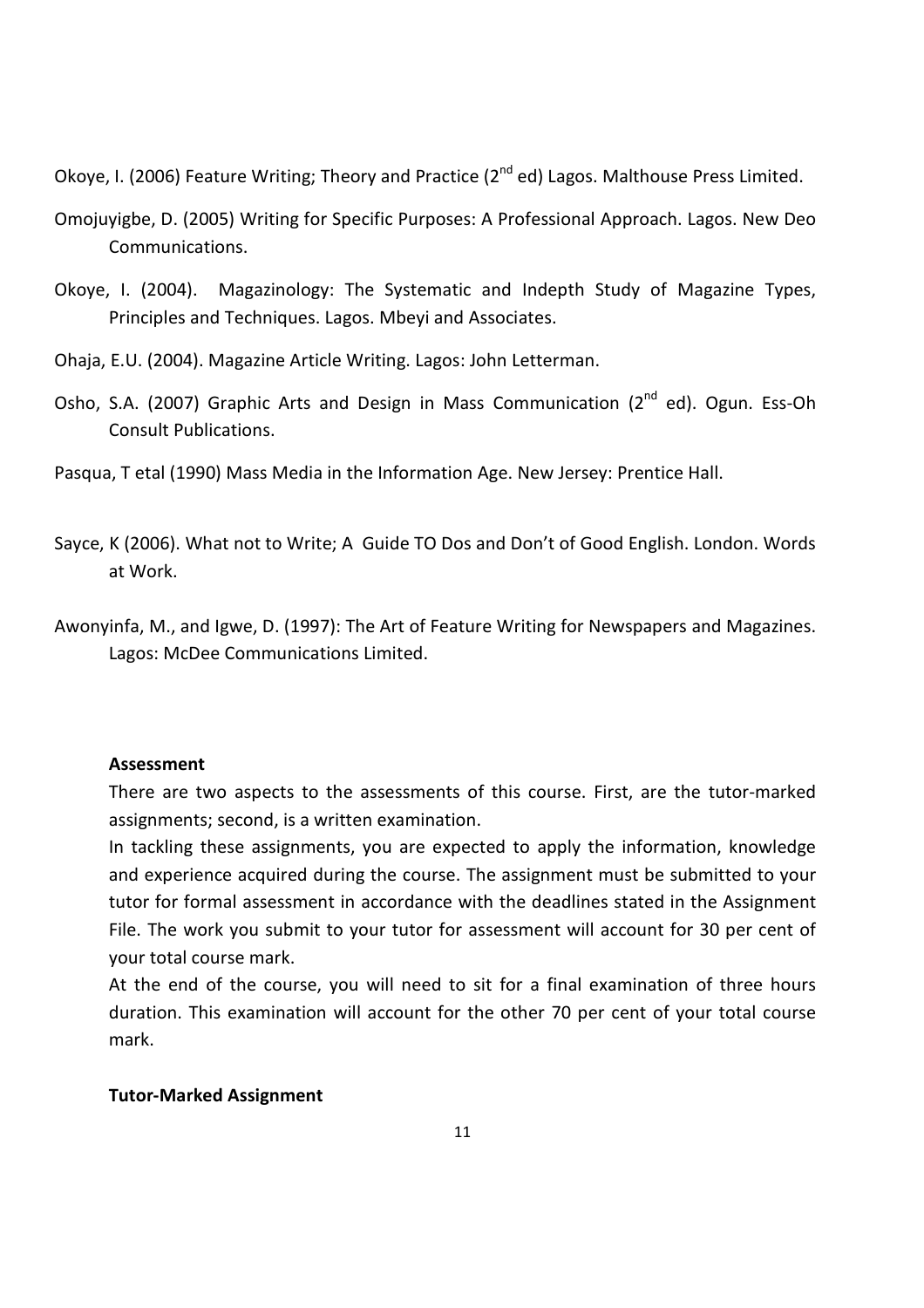There are a number of Tutor-Marked assignments in this course. I want to implore you to try hard to submit as many as you can. The best four (i.e. the highest four of what you submit) will be counted. Each assignment counts for 20 marks but on the average when the four assignments are put together, the score will count at 30 per cent towards your total course mark.

When each assignment is completed, send it together with a TMA (Tutor-marked assignment) form to your tutor. Ensure that each assignment reaches your tutor on or before the stipulated deadline given.

# **Final Examination and Grading**

Please be informed that the final examination for MAC 223 FEATURE AND MAGAZINE ART WRITING will be of three hours duration and with a value of 70% of the total course grade. The examination will consist of questions that will reflect the practice exercises and tutor marked assignments you have previously submitted. You are therefore advised to pay stringent attention to all the practical exercises you have encountered in the course of your studying this course.

# **Course Marking Scheme**

| <b>ASSESSMENT</b>        | <b>MARKS</b>                                                  |
|--------------------------|---------------------------------------------------------------|
| Assignments              | Four submitted, best three counts for 30%<br>of course marks. |
| <b>Final Examination</b> | 70% of overall course marks                                   |
| <b>Total</b>             | 100% of course marks.                                         |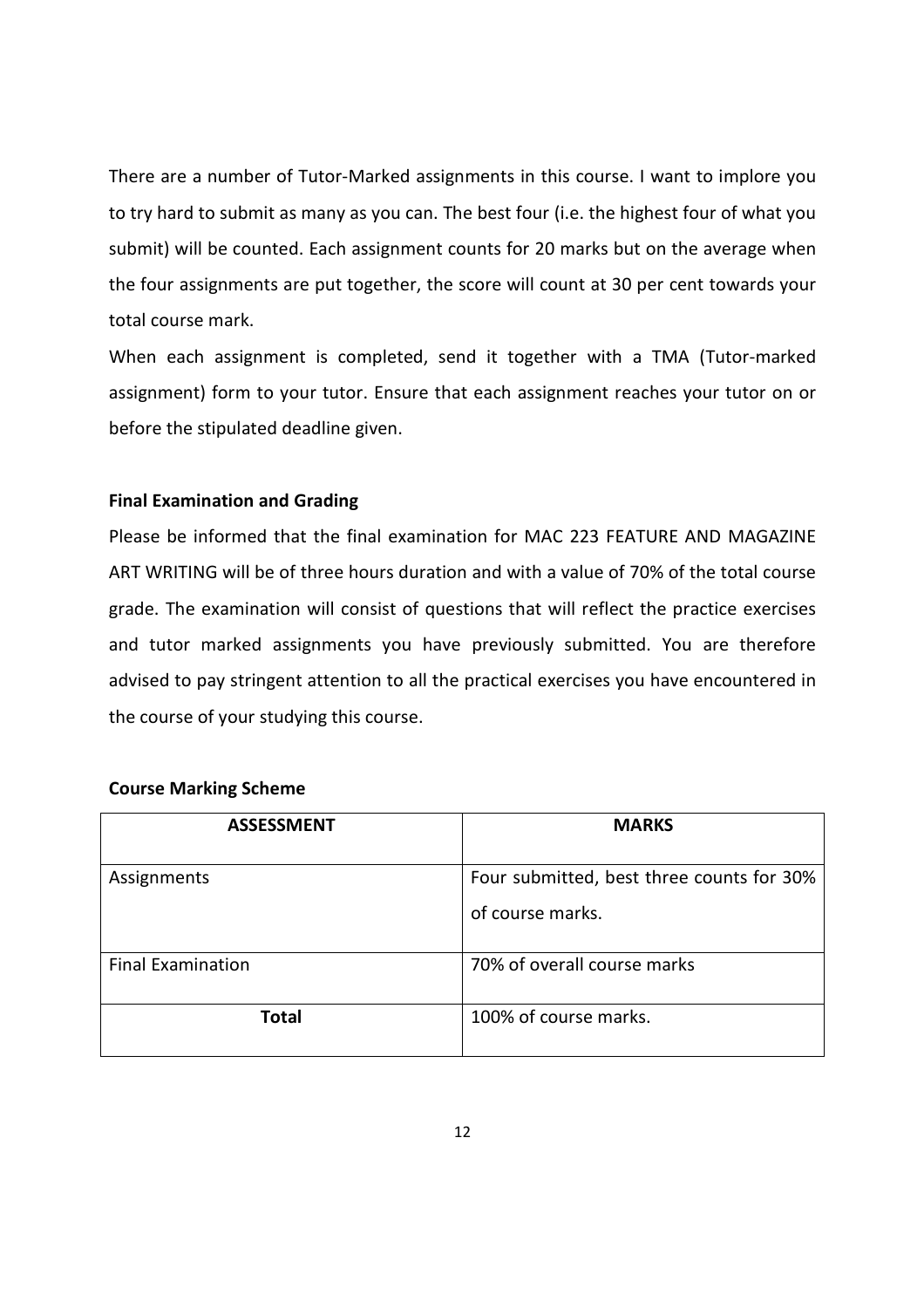#### **How to Get the Most from this Course**

Because of the practical nature of this course, the first thing you will need is to brush-up your reading and writing skills. Secondly, you may need to purchase some of the recommended textbooks text-books for additional guides. You will unavoidably need a quiet study friendly environment to write and read. If you are not computer literate (I will advise you to make a conscious effort to be one) because you will also need to visit some websites. Lastly, you should cultivate the habit of visiting reputable institutional or public libraries accessible to you.

#### **Facilitators/Tutors and Tutorials**

There are specified hours of tutorials allotted in support of the course. You will be notified of the dates, time and location of these tutorials together with the name and phone number of your tutor as soon as you are allocated a tutorial group. Your tutor will mark and comment on your article submissions and keep a close watch on your progress. Be sure that your tutor-marked assignments will be promptly sent in, and feel free to contact your tutor in case of any difficulty with your self-assessment exercise, tutor-marked assignment or the grading of an assignment. I strongly advise you to attend the tutorials regularly and punctually too. And please, active class participation will be noted.

#### **Summary**

This is a practically driven course. Much of the effort to excel in this course lies in the hands of the students. Great success will be achieved if the student takes the assigned assignments seriously and turn in exercises promptly. But there is no doubting the fact that the students will enjoy the course.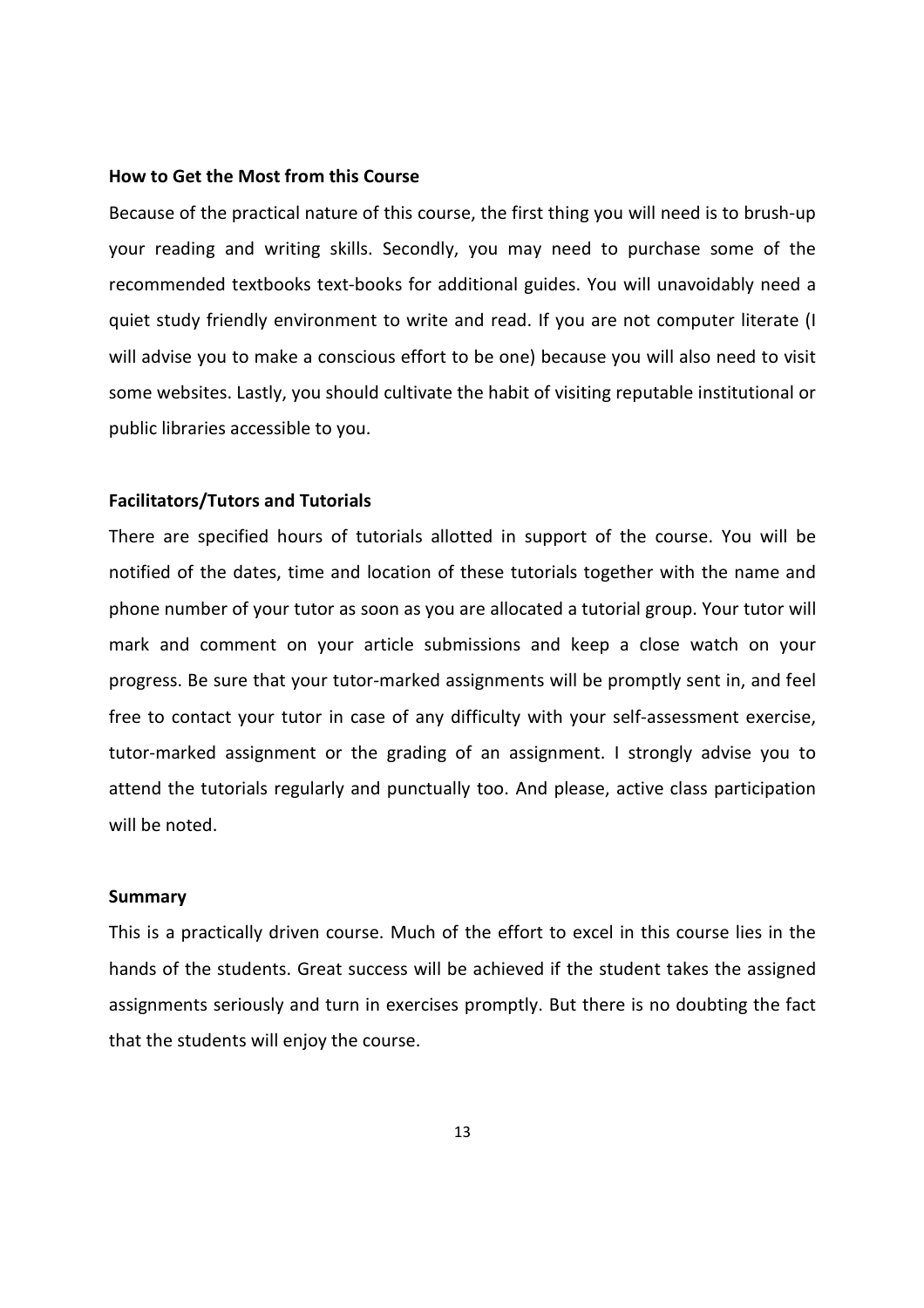

# **NATIONAL OPEN UNIVERSITY OF NIGERIA**

# **SCHOOL OF ARTS AND SOCIAL SCIENCES COURSE**

**CODE:** MAC 223

**COURSE TITLE:** 

**FEATURE AND MAGAZINE ART WRITING**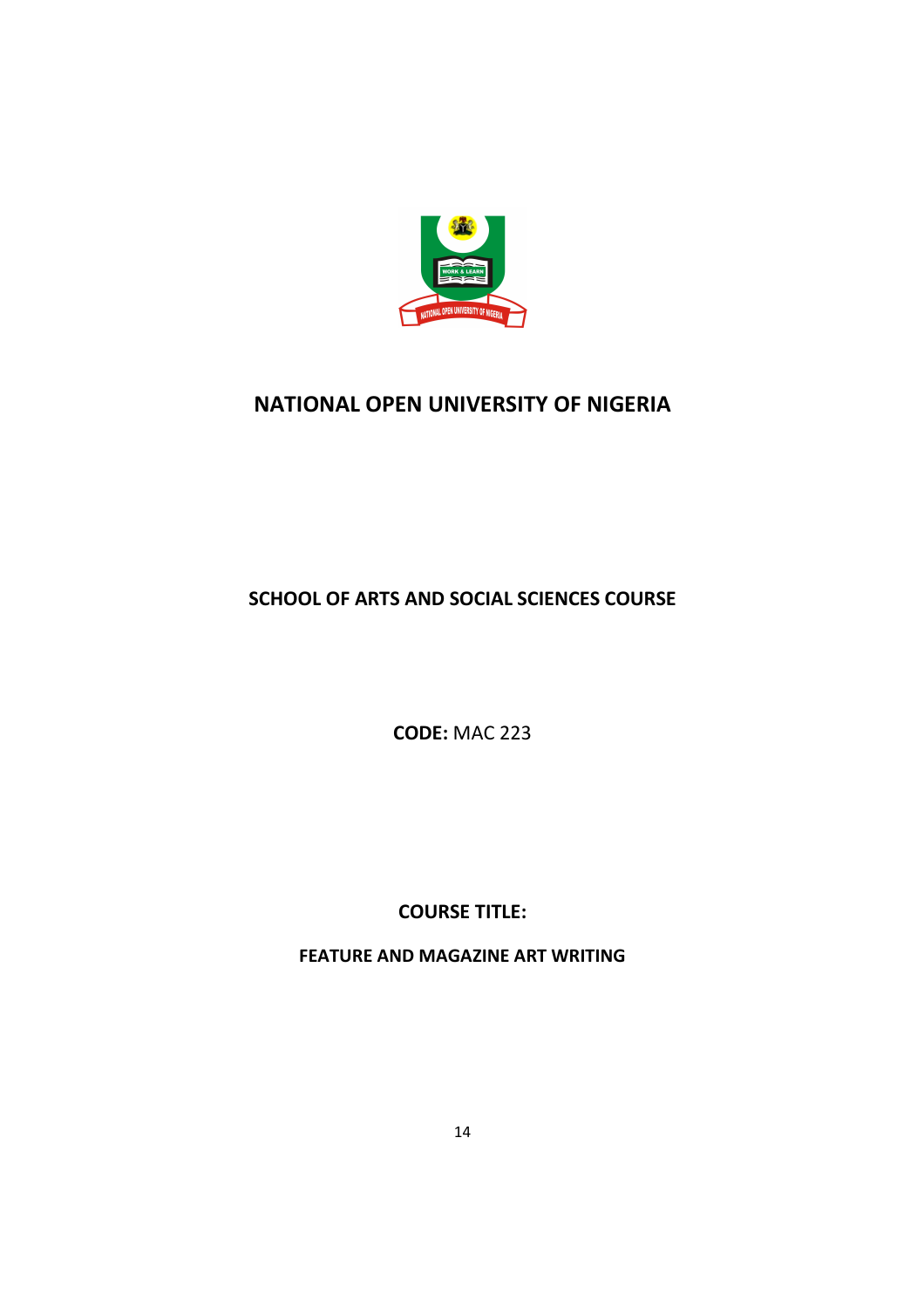# **MAIN COURSE**

**MAC 223** 

### **FEATURE AND MAGAZINE ART WRITING**

# **Course Team**

Course Writer: Aderibigbe Adebola A. Bowen University, Iwo, Osun State 08034161539 omonlalabi@yahoo.com

Content Editor: Dr. Olubunmi Ajibade University of Lagos 08033304512 aajibade@unilag.edu.ng

| Course Coordinator: | <b>Ndukwe Grace</b>                 |
|---------------------|-------------------------------------|
|                     | National Open University of Nigeria |
|                     | 08030306566                         |
|                     | geendukwe@yahoo.com                 |

Programme Leader: Dr. Jonathan E. Aliede National Open University of Nigeria 08069395473 aliedeom@yahoo.com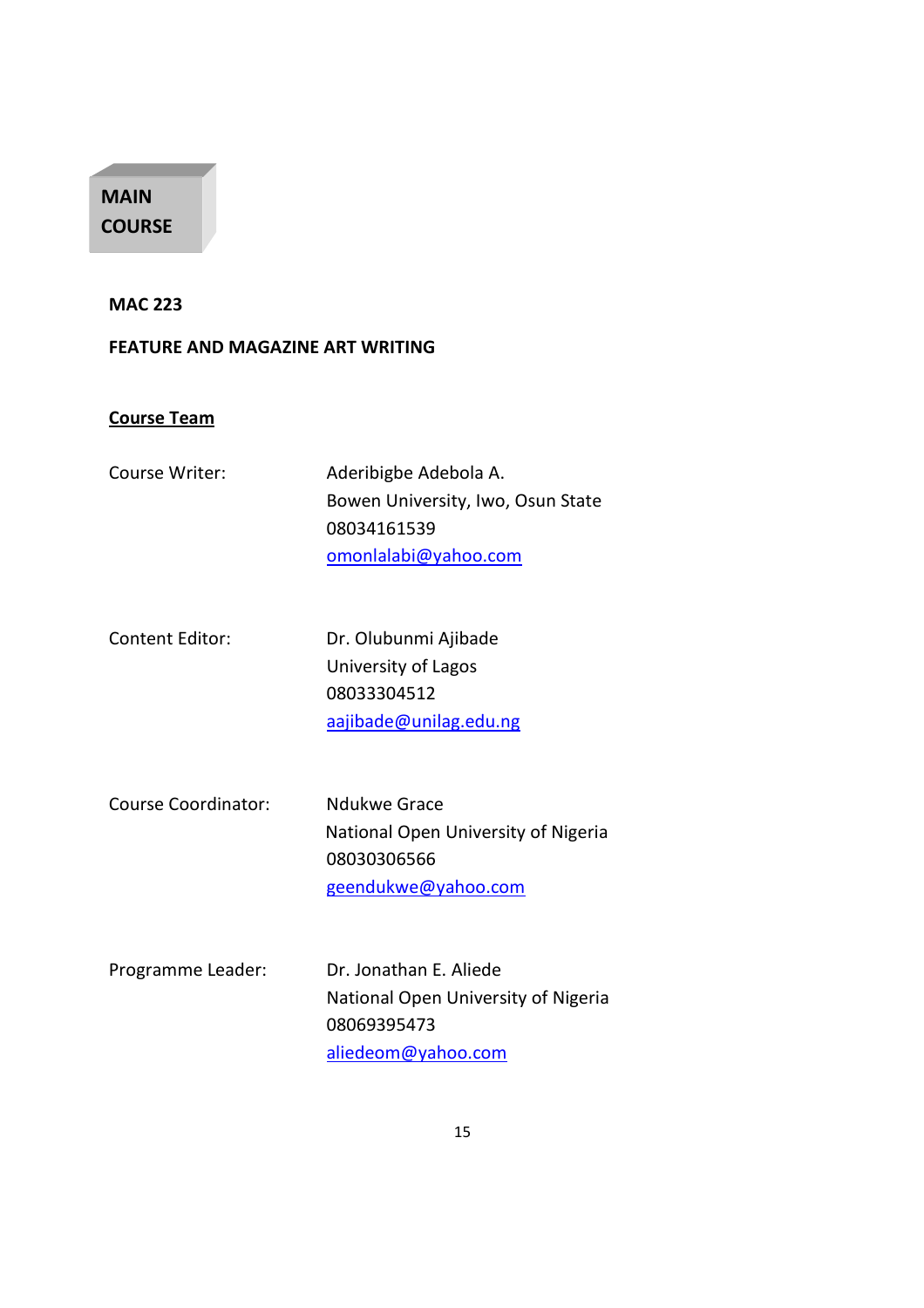# **MAIN COURSE**

# **MAC 223**

# **FEATURE AND MAGAZINE ART WRITING**

# **Table of Content**

# **Module 1**

- Unit 1 Introduction to Feature Writing
- Unit 2 News Feature
- Unit 3 Profile Feature
- Unit 4 Travelogue and How-to-do-it-Yourself Feature

# **Module 2**

- Unit 1 What is a Magazine?
- Unit 2 A Brief History of Magazine
- Unit 3 Functions of Magazines
- Unit 4 Contents of a Magazine

# **Module 3**

| Unit 1 | <b>Basic Elements of Good Writing I</b> |
|--------|-----------------------------------------|
|--------|-----------------------------------------|

- Unit 2 Basic Elements of Good Writing II
- Unit 3 Mechanics of Writing
- Unit 4 Appropriate Word Usage

# **Module 4**

- Unit 1 The Editor's Note
- Unit 2 Fiction Writing
- Unit 3 Review Writing
- Unit 4 Photography

# **Module 5**

- Unit 1 Study Skills
- Unit 2 Information Sourcing
- Unit 3 Tools of a Feature and Magazine Writer
- Unit 4 Note Taking Skills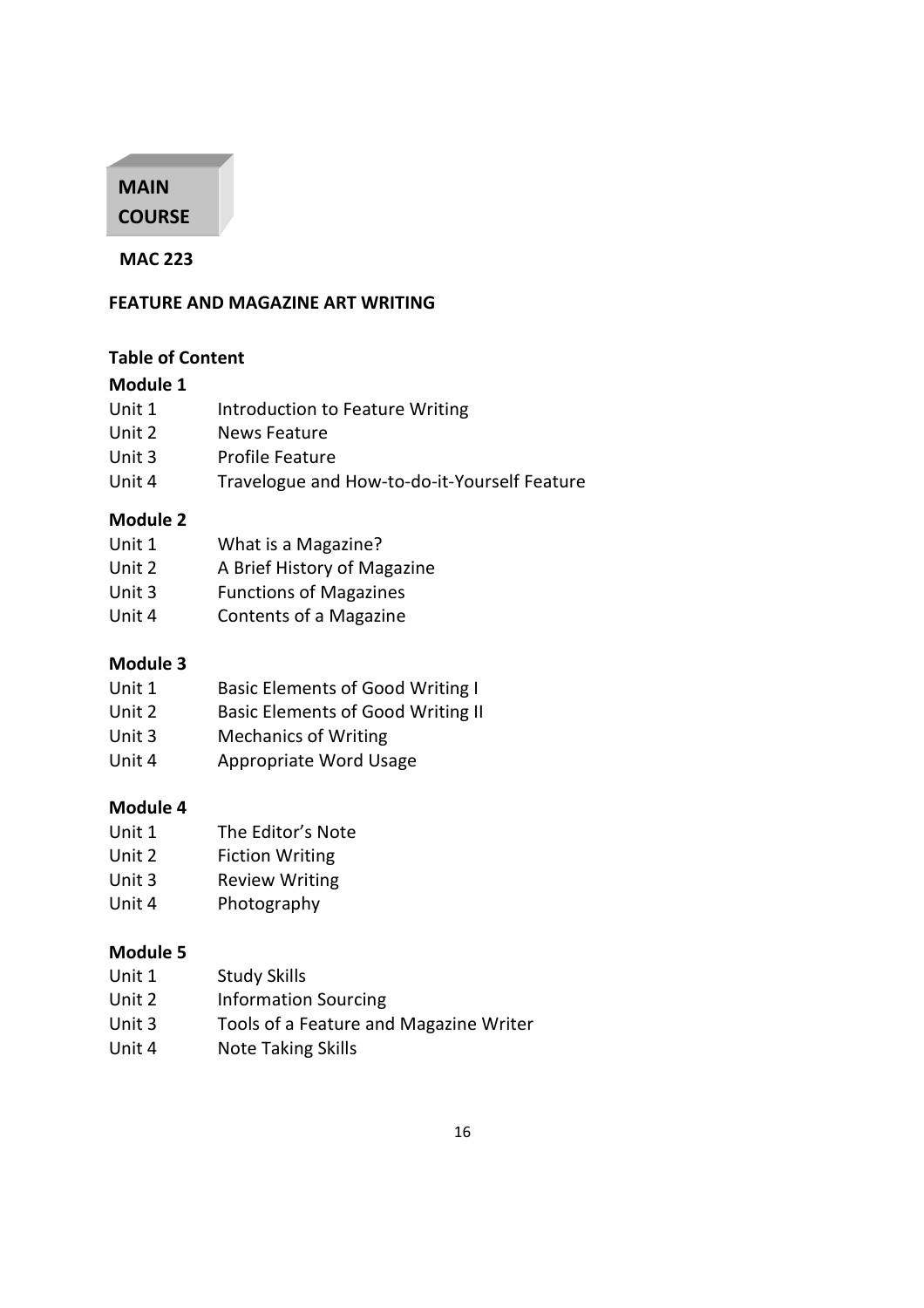#### **MODULE 1: FEATURE WRITING**

The general aim of this module is to expose the students to the basics of feature writing. Topics like what is feature writing?, Characteristics of Feature writing, Differences between Newspaper Feature and Magazine Feature, Types of Feature, Functions of Feature, Qualities of a good Feature writer, Aims of the News Feature, Tips on writing Profile Feature amongst others have been given detailed discussion. Also, within this module, practical sessions have been added for enhanced learning of the students. In this module, the best of Feature Articles by outstanding journalists in the field of mass communication have been selected for the students reading.

The content of this module are as follows;

Unit 1: Introduction to Feature Writing

Unit 2: News Feature

Unit 3: Profile Feature

Unit 4: Travelogue and How-to-do-it-Yourself Feature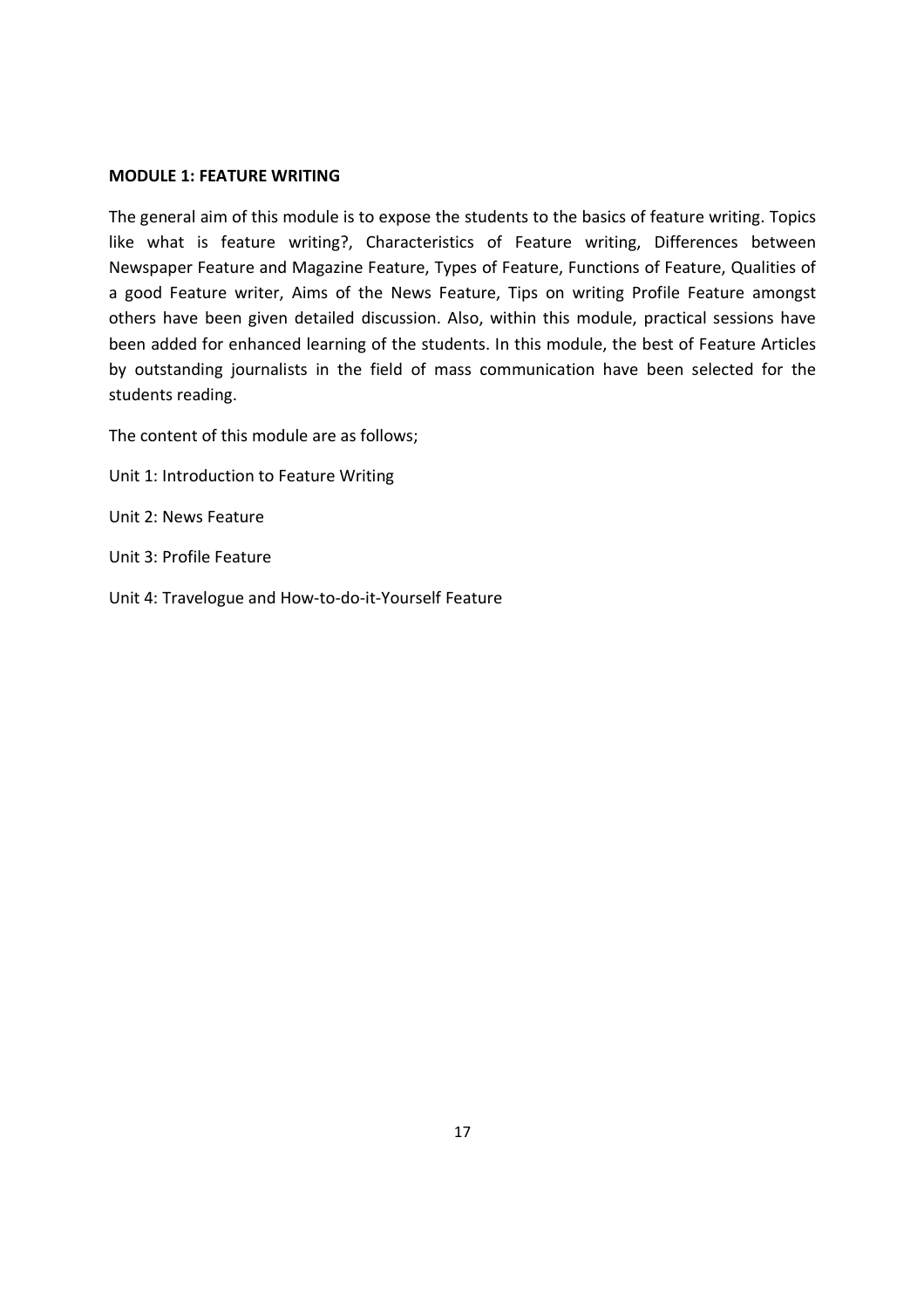# **UNIT 1 INTRODUCTION TO FEATURE WRITING**

### **CONTENTS**

### **1.0 Introduction**

- 2.0 Objectives
- 3.0 Main Contents
	- 3.1 What is Feature Writing?
	- 3.2 Characteristics of Feature
	- 3.3 Differences between Newspaper Feature and Magazine Feature
	- 3.4 Types of Feature
	- 3.5 Functions of Feature
	- 3.6 Qualities of a good Feature Writer
- 4.0 Conclusion
- 5.0 Summary
- 6.0 Tutor Marked Assignment
- 7.0 References/Further Readings

# **1.0 INTRODUCTION**

You must have read features times without number without an understanding of what exactly you read. How do I know this? If you answer yes to majority of these questions, the chances are high that you have read features before. Have you gone through a magazine before? Have you read stories beyond the centre page of a newspaper before? Have you read about a prominent Nigerian in a magazine or the newspaper and you enjoyed it? Have you read about places and you felt like being there to witness what the writer described? If you answered yes on two or three occasions, then you have come across a feature story before. The question now is what is a feature? What are the characteristics of a feature story? Is there any difference between a feature in a newspaper and a feature in a magazine? What are the types of features we have? What are the qualities a good feature writer must possess? These questions have been dutifully answered in this **module.** 

# **2.0 OBJECTIVES**

At the end of this unit, you should be able to;

- Define feature writing
- Enlist four characteristics of feature writing without opening your note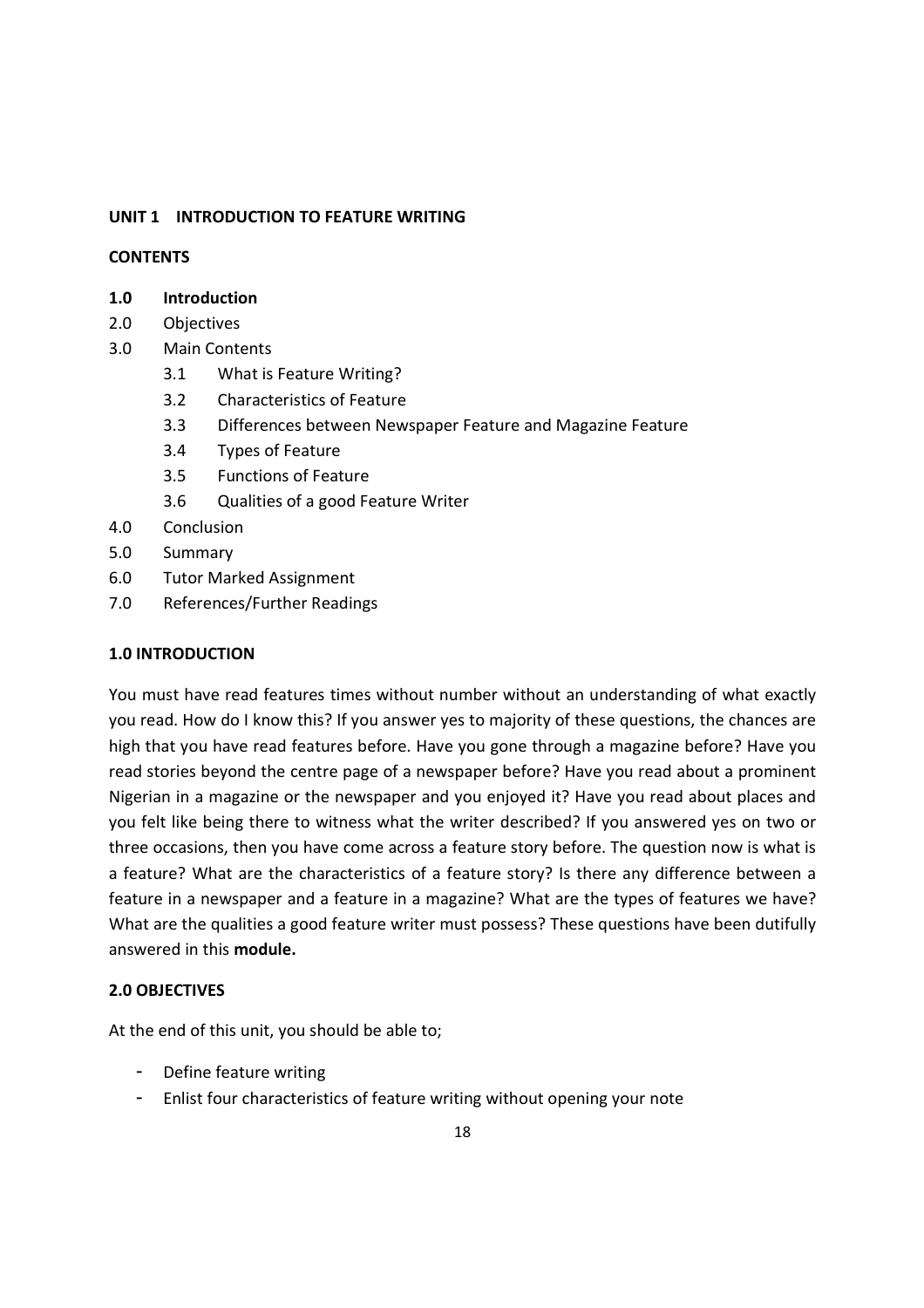- State briefly the difference between a newspaper feature and a magazine feature
- Enlist with examples, four qualities of a good feature writer.

# **3.0 MAIN CONTENT**

What is Feature Writing?

According to **Alexander (2000:2**), feature Writing is Writing and reporting, which answers the questions: What was it like? and/or "what does it mean?" A feature story provides a reader with the flavor of an event or the nature of a person, not just the facts of what happened or to whom it happened. It carries its reader beyond the events and leads him to an understanding of them.

**Gidean (2009:14)** defines feature writing as vivid, sensational writing which appeals to the emotions of the reader.

**Alexander (2003:1)**, further gives his definition more understanding by stating that feature writing is writing an arresting story about a bank robbery and a sympathetic story about a campaign to raise money for welfare agencies. It is giving a reader an insight into how a young girl feels when, suddenly, she realizes she has been selected as Miss Nigeria or Miss America or Miss Ohio. It is telling a reader more about a hurricane than just the fact that 6.3 inches of rain fell within 24 hours and 5000 phones were knocked out of order by the rain and by winds that rose to 125 miles an hour.

**According to Okoye (2006:10),** feature is an in-depth and factual write up on a topical issue which seeks to give comprehensive information in a more captivating and relaxed style than the straight news.

Feature writing is an attempt to report, inform, enlighten, educate or persuade in a relaxed way. Whether it is a serious news or just an article, what feature articles or writings seek to achieve is to pass the message across to the divergent or specific readers in a more expansive, illustrative, sensational, descriptive or dramatic way. This is achieved through feature writing devices like quotes, specific details, personality, interesting writing etc.

# **SELF ASSESSMENT EXERCISE 1**

Look closely at the definitions of feature writing I have given above. Think deeply for 10 minutes on them. Now provide two definitions of your own.

# **CHARACTERISTICS OF FEATURE**

**Wheeler (2009:3)** gives the following characteristics of features;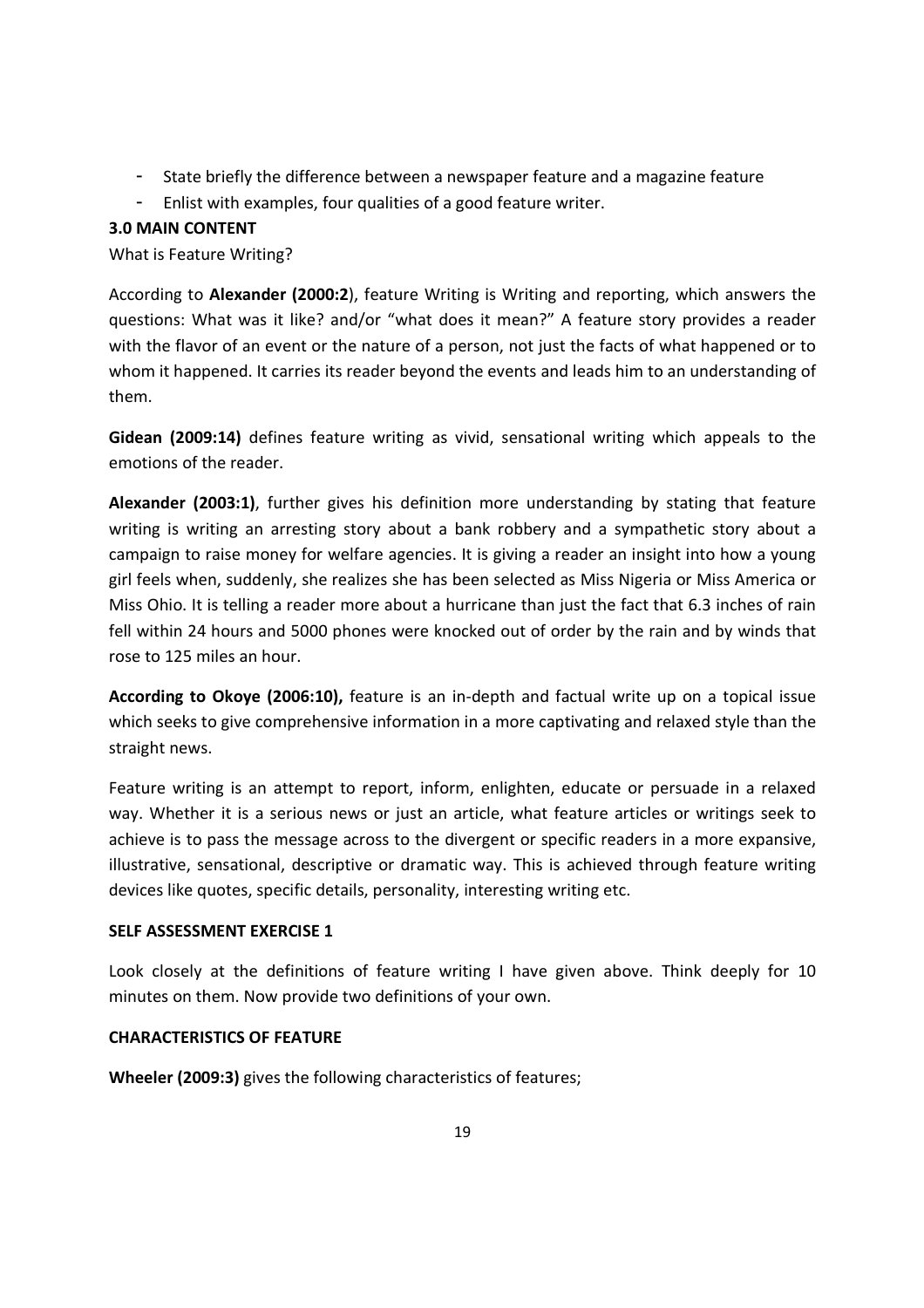- 1. **Varied Approach:** There is no one correct way to structure a feature. There are many ways to it. This greatly depends on the skill of the writer and how he can drive his point across to the readers.
- 2. **Individual voice from the writer-** A good feature writer will develop his own distinctive writing style. It may be amusing, serious or sarcastic for example.
- 3. **Can involve Personal thoughts, colours, description-** The journalist may become part of the feature if they try out a new sport or want to draw attention to an interviewee's strange behavior. They can describe a big event, and comment on what they see.
- 4. **Longer then news-** Features have room enough to breath. Some of the features in magazines or weekend newspaper supplements may run to several thousand words.
- 5. **Involve narrative background-** there is far more space in a feature for the journalist to ink in background information; in a news story this may be restricted to one or two brief paragraphs.
- 6. **Wide use of quotes and dialogue-** News stories will, of course, include quotes, but there are usually fewer of them. A feature writer has the luxury of more space for quotes, and even including snatches of dialogue where two or more people may be talking.
- 7. **May have a more distant deadline-** News stories are generally written with a tight deadline. Features however may be prepared a day or more in advance, magazine deadlines may be three months.

# **SELF ASSESSMENT EXERCISE 2**

I want you to go through the characteristics of feature writing again. Now, do that quickly. Ok, close this book, take a sheet of paper and enlist four characteristics of a feature.

A feature can appear either in a newspaper or in a magazine. It is important to let you know that there is no difference between the feature you will find in a newspaper and the one you will find in a magazine. In fact, most magazine features are essentially like newspaper features. Yet, there are some silent and sensitive differences between magazine writing and newspaper writing.

The differences are as follows;

1. Specialization: A magazine appeals to a special community of readers; oil men, students, fashion designers, sport enthusiasts, Christians, muslims e.t.c, while a newspaper appeals to a cross section, whose only common interest is their geographic location in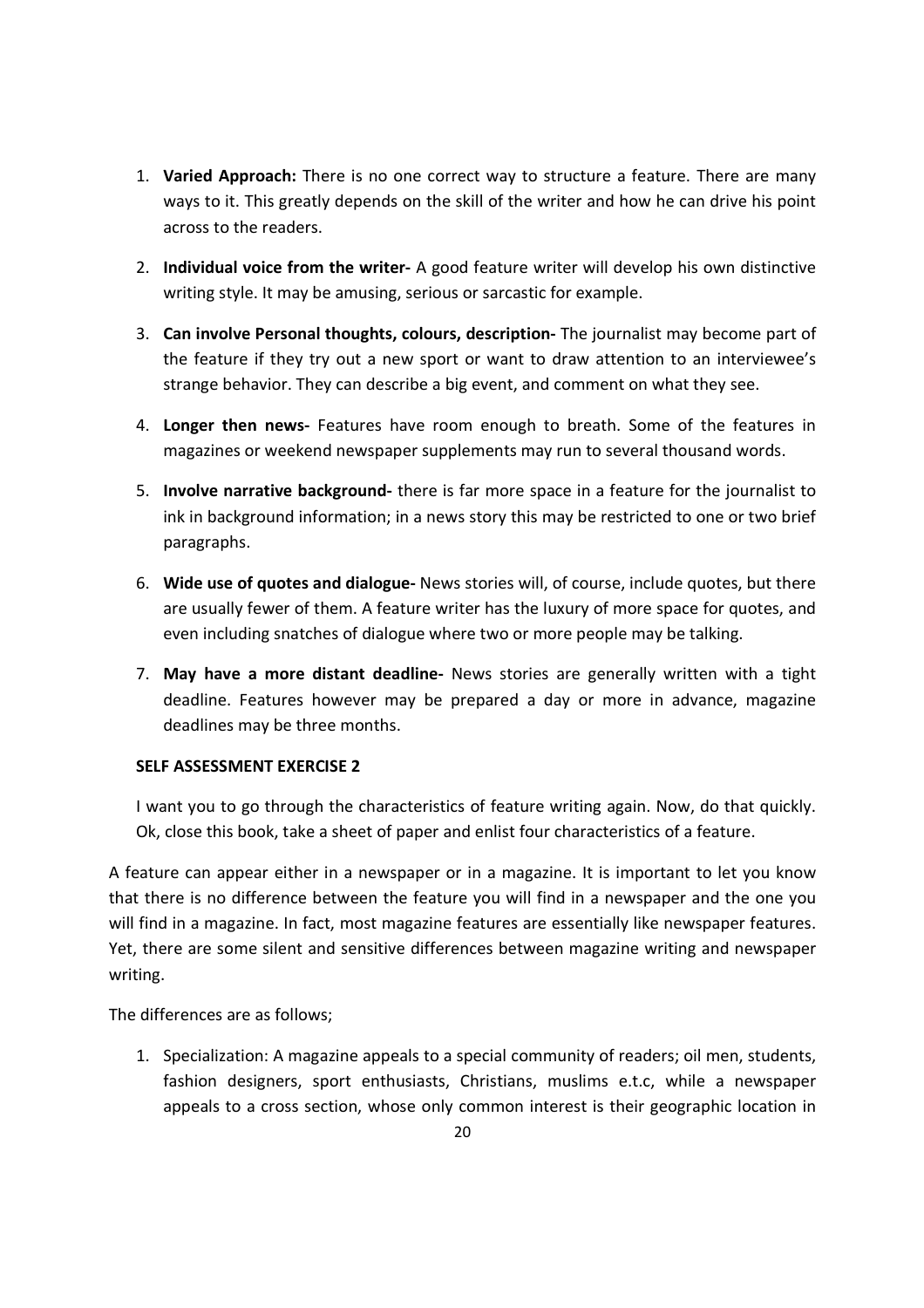the same city. Alexander (2003:240). A feature writer should however know this to avoid lack of focus. Because if you are writing for a magazine that has children as the readers and your language could not meet their needs, then you have not achieved much.

2. Thoroughness: Another major difference is the thorough nature of the magazine article. Many newspaper articles are thorough; but a writer cannot wait for events to climax or to terminate, he reports whatever happens up to the newspaper deadline. A magazine comes out monthly; there is time to get thorough coverage. Magazines encourage good writing. Not that newspaper don't but two things militate against good writing in newspapers, and they are the speed with which a writer must put together his story and the limited amount of space the newspaper can devote to each topic. In spite of that, many newspaper stories are extremely well written. Magazines have deadline that encourage good writing. There's a month between issues. Magazine stories run longer, in general, than those in newspapers. They are long enough to include everything that belongs in the story and there is enough time to decide what to omit.

#### **TYPES OF FEATURE**

Okoye (1998:37) in Omojuyigbe (2005:107) identifies six major kinds of feature as;

- 1. The News Feature
- 2. The Profile
- 3. The Expose or Alarmer
- 4. The Travelogue
- 5. How-to-do-it yourself
- 6. Review of work of Art.

According to Omojuyigbe (2005:107), out of the six features outlined above, an editor can allow a contributor to handle only profile, travelogue, how-to-do-it yourself and review of a work of art. He may not allow him to dabble in the area of news feature and alarmer if the editor must hold his peace. This is because news feature is an expanded version of news report and an alarmer is a story exposing the ills of society. An editor would prefer any of his regular hands to do either story than to allow a contributor do it.

#### **FUNCTIONS OF FEATURE**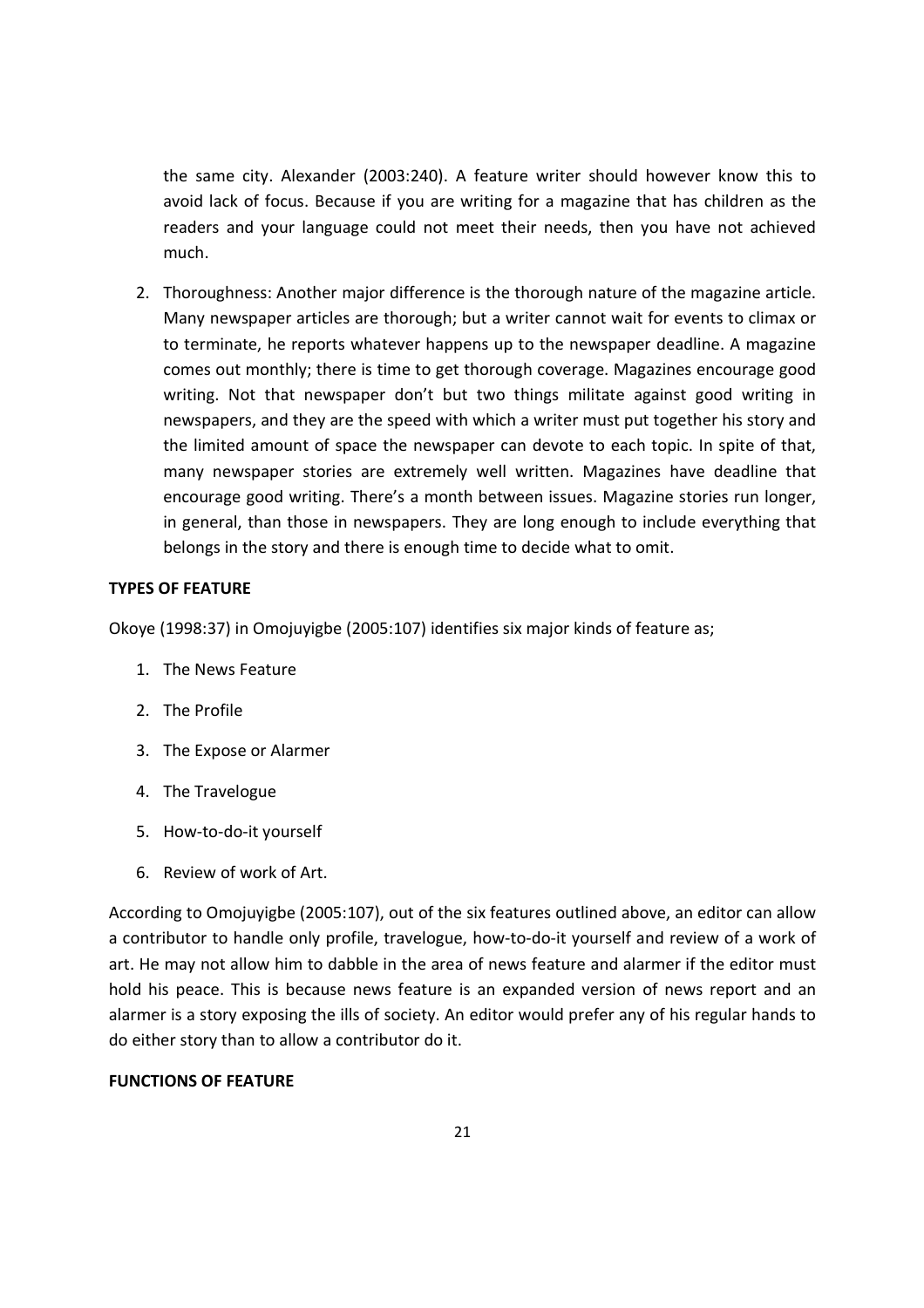According to Okoye (2006:14), while straight news breaks the news of the day, feature helps the reader to understand better what has happened. Feature is able to do this through indepth analysis, interpretation, explanantion and focusing on the aspects usually ignored by straight news.

Secondly, feature summarizes the big news of the week. Because feature is more comprehensive than straight news, it has the tendency to gather the bits of news that broke during the week and summarize them in one piece.

Thirdly, feature has the advantage of dealing with areas not usually covered or under covered by straight news. According to Okoye (2006:14), trivialities and mundane things of life which make interesting reading are the subjects of good features. Most times, the concern of the feature writer may be the human interest and their involvement in trivialities or just to make a news out of these trivialities.

Some examples of these trivialities could be;

- Meet the poorest Nigerian
- Meet the first Professor of Kong fu.

Again, feature articles provide enough materials for those who read for pleasure. Because feature writing is usually written in a colourful and stylish manner than straight news, its content usually appeal more to the pleasure reading public who are usually bored by the formal nature of straight news.

# **QUALITIES OF A GOOD FEATURE WRITER**

Okoye (2004:15), captures four essential qualities of a good feature writer but he cautions that first a good feature writer must be a good news writer. He must posses the traditional qualifications for basic journalistic practice, plus an analytical and creative mind slightly higher than that required for writing straight news. The qualities are;

1. **A nose for news**- A good journalist must have nose for news. Having nose for news have many dimensions to it. This range from the ability to recognize that a particular information can be made of interest to readers, viewers or listeners. It is also the ability to recognize clues in the environment or a beat which may be very casual but which may lead to the discovery of important news. Also, it is ability to recognize the possibility of several other news related to the particular information at hand.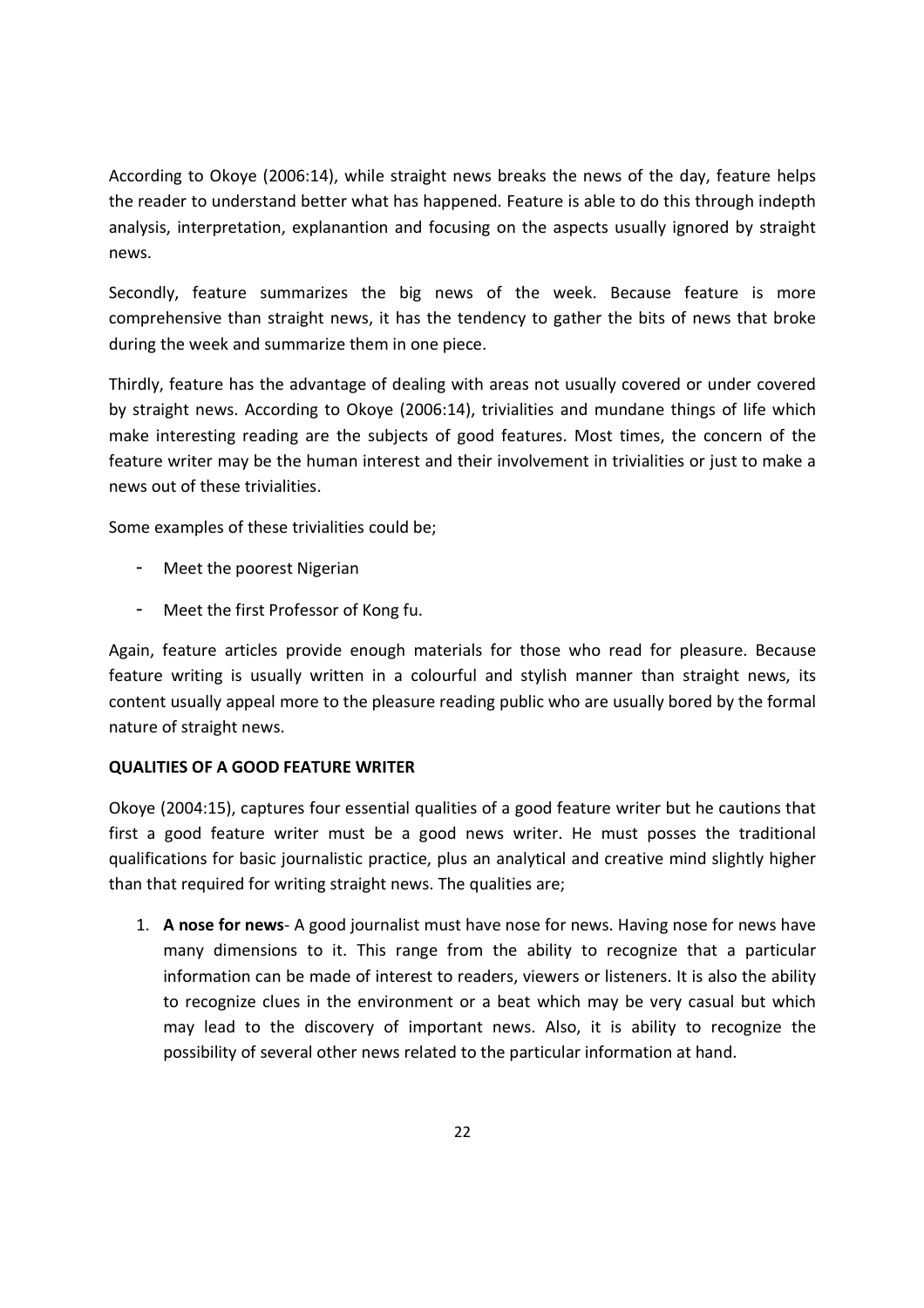- 2. **Resourcefulness:** A good feature writer is resourceful. By resourcefulness, I mean he is good at finding ways of improving himself and improving the quality of his writing. A resourceful feature writer consistently solves problems arising or that may arise from the beat.
- 3. **Sound Educational and Professional background:** A good feature writer must have gone to the University or Polytechnic to acquire a degree in Journalism or mass communication. Though, over the years, graduates of English, Philosophy, Education, Theatre Arts e.t.c have shown incredible penchant for the journalism practice, it is not important to stress that those who are schooled in journalism often times stand out and need not be re-schooled vigorously for the basics in the profession. In Nigeria, there are different kinds of education for a journalist. They are the University/Polytechnic training and In-house training.
- 4. **Love for Writing:** A good feature writer must unavoidably love the art of writing. A feature writer must be such a person that enjoys the pains that go with the process of writing from planning to the final draft. Also, he must be someone who is not satisfied with even the final draft until it is taking to the press.

### **SELF ASSESSMENT EXERCISE 3**

Do you think a feature in a magazine is the same as a feature in a newspaper? Justify your claims in two paragraphs.

### **4.0 CONCLUSION**

From the above, the following conclusions can then be reached.

- Feature Writing is an extension of the hard news
- Feature writing is an in-depth and factual write up on a topical issue
- Feature writing is an attempt to report, enlighten, educate or persuade in a relaxed way.

#### **5.0 SUMMARY**

In this unit, effort has been made to identify various definitions of feature writing. You have been exposed to the characteristics of feature writing, the major difference between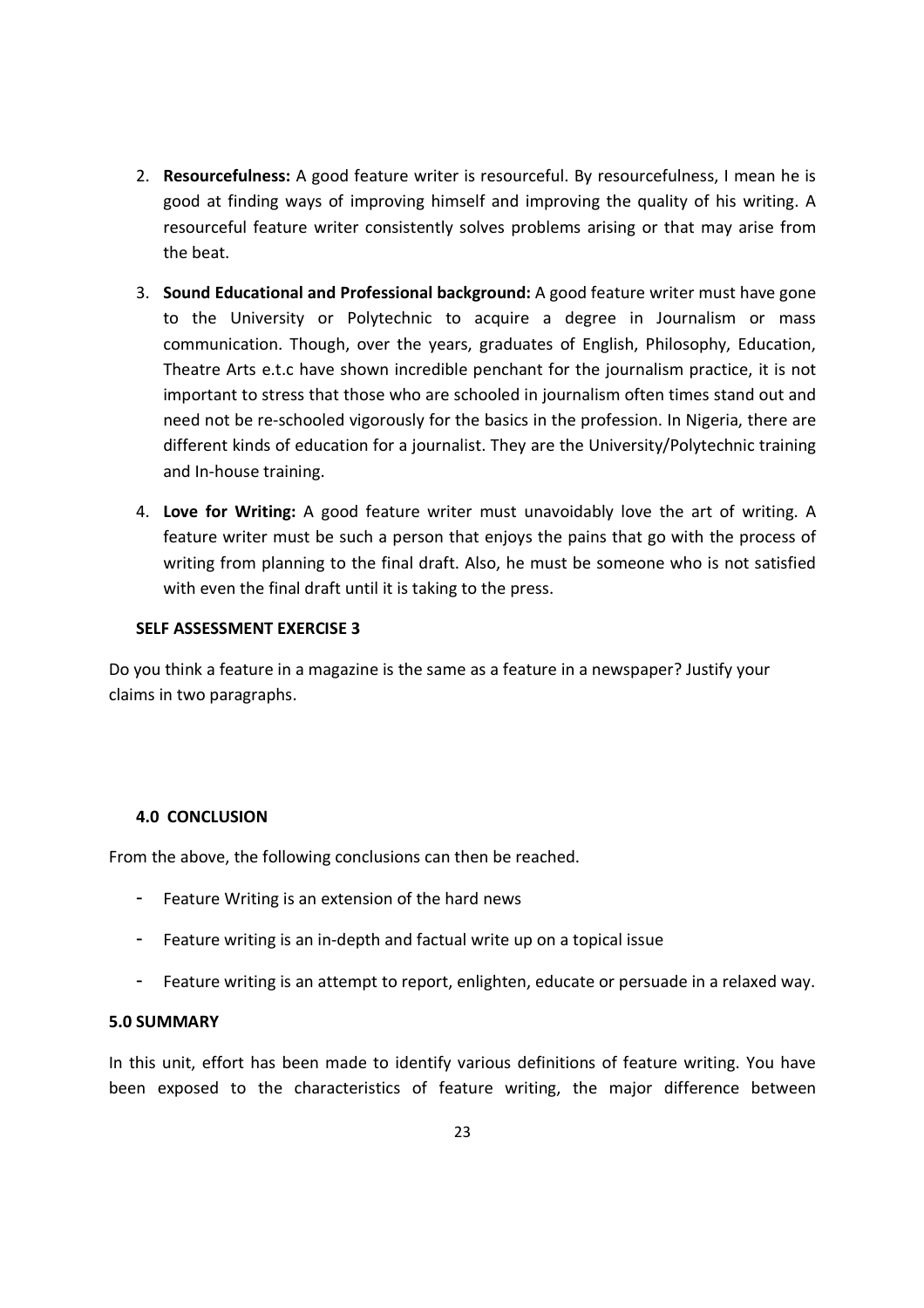newspaper writing and magazine writing, types of feature writing, functions of feature writing and the qualities of a good feature writer.

# **6.0 TUTOR MARKED ASSIGNMENT**

Submit a two-page essay (A4, double spacing) where you spell with detailed explanations the qualities of a good feature writer.

# **7.0 REFERENCES/FURTHER READINGS**

Okoye, I. (2006) Feature Writing; Theory and Practice (2<sup>nd</sup> ed) Lagos. Malthouse Press Limited.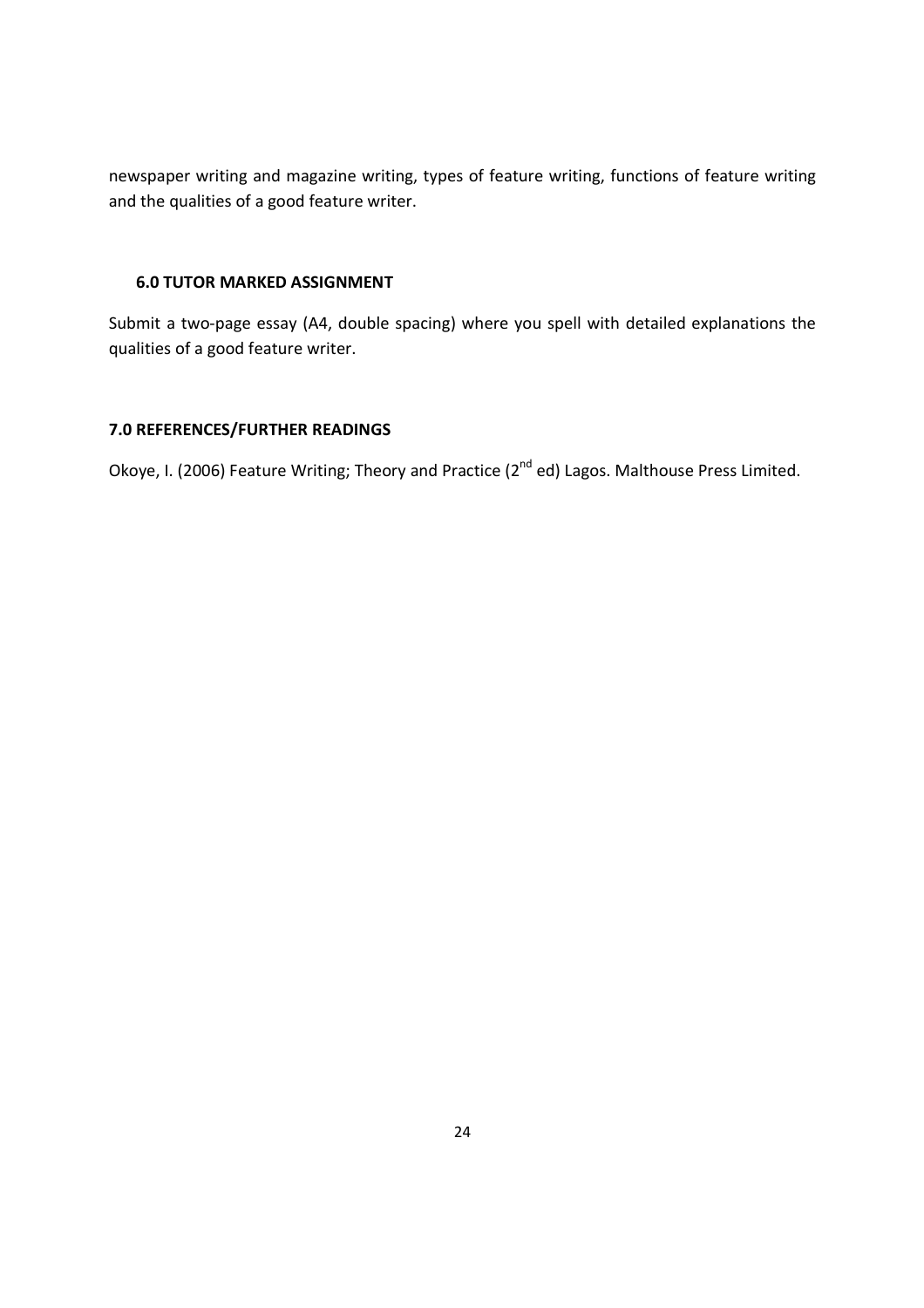#### **UNIT 2. NEWS FEATURE**

#### **CONTENTS**

- 1.0 Introduction
- 2.0 Objectives
- 3.0 Main Content
	- 3.1 Writing the News Feature
	- 3.2 Aims of the News Feature
	- 3.3 Tips on Writing Profiles
	- 3.4 Practical reading session
	- 3.5 Differences between a News feature and a Straight News
- 4.0 Conclusion
- 5.0 Summary
- 6.0 Tutor Marked Assignment
- **7.0** References/Further Readings

#### **1.0 INTRODUCTION**

This Unit and some other units that will come after it has been designed to expose you to some Feature Articles written by good hands in the profession. You are to take the readings seriously. This unit is on News Feature. Among the existing types of Features, the news Feature is taken seriously. According to Omojuyigbe (2005:107), a magazine or newspaper editor can allow a contributor to handle other kinds of feature except the news feature and alarmer if the editor must hold his peace. This is because the news feature is an expanded version of news report and an alarmer is a story exposing the ills of society. An editor would prefer any of his regular hands to do either story than allowing a contributor do it. This is to show you that the news feature is a sensitive aspect of feature writing. I shall explain further in this unit.

### **2.0 OBJECTIVES**

At the end of this unit, you should be able to;

- 1. Differentiate between a News Feature and Straight news.
- 2. State the aims of News Feature
- 3. Write a good News Feature

### **Definition of News Feature**

According to Alexander (2003:112), a news feature is news that is written again with the addition of human interest and feature touches. Further, according to him, as a feature writer,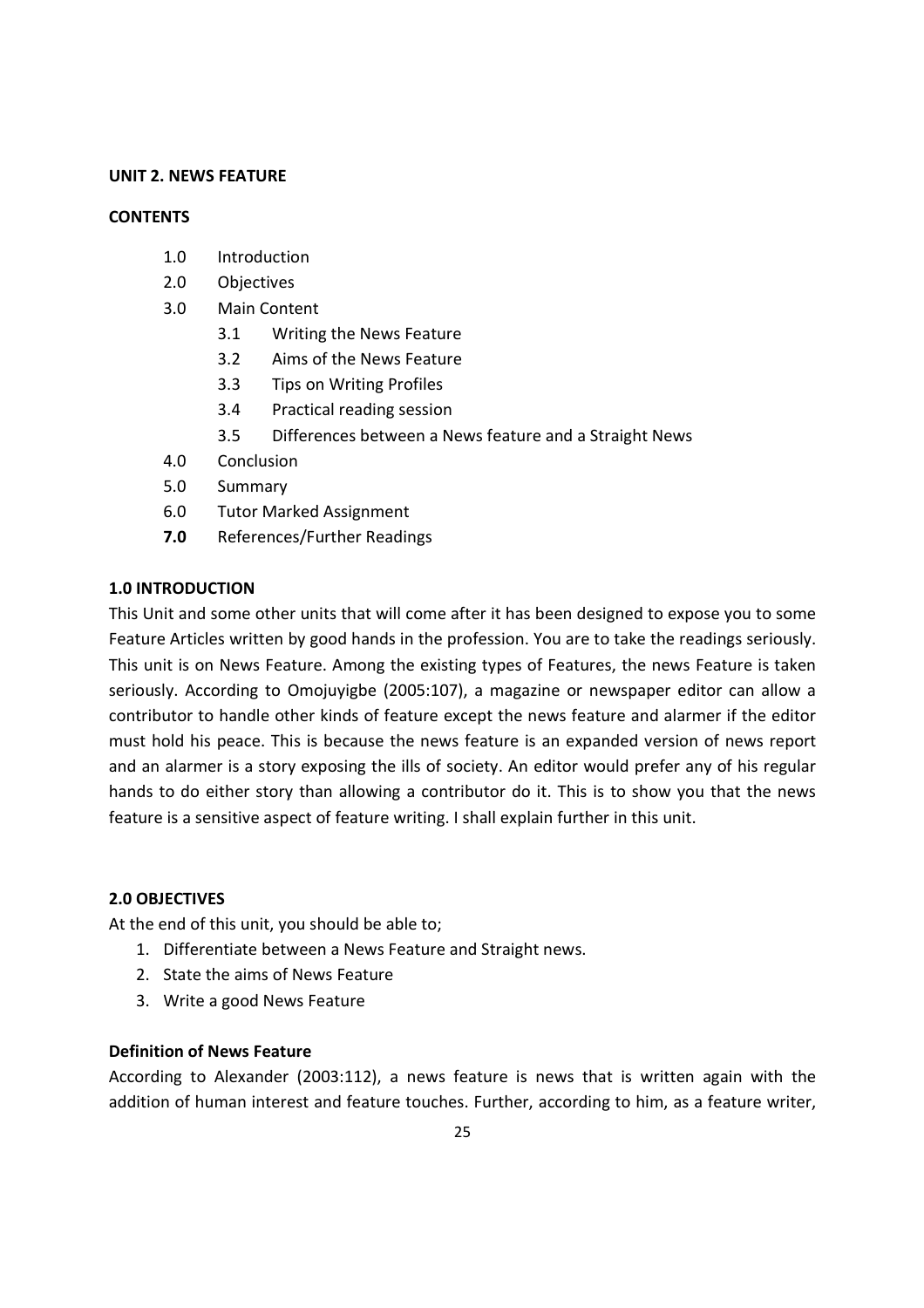sometimes you are dealing with a complex collection of information and ideas. It is going to be hard to get them across to a reader. You then decide to interweave the story with some human interest and some touches of good writing that will help make the story more clear and more interesting; thus sustaining the reader's interest through the hard-to-understand parts of it. This, according to him, is news feature.

Okoye (2006:19) has a similar opinion. He defines news feature as an extended news report which seeks to add more flesh to the account already offered by straight news. It is less timely than straight news since it usually comes as a follow up. He, however, warns that this does not mean that the news feature should be left until the interest in the event subsides.

### **Purpose or Aims of the News Feature**

According to Okoye (2006:19), the news feature may have one or a combination of the following;

- i. To analyze or interpret the already reported event.
- ii. To highlight side attraction or aspect of that important event which was not adequately portrayed by straight news.
- iii. To summarize or put together bits and pieces of news related to the event which are obtained at different locations and times.

According to Akinyemi (2009:35), news features are not always hot or fresh news that just broke out in the country, they are rather already written straight news which have now been re-written in a simpler, softer, more appealing way to demystify the seriousness of the original news and make it look like an easy and very refreshing story.

# **GENEREAL TIPS ON WRITING THE NEWS FEATURE**

I want you to take the following tips seriously. They are tips by experts in the field of mass communication on how to write great news feature. News feature do not come as easy as it sounds, only the writer who has mastered the tricks would turn out great stories.

# **4.0 CONCLUSION**

The news feature is news that already existed. To put it better, they are news that are written again, but now with the addition of human interest and feature touches. The aims of the news feature are to analyze or interpret the already reported event, to highlight side attraction or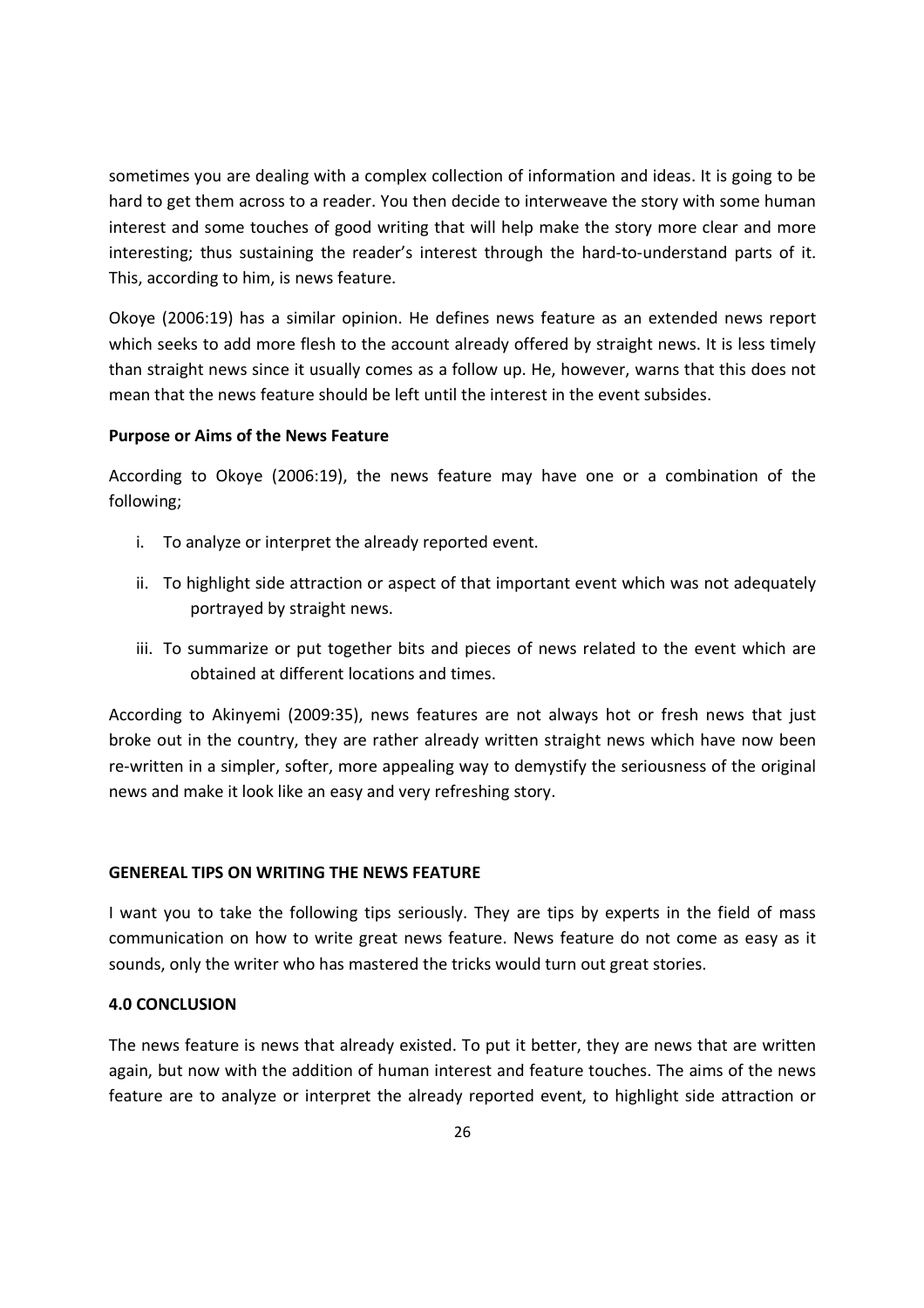aspect of that important event which were not adequately portrayed by straight news and to summarize or put together bits and pieces of news related to the event which are obtained at different locations and times.

### **5.0 SUMMARY**

In this unit, effort has been made to define news feature holistically. The purpose of the news feature has been well spelt out and some guiding tips on how to write the news feature have been given.

### **6.0 TUTOR MARKED ASSIGNMENT**

Pick one of the following Newspapers (Guardian, Punch or The Nation) preferably the one published yesterday. Write a four-page news feature on the news that made headline.

### **REFERENCES/FURTHER READINGS**

Alexander, L. (2003) Beyond the Facts: A Guide to the Art of Feature Writing (2<sup>nd</sup> ed) Shelley Printers Delhi.

Okoye, I. (2006) Feature Writing; Theory and Practice (2<sup>nd</sup> ed) Lagos. Malthouse Press Limited.

Omojuyigbe, D. (2005) Writing for Specific Purposes: A Professional Approach. Lagos. New Deo Communications.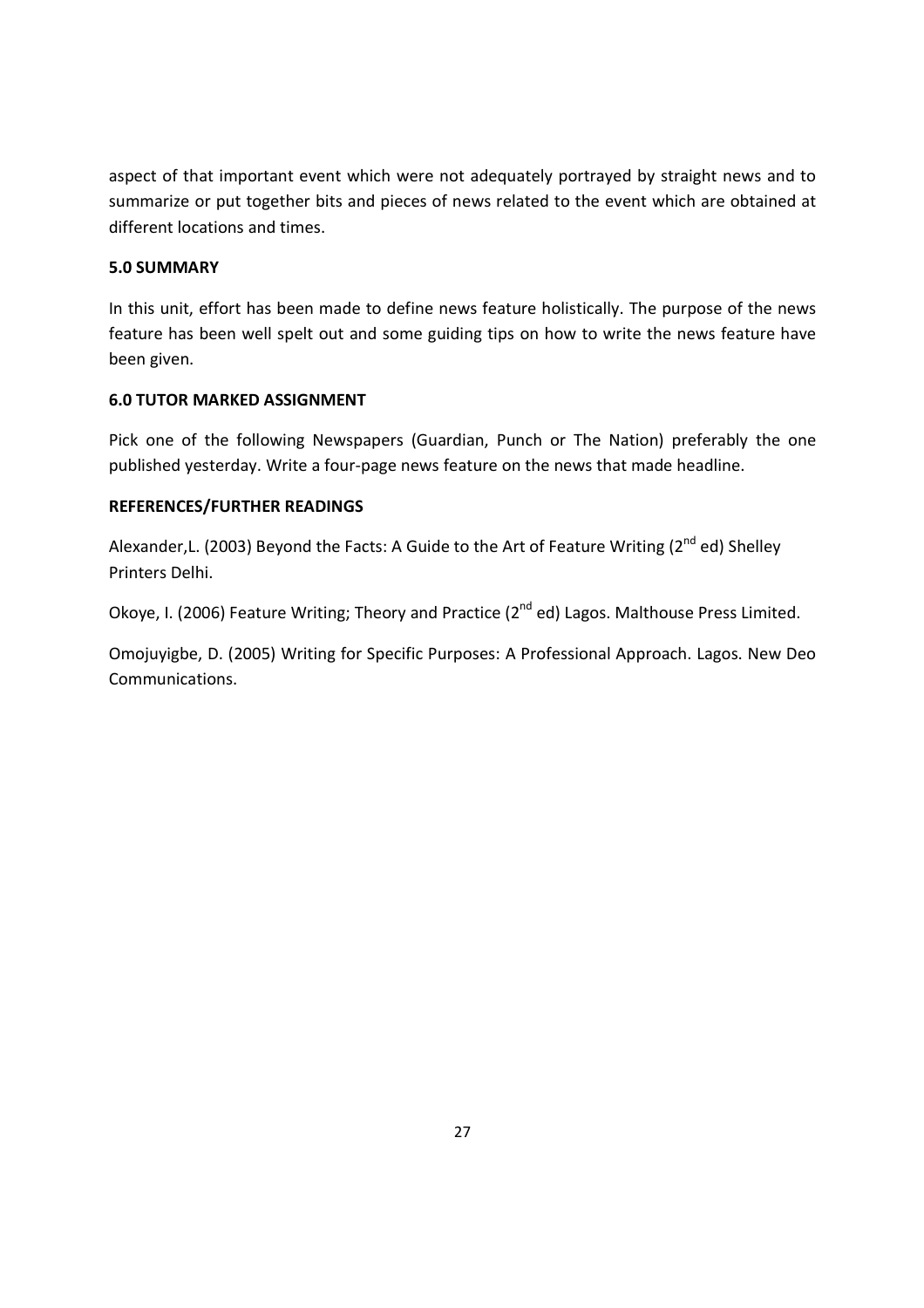#### **A NEWS FEATURE**

#### **WRITTEN BY: MIKE ODIEGWU**

#### **FROM: THE PUNCH OF SUNDAY, MARCH 18 2012.**

#### **MANY PROMISES, LESS ACTIONS FOR CHEVERON HOST COMMUNITIES**

*The January 16, 2012 explosion of a wellhead belonging to Chevron Nigeria Limited seems to be a blessing in disguise for the impacted communities in Southern Ijaw Local Government Area of Bayelsa State. This is because at no period in the chequered history of the people had their*  island, located close to the Atlantic Ocean, attracted top government functionaries the way it *has done in recent times.* 

*While some persons had visited the islands with selfish motives of scoring cheap political points, others went there with genuine intentions of finding solutions to the plight of the ravaged and impoverished oil communities. Even the former acting governor of the state, Mr. Nestor Binabo, despite his brief stay in office, visited the area and read the Riot Act to oil multinationals, including Chevron, the culprit.* 

*He threatened to take legal action against the company- a pledge that was applauded by chiefs and youths in the communities. But at the end, he left office without taking practical steps to cushion the effects of the explosion. After Binabo's visit, the communities continued with their outcries.* 

*The Minister of Petroleum Resources, Mrs. Diezani Allison Madueke, in company with her entourage, also visited the communities. She arrived at the beleaguered communities on a chopper and hovered around the burning rig before meeting with the people. She was, however, silent on the impact of the incident on the environment and health of the communities. Again, after her departure, the traumatized communities did not fare better.* 

*The people say the gas emission has killed the fish in their rivers and affected their means of livelihood. So, they depend on iced fish bought by those who could afford to pay over N5,000 fare to get to Yenagoa, the State capital.* 

*The complain that the pollution had affected their source of drinking water, while lamenting cases of skin irritation, difficulty in breathing and other forms of diseases recorded in the communities after the blowout.*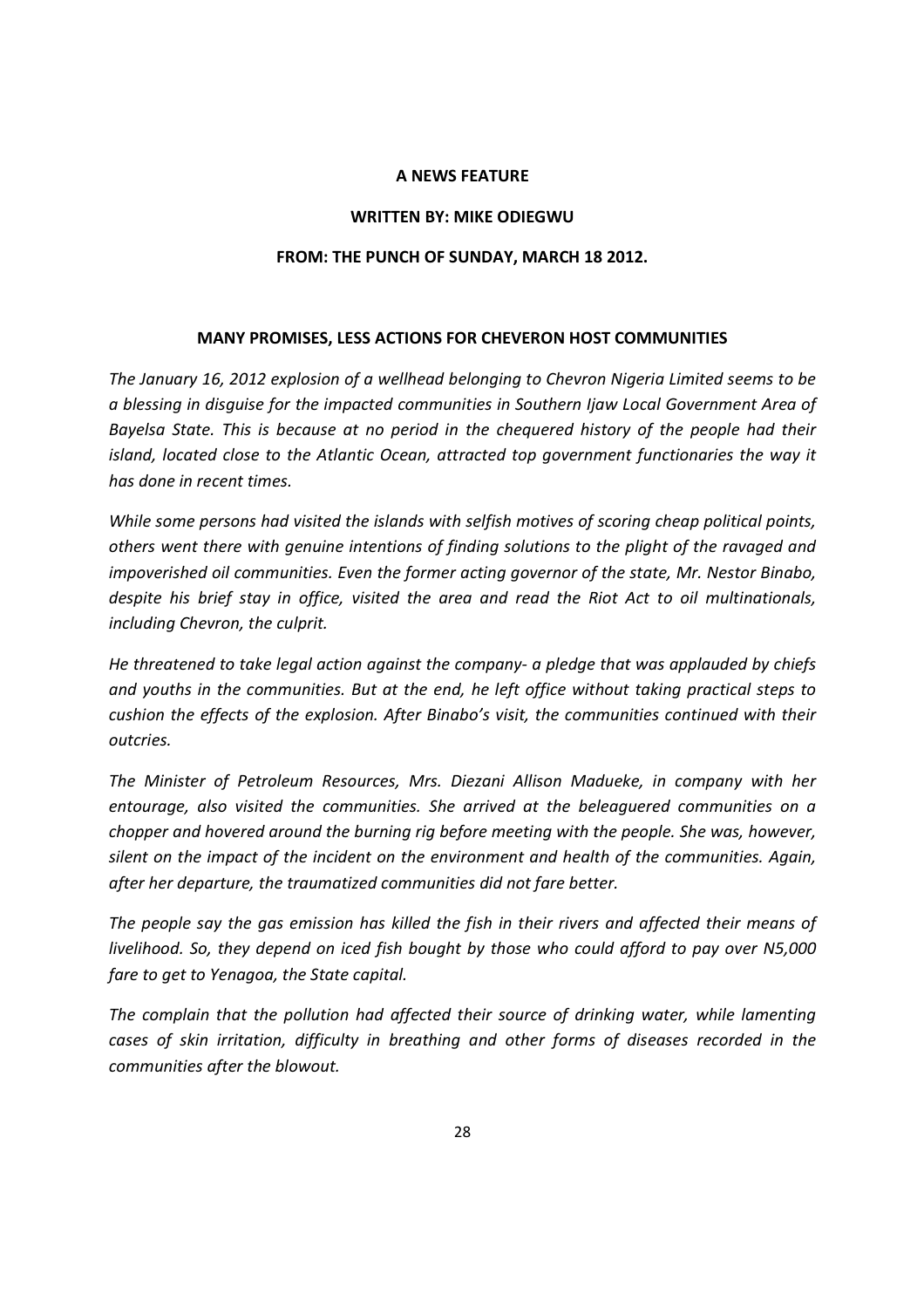*Following the development, the deputy Governor of Bayelsa State, Rear Admiral John Jonah (retd) who represented his boss, Mr. Seriake Dickson, toured the affected areas on a speed boat to assess the damage.* 

*Decrying the level of environmental pollution suffered by the communities, Jonah said, "it is nostalgic, especially when one sees the fishing settlement. They remain the same as they used to be in those days, as nothing seems to have changed. However, one thing that has changed is that the environment has suffered and is still suffering much pollution.* 

*"In those days, the environment was not polluted and we had things as natural as they were created. And this is where we are concerned, because the environment is dying slowly at our expense. And we need to do something about it."* 

*He insisted that oil companies should apply the same standards obtainable in their home countries to Nigeria. He observed that the position was capable of leading to slow death among the residents, promising that government would respond to all the issues after proper investigations.* 

*"One thing is clear, and that is the fact that same laws that govern the oil industry in the home countries of oil companies apply here; it cannot be different. So, if what we are experiencing now is wrong in America where Chevron comes from, it is wrong here to. This should be the standard and we should not expect anything less, Jonah said".* 

*Irked by the development, the Bayelsa State House of Assembly passed a two-point resolution calling on the Federal government and Chevron to immediately send relief materials and medical team to all the communities affected by the incident.* 

*The lawmakers also called on the company to, as a matter of urgency, put out the fire and clamp all spills from its facility. They further asked Chevron to pay adequate compensation to all the affected communities, regretting that nothing significant has been done to alleviate the suffering of the people.* 

*The lawmakers observed that due to hunger, the people were forced to eat contaminated fish. They were unanimous in condemning the activities of oil multinationals operating in the state, regretting that the law had debarred state assemblies from legislating on such matters.* 

*Finally, the most important visitor, President Goodluck Jonathan, arrived at the communities on February 27 about two months after the incident. Though the people were angry that it took the President who hails from the State a long time to visit, they were satisfied that their lamentation had brought Jonathan to the island, believing that his presence would end their*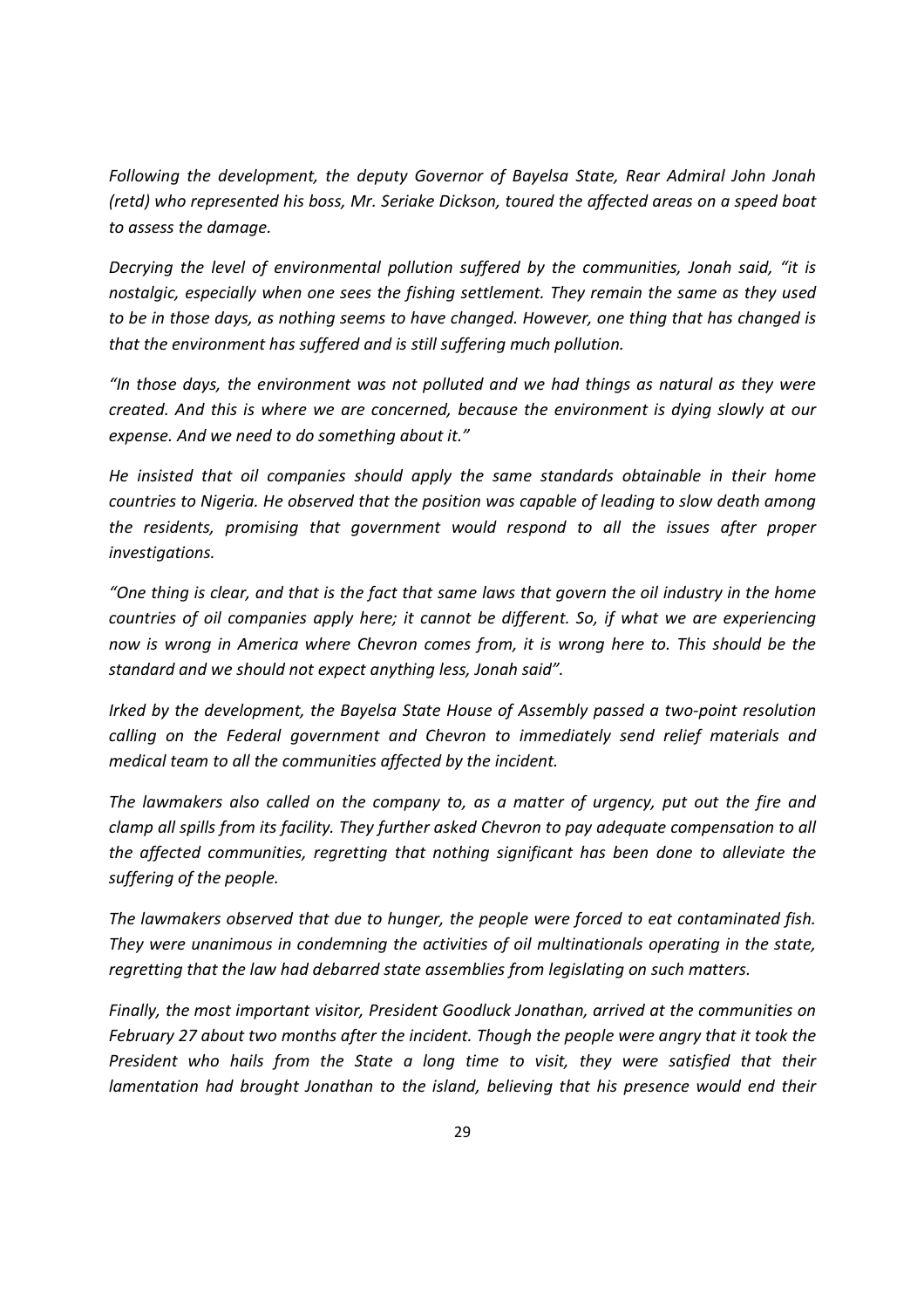*plight. The President assured the impacted people of Koluanma of the government readiness to address the environmental problems. He directed the National Emerrgency Management Agency to distribute relief materials to all the communities affected by the explosion, while commending them for their peaceful conduct despite their problems.* 

#### **A NEWS FEATURE**

#### **WRITTEN BY: MAUREN AZUH**

#### **FROM: THE PUNCH OF FRIDAY JANUARY 6, 2012.**

#### **TRENDING: TWEET FOR TAT ON SUBSIDY REMOVAL**

*The Federal Government has insisted that it will not back down on subsidy removal. But Nigerians from all walks of life too are saying NO. Part of the routes of agitation that remain burning with fierce words are President Goodluck Jonathan's Facebook page and those of his agitated subjects.* 

*One of them tells the President, "you could easily have accomplished your subsidy… This shows that we all make mistakes. I believe the subsidy approach is a mistake. Please, effect necessary corrections!".* 

*There goes other:* 

*Life goes in periods, phases, come, go e.t.c. Any non-observance of that law causes chaos. You could easily have accomplished your subsidy removal if you have done so in phases; not the outright crudity you are pushing down our throats. And the withdrawal should be accompanied by improvement in our refining ability, functionality and increased quantity. Think about it.* 

*President Barack Obama appointed just Richard Cordray as the top watch dog at the consumer Financial Protection Bureau- to help him protect the interest of the people financially. For all Obama's creative strategies, he makes \$400,000 annually. President Goodluck Jonathan recently appointed Mr. Christopher Kolade to head a committee that will help him take out money from the already suffering Nigerians. For Jonathan and his Vice-President they spend \$6,500,000 (SIX MILLION, FIVE HUNDRED THOUSAND DOLLARS) on food alone.* 

*Tell the President that his Facebook account has been inundated by messages and 98 per cent of them are against him. How will you want to destroy yourself and the country in such fashion?*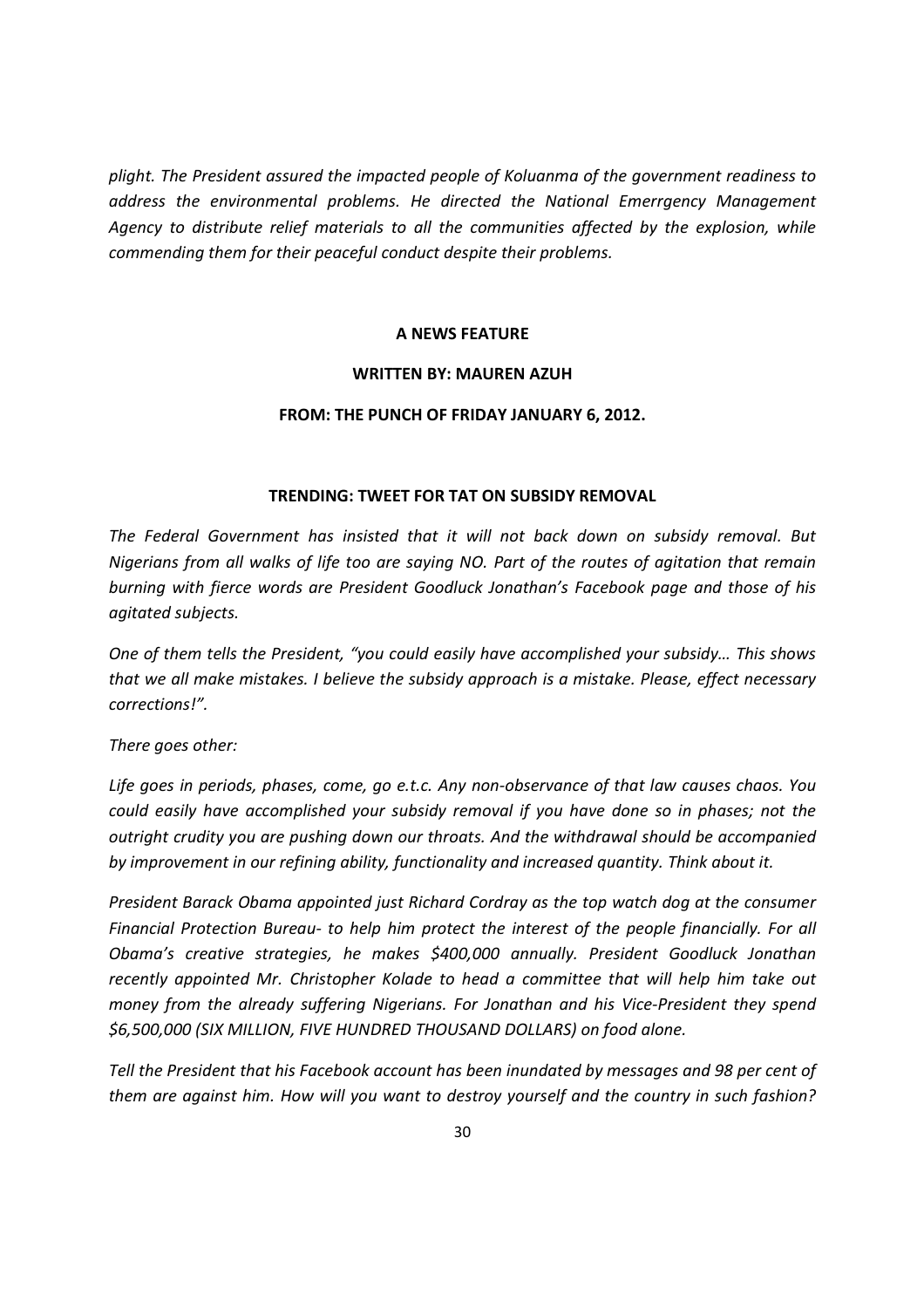*Oknojo-Iweala can go back to the World Bank. Trust me, we will grow without her. Read the writing on the wall. You lied to us with the Town Hall Meetings. Tell me: what kind of men/women are you?*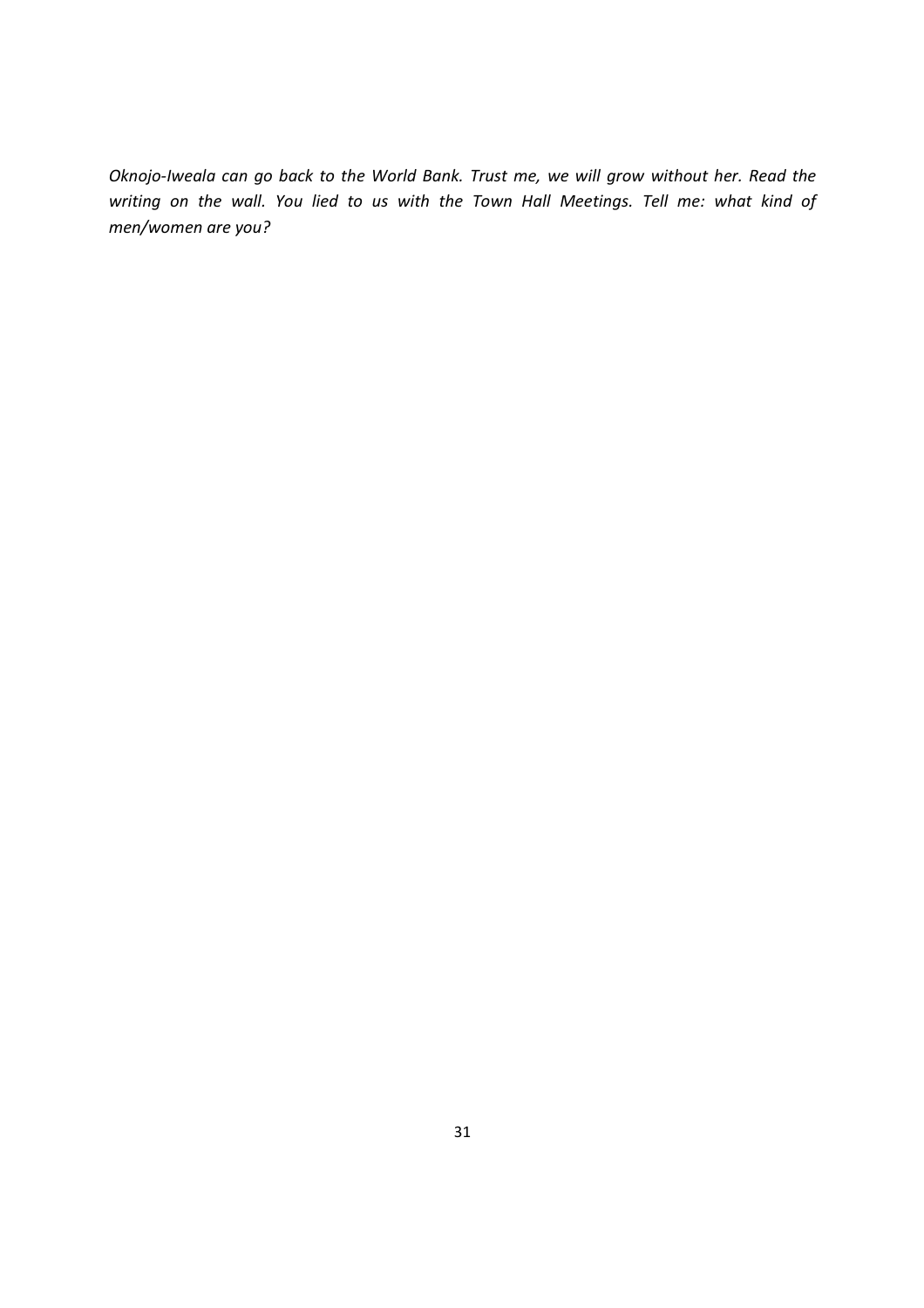# **UNIT 3: PROFILE FEATURE**

# **CONTENTS**

- 1.0 Introduction
- 2.0 Objectives
- 3.0 Main Content
	- 3.1 Writing the Profile Feature
	- 3.2 Types of Profile Feature
	- 3.3 Categories of Profile Feature
	- 3.4 Tips on Writing Profiles
- 4.0 Conclusion
- 5.0 Summary
- 6.0 Tutor Marked Assignment
- 7.0 References/Further Readings

# **1.0 INTRODUCTION**

The Oxford dictionary defines the word Profile as a description or something that gives useful information. In other words, a profile affords more to be known about a person, a place, e.t.c whether the person has been known before or not. People want to know more about the personal lives of prominent Nigerians for example, the same way they will like to know about a place or historical site.

I want to welcome you to this unit. This unit has been made fully practicable. I will expose you to brilliant profile features, and guide you on how to write you own.

# **2.0 OBJECTIVES**

At the end of this unit, you should be able to;

- 1. Define Profile Feature
- 2. Write a good Profile Feature
- 3. Give the types of Profile Features there are
- 4. Enlist four tips on writing a powerful Profile Feature.

# **DEFINITION OF PROFILE FEATURE**

**Okoye (2006:20)** was apt to define Profile Feature as a close-up on a significant personality, organization, place or thing. He went further to say that after reading a good Profile, one feels that one now has an intimate knowledge of the subject.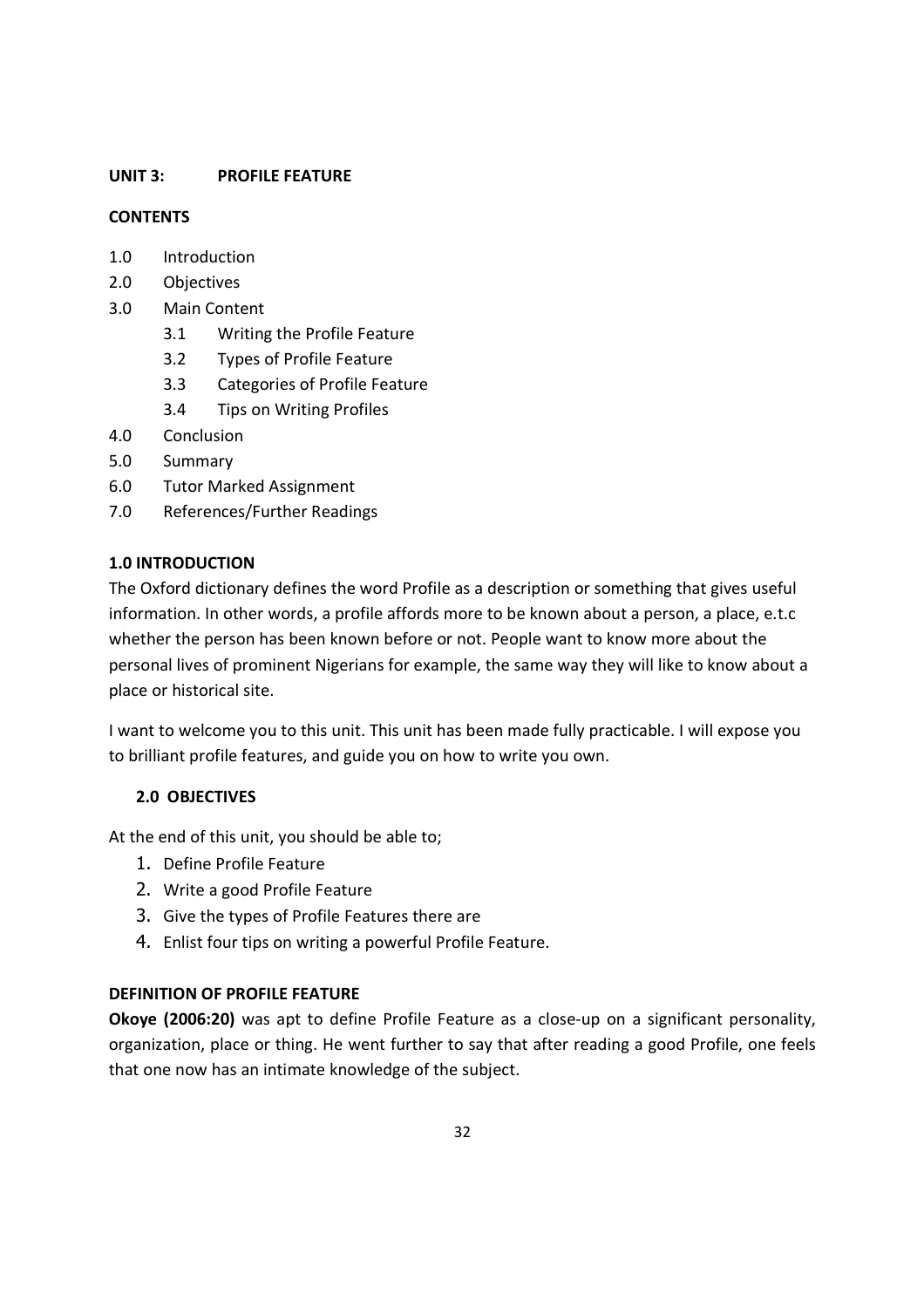Let me define Profile Feature as a colourful examination of the life, effort, strength, weaknesses or all of a person, place, organization or thing and the translation of same into a detailed but interesting/colourful account for the consumption of a target reader or heterogeneous readers as the case may be.

# **TYPES OF PROFILE FEATURES**

Okoye (2006:20) identified the following types of profile features;

- 1. Profile on Personalities
- 2. Profile on Organizations
- 3. Profile on Places

Let me take them one after the other.

# A. **Profile on Personalities:**

According to Alexander (2003), readers whether newspaper or magazine readers enjoy reading about people especially prominent people whether at home or abroad whose achievements have been quite admirable and spectacular. Okoye (2006:21) confirms this by saying people enjoy reading about other humans whose contributions shape the world and those whose stories make them stop and think "this is a human being like me".

On the international scene, there are quite a number of eminent men whose lives remain a point of reference to millions of people around the world. Some of these men are dead while some of them are still alive. They are people from all works of life; Dr. Martin Luther King (Jnr), Bill Clinton, Jomo Kenyatta, Mohammed Ali, the Late princess of Wales- Lady Diana, former Prime Minister of Great Britain Lady Margaret Thatcher, Nelson Mandela, Barack Obama, Emperor Haile Salaissie, and the list goes on and on.

At home in Nigeria, a newspaper or magazine reader will want to read about the following distinguished Nigerians, the Late Chief MKO Abiola, Austin Jay Jay okocha, Chief Olusegun Obasanjo, Dr. Nnamdi Azikiwe, Prof. Wole Soyinka, Prof Akinwunmi Ishola, Pastor E.A Adeboye, Pastor William Kumuyi, Falilat Ogunkoya, Ngozi Okonjo Iweala, the Late Chief Bola Ige.

# **SELF ASSESSMENT EXERCISE**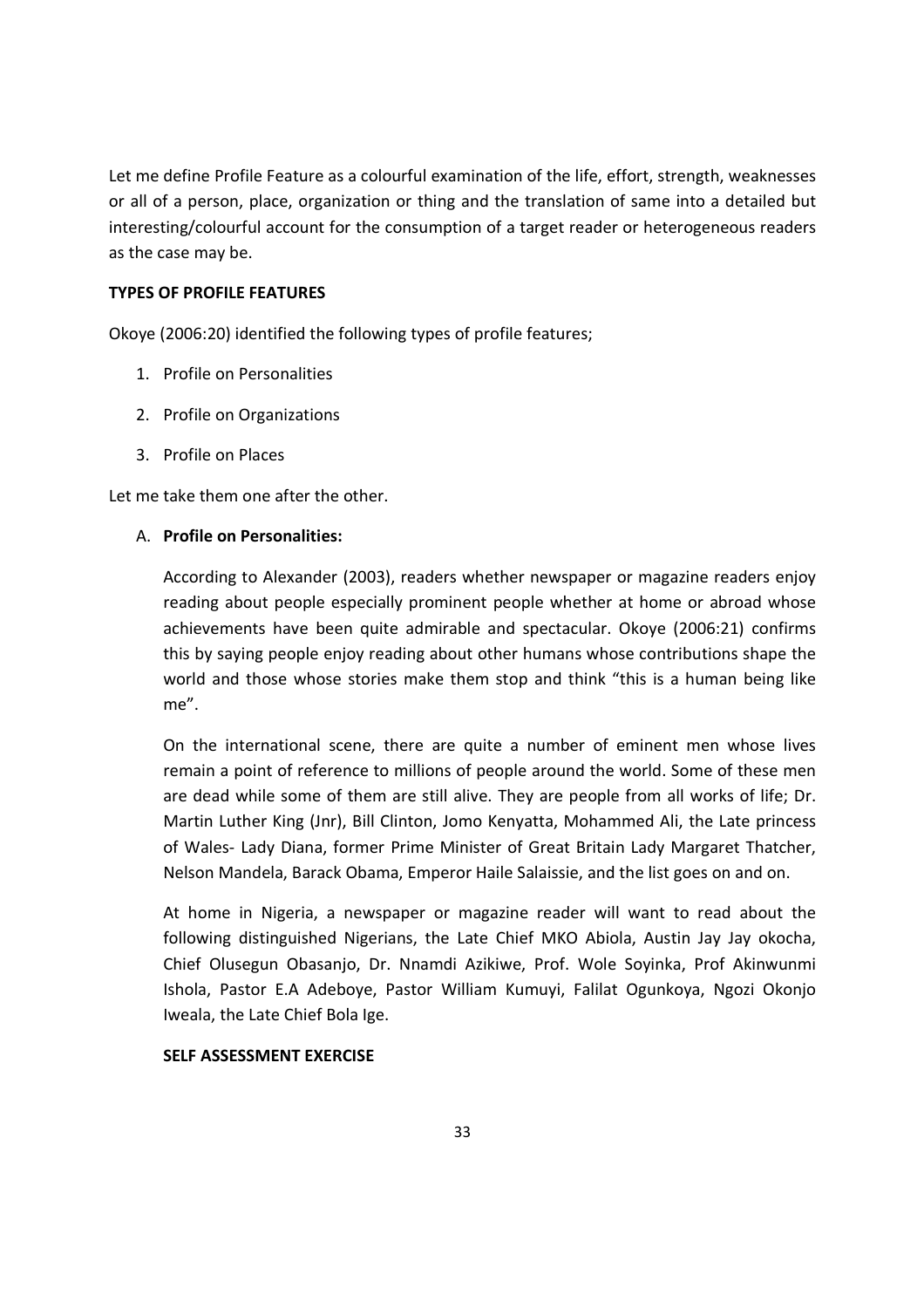Identify ten (10) other distinguished Personalities from varied works of Life that could Pass for a Profile Feature whose names are not listed above.

#### **FACTORS RESPONSIBLE FOR PERSONALITY PROFILE**

Some factors are responsible for writing a good feature. A feature writer must know this. These factors are what Okoye (2006:21) identified as attractions. They include office or position, age, occupation, proximity, physical challenges, unusual accomplishments or significant contributions in a given field of human endeavour. I will discuss some of these briefly.

- **Office or Position as a Factor or Attraction for profile:** The following offices amongst others are good attractions for a profile feature; the President of the Federal Republic of Nigeria, the Senate President, Governor of a State, Central Bank Governor, Chief Justice of the Fedration, Vice Chancellor of a Univeristy, Inspector General of Police, Minister or Special Advisers to the President e.t.c. These individuals are usually frequent subjects/ choice for a profile feature and this is because any story about their activities, and personal lives attract a great appeal from the general public.
- **Age as attraction for profile feature-** You may want to ask how age is significant in this respect. I will explain. A 25 year old man who marries a 55 year old woman becomes an instant celebrity. A 22 year old woman who becomes a Professor becomes an instant choice for a feature story. The same way a boy who wins a 50 million lottery also will make an outstanding profile feature. Still on age, readers like to read about elderly people who have paid their dues in their chosen professions. Example could be the oldest practicing Accountant in Nigeria, the oldest elder statesman, the oldest Medical Doctor e.t.c.
- **Occupation as an attraction for Profile Feature-** Some people have distinguished themselves in some profession which are termed rare. People will want to read about this people. The Professor of Aeronautic Engineering, the Professor of Kong Fu will any day make news. Also, the first female in any field or will also make news. Like the first female Rear-Admiral, or the first female Professor of Mathematics e.t.c, the list goes on.
- **Proximity as an attraction for profile feature-** Proximity simply means closeness in space and time. Proximity in this respect however means the unsual feat accomplished by the ordinary but close people. Especially an ordinary Nigerian. According to Okoye (2006:22), profiles could be written on the following;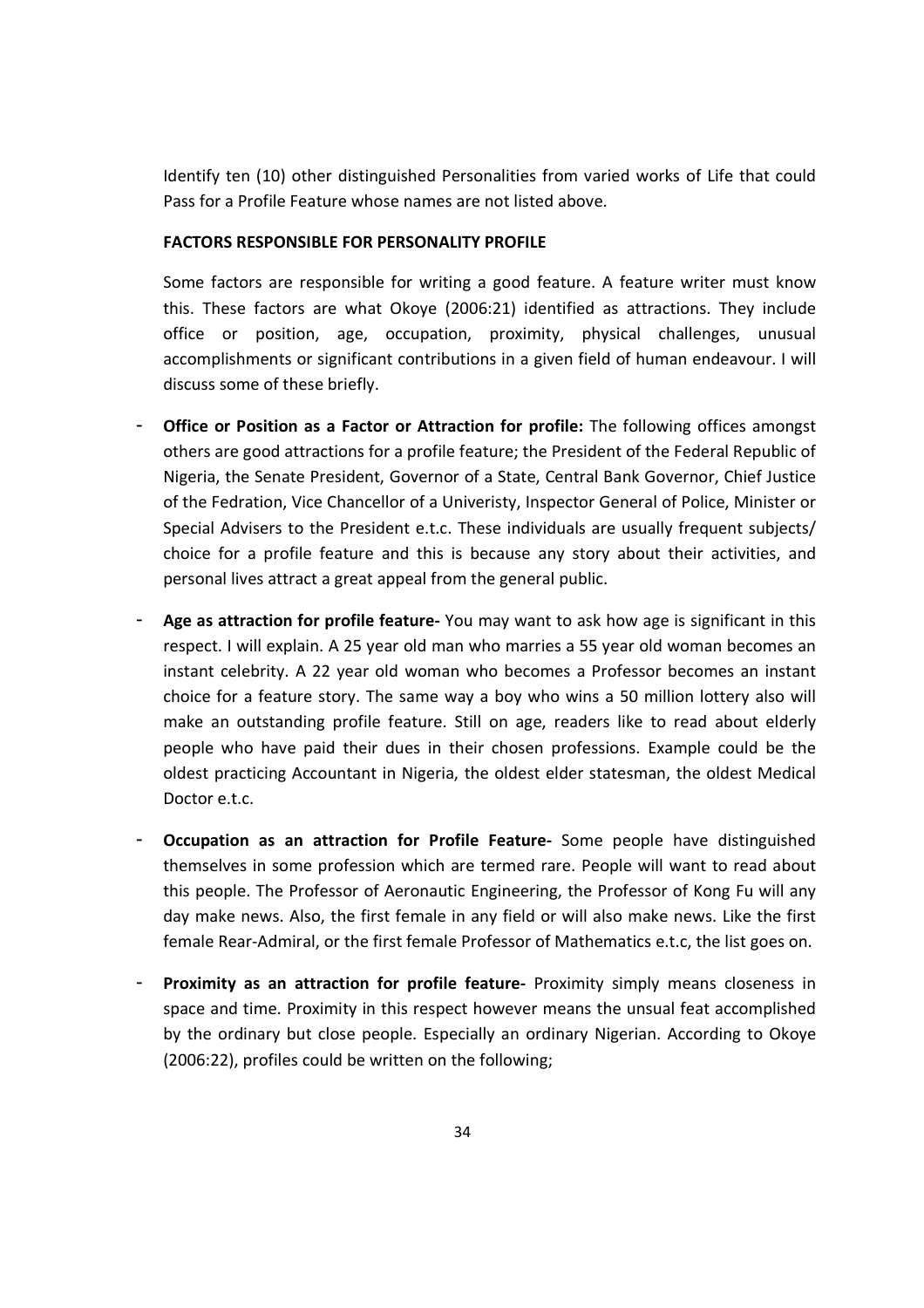- The Local boy who successfully served as the Secretary-General of the Commonwealth
- $\triangleright$  The Nigerian who may become Pope.
- Unusual Accomplishment as an attraction for Profile: Those behind ground breaking accomplishments, discoveries, e.t.c are essentially potentials for profile features. The following achievements will easily pass for a profile feature.
	- $\triangleright$  The man who discovered FACEBOOK
	- $\triangleright$  The first man to discover the cure to HIV/AIDS

# **B. Profile on Organizations**

Successful public and private organizations can make an outstanding profile feature. According to Okoye (2006:23), this kind of features are advertorials written as supplements and published during anniversaries and other special occasions. The problem with this kind of profiles according to him is they give rosy, one sided accounts of these organizations, which serve as mere publicity material, rather than news in the strict journalistic sense. According to him, for profiles of organization to be balanced they should include both the positive and negative impressions given by officials of the organizations as well as members of the general public or even competitors who have dissenting views to express.

# **C. PROFILE ON PLACES**

According to Okoye (2006:24), three main categories of places attract the focus of feature writer when it comes to Profiles on places and they are

- Historical Places,
- ▶ Contemporary Familiar Places
- Obscure Places

#### **Historical Places**

Historical sites and locations are surely point of reckoning for a profile feature story. Such places could be;

a. The First storey building in Nigeria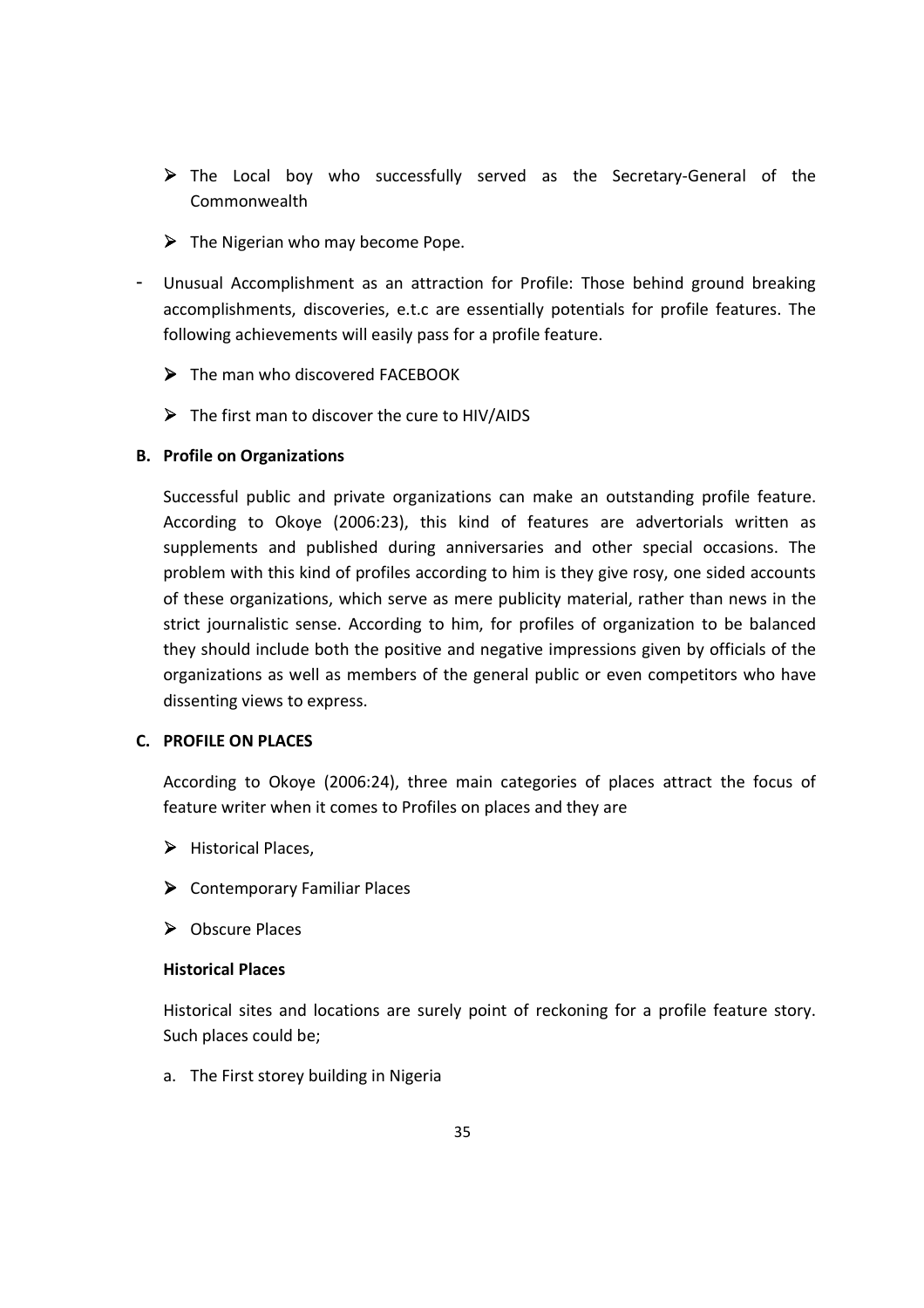b. Mungo Park grave (in Jebba) e.t.c.

#### **Contemporary Familiar Places**

According to Okoye (2006:24) examples of these are the airports, sea ports, important stadia, Universities and Institutes, Prominent Churches and Mosques, Holiday and Recreation facilities (like Obudu Cattle Ranch), Presidential Villa e.t.c.

### **Obscure Places**

According to Okoye (2006:24), obscure places exist in every city which are unknown to most people living in the city. But interesting things legal and illegal things happen there routinely. It then behoves the enterprising feature writer to discover such places and bring them to the view of the readers.

### **SELF ASSESSMENT EXERCISE 1**

Give an outstanding definition of profile feature and enlist with brief notes the 4 types of profile features that we have.

### **GENERAL TIPS ON WRITING PROFILE FEATURE**

Whether it is a profile on a person or a profile on a place or organization, the following tips will go a long way to assist you and guide you in turning out a brilliant profile feature.

- 1. Select a theme for your Profile- If for instance, the theme for your profile is on "Marital Success", tie your writing strictly around your chosen theme, even if it is necessary for you to deviate always remember your theme. Also, identify the life of the personality that revolves around your theme and dwell on that.
- 2. Avoid using facts that have been over-used- Do a thorough research to uncover new facts about the personality you have chosen.
- 3. Do not deviate from the Feature Writing style. It is easy to quickly forget that you are writing a feature and not an essay or a fiction work, do not forget this.
- 4. Do not exaggerate, Do a thorough research.
- 5. Now, if your personality is not like Prof. Chinua Achebe or Wole Soyinka, if he is unknown or not well known then decide why you need to use him. According to Okoye (2006:23), the obscure man who designed the Nigerian flag may only be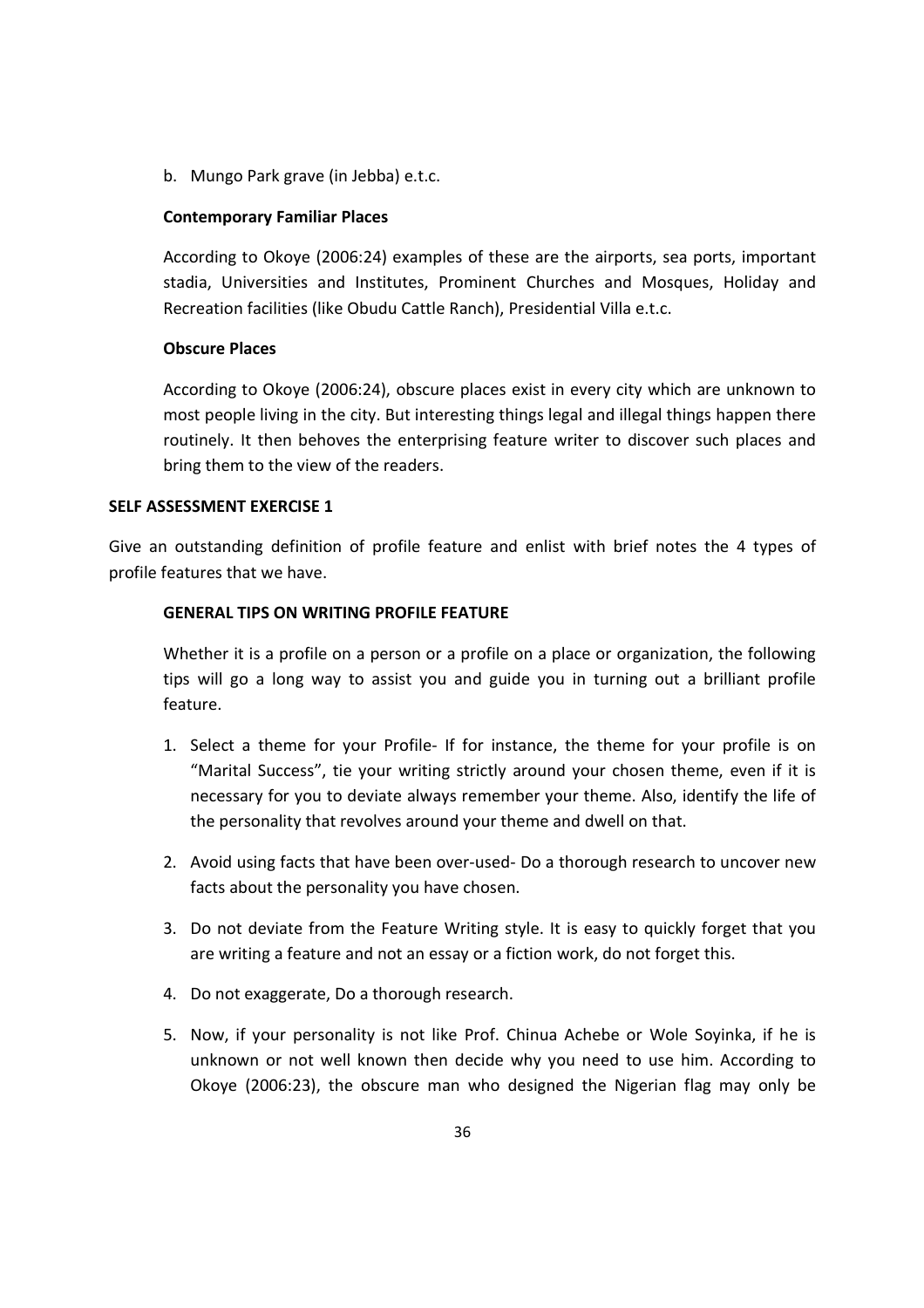appropriate during the nations independence anniversary celebrations, but out of place during the Christmas season.

6. Take the story from a fresh, interesting angle. Do not repeat facts already known to everyone.

# **SELF ASSESSMENT EXERCISE 2**

Attempt a profile feature of about 800 words on any of the types discussed in this unit.

# **4.0 CONCLUSION**

Profile feature is a colourful examination of the life, effort, strength, weaknesses or all of a person, place, organization or thing and the translation of same into a detailed but interesting account for a reader. Profile could be written on personalities, organization and places.

# **5.0 SUMMARY**

In this unit, effort has been made to explain the types of features we have. They are profiles on personalities, organizations and on places. Some factors responsible for writing on personality feature was also highlighted. And lastly, some general but useful tips for writing profile feature were also outlined.

# **6.0 TUTOR-MARKED ASSIGNMENT**

Identify a prominent Nigerian of your choice. Whether male or female. Turn in a four-page feature on this Nigerian.

# **REFERENCES/FURTHER READINGS**

Okoye, I. (2006) Feature Writing; Theory and Practice (2<sup>nd</sup> ed) Lagos. Malthouse Press Limited.

Alexander, L. (2003) Beyond the Facts: A Guide to the Art of Feature Writing ( $2^{nd}$  ed) Shelley Printers Delhi.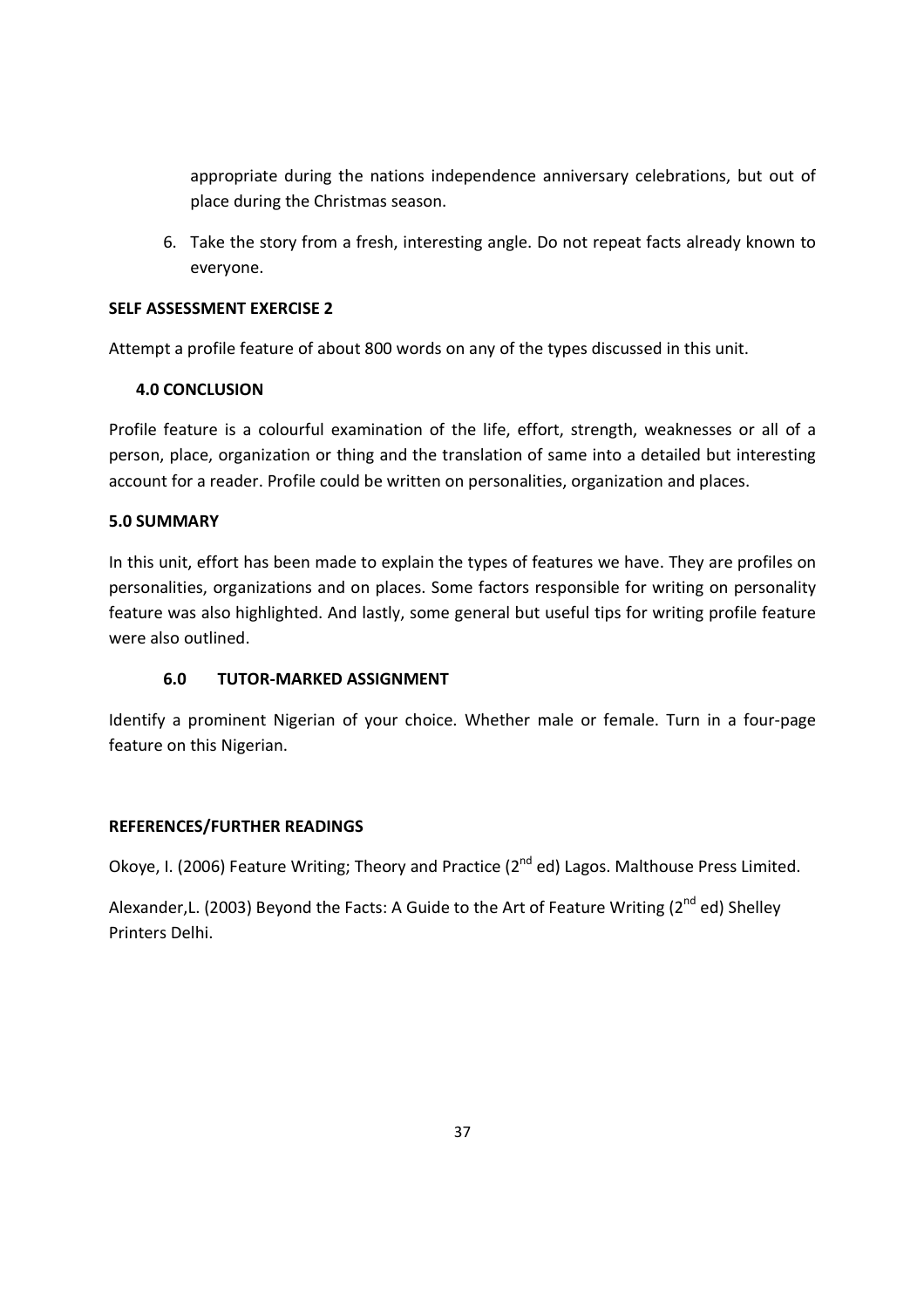#### **A PROFILE FEATURE**

#### **FROM: THE SUN OF SUNDAY MARCH 21, 2004.**

#### **Mothering Nigeria's Conscience**

*Motherhood nurtures, moulds and builds. That aptly describes the world of Dora Akunyili, the NAFDAC boss. She is one woman that has been nurturing and building the conscience of Nigerians all over the country with her good deeds. And for erring citizens it has the cane approach, all in the process to bring about a change in our psyche. The achievements of this woman is not complete until you go down memory lane taking her childhood, the kind of parenting she got and how it made her a good mother to her siblings and Nigerians.* 

*About fifty years ago, a little girl was born in Makurdi, Benue State. It was far away from home, her roots in Anambra State, South East Nigeria. Her parents especially her sweet mother showed her love and today that girl is indeed one of the greatest women of our time moving like a colossus in an industry where some men are afraid to tread.* 

*Right from childhood, the trait to get to the top had always been with her. Akunyili passed her first school leaving certificate with distinction in 1966 and the West African School Certificate with Grade I distinction in 1973. That automatically earned her the Eastern Government Post Primary Scholarship and the Federal Government undergraduate scholarship respectively.* 

*Akunyili bagged her first degree in Pharmacy in 1978 and got her Ph.D, seven years after from the University of Nigeria, Nsukka. Just before she came into public life she was a Senior Lecturer and Consultant Pharmacologist in the College of Medicine University of Nigeria, Nsukka (UNN), Enugu campus. In the Ivory Tower she made a steady progress from Lecturer I in 1986 until she was made a Senior Lecturer in 1990. In addition she was a post doctorate Fellow of the University of London and a fellow of the West African Post Graduate College of Pharmacists.* 

*Dr. Nkem Akunyili assumed office on 12th April 2001 as the director general of the National Agency for Food and Drug Administration and Control (NAFDAC). She is an internationally renowned Pharmacist, and a visionary leader. Her duty was to wipe out counterfeit drugs, which had flooded the Nigerian market. There was also an urgent need to sanitize the food and drug sector.* 

*A sad experience that affected her sister who was diabetic was another source of inspiration. The poor woman died as a result of injecting fake insulin in 1988. But her detractor did not allow her to prove herself initially. "I was told I was inexperienced, old and without capapcity", she*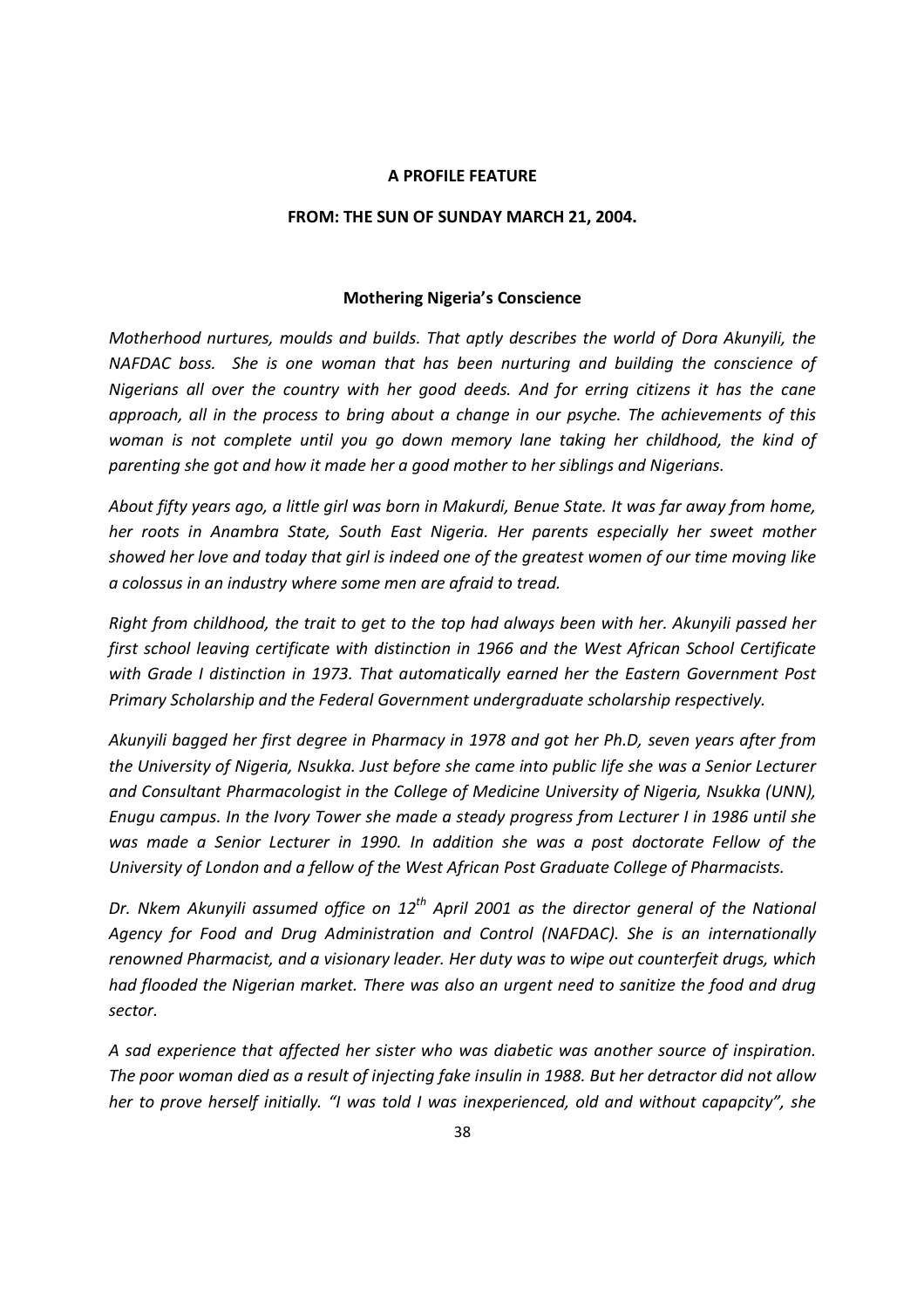*recalls. From that point she strode confidently into battle and since then her story has been forward ever backward never.* 

*NAFDAC was in such a bad state that I was under intense pressure to perform. I transformed this into a sense of urgency in addressing counterfeit drugs and I brought this to my right from the first day I assumed office. "Together they developed effective strategies to track down bad eggs. The organization has destroyed counterfeit drugs worth over US \$16 million. Many have been forced to confessions while warehouses in Lagos and Onitsha have been raided.* 

*In addition, Akunyili mounted several campaigns on the hazards of substandard drugs. Some administrative changes were carried out and surveillance was beefed up at all the ports of entry. Things changed miraculously and within such a short time, the impacts of her multi prong strategy was felt all over the country. Congratulations, a new breed of Nigerian had indeed arrived at our shores and encomiums poured in but for some others it were a different song, they started to crucify her.* 

*Assasins tracked her down, while other detractors gave people mouth-watering gratification to hound her down, but this woman who knows her onions refused to budge. On Boxing Day, 2003, she narrowly escaped the assasins bullet when her convoy was attacked in her husbands village in Aniocha Local government area in Anambra State.* 

*One of the bullets fired shattered the windscreen of the car while another pierced through her headgear by sheer providence. For her consistency and triumph it has been kudos all the way. Nigerians from all walks of life have also voiced their outrage at this attempt on the life of a woman of substance.* 

*Investigations are on and some tried to say it was an accidental discharge but that story has already been debunked. As if that was not enough, they touched her Lagos office located at Ikoyi Secretariat. NAFDAC's biggest laboratory in Oshodi, Lagos was also vandalized last year. Her office and home were also burgled several times with threats and all kinds of harassments.* 

*In spite of the odds, it is kudos to a great woman. A woman who has more than 90 awards and recognitions from government and international organizations in her kitty. A woman who has waged a relentless war against fake, adulterated and expired drugs and food dealers. As we mark this year's International Women's Day, you just cannot imagine the widespread accolades and good will that put Akunyili many miles ahead of others.*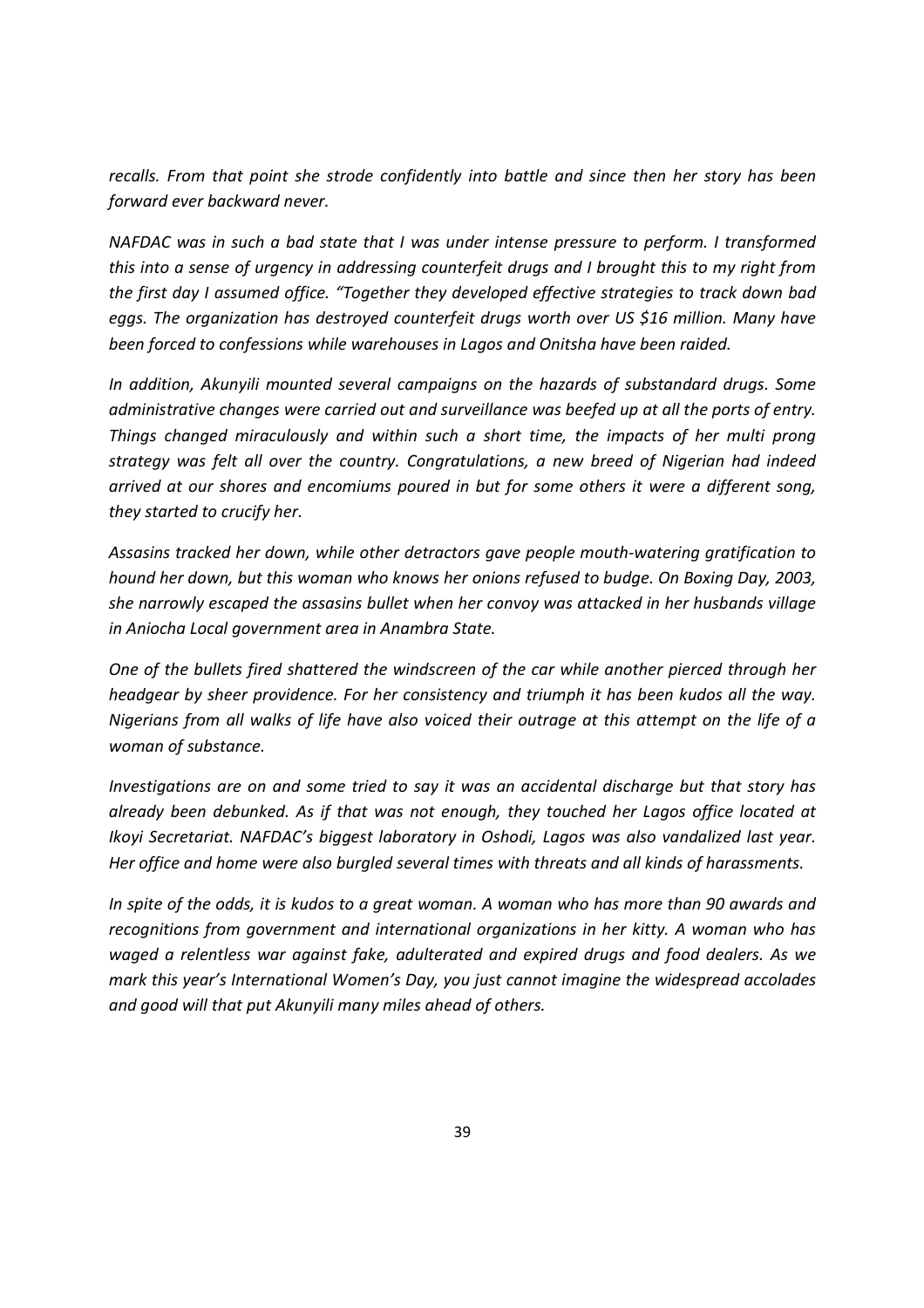## **UNIT 4. TRAVELOGUE AND HOW-TO-DO-IT-YOURSELF FEATURE**

## **CONTENTS**

- 1.0 Introduction
- 2.0 Objectives
- 3.0 Main Content
	- 3.1 Writing a Travelogue
	- 3.2 Guide on Writing a Travelogue
	- 3.3 Writing How-to-do-it-yourself articles
	- 3.4 Some tips on How-to-do-it-yourself articles
- 4.0 Conclusion
- 5.0 Summary
- 6.0 Tutor Marked Assignment
- **7.0** References/Further Readings

### **Introduction**

If you are a generous reader like me, you must have come across a story that takes you to somewhere you have never been before in such a way that makes you feel like you were there in person. Or, you could have come across a material or article that leaves you wanting to practice a skill it taught or carry out a service it suggested. This is what this unit is about. In this unit, you will be presented succinctly with two other kinds of feature articles; the Travelogue and the Ho-to-do-it yourself articles.

### **Objectives**

At the end of this unit, you should be able to;

- Recognize a Travelogue article when you see one
- Recognize a How-to-do-it- yourself article when you see one
- Write both articles when faced with the challenge to do so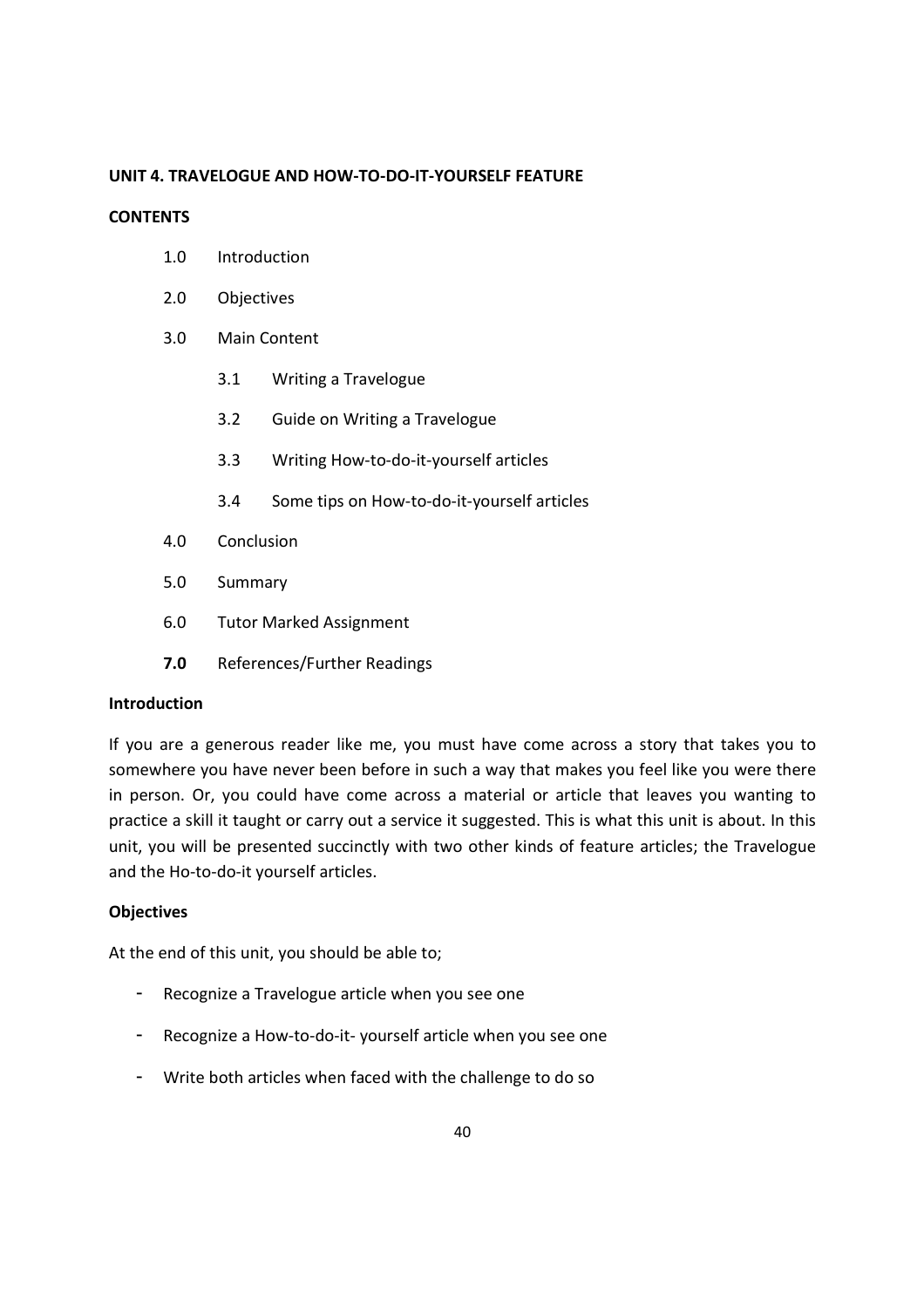## **Writing a Travelogue**

According to Okoye (2006), a travelogue is the account of a trip to a place of interest. It informs the reader about life in other places and draws lessons by comparing life in those places with the situation at home.

Travelogue usually includes brief profiles of the places visited, blended with descriptions of episodes that involved the visitor. Travelogues are filed by newsmen who visit distant places in the course of official duties or on holiday. Such articles are also of particular interest to specialized magazines of automobile firms, airlines and tourists organizations, whose aim may be to induce people to travel.

In the regular newspaper or magazines, travelogues add the needed variety to the contents and enlighten the readers about other lands from the point of view of a local boy. For example, when a Nigerian newspaper editor visited china, sometimes ago, he wrote a beautiful travelogue on his experience. He drew a number of useful lessons for the Nigerian reading public from his Chinese experience. He noted particularly the following interesting facts about life in china.

- a. Bicycle is not a symbol of poverty in China, unlike what obtains in Nigeria. In China, everyone owns and proudly rides a bicycle, regardless of age and status.
- b. The Chinese are particularly orderly and simple despite their large population.
- c. Even though the Chinese are not religious like Nigerians, they are relatively honest. For example, no one needs to lock his bicycle and you could keep your handbag full of money on top of your bicycle, spend hours in the shopping centre, come back and meet it intact. No one touches it. Compare this with what obtains anywhere in Nigeria.

The mass media are known to extend one's world view, by bringing information about life in distant places. Travelogue is one method the media employ in getting this done. There are many other reasons why people like to know about life in other places.

If you are a Christian or Muslim, you would certainly like to know what Jerusalem or Mecca or Medina looks like. Those who go on pilgrimage to Israel narrate stories of the historical holy places such as Bethlehem, the birth place of the Lord Jesus, the River Jordan, Mount Sinai, the Wailing Walls of Jerusalem, among many other places of interest.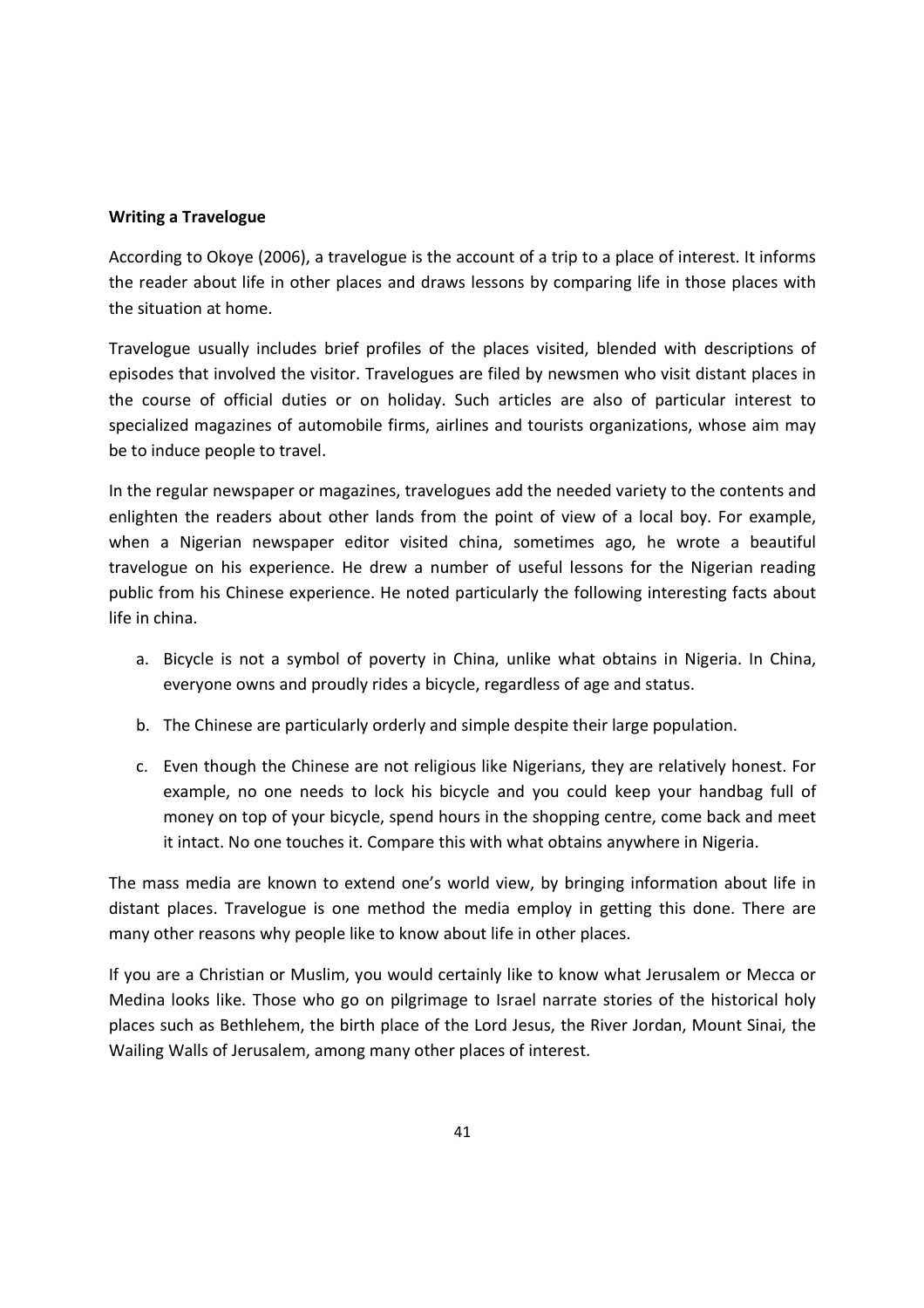In similar stance, those who visited Saudi Arabia are interested in Mount Arafat and the Ka'aba. Every country has its own national, international or globally recognized tourist site where travelers or tourist want to unavoidably want to get to, when they pay tourism visit. Examples are Paris (Eiffel Tower and the Presidential Palace), London (Buckingham Palace and Trafalgar Square), Egypt (the Pyramids), South Africa (Robben Islands, where Nelson Mandela served most of his 27 years of jail term); Senegal (Goree Island, which was the point-of-no-return for slaves in those days of the ignoble trade in human cargoes).

A good travelogue captures interesting episodes of the writer's visits to these places of interests.

## **Guide on Writing a Travelogue**

The following according to Okoye (2006) will guide a Travelogue writer to turn in a beautiful piece.

- a. Build the travelogue around a focusing theme and do not lose your focus.
- b. The places you visit in other lands may be significant to the natives of those lands but hardly to your readers back home. You must decide why your readers should know about those places.
- c. Draw lessons subtly; do not sermonize when you are comparing a better situation abroad with the situation at home.
- d. Do not bore your readers with unnecessary details. Many writers of travelogue waste time by describing how they went through the airport formalities and other trivialities.
- e. Illustrate your travelogue with interesting pictures about the places you visited. You should travel with your camera and take your own pictures. However, there has to be a note of caution here. Make sure you take pictures only in authorized places abroad, lest you be charged with spying.
- f. You can mail your script to the local media of the place you visited so that they can see how a foreigner sees them.
- g. The Nigerian media should equally publish or reprint the impressions of our country in the eyes of foreigners.

# **SELF ASSESSMENT EXERCISE**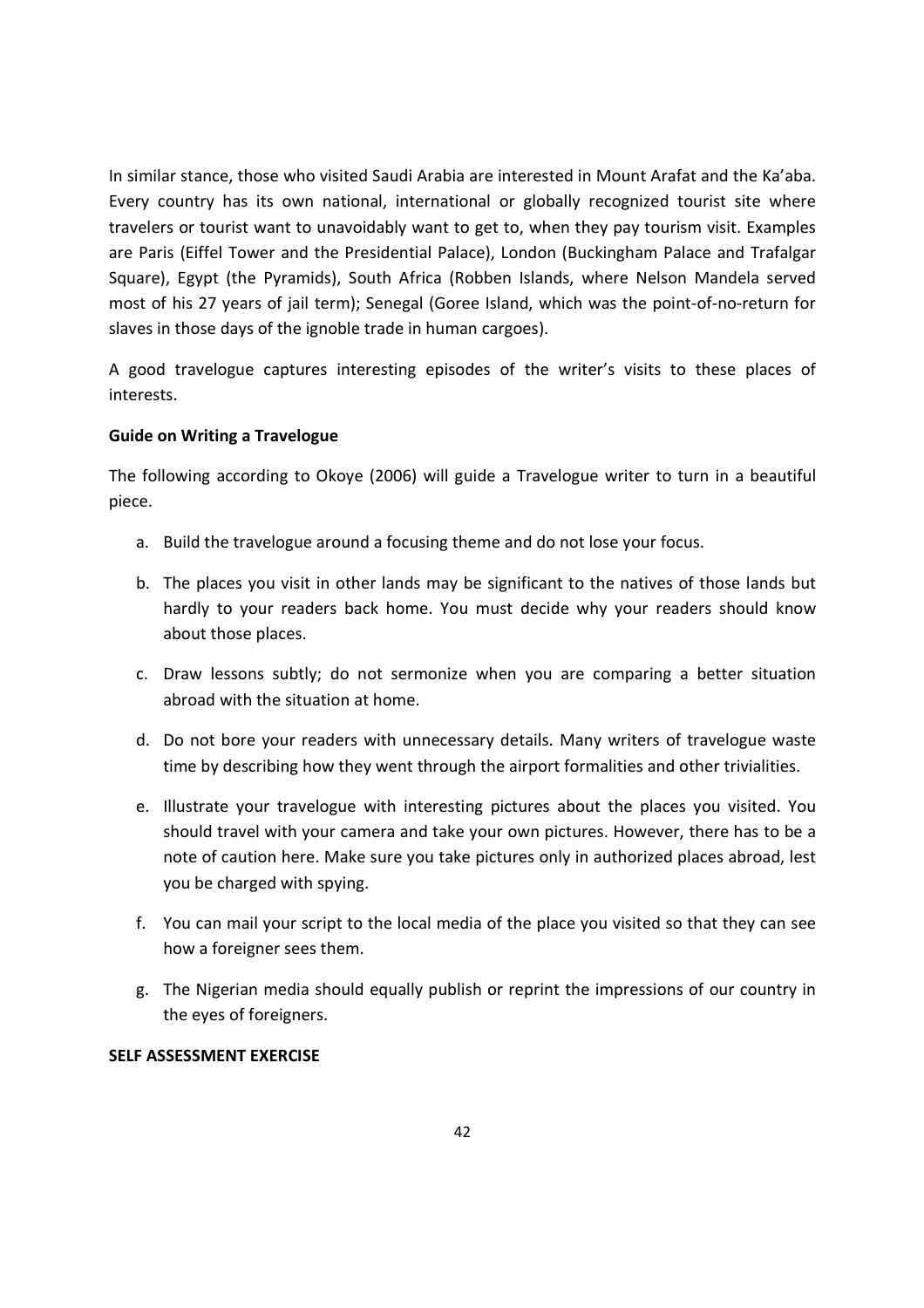**Consult any Newspaper or magazine (current or past), look out for three Travelogue articles. Compare the styles of the writers and the weight of the contents. Does it follow the guides given above?** 

## **Writing How-to-do-it-yourself articles**

This kind of article describes systematically how the reader can learn to perform a skill or service. The skill may be how to make soap or how to obtain a visa. It is not just a list of instructions or recipe, but includes a step by step procedure in feature style. If the reader follows the instructions diligently, he will arrive at the desired end and be able to teach others the procedure. Specialized and general interest magazines as well as Sunday papers find this kind of article very useful to their readers.

## **Guide on Writing How-to-do-it-yourself articles**

The following according to Okoye (2006) will guide a writer of how-to-do-it yourself;

- a. Do not just list instructions and ingredients. Beef up the write up with detailed descriptions or even confessions of how you performed your own experiment.
- b. Technical and vernacular terms should be properly explained or defined.
- c. The article should be of interest to the average reader of that publication. It should not be too specialized or involving a huge capital outlay beyond the average reader.

# **4.0 CONCLUSION**

A travelogue is the account of a trip to a place of interest, written by a local boy, with a view to expanding the world view of the local audience. On the other hand, How-to-do-it yourself is the kind of article which describes systematically how the reader can learn to perform a skill or service.

### **5.0 SUMMARY**

In this Unit, effort has been made to introduce Travelogue and How-to-do-it yourself articles together. Detailed tips on how to go about writing these two articles have been giving.

### **6.0 TUTOR MARKED ASSIGNMENT**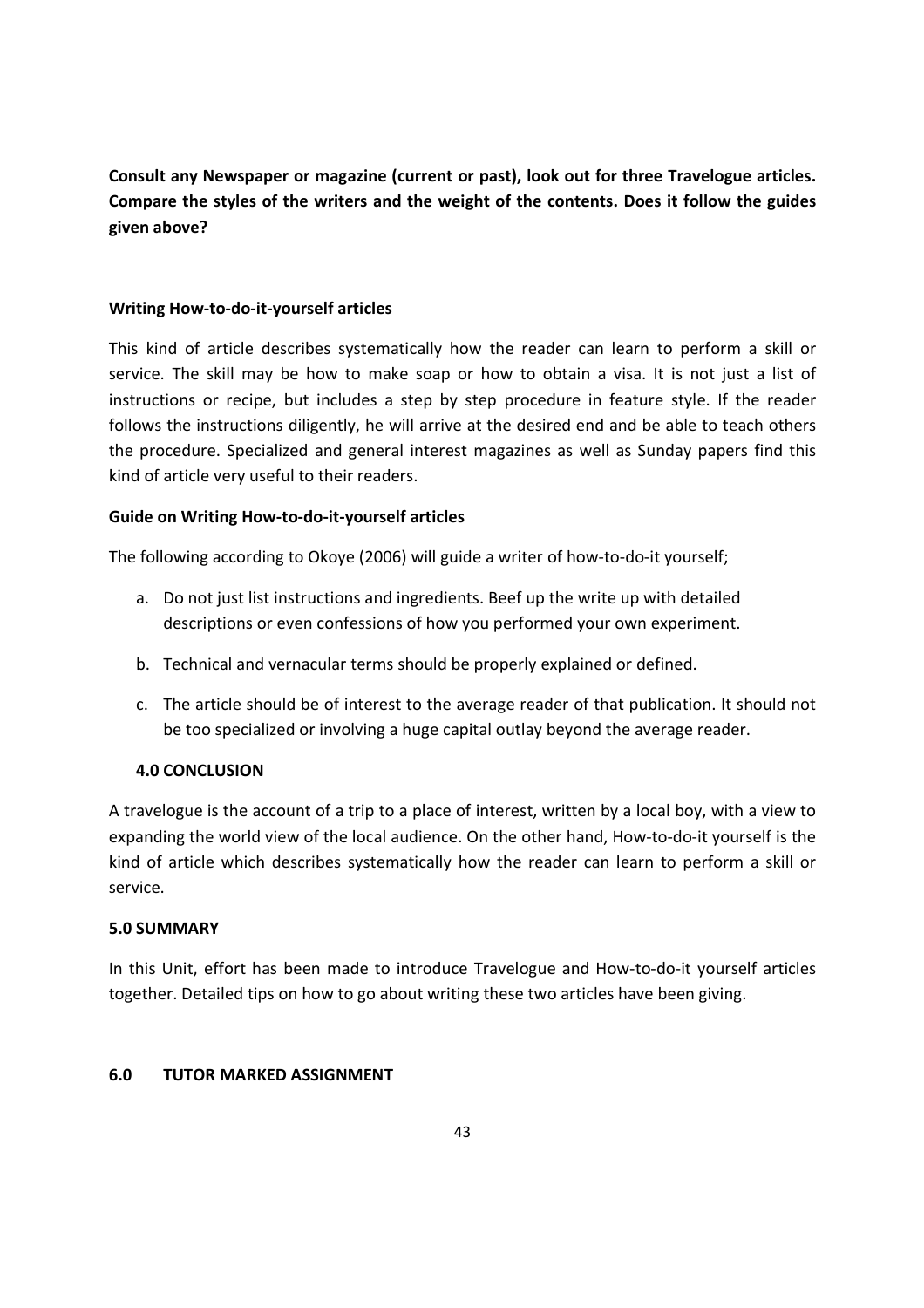Pick up 4 sheets of paper. Now, go on a research either online or offline. Study critically a location within Nigeria (do an thorough reading on the chosen location); then write an impressive Travelogue (write as though you went there yourself) on the location.

#### **7.0 REFERENCES/FURTHER READINGS**

Okoye, I. (2006) Feature Writing; Theory and Practice (2<sup>nd</sup> ed) Lagos. Malthouse Press Limited.

#### **TRAVELOGUE FEATURE**

### **WRITTEN BY LINDAY BARRET**

#### **PUBLISHED BY DAILY TIMES, ON MARCH 11, 1991**

#### **CITED IN OMOJUYIGBE, 2005:120**

#### **Why Katsina People love Madaki**

*President Ibrahim Babangida's visit to Katsina State, one of the two new states created by his regime in 1987 was highly revelatory. Right from the very first day of his tour, large and clearly spontaneous crowds of people turned out to express heartfelt gratitude for the creation of the state. However, what surprised us as we followed the presidential entourage and sought the real views of the populace was the outpouring of confidence in, and support for, the efforts of Colonel Yahaya John Madaki, the third governor which the state has had since its founding a little over three years ago.* 

*We have been warned about this phenomenon before we left Lagos when in preparation for our independent coverage of the presidential tour, we sought to find out from some prominent indigenes of the state just what they considered the status of growth and consolidation of the new state since its inception. Out of the seventeen persons whom we questioned ranging from top businessmen through retired top government officials to a group of young technocrats and radical academics, we were astonished at the consensus of satisfied opinions concerning the performance of Governor Madaki.* 

*In general, the Lagos-based Katsina State indigenes expressed the belief that the Madaki regime has ushered in greater accountability in government and a seriousness of purpose in the*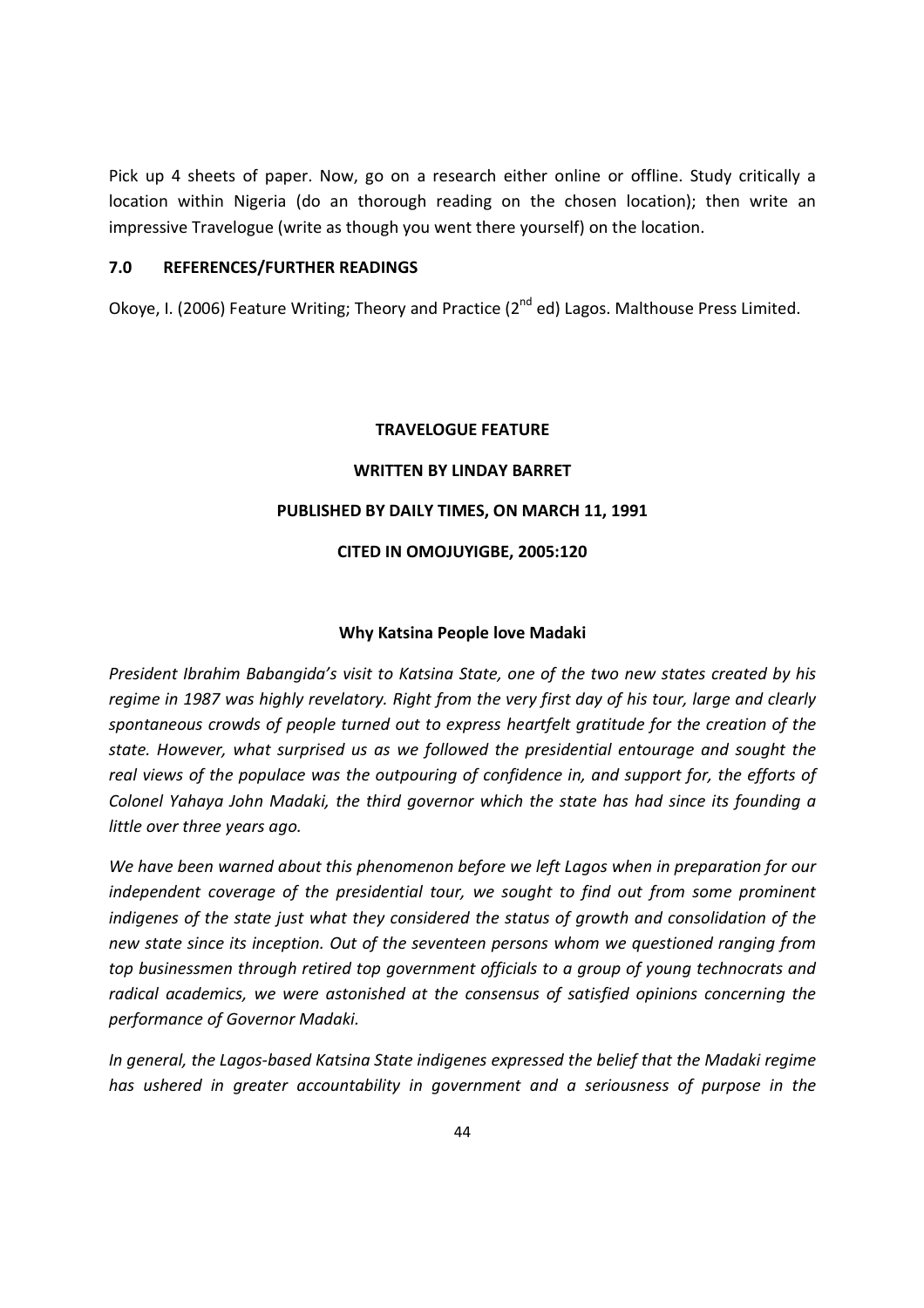*execution of projects which they claim was patently absent from the activities of the predecessor regimes.* 

*On our arrival in Katsina having last visited the state about 18 months previously, it was immediately obvious that the general impression of accelerated development which had been associated with the Madaki style of leadership was grounded in reality.* 

*The main urban projects of road expansion and renewal has given rise to new routes which are simply overwhelming in the difference between what obtained before and what is in place now. Certain key projects which seemed to be bogged down in a mire of continuous contractual squabbles such as the new market and motor park projects in the city centre had been completed within the last few months. The Governor was extremely proud of being able to receive the largest executive jet in the presidential tour, we were able to uncover the real reason*  for the outpouring of public support which the Governor undoubtedly enjoys at this time that it *is not unconnected with the very events and the attitudes which brought him into conflict with the press correspondents in the state at one point early in this administration.* 

*The Governor is reputed to have a very direct and undiplomatic approach to his job. As a result he is prone to taking to certain duties and responsibilities which place him in direct conflict with those contractors who may wish to delay their execution of projects for financial benefits. In such a situation, Colonel Madaki appears to have a tendency to be highly vocal and even sometimes threatening in his attitude. He has gained the nickname "jungle soldier" as a result and he appears to revel in this reputation for no-non-sense behavior.* 

*However, quite apart from the fascination which this aspect of Governor Madaki's behavior might hold for the idea of the acceleration of the development in the new state, there are a number of concrete achievements which can be laid at his feet which are certainly even more responsible for the existence of a real "love affair" between the Governor and the public in Katsina which is almost unique in the Nigerian polity today. The rationalization of contract award which has reversed the proliferation of a number of new and virtually unknown contractor's handling, and often abandoning, major projects, is very evident.* 

*The pace of work on most major urban projects and some of the vital rural projects in the field of water management and agricultural development which the Governor met on the ground but which had shown no signs of progress, has moved forward rapidly. As a result when President Babangida paid his first visit he was able to commission a string of workable rural projects rather than involve himself simply in ceremonial duties. The Governor has succeeded as well in convincing the people of the state that any resources which they can generate for the development of the state will be matched with grants and support in cash and kind from the*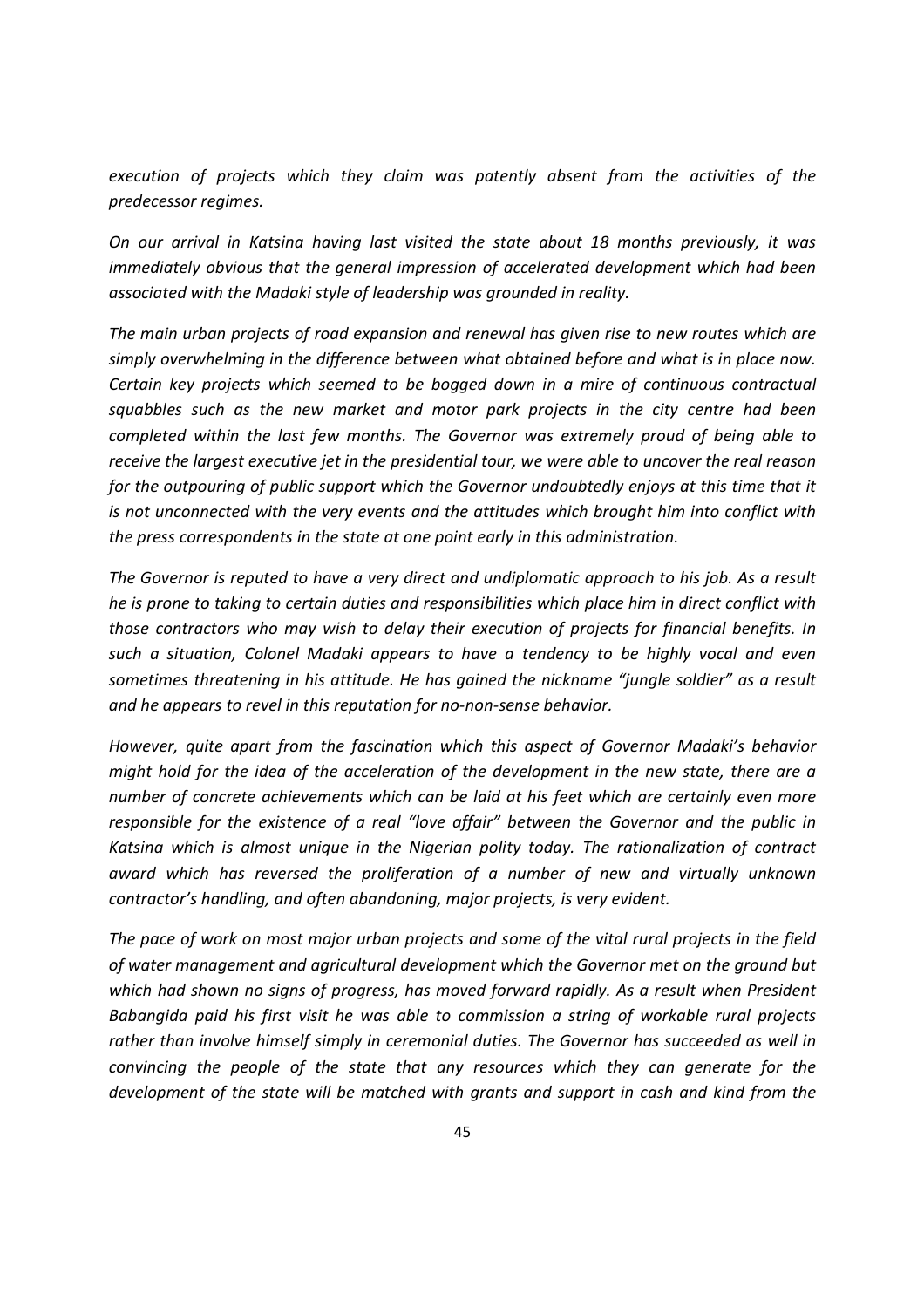*Federal Government because he has demonstrated a willingness to take their demands and requests to the top in a way that gains a sympathetic hearing.* 

*This latter attribute was attested to in public by the President himself at a civic reception in his honour when he commended the governor for not making open requests, but assured him at the same time that the Federal Government would do all in its power to make him succeed in his task of building a new state. In recent weeks, the Katsina indigenes have responded to Governor Madaki's efforts with the creation of a state development fund which raised over 50 million naira or so has been added to the fund since it was launched. Our informants insisted that this was a reaction to Madaki's own effort as he has given them a sense of confidence in the future of the state.* 

*One remarkable statement from a retired government big-wig illustrated the true depth of support which the governor enjoys. He said, "do you realize that before Madaki came some of us seriously considered asking Babangida to hand us back to Kaduna state? It is certain that no such request was made of the President as he was escorted around the state in triumph in the last week of February, 1991.*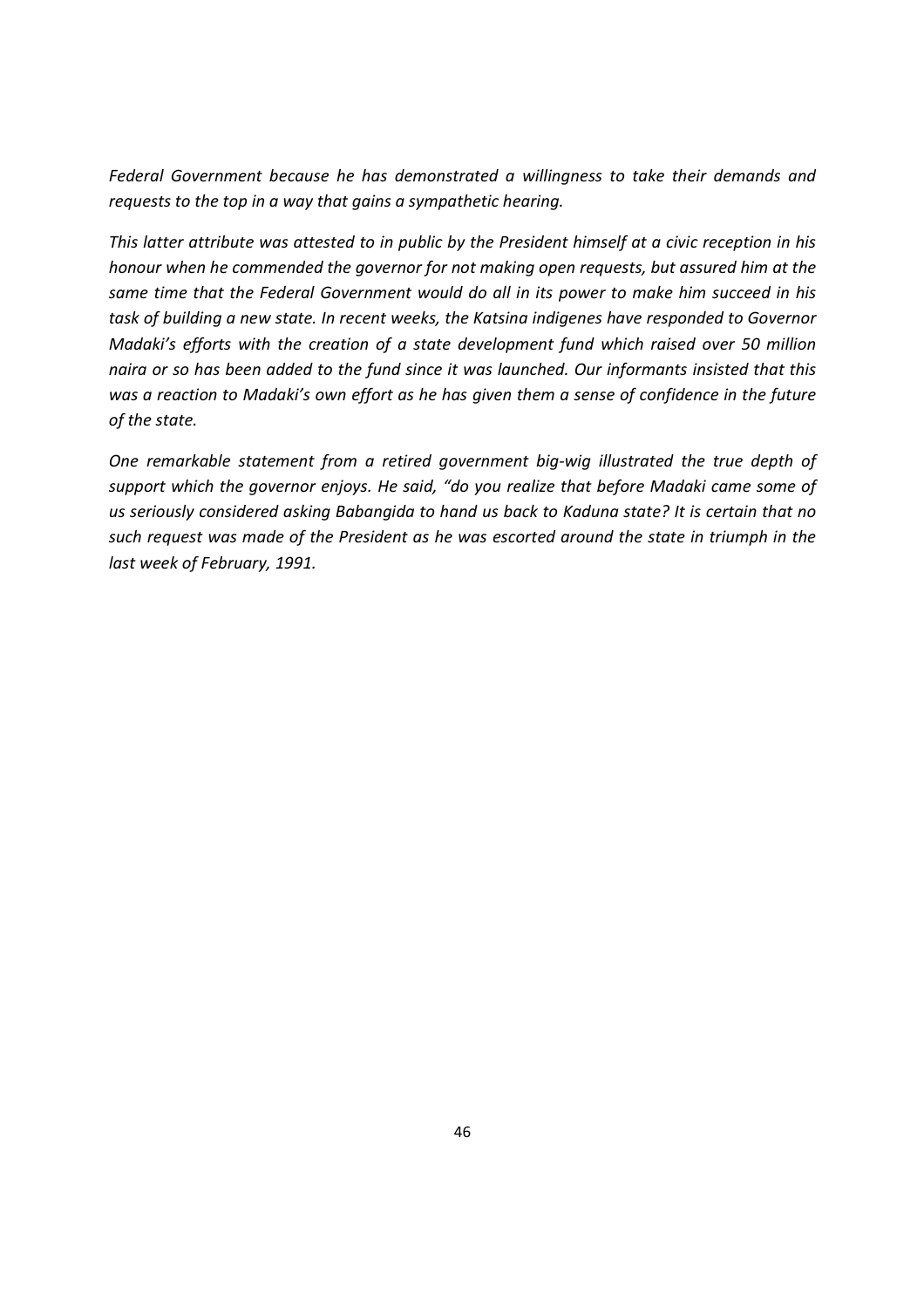### **MODULE 2: GENERAL INTRODUCTION TO MAGAZINE JOURNALISM**

Many undergraduates of mass communication, especially those in their early years, do not know the difference between writing for a Newspaper and writing for a magazine. In this module, effort has been made to draw the attention of the students to the difference between the Newspaper and Magazine, Magazine and books. The History of the magazine in America, Britain and Nigeria was traced, the functions, classification, types and formats of magazine was also treated accordingly. Lastly, the contents of magazine were exposed so the students could know that magazine publication is a multi-article publication.

A summary of the module is as follows;

Unit 1: What is Magazine? Unit 2: A Brief History of Magazine

Unit 3: Functions of Magazine

Unit 4: Content of Magazine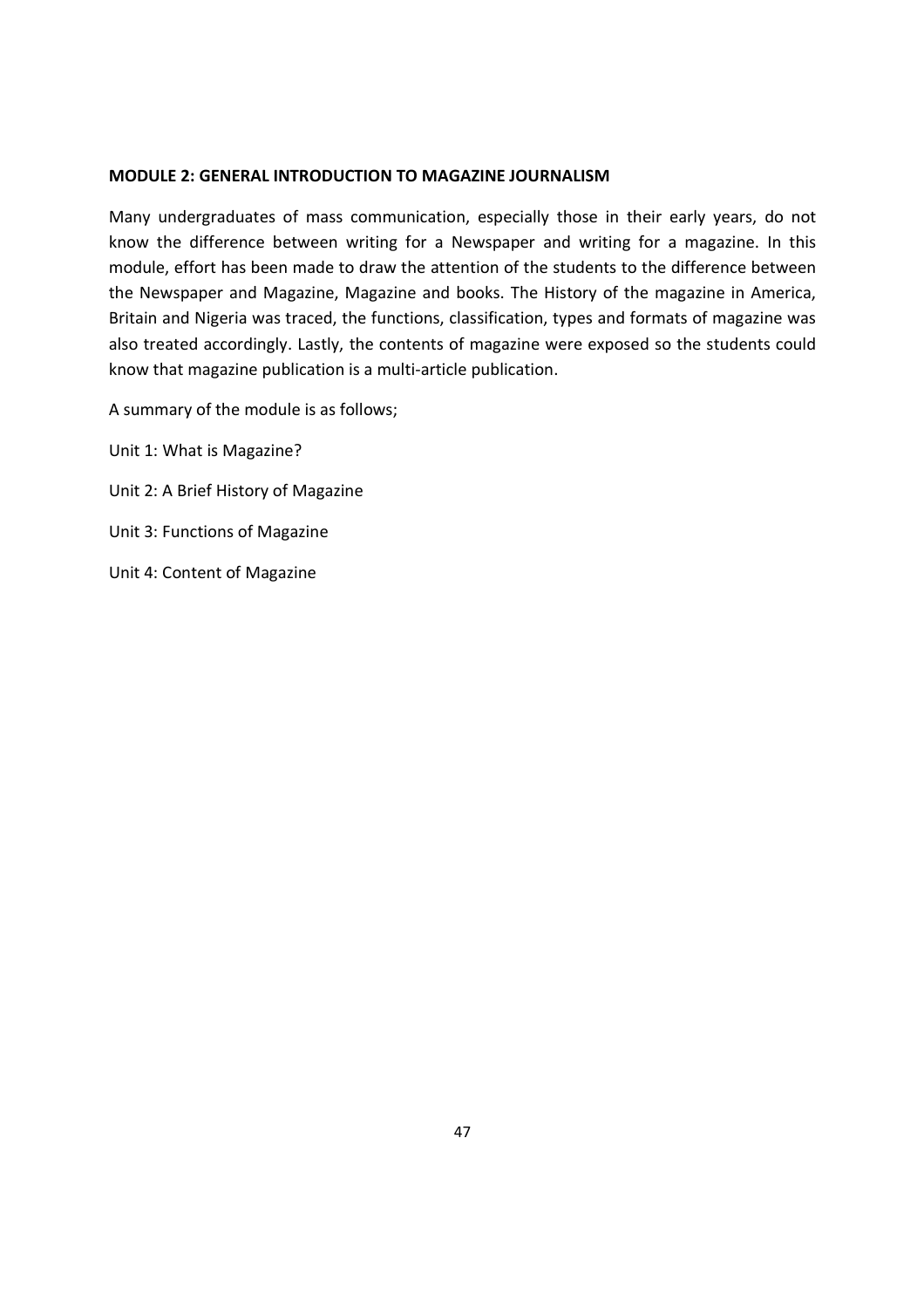## **UNIT 1 WHAT IS A MAGAZINE?**

### **CONTENTS**

## **8.0 Introduction**

- 9.0 Objectives
- 10.0 Main Contents
	- 10.1 What is Magazine?
	- 10.2 Magazine contrasted with Newspaper
	- 10.3 Magazine contrasted with books
- 11.0 Conclusion
- 12.0 Summary
- 13.0 Tutor Marked Assignment
- 14.0 References/Further Readings

## **MAIN CONTENT**

## **1.0 INTRODUCTION**

An important part of the study or examination of anything is the study of its origin and why it was birthed. Everything on the surface of the earth has a history and a **definite** role it should play in the entire cycle or scheme of things. Magazine is not excluded. As an important medium of mass communication, it has a peculiar antecedent which needs to be studied. But before this is done, we want to look carefully at some definitions that have been advanced to the concept by notable scholars in the field of mass communication.

# **2.0 OBJECTIVES**

At the end of this unit, the student should be able to;

- 1. Give four definitions of magazine.
- 2. Differentiate between a magazine and a newspaper.
- 3. Differentiate between a magazine and a book.

### **WHAT IS A MAGZINE?**

According to Okoye (2004:2),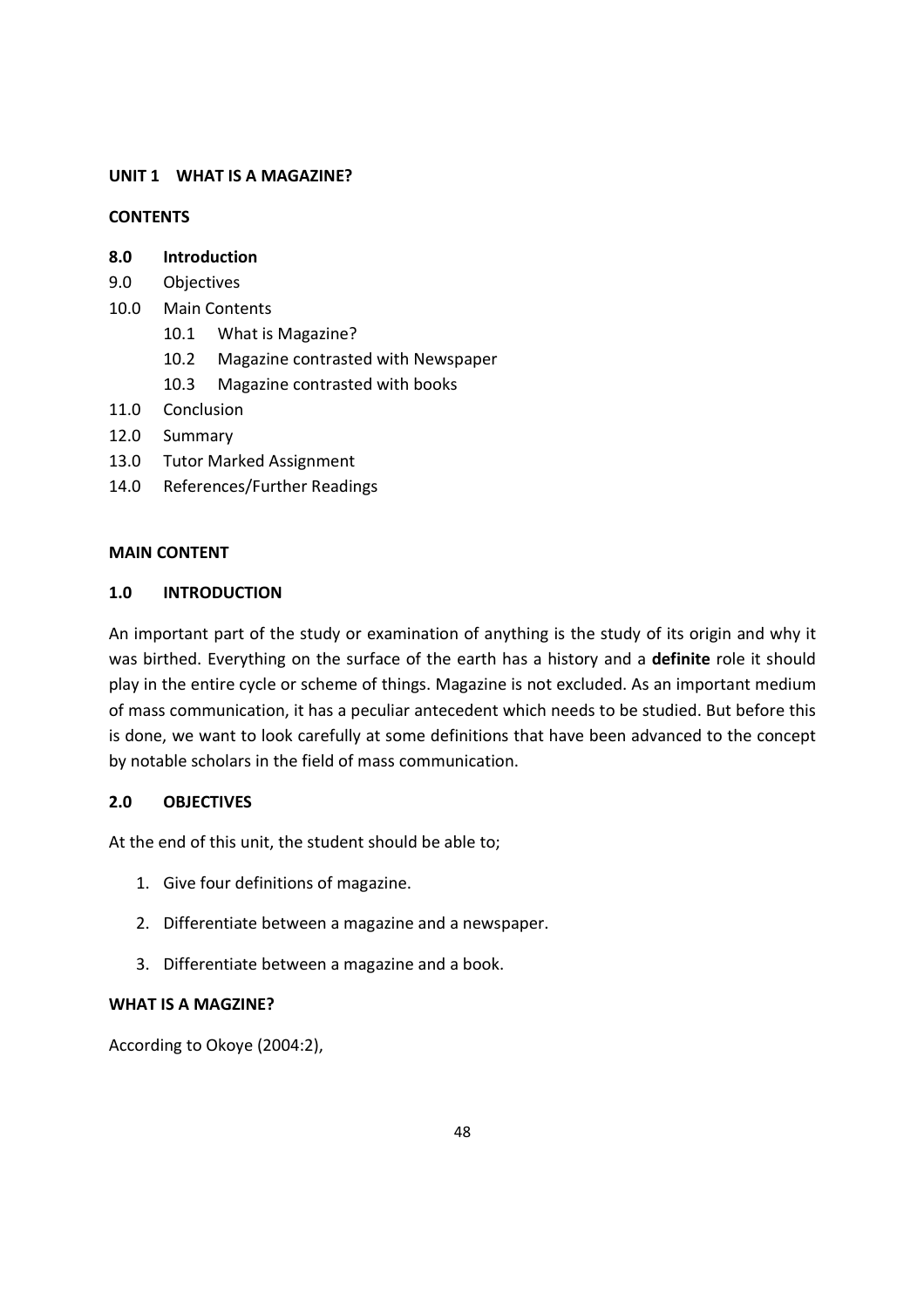The English word magazine originally denoted a warehouse or storehouse, especially of arms and cartridges. Further according to him, in the  $18<sup>th</sup>$  century, magazine started being used to also denote a storehouse of information or entertainment, especially in a periodical.

According to Encarta Dictionary (2008),

A magazine is a publication issued at regular intervals, usually weekly or monthly, containing articles, stories, photographs, advertisements, and other features, with a page size that is usually smaller than that of a newspaper but larger than that of a book.

According to Esimokha (2008:106),

A magazine is a bound publication issued periodically and containing general editorial matter such as news, sports, entertainment, pictures and other features. According to him, magazines are attractive and appealing because they are often printed in colour and glossy paper. They are typically published weekly, bi-weekly, monthly or quarterly, with a date on the cover that is in advance of the date it is actually published.

According to Theodore Peterson in Esimokha (2011:19),

Although magazines lacked the immediacy of the broadcast media and the newspaper, it nevertheless was timely enough to deal with the flow of events. It's timeliness and continuity set it apart from the book. As a continuing publication, it could provide a form of discussion by carrying responses from its audience; could sustain campaigns for indefinite periods and could work for circulation rather than single impact; yet its available space and the reading habit of the audience enables it to give fairly lengthy treatment to the subject it covers.

According to Mott (1957) in Akeh (2010:5),

A magazine is a bound pamphlet issued more or less regularly and containing a variety of reading matter.

According to Ohaja (2004),

A magazine is defined as a periodical publication (now usually illustrated) containing contributions by various writers. These contributions can be feature stories, essays, opinion articles, fictional short stories and other types of literary matter.

### **SELF ASSESSMENT EXERCISE 1**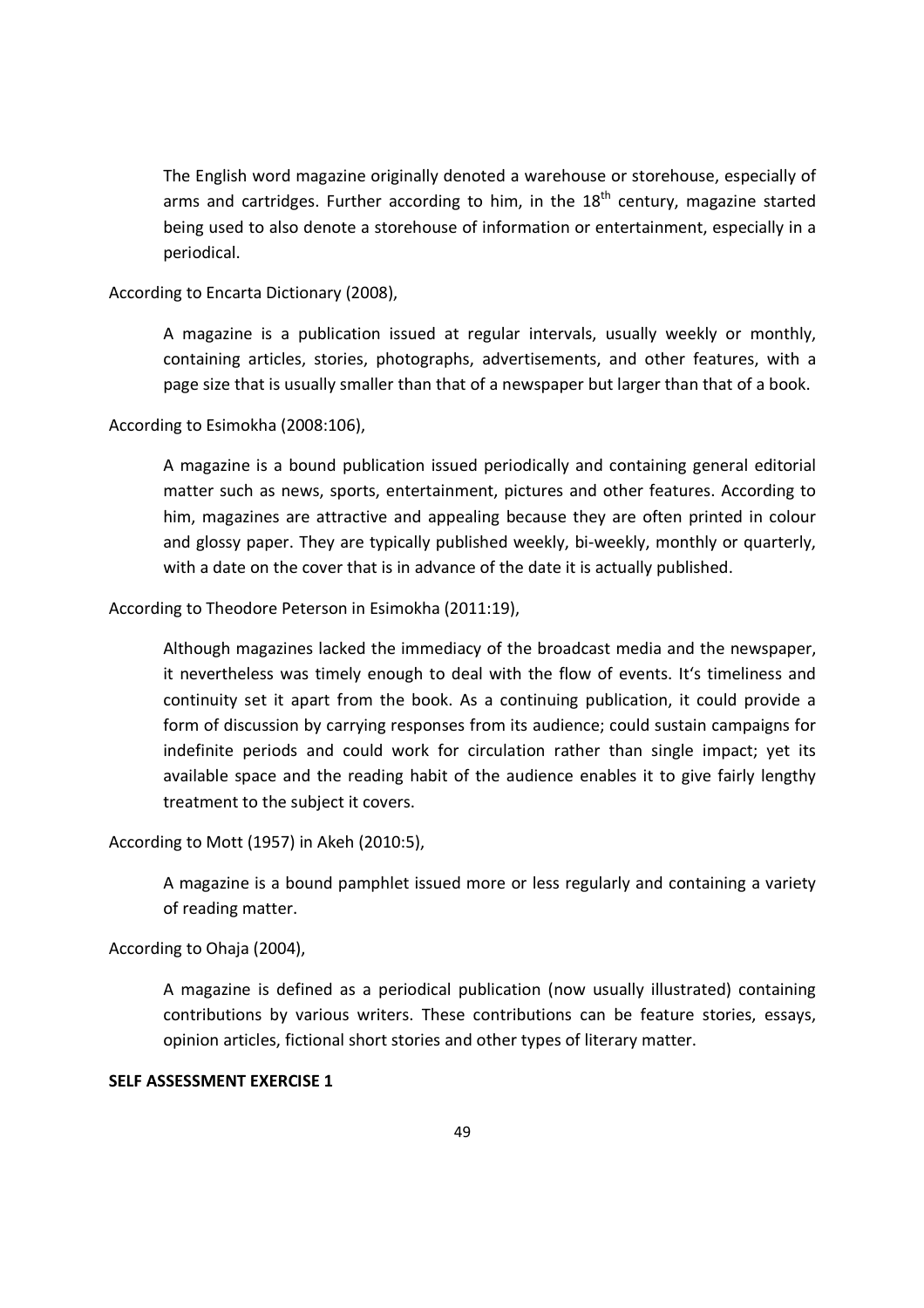Identify four other definitions of magazines not listed above that could facilitate your understanding of the concept. Feel free to consult the references provided by the Tutor of this course.

# **Characteristics of Magazines**

The definitions above show clearly some features or characteristics of magazines. According to Okoye (2004:17), Modern magazines fall under the broad category of publications which librarians call periodicals. A convenient way of describing the characteristics of magazines is to compare them with newspapers, on the one hand, and with books on the other hand. Indeed, magazines are half way between newspapers and books.

# **Magazines contrasted with Newspapers**

According to Okoye (2004:17), magazines are different from newspapers in that while newspapers use cheap paper (newsprint) and come out more frequently (e.g. daily), magazines are normally printed on finer paper (bond) and come out at longer intervals (e.g. weekly, biweekly, monthly, quarterly, annually, e.t.c). Other differences between newspapers and periodicals include contents, style of writing, use of illustrations and colour, e.t.c.

Basket and Scissors (1976:373) in Okoye (2004:17) gave the following comprehensive checklist of the differences between magazines and newspapers.

- 1. Magazines use a better grade of paper, or stock. The cover paper may be heavier than the paper for inside pages. Different grades and weight of paper may be used for inside pages. Tinted stock may be used.
- 2. Magazines use colour, not only illustrations but in type and decorations as well.
- 3. Illustrations are more dominant in a magazine than in a newspaper. The illustrations may run (or bleed) of the page or extend into the fold.
- 4. Magazines breathe; they use air or white space to emphasize text and illustrations.
- 5. Magazines vary typefaces to help depict the mood or tone or place of the story. They use initial capital letters to help readers turn to the message or to break up columns of type. They wrap type around illustrations.
- 6. Magazines may use reverse plates (white on black) or use display type over the illustration (overprinting) or use a mortise (portion cut out of a picture) for display headings or even text.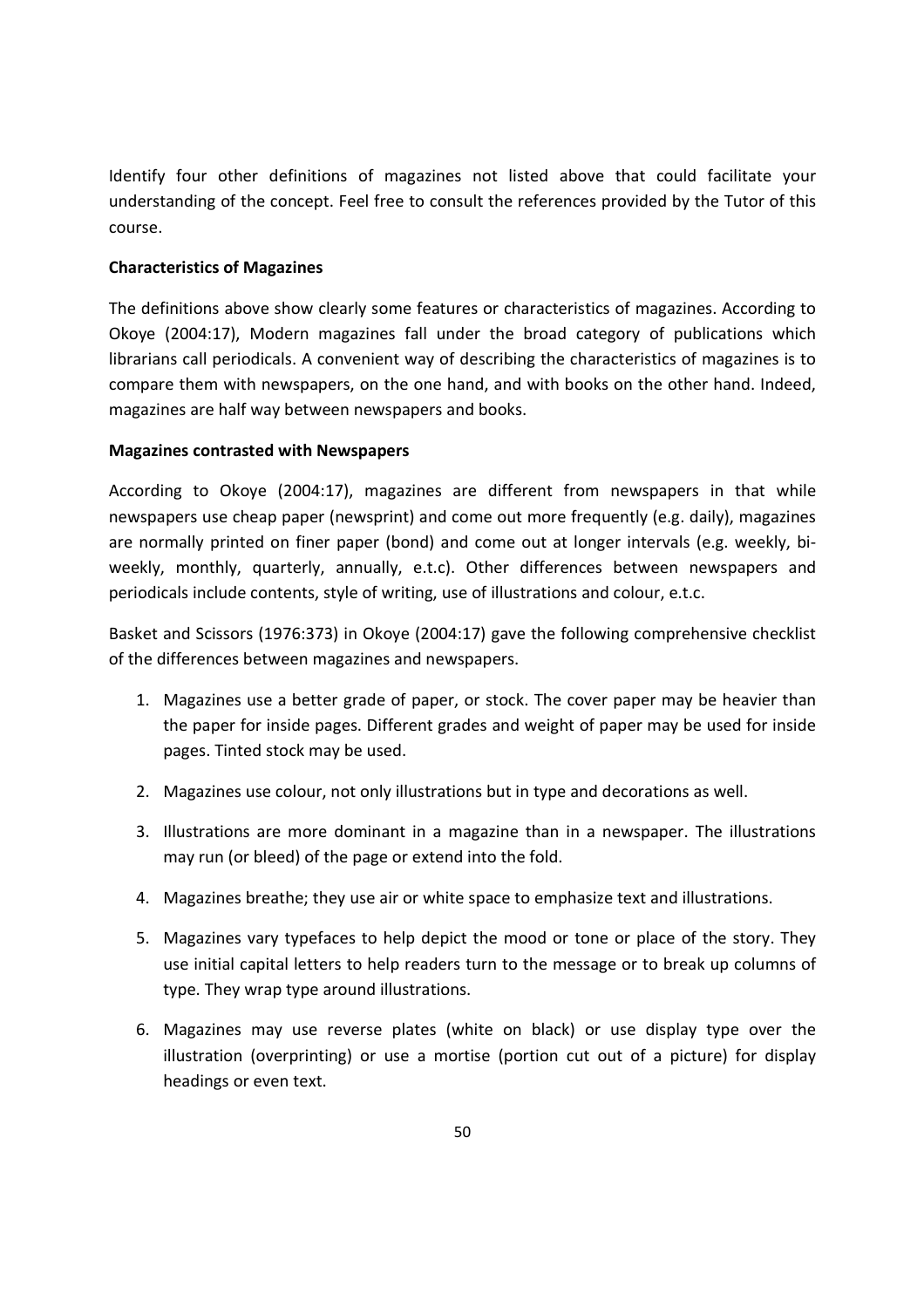7. Magazines may vary with the design of the headline.

Esimokha (2011:26) gave the following differences between Magazines and Newspapers:

- 1. **Timeliness**: Newspapers hinge what they report on recent or current events. They believe in telling or breaking the news whereas magazines interpret the news.
- 2. **Frequency of Publication:** Newspapers are published on a daily basis while magazines are produced at intervals: weekly, monthly or quarterly.
- 3. **Illustration**: Magazines generally make use of illustrations, graphics and pictures more than newspapers.
- 4. **Colour/Paper Quality**: magazines use more colour and a better grade of paper or stock than newspapers which are usually printed on newsprint. The extent newspapers can go is colour printing.
- 5. **Audience**: Newspapers are published for the general public whereas magazines could be written for general as well as specific audience.
- 6. **Style of Writing:** Newspapers employ article formal style while magazines are written in informal and relaxed-style than news stories.
- 7. **Layout:** Magazines may use reverse plate or use display type over the illustration to display headlines or even text.
- 8. **Use of White Space:** Magazines breathe; they use air or white space to emphasize text and illustrations more than newspapers.
- 9. **Typography:** Magazines vary typefaces to help depict the moods, tone or place of the story more than newspapers.
- 10. **Diction:** Unlike magazine that may sometimes use specialized language and terminologies, newspapers use simple and easy to understand language.

### **Magazines contrasted with books**

According to Okoye (2004), a basic difference between magazines and books is that whereas books are made to last longer, magazines are meant to be ephemeral. This consideration influences the contents, design, method of printing, binding and cost of books and magazines.

Regarding content, Graham (1980:20) in Okoye (2004:18) points out that magazine usually deal with "the here and now" which are soon outdated. What this means is that though the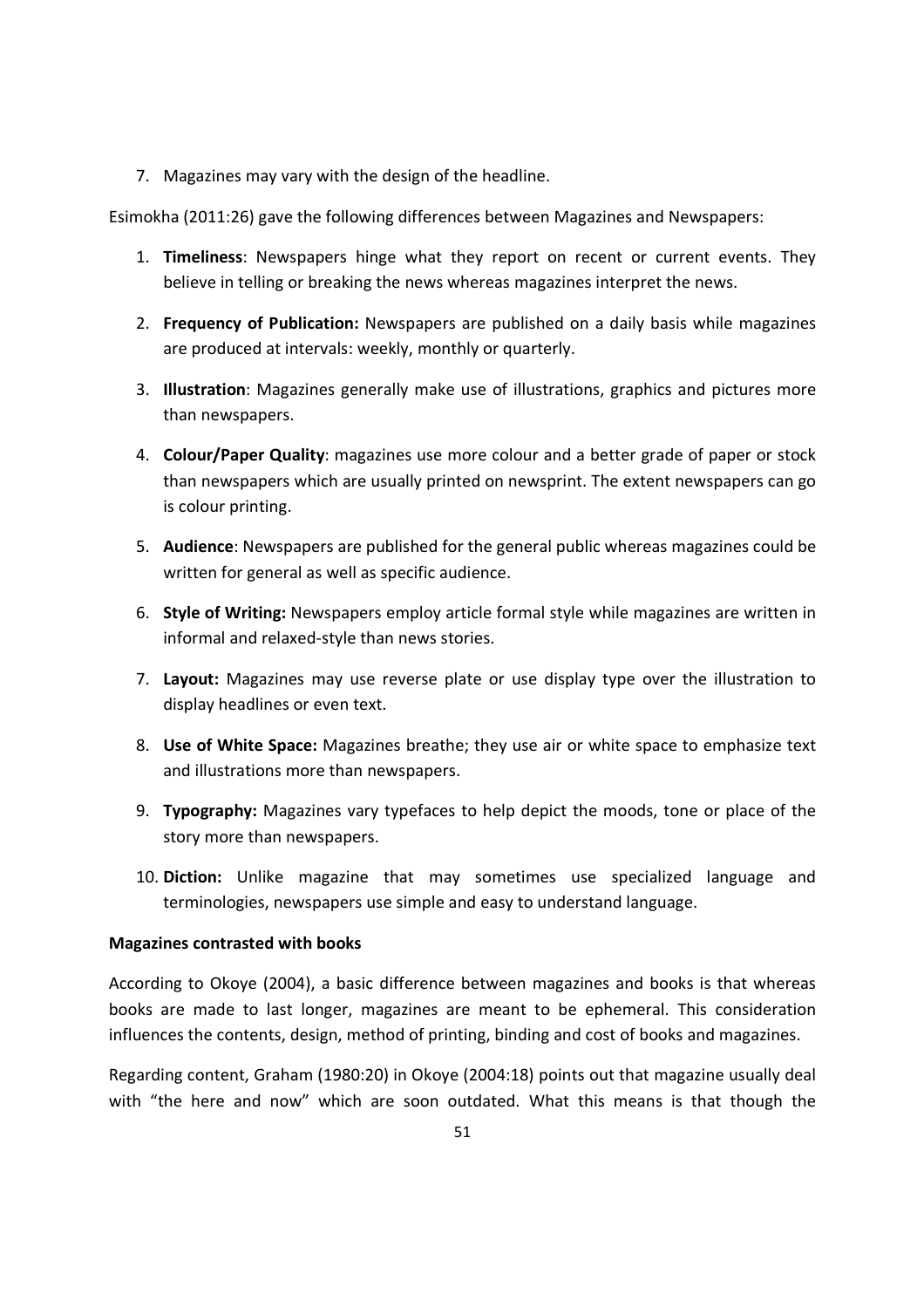information in a newspaper could gain ephemerality (i.e. short lived) as soon as another one is published, for a magazine the ephemerality could still be prolonged. But despite the time it takes for magazine to get outdated, it cannot be compared to the seemingly imperishable power of a book.

Okoye (2004:18) further states that the ephemeral quality of magazine content is symbolized by the look and design of the magazine. A book looks more serious than a magazine. In depth and scope of information, a book rates higher than a magazine, while a magazine rates higher than a newspaper. But in entertainment, magazines compete favourably with all other media of mass communication.

# **4.0 CONCLUSION**

A magazine is a periodical publication (now usually illustrated) containing contributions by various writers. These contributions can be feature stories, essays, opinion articles, fictional short stories and other types of literary matter. Magazine is a lot different from Newspapers and books despite the fact that they are all mass circulated medium.

## **5.0 SUMMARY**

In this unit, effort has been made to give six outstanding definitions of magazine. Some characteristics of magazine were also highlighted pointing out the difference between magazines, Newspapers and books.

# **6.0 TUTOR MARKED ASSIGNMENT**

In just four paragraphs, give the difference between a Magazine, Newspaper and a book.

# **REFERENCES/FURTHER READINGS**

G., E. (2011). *Newspapers and Magazines: Editing, Production, Marketing.* Osun: Visual Concepts.

I., O. (2004). *Magazinology: The Systematic and Indepth Study of Magazine Types, Principles and Techniques.* Lagos: Mbeyi and Associates.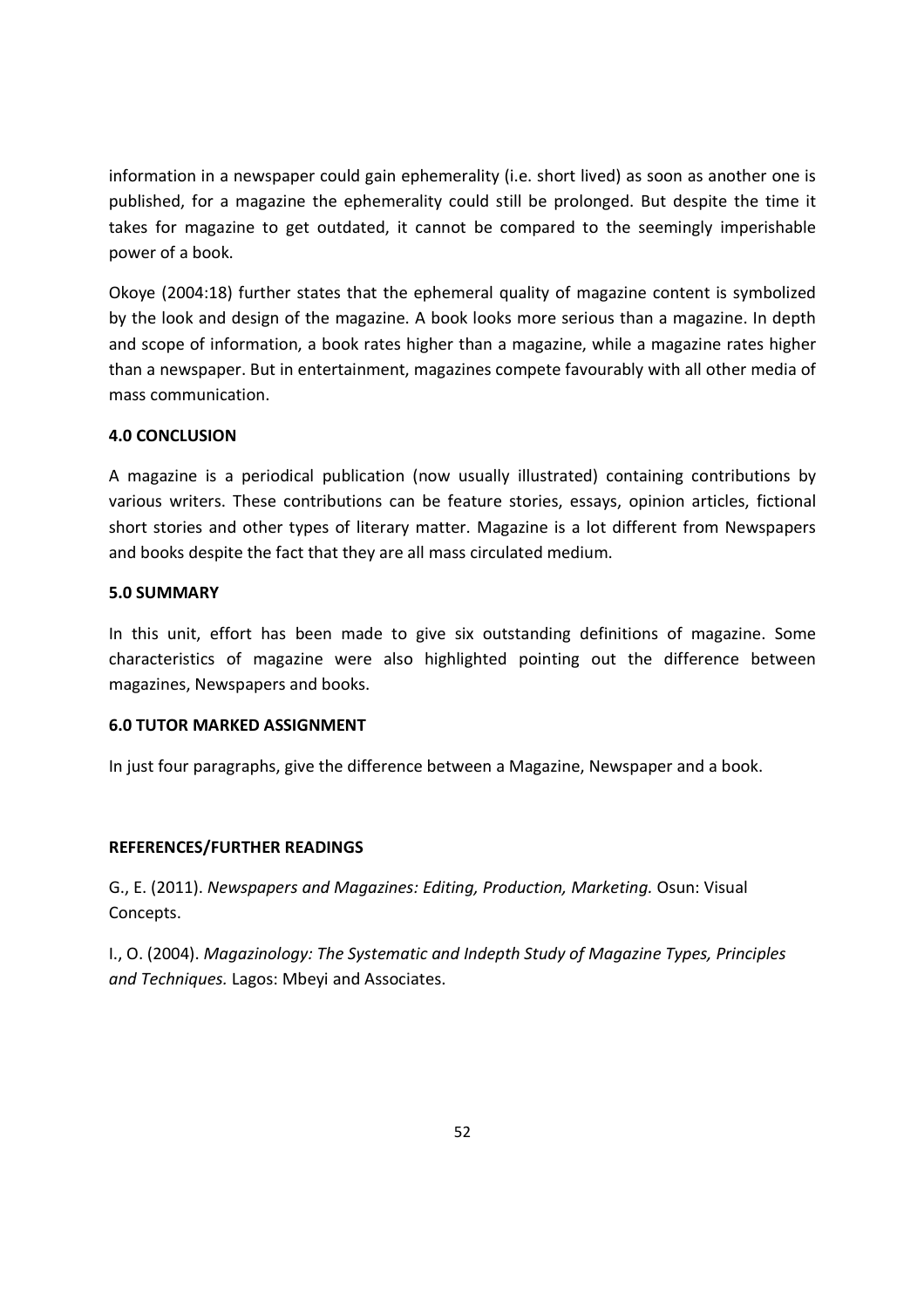## **UNIT 2 A BRIEF HISTORY OF MAGAZINE?**

## **CONTENTS**

- 1.0 Introduction
- 2.0 Objectives
- 3.0 Main Contents
	- 3.1 History of Magazines: The British Experience
	- 3.2 History of Magazines: The American Experience
	- 3.3 History of Magazines: The Nigerian Experience
- 4.0 Conclusion
- 5.0 Summary
- 6.0 Tutor Marked Assignment
- 7.0 References/Further Readings.

## **1.0 INTRODUCTION**

According to Okoye (2004), the English word magazine originally denoted a warehouse or storehouse, especially of arms and cartridges. Partridge (1961) in Okoye (2004) puts that in the  $18<sup>th</sup>$  century, magazine started being used to also denote a storehouse of information or entertainment, especially in a periodical, but the word must have been borrowed from either the French (magasin) or Italian (magazino) or Arabic (mahzan, mahazin), which means storehouse. This suggests that the earliest magazines contained a wide variety of reading materials designed to cater to different interests.

### **1.0 OBJECTIVES**

At the end of this unit, the students should be able to

- 1. Narrate the history of magazine in Britain, America and Nigeria.
- 2. Give the factors responsible for the growth of the magazine in either Britain, America or Nigeria.

### **3.0 MAIN CONTENTS**

### **3.1 History of Magazines: The British Experience**

According to Okoye (2004), some rudimentary periodicals must have existed in the distant past, but the very first magazine in the modern sense is said to be the Gentleman's magazine founded in 1731 by the English Printer and Journalist, Edward Cave (1691-1754). Quoting Funk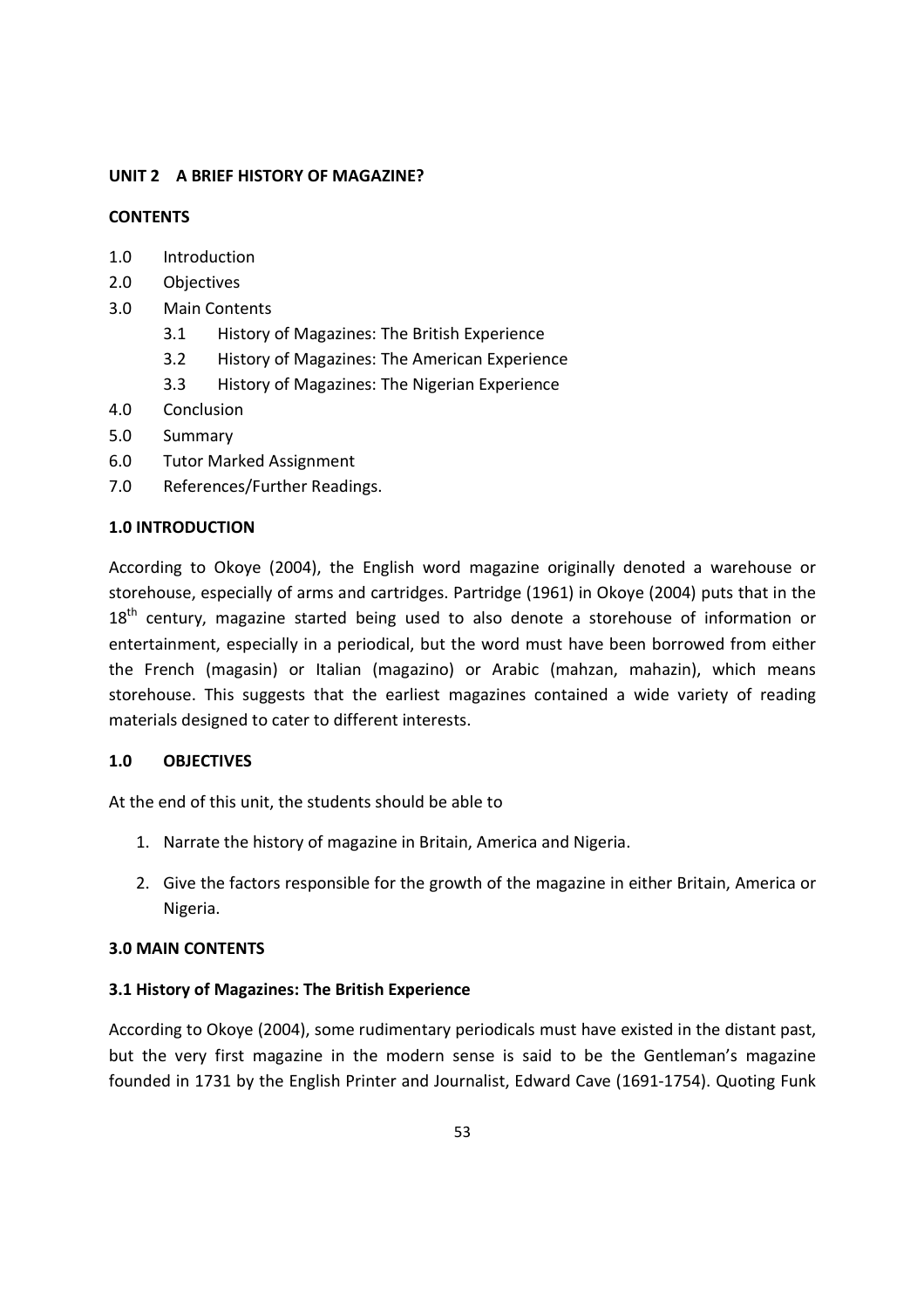and Wagnalls (Vol 18.411), Okoye (2004) further put that Cave's magazine carried reports of political debates, essays, stories and poems, which were widely read.

Other notable pioneer British magazines included The Edinburgh Review (1802-1929), The Quarterly Review (1809) and Blackwood's Magazine (1817). Others were The Mirrow (1822-49), Chamber Journal (1832), Fraser's Magazine (1860-1939), Illustrated London News (1842), English Illustrated Magazine (1883-1913), Fortnightly Review (1865-1950), The Contemporary Review (1866) and the Nineteeth Century (1877), which became Twentieth Century in 1950. Some of these magazines, as their names imply, contained mainly reviews of major happenings in political, economic, social and academic circles, while others were essentially picture magazines. Okoye (2004).

Factors that boosted Magazine Publishing in Old England

According to Okoye (2004), the following factors accounted for the growth of magazines in England in the  $18<sup>th</sup>$  and  $19<sup>th</sup>$  centuries:

- 1. The Political and economic reforms which started in the late seventeenth century England afforded more freedom of the press, thus creating a more conducive atmosphere for newspapers. Hitherto, the rulers of England were less tolerant of the press than their counterparts in the neighbouring Western European countries such as Germany and Italy. On the economic scene, the Industrial Revolution created a new urban working class who needed and could afford to buy newspapers and magazines for their enlightenment.
- 2. The formation of many political parties, the increasing power of the parliament and the dwindling power of the nobility resulted in the greater participation of the citizenry in politics and mass communication.
- 3. The invention of photography, improvement of typesetting and invention of the rotary press in the 19<sup>th</sup> century aided magazine publishing.
- 4. The increasing level of literacy. People knew how to read books, newspapers and magazines which were the only mass media available at the time.
- 5. British Empires expanded because of the era of colonialism. There was then need for books, magazines and newspapers published in England to these subjugated colonies.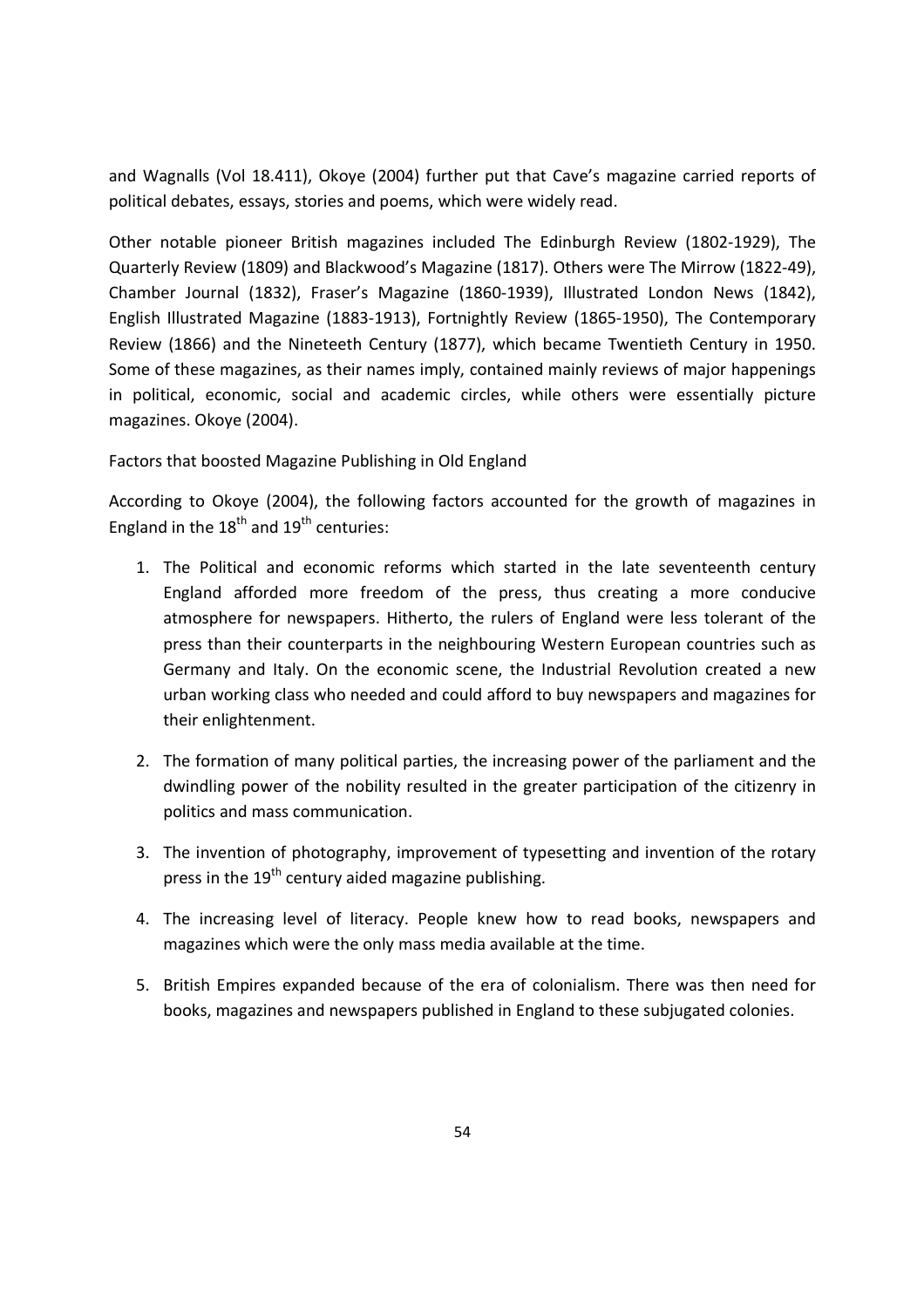## **3.2 History of Magazines: The America Experience**

According to Okoye (2004:4), the first two magazines to be published in America were the American Magazine owned by Andrew Bradford and **General** Magazine owned by Ben Franklin. Both magazines out in 1741 and were modeled after the first English Magazine, the Gentleman's Magazine which was founded a decade earlier.

History has it that Benjamin Franklin (1706-1760) was a distinguished/respected newspaper man and great advocate of press freedom. Franklin made outstanding contributions in many other fields of human endeavour. In fact, Emery and Emery (1988:35) in Okoye (2004:4) described him as an inventor, scientist, politician, diplomat, stateman, pioneer sociologist, businessman, educator and world citizen. Franklin in addition was also a pioneer crusader against the inhuman slave trade.

Worthy of note is the fact that the pioneer magazines owned by Benjamin Franklin and his arch-rival, Andrew Bradford were not successful and died soon after their inception. But the fact still has it that they were the pioneer American magazines.

According to Pasqua et al (1990:8), the first successful American magazine was the Royal American Magazine, published during the American Revolution by Isaiah Thomas. The Royal American Magazine was distinct for its beautiful illustrations. It was probably the first American magazine to be generously illustrated.

Next to the Royal America Magazine was the Pennsylvania magazine edited by the erudite Thomas Paine, who became famous for his philosophical articles which greatly encouraged the fighting American troops the War of Independence.

According to Okove (2004:4), it was in the 19<sup>th</sup> and 20<sup>th</sup> centuries that American witnessed really large circulation magazines, some of which are still in existence. The following American magazines which sprang up in the  $19<sup>th</sup>$  century were successful and long lived:

- Popular Science
- Woman's Home Champion
- Outdoor Life
- National Geographic
- Ladies Home Journal
- Cosmopolitan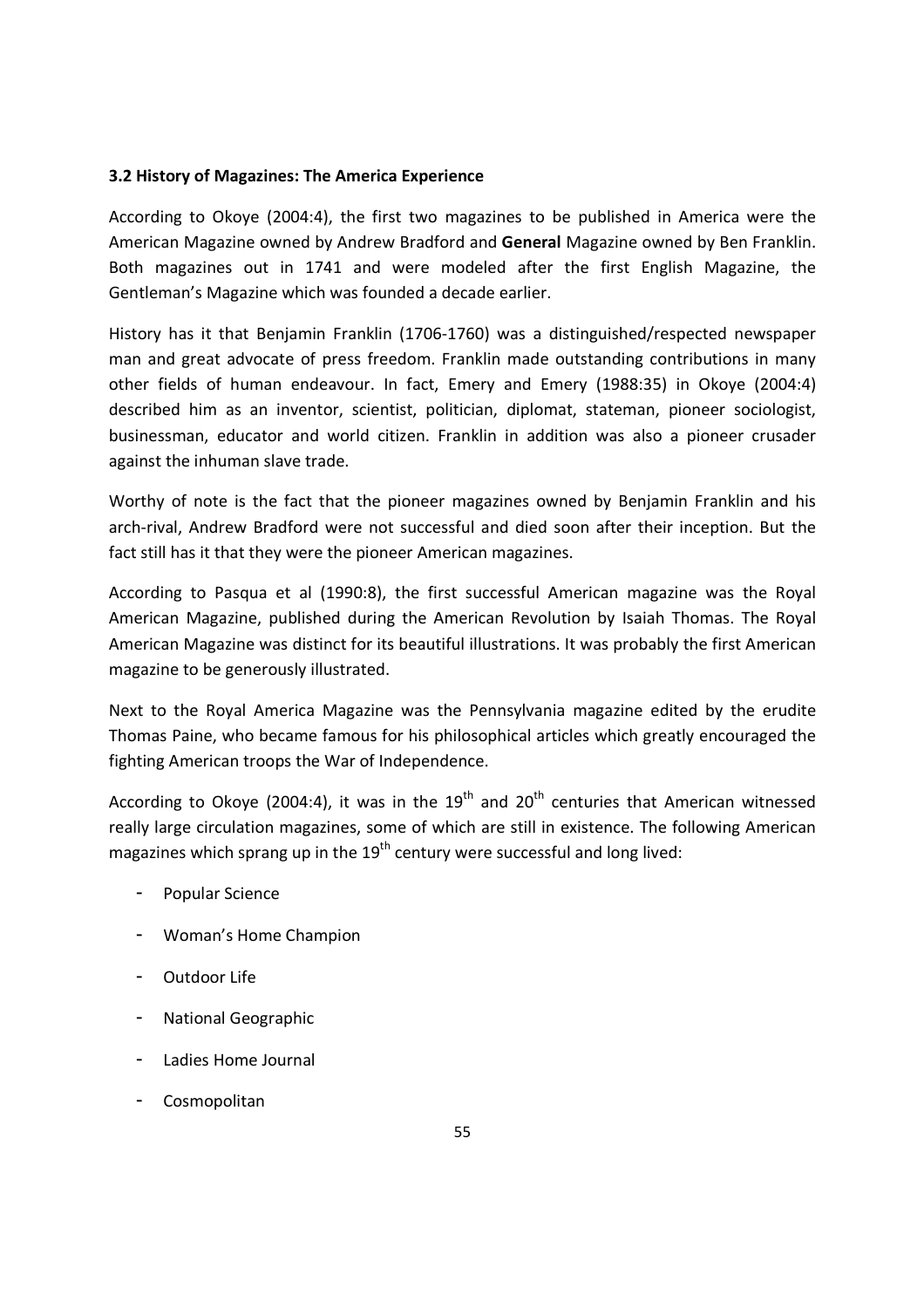- Youth's Companion (1827- 1929)
- Graham Magazine (1926-64)
- The Southern Literary Messenger (1933-65)
- Harper's Magazine (originally known as Harper's New Monthly Magazine (1887-1939).
- Home Journal (This Magazine became the first Magazine to hit a circulation of one million).

The arrival of the  $20<sup>th</sup>$  century according to Henry Luce, the co-founder of Time Magazine was the American century. According to him, it was the century where American magazine attained glory. Early in that century, magazines were in the vanguard of investigative journalism which American media historian called "Muckraking". Magazines of that era carried lengthy reports which exposed corruption in business, government, politics, labour and industry. Muckraking boosted the circulation of newspapers and magazines.

The  $20<sup>th</sup>$  century also saw the birth and maturity of the great magazines such as Reader's Digest, Time, The Weekly News Magazine (1923), Newsweek (1933), U.S News (1933), which later became U.S News and World Report. There were also the defunct Life (1936-72) and Look (1937-71) which cannot easily be forgotten by older Americans three decades after they were rested. Nor can anyone ignore the hand-hitting Play-Boy (1953), Penthouse, Sports Illustrated (1954), People and so many others.

According to Okoye (2004:5), the importance of these great or classical magazines lies not only in their large circulations running into millions, but also in the fact that they served as models for numerous magazines around the world.

# **Factors responsible for the growth of the Magazine Industry in the United States**

- 1. Democracy and Press Freedom
- 2. High Literacy, Leisure and reading culture
- 3. Big Business to provide advertisement patronage
- 4. Buoyant economy and availability of disposable income for the average citizen
- 5. Diversity of taste to cater for
- 6. Technology and Manpower for the Production of all kinds of magazine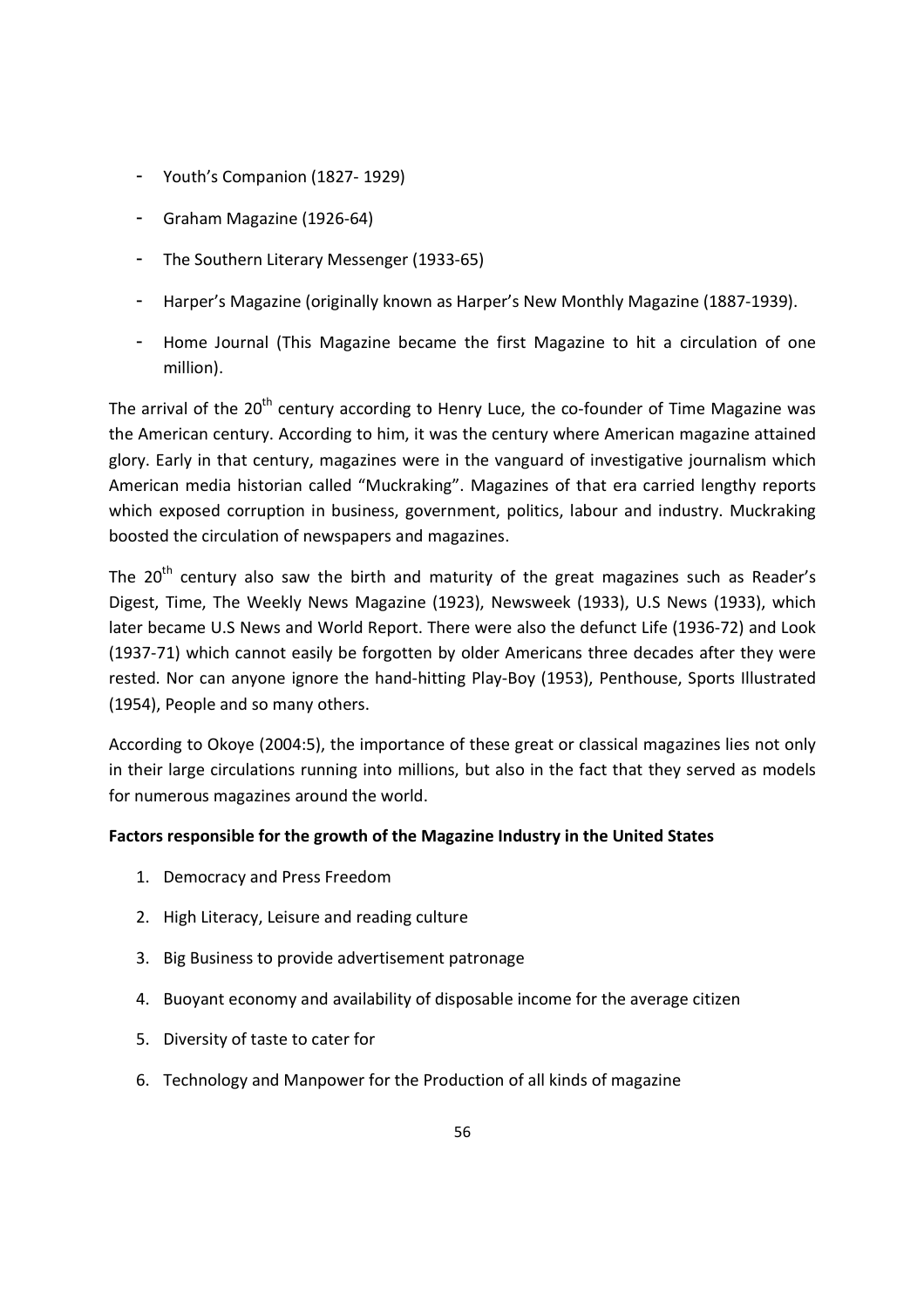#### **HISTORY OF MAGAZINE: THE NIGERIAN EXPERIENCE**

According to Esimokha (2011:4), in Nigeria, the history of magazine dates to the activities of early missionaries. In Nigeria, the first publication to be referred to as magazine was a government periodical, the Nigerian Gazette, established in 1900. As a government organ, it was concerned primarily with analyzing and interpreting the activities of the colonial regime.

The following religious magazines, according to Esimakha (2011:5) also played a pioneering role in the development of magazine in Nigeria and they are;

- In Leisure Hours August 1917
- African Church Gleaner September 1917
- The African Hope- March 1919
- The Nigerian Methodist- 1925
- War Cry- 1925
- African Christian- 1931
- Catholic Life- 1937

In the 1960's and 1970's, some magazines were already making in road into the Nigeria magazine market, some of these successful consumer magazines include:

- 1. Drum, established in 1960 and existed for over 30 years
- 2. Spear, established in 1962 and existed for 23 years.

Drum and Spear magazines were published and marketed by the Daily Times Group.

3. NewsBreed was also published in the 1970's by Chris Okolie. However, in 1978, The Obasanjo's administration banned the magazine.

In the mid 1980's, Newswatch Magazine pioneered investigative journalism in the Nigerian Magazine Press environment. The magazine was established by Dele Giwa, Ray Ekpu, Dan Agbese and Yakubu Mohammed.

Before the establishment of Newswatch, magazine reading culture among Nigerians was very low. The coming of Newswatch into Nigerian magazine scene changed the study as magazines started developing large readership. This is because the founders of Newswatch commanded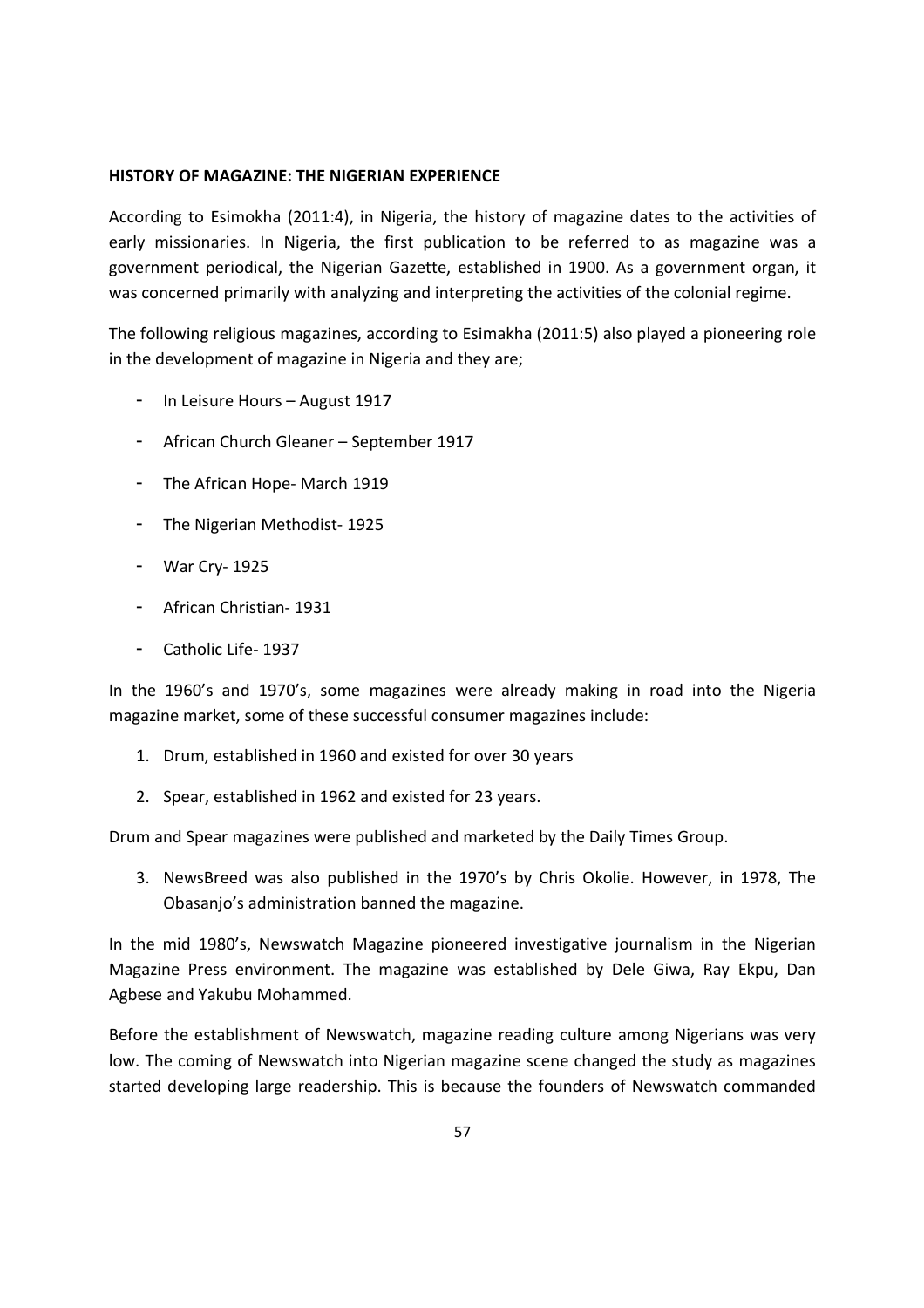large readership when they were editors and were columnists in newspapers where they worked. Encouraged by the great success recorded by Newswatch, other magazines emerged in the Nigerian publishing scene. They are TELL, The News, The Source to mention but a few.

## **Factors Responsible for the Sudden Growth of Magazine Industry in Nigeria**

Esimokha (2011:6) gave four reasons in this respect and they are;

- 1. **Increasing Literacy Level:** The country's literacy rate has no doubt tripled the figure that existed in the 1960's, 1970's and 1980's. This has remarkably influenced the magazine reading culture and growth because magazines appeal to the intellect and critical audience.
- 2. **Increasing Need for Specialized Information:** The deregulation of the Nigerian economy and the attendant emergence of a crop of new professionals in the financial, telecommunication and other sectors led to the emergence of specialized magazine to cater to this diverse specialized information (interest) need. In Nigeria, today, more specialized magazine are springing up to cater for the diverse specialized interest of the readers, such as magazine on Family Life, Soccer, Banking, Telecommunication, Stock and Bonds, Writing, evangelism and host of other vocation and hobbies.
- 3. **Improved Technology:** Significant improvement in printing technology also facilitated the growth of magazine publishing in Nigeria. Not too long ago, Nigeriam printers and publishers needed to go to the United Kingdom or America to do simple colour separation. But today, the equipment for it is available in the country, even though at a higher cost.
- 4. **The Economics of magazine Publishing:** Unlike newspapers or television stations which require large capital to set up, magazine do not need much money and infrastructure. With a few committed staff and free lancers, a person can publish a magazine. Because printing machines are capital intensive most magazine can't afford them. So the logical move is to contract with a commercial printing firm for production services.

### **4.0 CONCLUSION**

History has proven that magazine denoted a warehouse, especially of arms and catridges. Patridge (1961) puts that in the  $18<sup>th</sup>$  Century, magazine started being used to also denote a storehouse of information or entertainment, especially in a periodical.

It can however be concluded from the above that magazine is a storehouse of information.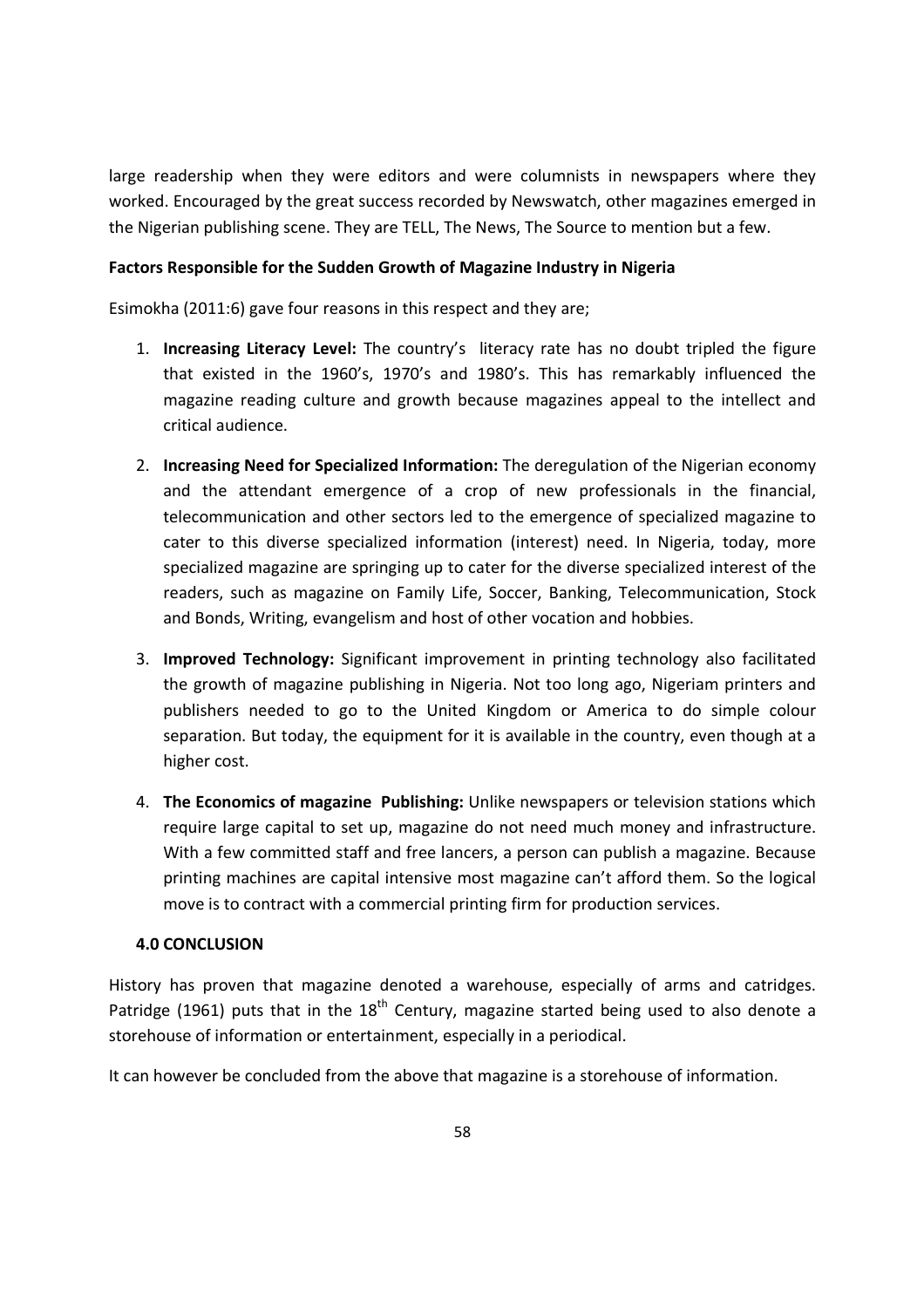#### **5.0 SUMMARY**

In this unit, effort has been made to trace the historical developments of magazine in Britain, America and Nigeria. In the course of doing this, it was discovered that in England, the era of colonialism galvanized the establishment of magazine because of the need to generate and transfer information from and to these colonies. It was also discovered that America witnessed a large circulation of magazines between  $19<sup>th</sup>$  and  $20<sup>th</sup>$  century, some of which are still in existence today. And lastly, some factors that contributed to the growth of magazine in Nigeria included increasing Literacy level, increasing need for specialized information, improved technology, and the Economics of magazine publishing.

#### **6.0 TUTOR MARKED ASSIGNMENT**

Summarize in a page the History of Magazine in Nigeria.

#### **7.0 REFERENCES/FURTHER READINGS**

Esimokha, G. (2011). *Newspapers and Magazines: Editing, Production, Marketing.* Osun: Visual Concepts.

Okoye, I. (2004). *Magazinology: The Systematic and Indepth Study of Magazine Types, Principles and Techniques.* Lagos: Mbeyi and Associates.

Pasqua. T. et al (1990). *Mass Media in the Information Age.* New Jersey: Prentice Hall.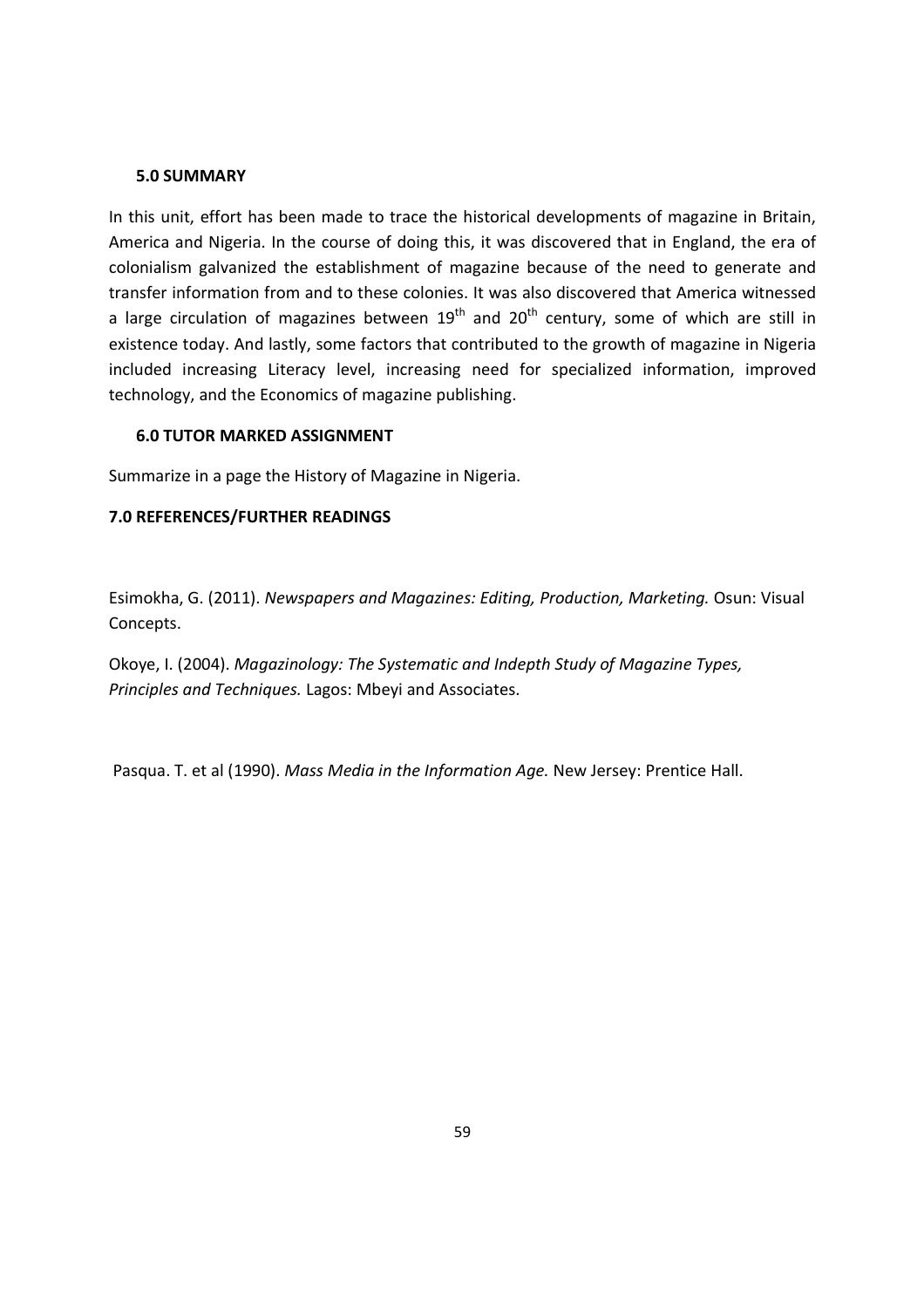## **UNIT 3 FUNCTIONS OF MAGAZINE**

### **CONTENTS**

- 1.0 Introduction
- 2.0 Objectives
- 3.0 Main Contents
	- 3.1 Functions of Magazines
	- 3.2 Classification of Magazines
	- 3.3 Types of Magazines
	- 3.4 Format of a magazine
- 4.0 Conclusion
- 5.0 Summary
- 6.0 Tutor Marked Assignment
- 7.0 References/Further Readings.

### **1.0 INTRODUCTION**

According to Ohaja (2004:2), Magazines, just like newspapers meet the four-fold purpose of communication for their readers. They acquaint them with new developments in various fields **(information);** add to their store of knowledge and improve their moral standards **(education);**  relieve tension, evoke their emotions and make them laugh **(entertainment)** and change or reinforce their attitude and behavior **(persuasion).** 

### **2.0 OBJECTIVES**

At the end of this unit, the students should be able to;

- 1. State and explain the classification of magazines there are
- 2. Give and explain five types of magazines.

# **3.0 MAIN CONTENTS**

### **Functions of Magazines**

The question to ask, however, is through what types of content do magazine meet or fulfill these purposes of communication? Let us take information as an example. The following contents could serve to inform the magazine reader. Review/Summaries, Advertisements, Feature stories, Letters to the Editors, e.t.c. A reader can suddenly discover the time and venue of a movie show or an improved cooking method through a magazine article.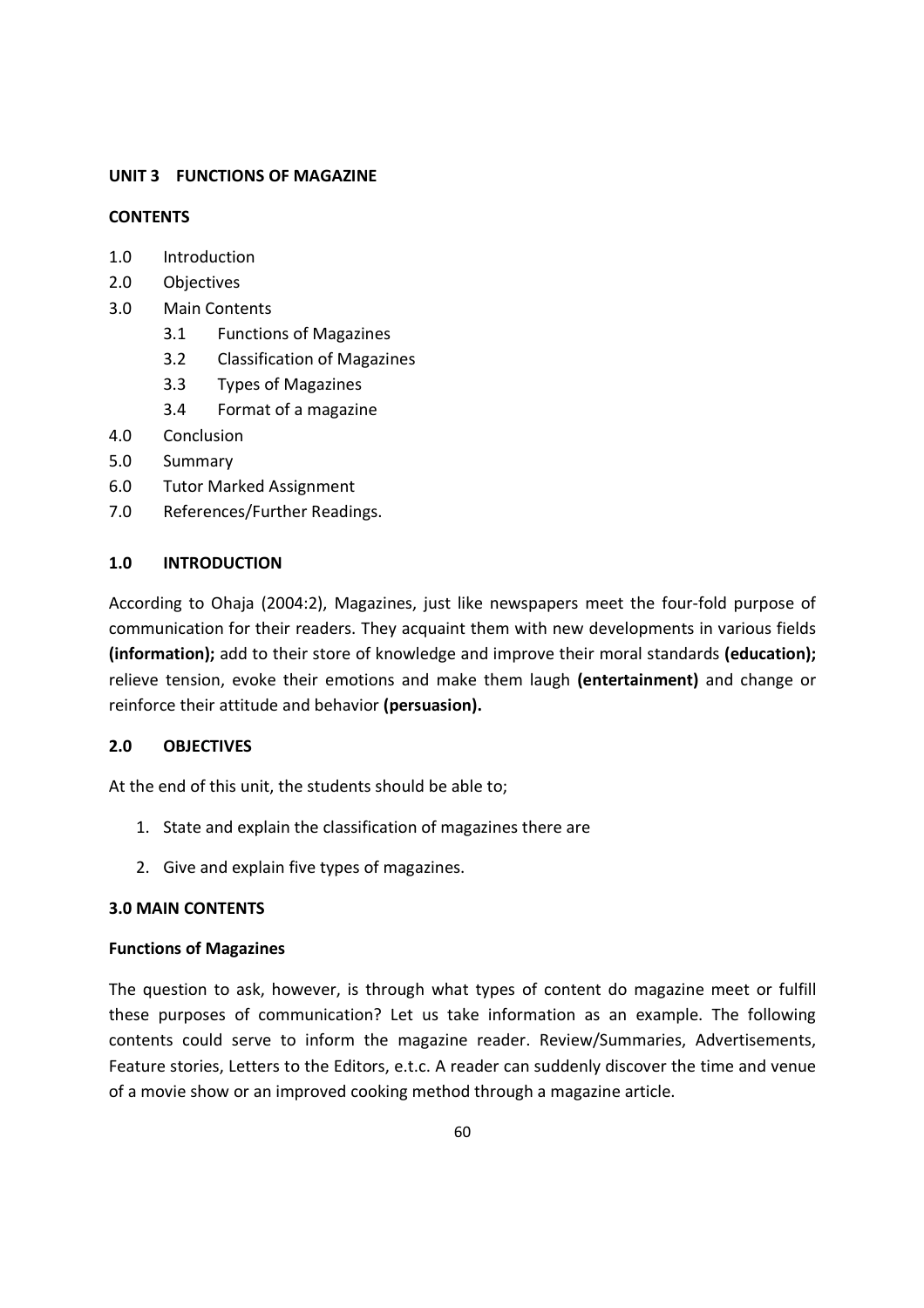According to Ohaja (2004:2), education can be gained through just about any kind of content. For example, one's vocabulary can be enhanced through reading different articles in the magazine. One's understanding of social and physical and physical phenomenom can also be sharpened through the reading of such magazine articles and features, essays and commentaries. Societal values such as marital fidelity, honesty and diligence are inculcated through articles like features, opinion and fiction.

Contents like cartoons, riddles and jokes, puzzles, enduring quotations, features, reviews, pictures and opinion articles offer immense entertainment to the reader.

Also according to Ohaja (2004:3), Persuasion comes through commentaries, essays, opinion articles, advertisements and utility features. Dressing fashionably, feeding better, developing harmonious relationships and attractive surroundings are some of the traits that can be imbibed through advertisements and utility features. On the socio-political, economic and humanitarian levels, magazines champion "countless good causes conducting crusades the year round. They also draw attention to ventures requiring philanthropic support such as medical research, treatment of terminally ill patients, motherless babies homes and provision of assistance to victims of accidents, communal clashes and natural disasters.

According to Anaeto et al (2009), the function of any magazine depends on its type (classification) as well as its mission and philosophy. Generally, magazines perform the following functions;

- 1. Provide in-depth coverage and analysis of issues
- 2. Provide specialized information for consumers
- 3. Serve as veritable medium for advertising. They show off the advertisers products/services through their glossy paper and high reproduction quality.
- 4. They provide materials for entertainment and relaxation such as short stories, jokes, puzzles and others.
- 5. They offer practical advice to help readers make informed choices and decisions.

Okoye (2004:21) captured some vital functions of magazines.

6. Magazines offer professionals and students the report of current researcher, techniques and ideas in their disciplines, thereby contributing to the growth of that body of knowledge. This is the role of professional and trade journals.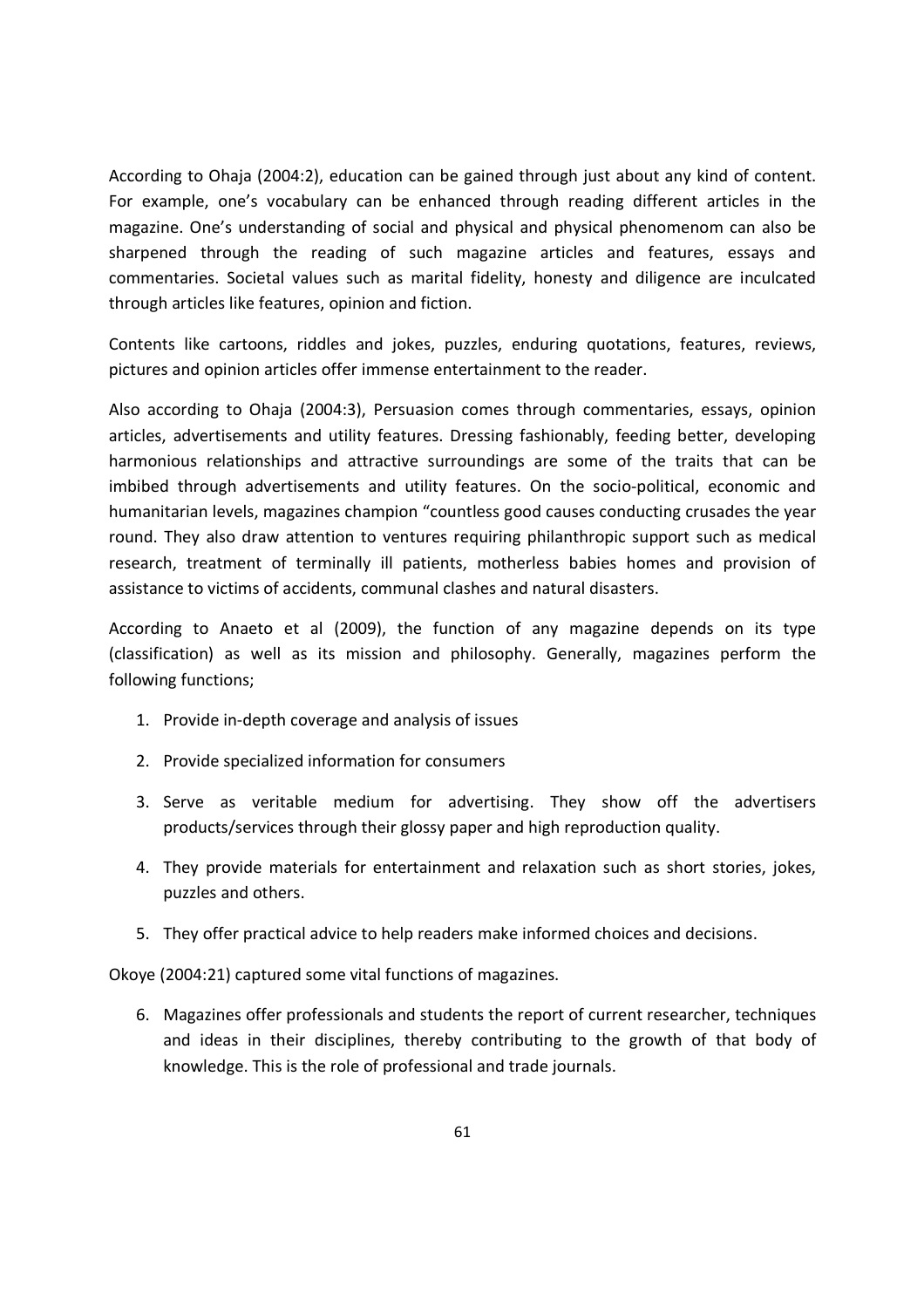7. Magazines provide a means of re-enforcement for adherents of different points of views and interest. Religion magazines, sports, ideological magazines, sex, e.t.c are examples of such magazines.

## **CLASSIFICATION OF MAGAZINES**

According to Anaeto et al (2009:11), there are three broad classifications of magazines and they are;

- 1. Consumer Magazines,
- 2. Professional/Trade Magazines and
- 3. Company/Industrial Magazines.
- 1. **Consumer Magazines:** These are magazines targeted at the general public. This type of magazine is readily available to the public and its central purpose is provide information and entertainment. They are sold at newsstands, newspaper vendors, book stores, supermarkets amongst others. They can also be procured by subscription.
- 2. **Professional/Trade Magazines:** Daramola (2003:98) describes these magazines as specialized magazines. They are designed for specialized people, written in specialized language and directed at specialized group of people. Therefore, the specialized jargons (language) used can only be comprehended or decoded by specialized people. Examples of Professional/Trade Magazines include Nigerian Medical Journal, Archival News Bit, Pharmaceutical Journal among others.
- 3. **Company/Industrial Magazines:** These are called In-house publications. By In-house publications, I mean publications produced by a company or an industry, for the exchange of information between the organization and its internal and external publics. By internal publics, I mean the (employees or staff) of the company and by external publics, I mean the customers (whether potential or existing). Please note that In-house publications does not include publications like news letters, brochures, booklets, manuals, bools and calenders. Those are not magazines. Company magazines are usually well planned publications, usually not less than 20 pages. Sometimes, due to financial constraints, what companies do is that they have a publication that will be aimed at all stake-holders, i.e staff, customers, middlemen, stock holders, community where the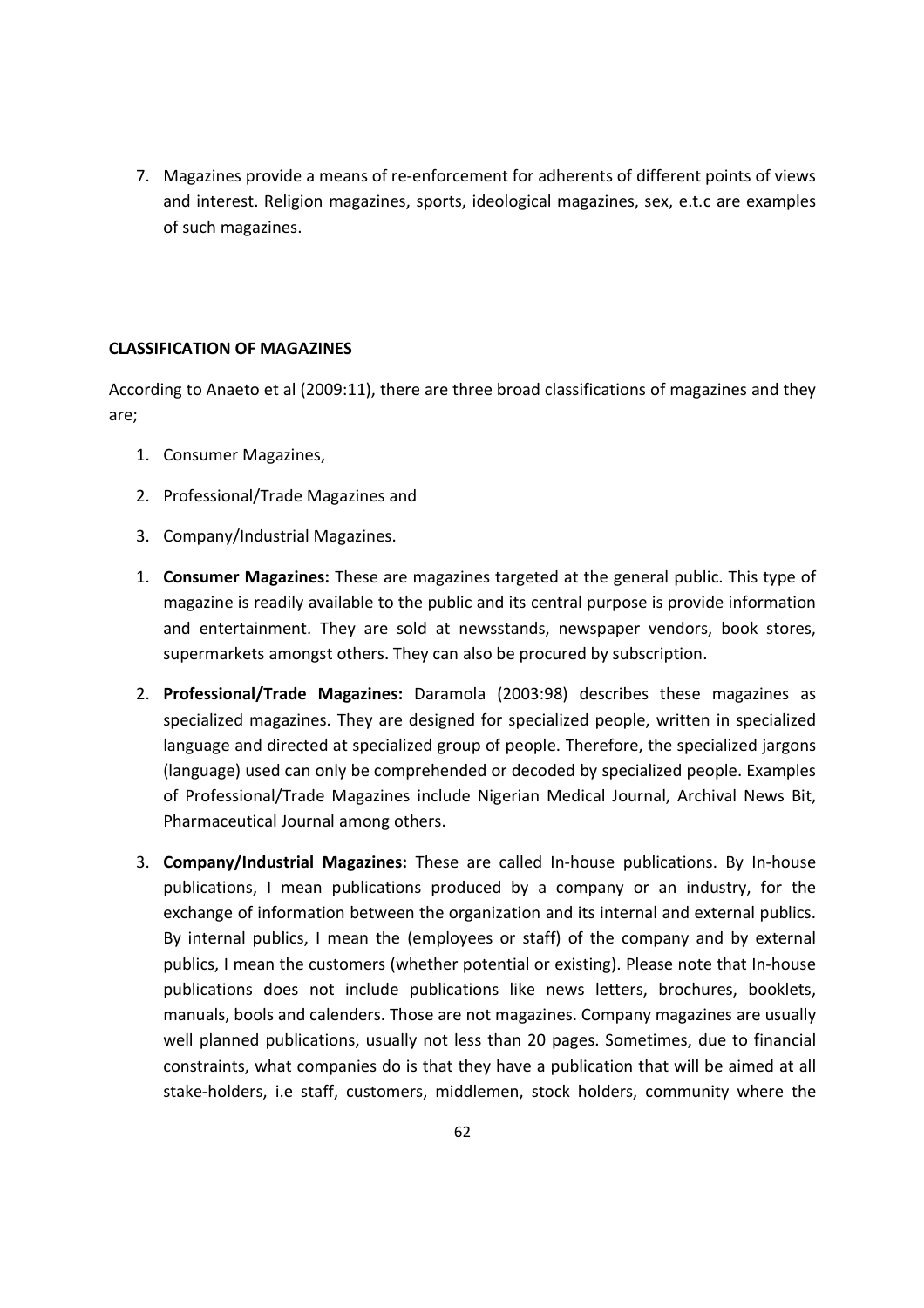company is situated; and others. this kind of magazines then become bulkier in appearance because of the strategy to compress their information in a single edition.

### **Types of Magazines**

The following are the types of Magazines as given by Anaeto et al (2009:12).

- 1. **General Interest Magazine:** This type of magazines deal with different issues that cut across people. They appeal to the general public e.g. Reality Magazine (Nigerian), Cosmopolitan Life (U.S.A) and others.
- 2. **News Magazines**: The magazines under this category carry news and significant issues and events in the society. E.g. News Watch, Tell, The News, National Standard e.t.c (Nigerian), News Week, Time (U.S.A) and others.
- 3. **Mens Magazines**: These are magazines specifically targeted at the male folk. E.g. GQ (U.S.A).
- 4. **Womens Magazines**: These type of magazines are specifically targeted at the female group E.g of some of them are Genevieve (Nigerian), Good House-Keeping (U.S.A).
- 5. **Family Magazines:** These are magazines that deal specifically with family issues e.g Parenting, Family Circle (USA).
- 6. **Sports Magazines:** These are magazines that carries stories and information on various kinds of sports. E.g Sports Illustrated (U.S.A), Four Four Two, Kick Off, Football Plus (Nigerian).
- 7. **Youth Magazines:** These are magazines targeted at teenage and Youth Population. E.g Dynamics Magazines, Happy People (Nigerian).
- 8. **Gossip Magazines:** These magazines carry gossips about celebrities and other highlyplaced people in the society. E.g Global Excellence, City People (Nigerian), People (U.S.A).
- 9. **Picture Magazine:** The contents of this kind of magazines are mainly pictures of events of all kinds. They range from birthdays, house-warming, coronation, outings, burial ceremonies, wedding ceremonies, launching, commissioning, e.t.c. The pictures could be supported with captions, small write-ups or the pictures could flow independently without words. Vintage, Ovation (Nigerian).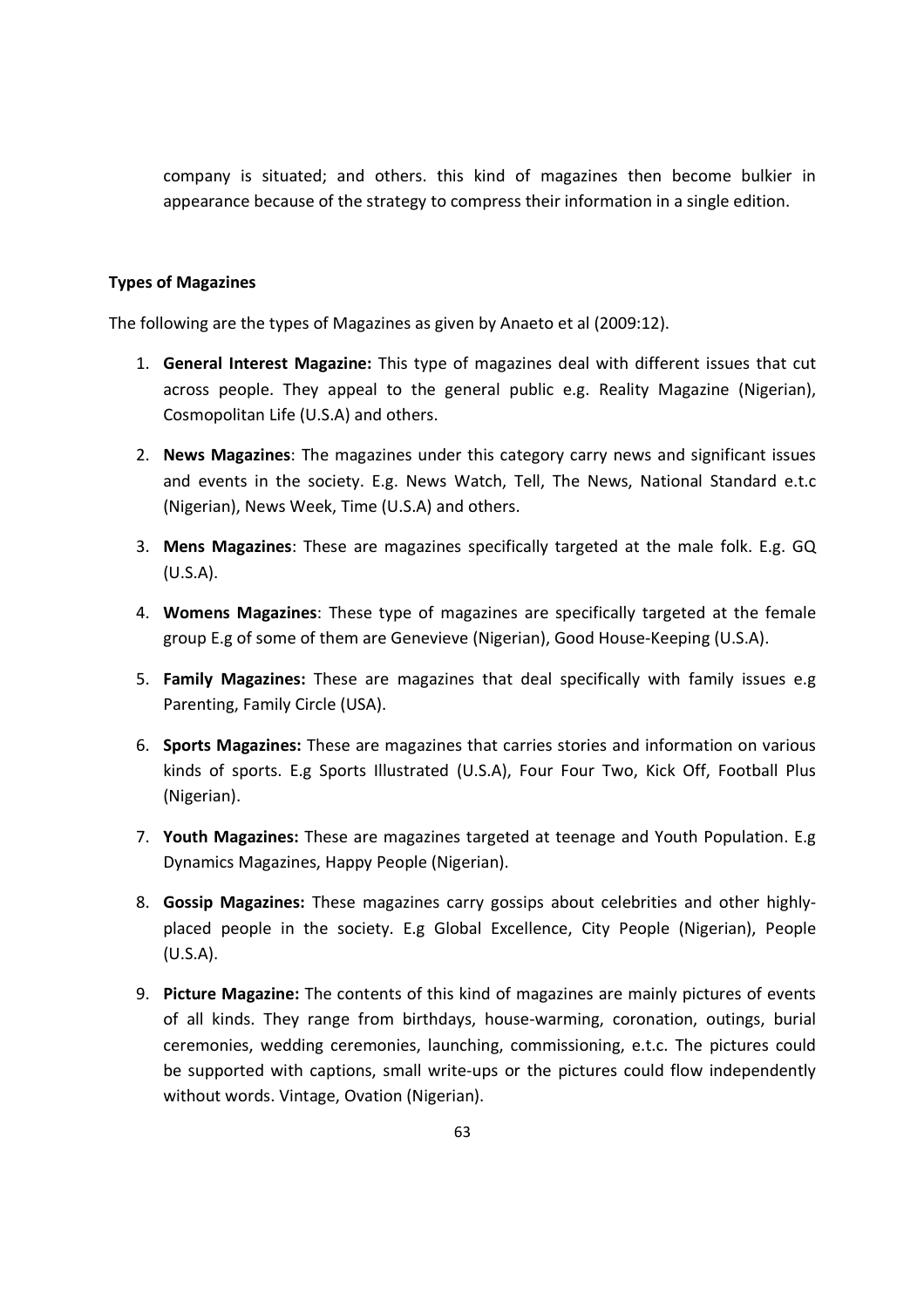- 10. **Health Magazines:** These kinds of magazines carry information on health related matters. E.g Indulge, Health Booster, Food Business International, Community Doctor, Health Care, Health Link (Nigerian).
- 11. **Fashion Magazine:** These kind of magazines carry information on fashion and style. The latest on clothes, shoes, accessories, ring, make-ups e.t.c are what forms the contents of such magazines. E.g Elle, Vogue (U.S.A).
- 12. **Esimokha** (2011), added the Humour/Comic magazines as another type of magazines.

# **Formats of a Magazine**

The format of a magazine refers to the size and shape of the magazine. According to **Areoye** (2008:40), there are three standard magazine sizes and they are;

- 1. **Life-Size:** These are very big and wide. They could measure 10**1/2** X 13 inches
- 2. **Time-Size:** These are normal-sized magazines that we see every day. It measures 8**1/2** X 11 inches.
- 3. **Readers Digest Size:** This type of magazines is small and portable. They can be carried about easily. It measures 5 **1/2** X 7 **1/2** inches.

# **4.0 CONCLUSION**

Magazines provide indepth coverage and analysis of issues, specialized information for consumers, serve as important medium for advertising and offer practical advice to help readers make informed choices and decision and decisions. Also, it can be concluded that while magazines have many types there are only three classifications which are Consumer, Professional and Company magazines.

# **5.0 SUMMARY**

In this unit, effort has been made to outline some function of magazines as given by some experts in the discipline of mass communication. Also, in this unit, the classification of magazine was given as Consumer Magazines,Trade/professional Magazines and Company Magazines. Also, twelve types of magazines were given and their Formats also enlisted.

# **6.0 TUTOR MARKED ASSIGNMENT**

Of the twelve types of Magazines enlisted in this unit, give and explain six with coherent points.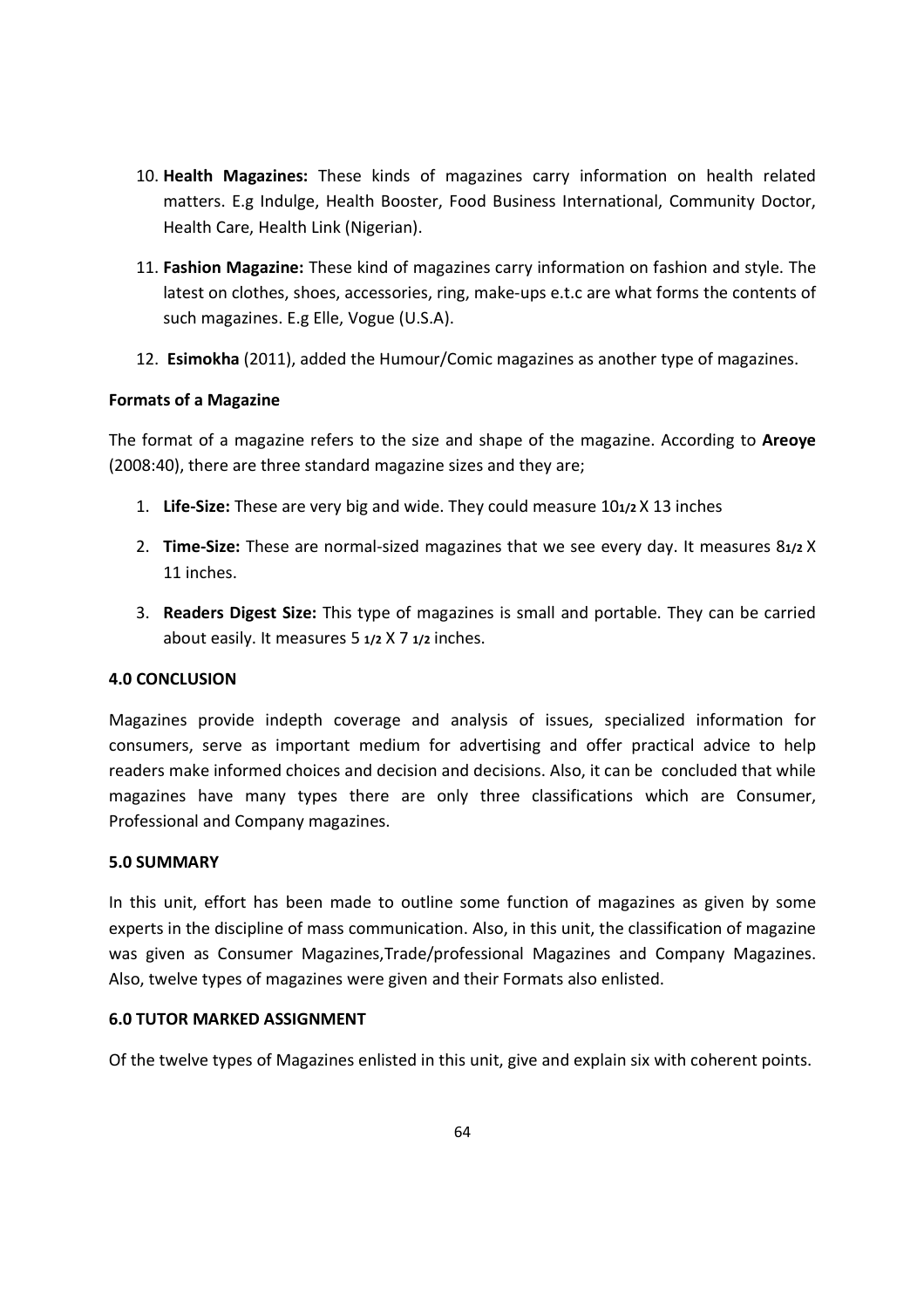## **REFERENCES/FURTHER READINGS**

Okoye, I. (2004). *Magazinology: The Systematic and Indepth Study of Magazine Types, Principles and Techniques.* Lagos: Mbeyi and Associates.

Daramola, I.(2003). *Introduction to Mass Communication*. Lagos: Rothan Press.

Anaeto, S.G, Anaeto M.S & Tejumaiye, J.A.(2009). *Newspaper and Magazine- Management, Production, Marketing*. Ibadan: Stirling-Horden Publishers.

Ohaja, E.U.(2004). *Magazine Article Writing*. Lagos: John Letterman.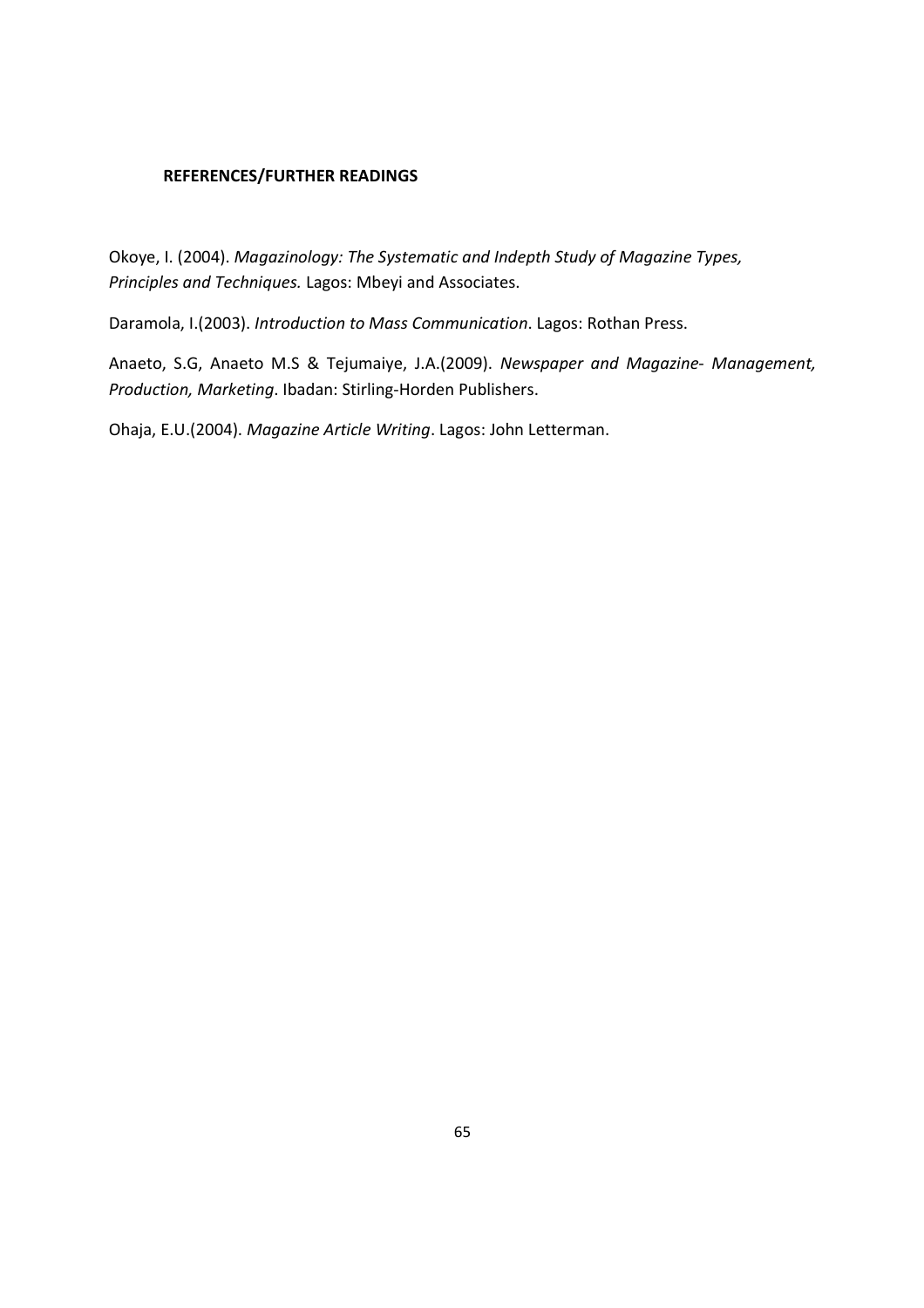### **UNIT 4 CONTENTS OF A MAGAZINE**

## **CONTENTS**

- 1.0 Introduction
- 2.0 Objectives
- 3.0 Main Contents
	- 3.1 Contents of a Magazines
- 4.0 Conclusion
- 5.0 Summary
- 6.0 Tutor Marked Assignment
- 7.0 References/Further Readings.

# **1.0 INTRODUCTION**

The content of magazines are what the readers expect to find in a magazine when they have access to one. There are several items that could be found in a magazine. These items have been explained in this unit.

## **2.0 OBJECTIVES**

At the end of this unit, the students should be able to

- 1. Differentiate between the Vox Populi, Strip Poll and Opinion Poll.
- 2. Enlist with short explanations, six contents of a magazine

### **3.0 MAIN CONTENTS**

### **Contents of a Magazine**

According to Esimokha (2011: 40), within the pages of today magazines are many kinds of information, opinions, news, non-news items and advertising. Though, news story constitutes the basic menu for magazines, other universal and prominent contents or messages of the magazines are discussed below. Uyo (19870) in Esimokha (2011:40) identified magazine messages to include the following;

- 1. **News Stories:** This is the straight or hard news report also known as the objective report which is a timely account of an event. The journalist traditional goal is to give the facts or in other words produce objective stories presumably devoid of personal opinion or bias. It is the heart of modern journalism.
- 2. **Indepth Report:** An indepth report is a step beyond straight news. Unlike basic news stories, indepth reports require not just the facts but an exploration of the facts. The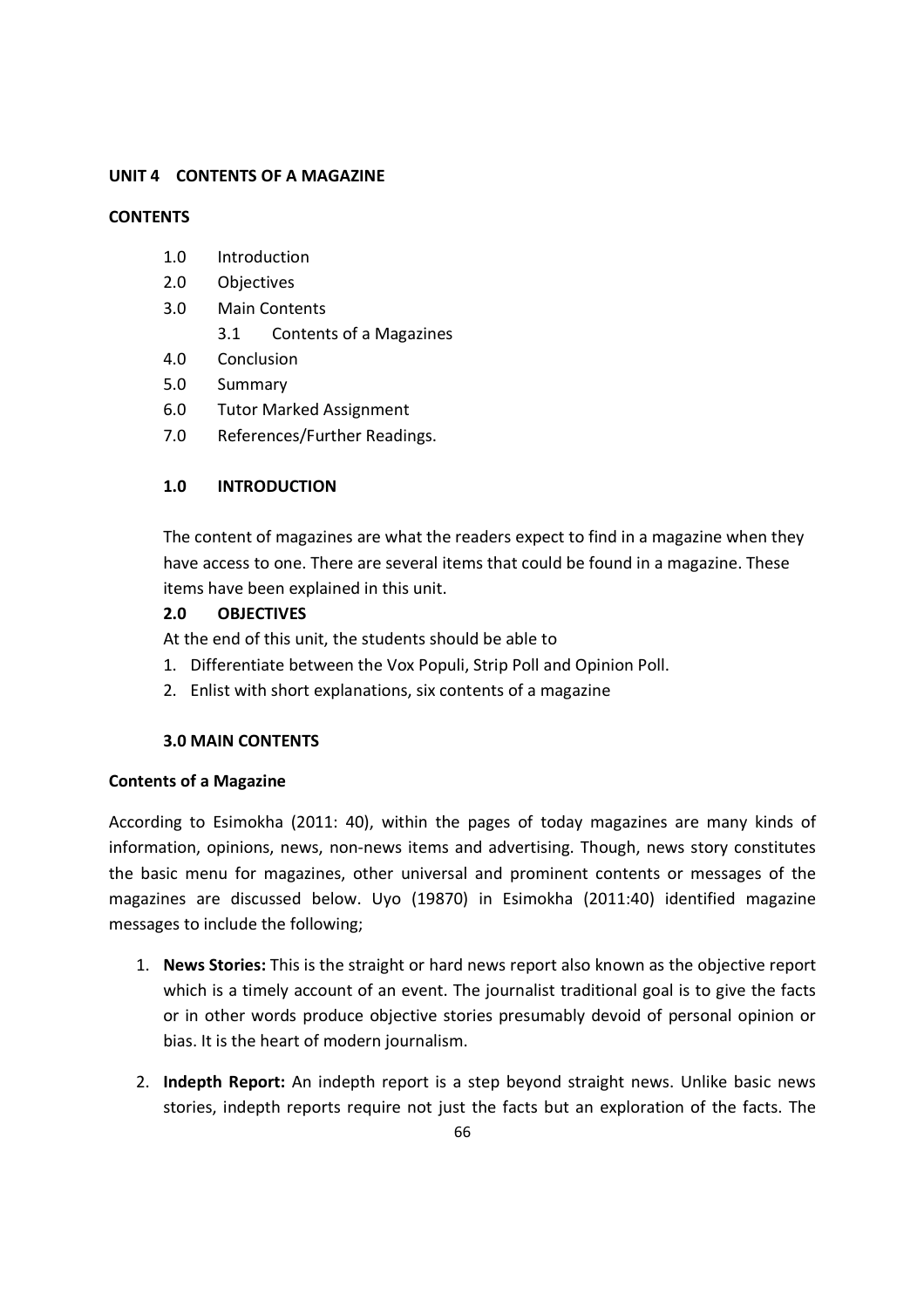reporter gathers additional information that is independent of the event but that is related to it. They are also likely to include a number of opinions from a number of authoritative news stories. Naturally, they require a more detailed research than ordinary news stories do. Verifiable facts are pivotal in indepth reporting as it is in straight news reporting.

- 3. **News Analysis:** The rationale for this form of report is that it is better to know a lot about a little than to know a bit about a lot. The news analysis involves, not looking at news situation in general as such, but breaking the situation down and analyzing a particular aspect of the total situation.
- 4. **Interpretative Report:** This is also known as interpretative reports; they are step beyond straight news. These usually focus on an issue, problem or controversy. Here too, the substance is verifiable fact, not opinion. Instead of presenting facts as straight news or depth report and hoping the facts to speak for themselves, the interpretative reporter clarifies, explains and analyses. The interpretative reports usually focuses on why? The WHY? Question must be answered quite thoroughly to satisfy today's reader. Why did the President take the trip, appoint that man, and make that statement? Why did the government establish the National Open University? The rationale behind this type of report is that it is better to uncover a bit about a lot.
- 5. **Investigative Reporting:** Sometimes called Muckraking, is similar to what goes on in interpretative reports, but is primarily concerned with uncovering hidden or suppressed facts behind a news event. It is the practice of opening closed doors and closed mouths. As in interpretative reporting, the focus is on problems, issues and controversies.
- 6. **Editorial**: According to **Anaeto et al (2009:17),** the editorial is the position of the magazine or newspaper on any given issue. It is the official stand of the paper. Print media use the editorial to highlight issues, identify problems and make suggestions to solve them. Usually, the editorial appear on a specially designed page and most time with the masthead of the paper/magazine. The editorial, according to **Anaeto** et al (2007), gives background explanation and interpretation of events so that people can build or, at least, re-inforce their opinions about what is happening in the world or likely to happen. According to Esimokha (2011:4), it is the voice of the magazine and is normally unsigned.
- 7. **Feature**: Feature, according to Anaeto et al (20009:17) are another major content in magazines and newspapers. They provide information but in more detailed form than the news. Features cover a wide range of issues. They are most to entertainment and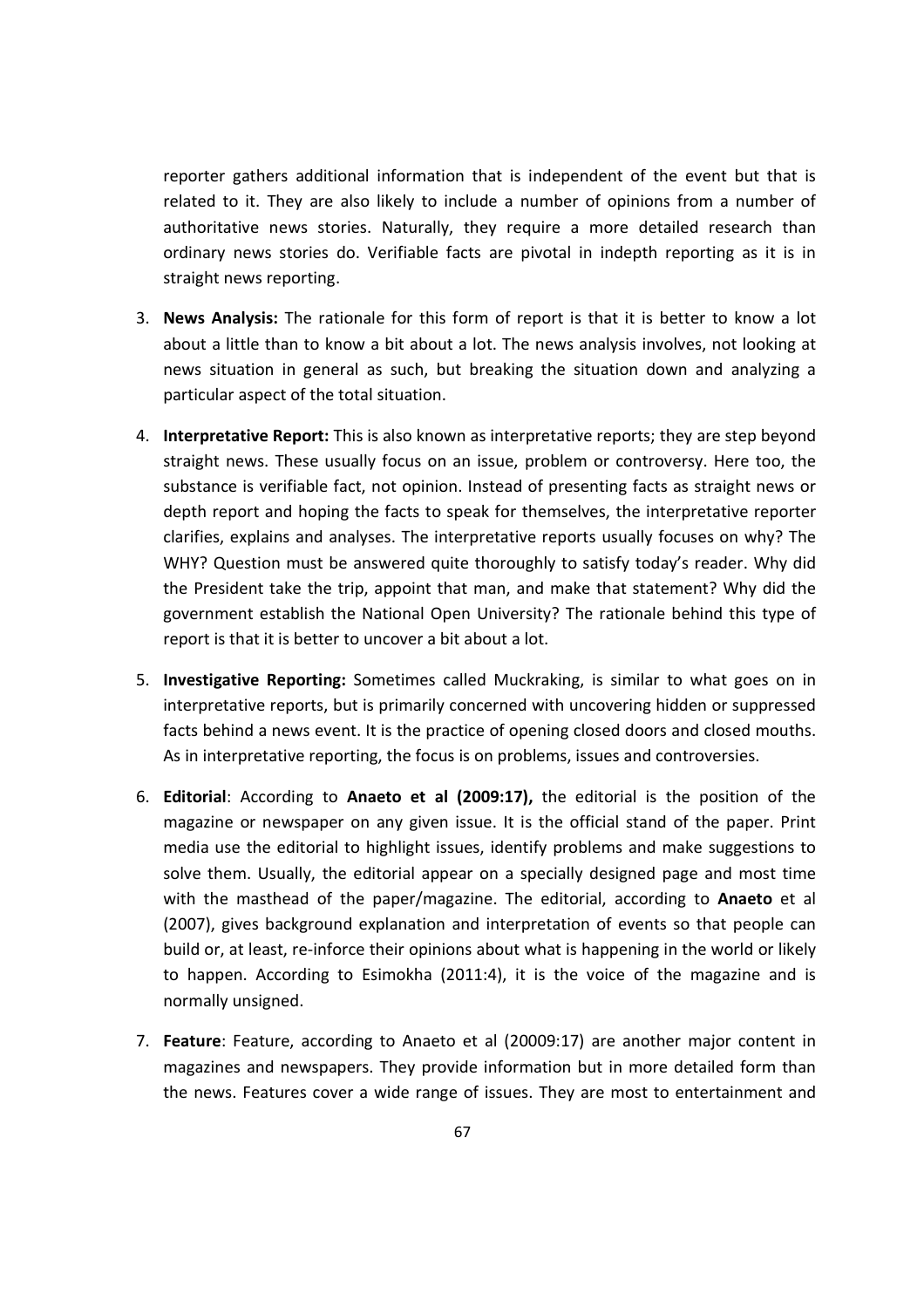provide information to readers. Features come in different formats: news features, personality features, or profile, human interest stories, expose or travelogue.

- 8. **Columns**: Columns are special kind of opinion article that appears regularly in a newspaper reflecting the opinion of the writer. They often take the form of commentaries on current events, although they can be totally informative and entertaining. The column carries the scene title from issue to issue and is typically the work of the same writer. Authorities or specialists in a particular field, as well as competent writers often write columns.
- 9. **Review**: Reviews present opinions about books, record, movies, plays, television programmes, concerts and other art or entertainment forms. They usually help readers decide whether what is being reviewed is worth their time, attention and money. The function of the review and criticism is to provide readers with an objective view as well as to enable readers understand and appreciate the work.
- 10. **Advertisement:** Advertisements are spaces in a magazine paid for by someone who has goods or services to sell. It is basically a sales message. Advertisements are the main source of revenue for magazines. Advertising aims to persuade or inform the public and can be used to induce products differentiation. Advertisement may be classified or displayed. Display advertisement is a type of advertisement that includes copy illustrations or photographs, headlines and other usual components. Classified advertisements on the other hand is an inexpensive brief advert placed by individuals or local businesses classified by subject (e.g. list of cars for rent, change of name).
- 11. **Letter to the Editor:** Letter written to a magazine by a reader expressing his/her views regarding both public and personal matters, but especially of public concern. It is usually published on the editorial page or page opposite editorial page. Other names for this are Your Views, The Forum, Letters, Peoples Voice, and People's Parliament.
- 12. **Carton and Comic:** These are humorous or satirical drawing or strips of illustrations in a newspaper or magazine about a person, current event or situation. A cartoon is a humorous drawing accompanied by a caption that induces laughter.
- 13. **Editorial Cartoon:** This is a type of cartoon that comments on an issue, personality or current news event. It usually appears on the editorial or op-ed (Opposite-editorial) page and takes a position that apparently bears the publications opinions or interpretation of issue.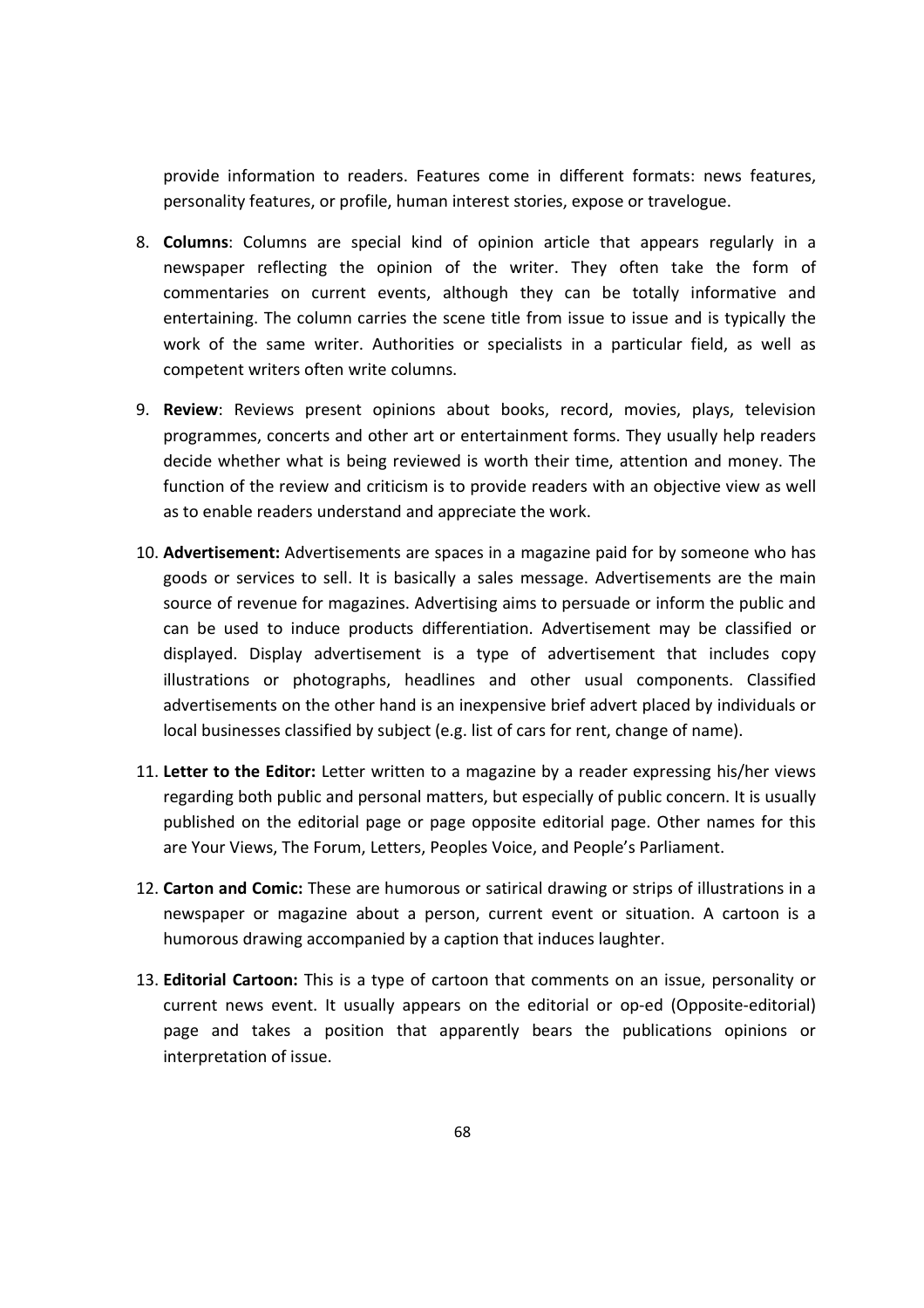- 14. **Photorama**: This simply refers to a story told primarily through a series of photographs with apt captions related to current events or issues of public interest. Photodrama is a combination of two words photograph and panorama. Such pages therefore bear titles like The News in Picture, Photoview, Picture Panorama, The World in Pictures e.t.c.
- 15. **The Vox Pop/Strip Poll/ Public Opinion Poll:** These according to Uyo (1987) in Esimokha (2011:43) are all products of interviews that scan or measure opinion of several or many people. Now, they are made to stand by themselves. The essential difference among vox pop/strip poll and public opinion is the degree of formality or precision with which the opinions expressed in the interviews are presented.
- The vox pop, short for Vox populi: This is the voice of the people. It is an article relating the opinions and views of members of the general public about an issue of current public interest.
- The Strip Poll: This is informally conducted, but the people whose opinion are sought are a more select group in the sense that they tend to be experts, or are more adequately versed on the topic of the interview than those in the vox pop.
- The Public Opinion Poll: This is different from the vox pop and strip poll in that the people interviewed are selected through random probability sampling, a systematic, scientific technique that ensures a fair and equal representation of the total population of interest.

Other types of messages are: The Verbatim, Interview, Special news report, Personality Profile or Portrait, Advertorial/Supplement, News Side bar, Puzzle, Horoscope, The Game e.t.c.

# **4.0 CONCLUSION**

There are several items found in a magazine. In fact, these days, especially with the advancement in technology, an illustration in magazines is getting more appealing. Also, the items of a magazine are becoming more populated.

# **5.0 SUMMARY**

In this unit effort has been made to outline the different contents that can be found in a magazine. In doing this I have made the explanations very simple in other to aid learning.

# **6.0 TUTOR MARKED ASSIGNMENT**

Pick a recent magazine. Examine it closely and enlist its contents carefully and compare with the ones listed in this unit. (Write out your observations in one page).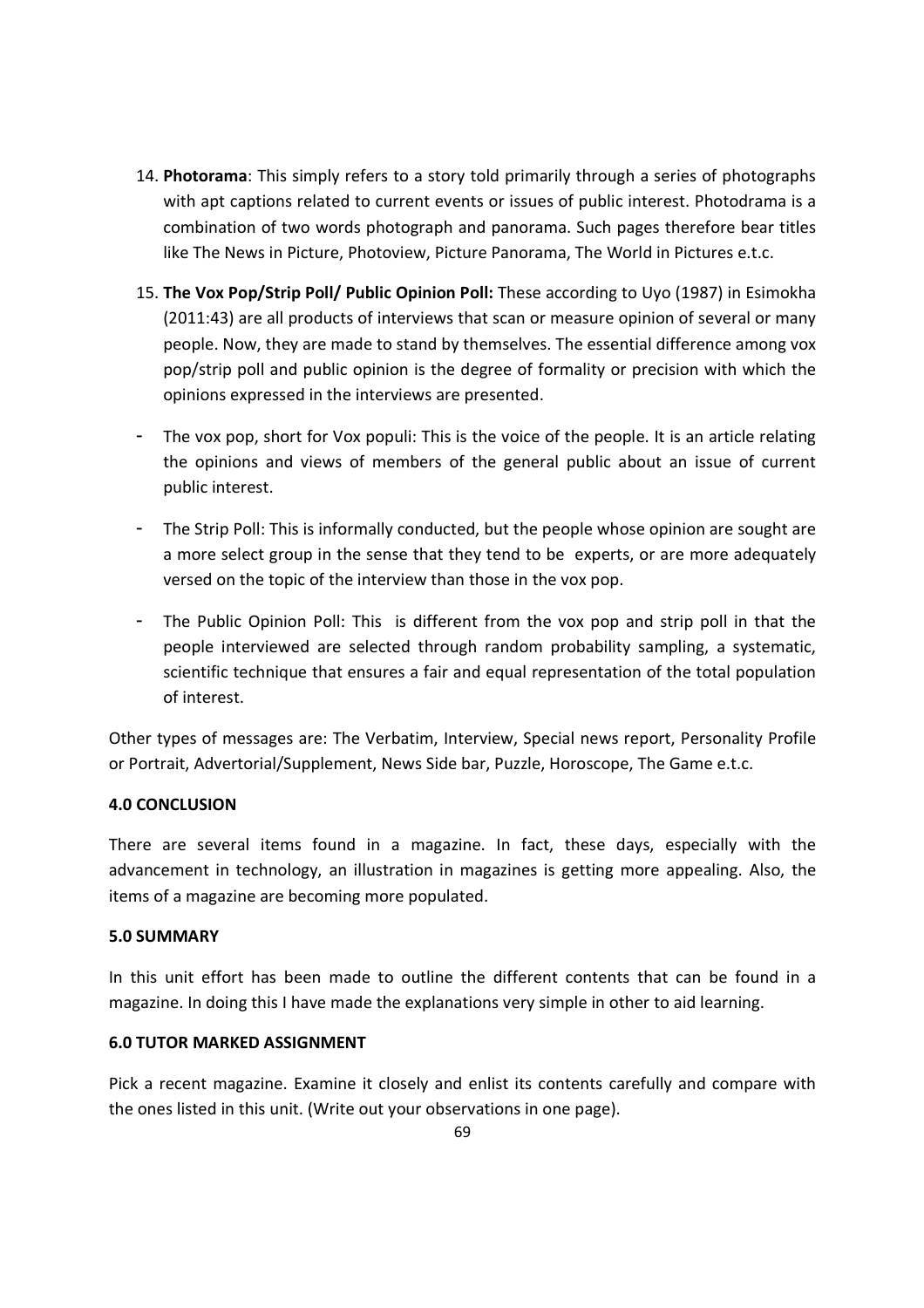## **7.0 REFERENCES/FURTHER READINGS**

Esimokha, G (2011). *Newspapers and Magazines: Editing, Production, Marketing.* Osun: Visual Concepts.

Anaeto, S.G, Anaeto M.S. & Tejumaiye, J.A. (2009). *Newspaper and Magazine: Management Production, Marketing*. Ibadan: Stirling Horden.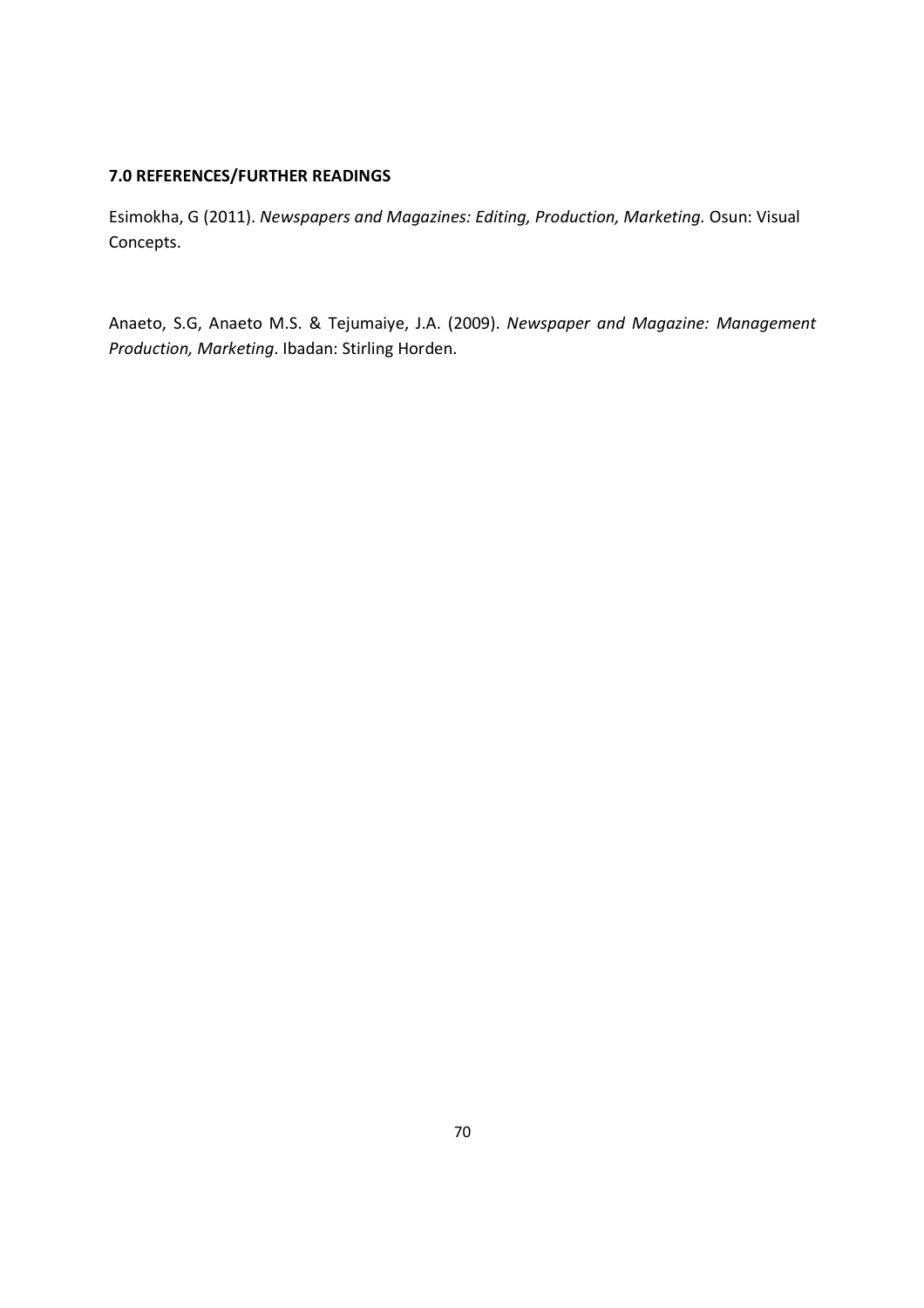## **MODULE 3: INTRODUCTION TO MAGAZINE WRITING**

The general aim of this module is to expose the students to the fundamental elements of good writing, mechanics of writing and the use of appropriate words in the formation of the entire body of writing. The reason for this is because the recurrent rate of writing flaws in our newspapers and magazines is becoming unbearable. The problem is lack of proper drill in the basic elements of writing.

In this module which is made up of four units, you will be exposed to five elements of good writing. A step by step guide has been provided for you to practice and understand these elements.

The four units that constitute this module have been made simple enough to aid easy understanding. In fact, effort has been made to address the topics here in an incredibly simple manner. You will be glad you took this module at the end of the day. I need your support in the area of assignments. Please, faithfully work on the assignments yourself. Do not delegate it to anybody. The moment you do this the essence of the drill is lost and it would count to your disadvantage.

Unit 1 Basic Elements of Good Writing I Unit 2 Basic Elements of Good Writing II Unit 3 Mechanics of Writing Unit 4 Appropriate Word Usage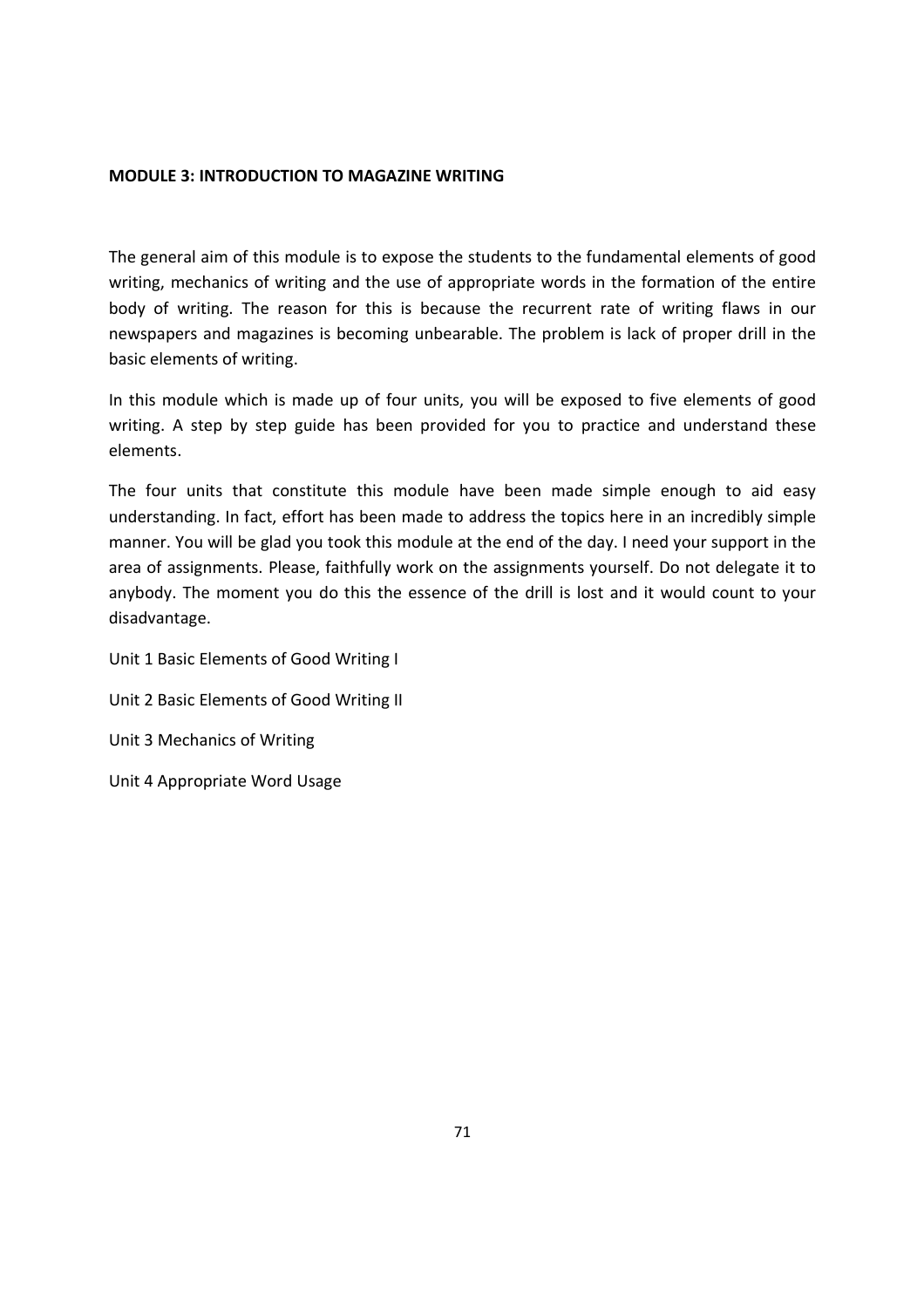## **UNIT 1 BASIC ELEMENTS OF GOOD WRITING 1**

### **CONTENTS**

## **15.0 Introduction**

- 16.0 Objectives
- 17.0 Main Contents
	- 17.1 Economy
	- 17.2 Correctness
	- 17.3 Simplicity
- 18.0 Conclusion
- 19.0 Summary
- 20.0 Tutor Marked Assignment
- 21.0 References/Further Readings

## 1.0 **INTRODUCTION**

I want to welcome you to this unit. It promises to be a wonderful experience. You may be wondering why we want to address writing as a separate class. The reason is simple. You know that the stock in trade of any journalist is writing. And this is not just any kind of writing, I mean good writing. It is amazing that the standard of good and effective journalism is dropping by the day. The reason is simply because thorough attention is not given to writing at our undergraduate or diploma levels. In this unit, we will reacquaint ourselves with some germane elements of good writing required of a feature or magazine writer.

# **2.0 OBJECTIVES**

At the end of this unit, students should be able to;

- Apply the element of Economy effectively
- Apply the element of Correctness effectively

### **3.0 MAIN CONTENT**

### **BASIC ELEMENTS OF GOOD WRITING**

According to Ohaja (2004:10), good writing seems hard to come by these days. In spite of the technological advancements available to the writer in this computer age, shoddy writing still abounds.

Two decades ago, when Nigerian Journalists and Writers did not have access to word processors, most people involved in magazine article writing (from writers to the editors) did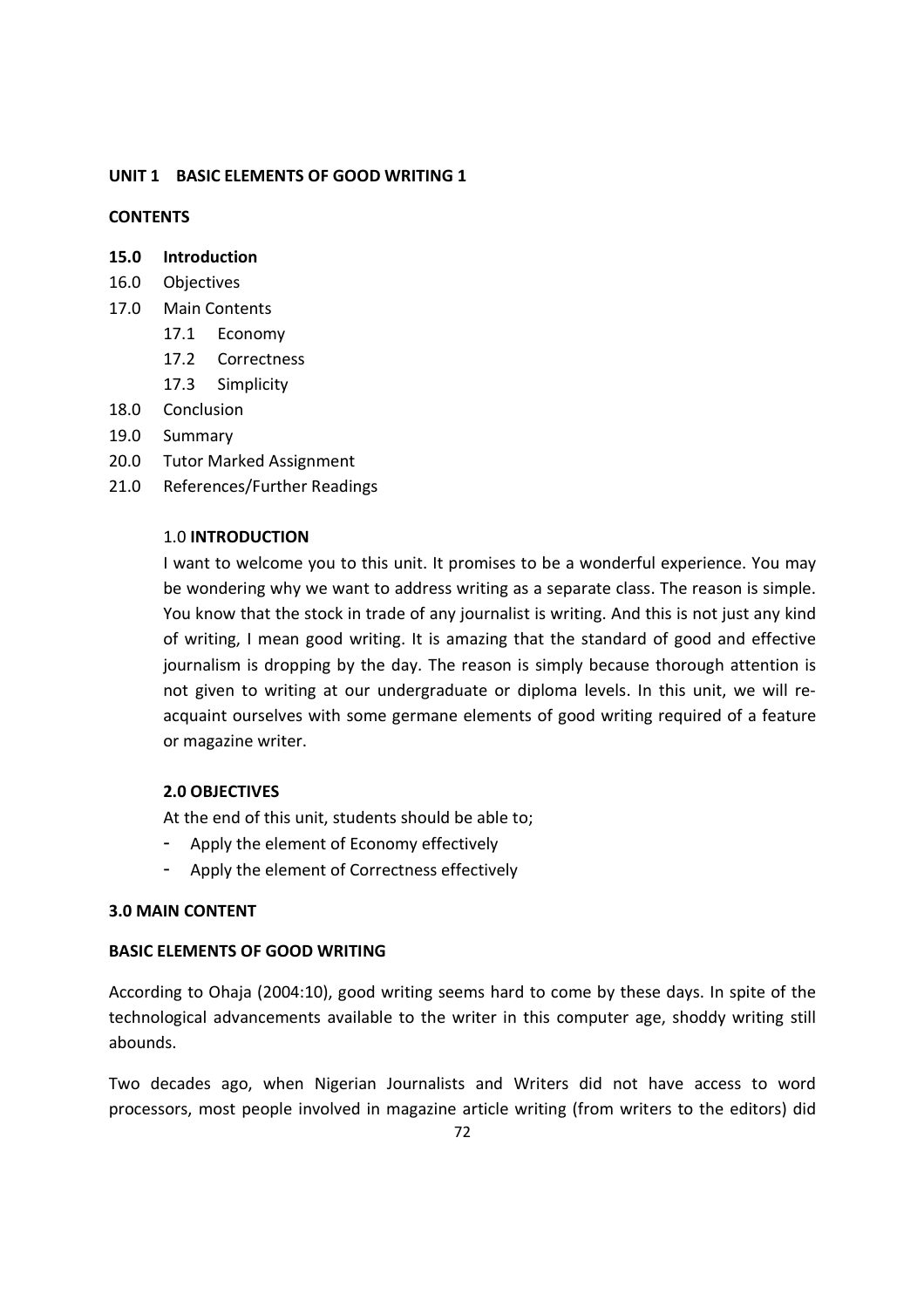their home work well. Magazines are fewer in number but of high literacy quality. The articles were thoughtfully, thoroughly and skillfully crafted in the finest of cotemporary English language.

Have you noticed that these days, when you pick a magazine, you cannot but wonder what exactly has gone wrong with our magazine publishing in Nigeria.

Further, according to Ohaja (2004:10), there are two requirements that a magazine artcle should meet to be classified as good writing. First, it should communicate whatever information, education or entertainment that the writer intends the reader to receive. Second, it should do so in an interesting manner. If the article is full of wisdom but ponderously written, it may be read by very few people. But if the style is elegant yet the article appears to be saying nothing, the reader may feel cheated, may feel he has wasted his time, that the writer was merely showing off his literary prowess. Such an exhibition of writing talent may not be enough to draw readers regularly unless the writer finds something meaningful to say.

The following are some qualities of good writing;

1. **Economy**. According to Ebele (2003:1) the first quality of any good writing is economy. A good sentence should contain no unnecessary words for the same reason that a drawing should have no unnecessary lines and a machine no unnecessary parts. This requires not that the writer makes the entire sentence short or that he avoids all details… but that every word tells. Good economical writing is efficient writing. It makes minimum demands on the reader but provides maximum information in the clearest language possible. It avoids wordiness and promotes pleasure through right proportion, sense of form and good choice of words.

According to Ohaja (2004:26), when someone picks up a magazine, the last thing he expects is to be bored by interminable articles. And half a page can seem interminable if the writing is not economical.

Ebele (2003:1) stress that wordiness and verbosity are twin problems for the writers who have been brought up to equate verbosity with intelligence and mastery of the English Language. But merely cutting sentences down to a bare minimum or chopping up a simple idea into two or more little statements, does not make for word rconomy. What you wish to say must be said in an adequate number of words to convey your menaing accurately and directly.

Now let us take a break by omitting words in the following sentences;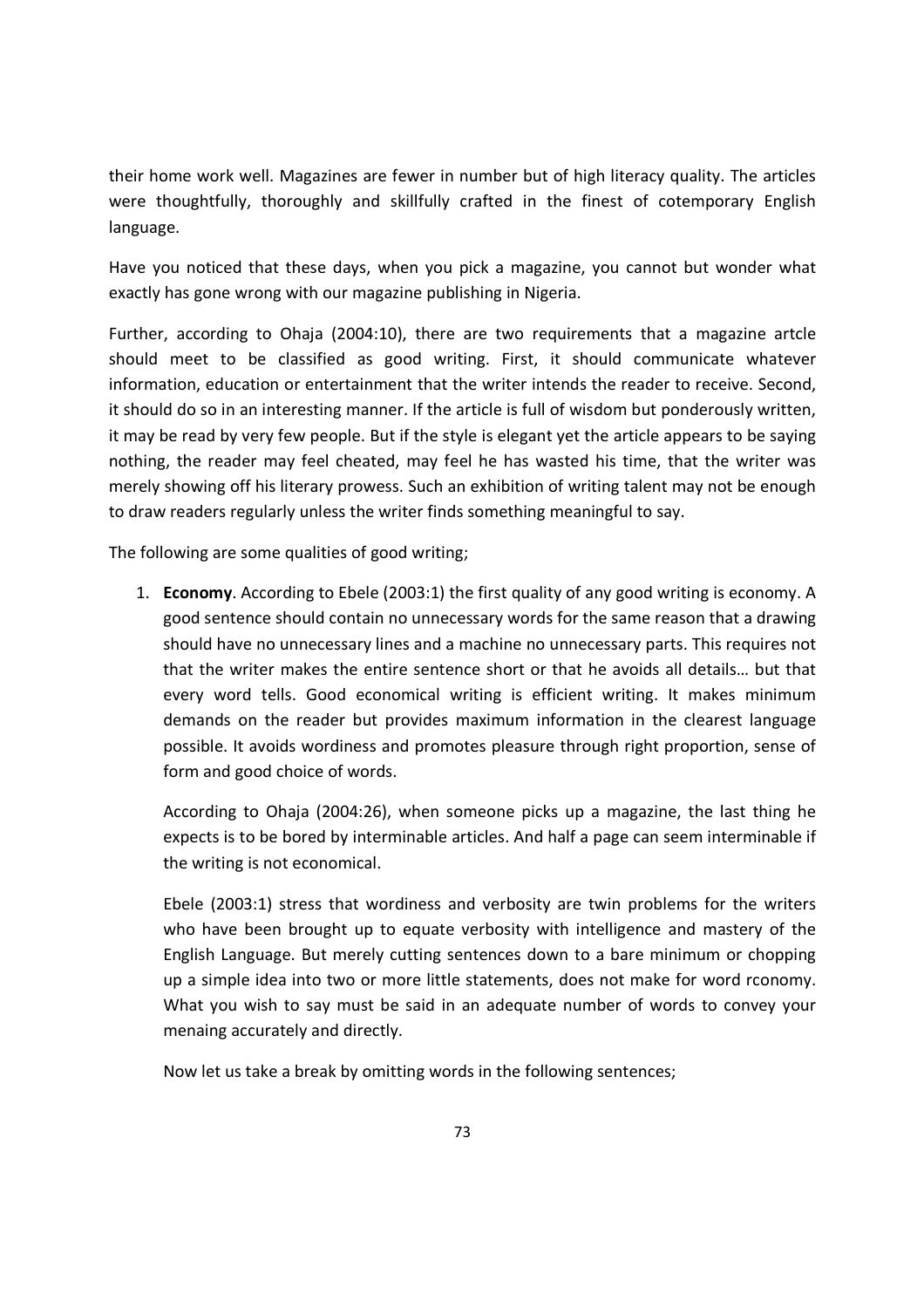Example 1.

Wordy: A good male lover should be a person who knows the basic techniques that are involved in kissing a woman.

Concise: A good man should know the basic technique of kissing.

Wordy: Those who tend to drive under the influence of drugs or alcohol bring recklessness into the driving scene.

Concise: Those who drink and drive are reckless.

Wordy: Young drivers are found to be wanting as far as patience is concerned.

Concise: Most young drivers are impatient.

Ohaja (2004:29) however warns that in your pursuit of conciseness, you should also construct positive rather than negative sentences. This would aid clarity of your work.

Examples are as follows;

**Negative Construct:** He cannot be counted on to tell the truth on any matter

**Positive Construct:** He is a habitual liar

**Negative Construct**: He is not a man of means

**Positive Construct**: He is a poor man.

**Negative Construct**: He is not a hardworking man

**Positive Construct**: He is a lazy man.

The following are examples of worthy expressions and their concise forms. Most people use such expressions without realizing the damage they do to their writing.

1. **Wordy**: Get in touch with

**Concise**: Meet, Call, or See

2. **Wordy**: In this day and age

**Concise**: Today, Now

3. **Wordy**: In spite of the fact that he came late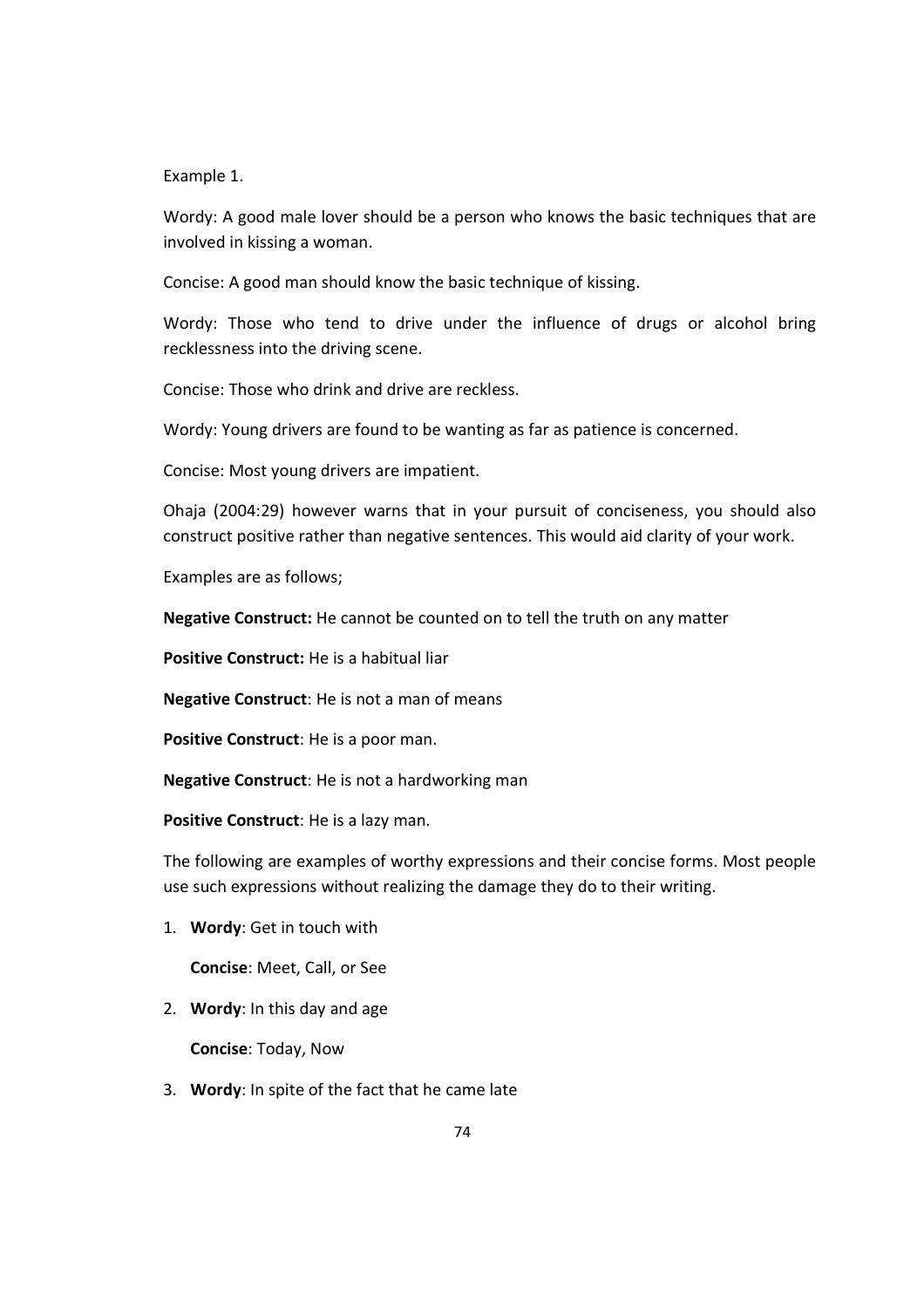**Concise**: In spite of his lateness

- 4. **Wordy**: At the same time that **Concise**: While
- 5. **Wordy**: As far as Mass Communication is concerned

**Concise**: In Mass communication

6. **Wordy**: In the final analysis

**Concise**: Ultimately

7. **Wordy**: For the purpose of

**Concise**: For

8. **Wordy**: At this point in time

**Concise**: Now

9. **Wordy**: Until such a time as

**Concise**: Until

10. **Wordy**: The question as to whether

**Concise**: Whether

11. **Wordy**: He was hardly able to work

**Concise**: He staggered, He faltered

12. **Wordy**: Call your attention to the fact that

**Concise**: Inform you, Notify you

13. **Wordy**: Owing or due to the fact that

**Concise**: Since or Because

14. **Wordy**: It is my belief that

**Concise**: I believe that

15. **Wordy**: I am of the opinion that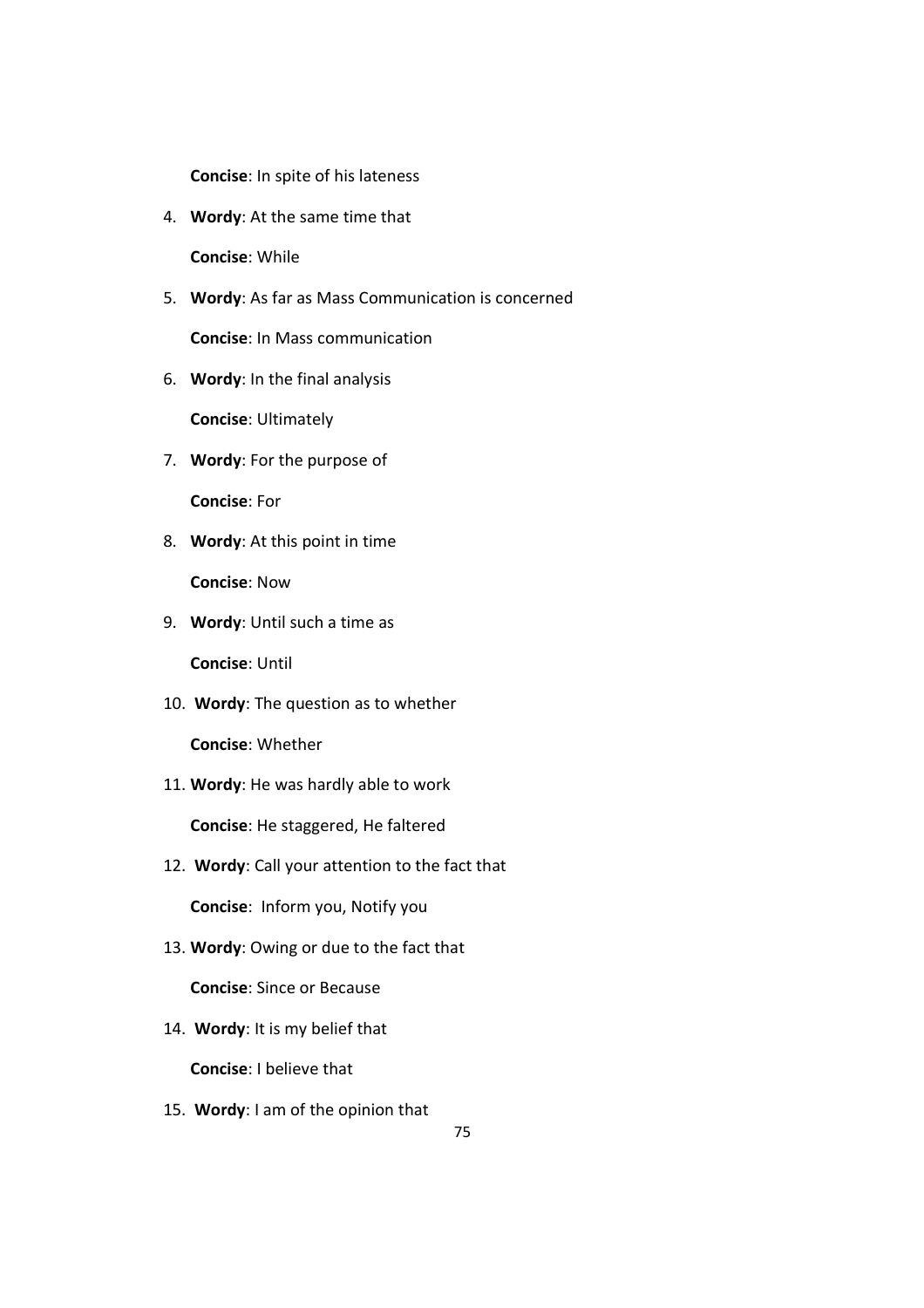### **Concise**: I feel that.

# **SELF ASSESSMENT EXERCISE**

Re-write the following **paragraphs** to make them less verbose and more concise.

1. The Lingua franca is an official or universal language of communication. However, the idea of assigning a common official language to an area should depend on whether the society is homogenous in the major life aspects of the society and of the people. It would thus be seen that where the society is homogenous entirely in the aspects like cultural background, religious and educational components of life, it would be quite easy to adopt one common language.

#### **CORRECTNESS**

A writer is a perpetual learner. This is because very many readers consume the work of a writer without careful attention as to whether the writer is correct or not. Only a very few knowledgeable and those especially vast in the area of discuss that can identify or spot erroneous remarks made by the writer. A writer must strive to improve his language so that he can communicate effectively. Many readers believe that by the virtue of your position as a mass communicator, your works are models of good and enviable writing.

#### **Steps to take to ensure correctness**

- Get a Spell-check
- Read as many times as possible
- Look out for details you are not sure of and amend them
- If you are writing on an area you are not too knowledgeable, give it to an expert.
- Do a thorough research on the subject
- Do not guess. Guessing shows a lack of discipline and thoroughness which will eventually ruin your work.
- Ensure your mechanics are appropriate, so you do not bore your readers.
- Do not take your readers for granted. Avoid jargons.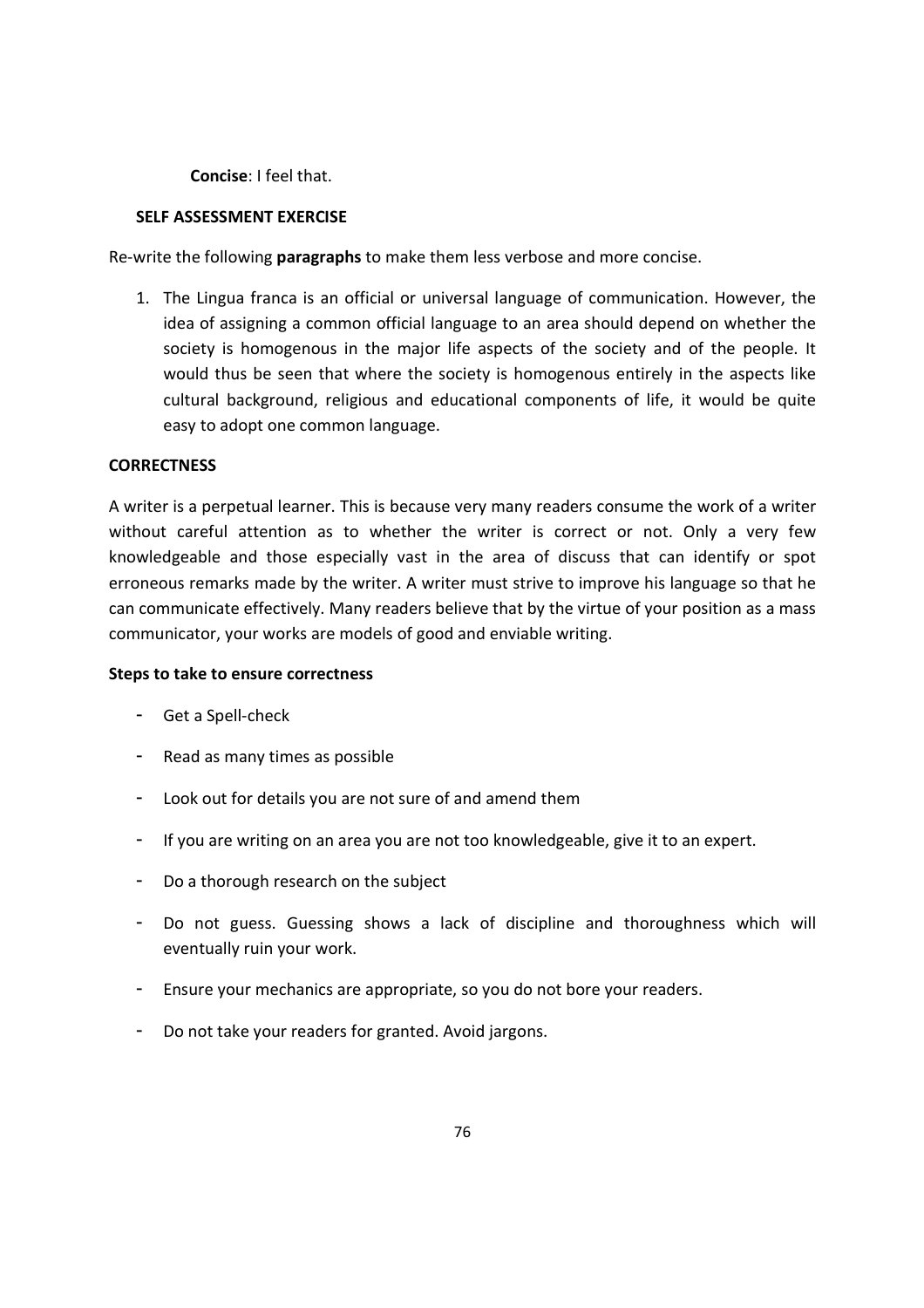#### **CLARITY AND SIMPLICITY**

An essential quality of good writing is clarity. By clarity, I mean easy to understand and not causing confusion. According to German Philosopher, Wittgenstein in Ebiere (2003), whatever can be said can be said clearly.

Obscurity and vagueness are often signs that the writer is not very sure of what he wants to say or what he means. Also, a good writer avoids high-flown pompous or complex language. Simplicity is a basic quality of good writing.

Steps to take to ensure clarity and Simplicity;

- Substitute a high sounding word for a simple alternative
- For every technical word, use a simple alternative
- Re-construct sentences that lacks focus
- Economize your words

#### **4.0 CONCLUSION**

Verbosity is not good writing. Some writers believe that until they load a paragraph with very many words (which most times are not needed) they have not written anything. It is not always like that. Economy is perhaps the first quality of any good writing. A good sentence or paragraph should contain unnecessary words. This should not make the writer make the entire sentence short but that every word tells.

A writer should also ensure that the material is correct. By correctness, the implication it may have on the reader in terms of disinformation will then be reduced. And for Clarity and Simplicity, a writer should write clearly and simply for the purpose of understanding.

#### **5.0 SUMMARY**

In this unit, effort has been made to outline Economy, Correctness, Clarity and Simplicity as key elements of good writing.

#### **6.0 TUTOR MARKED ASSESSMENT**

Revise the following sentences to make them clearer and more direct.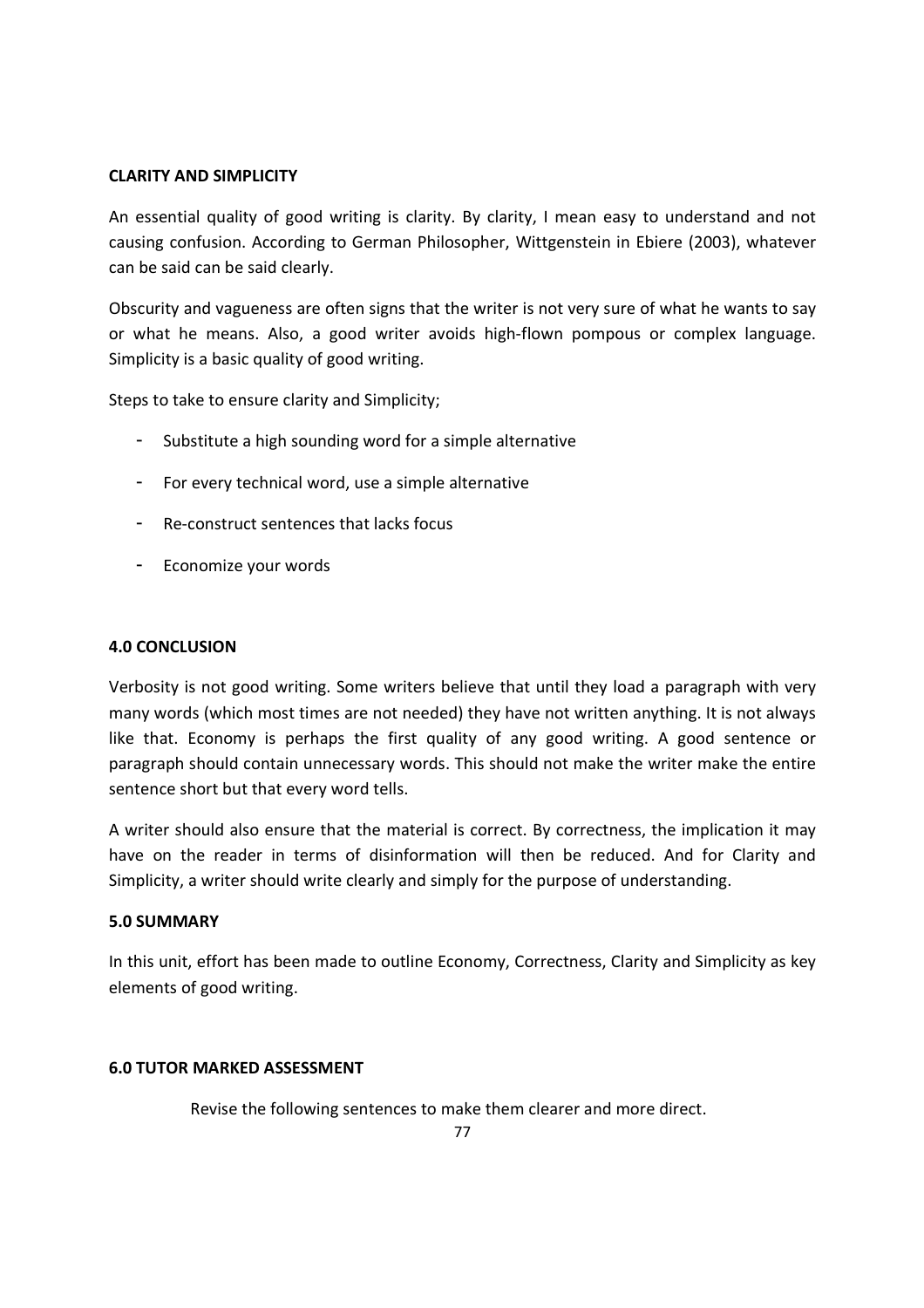- i. In this day and age, removal of fuel subsidy should not be an occasion for societal brouhaha.
- ii. This statement calls up before my mind the fact that I need to study harder.
- iii. As you enter the gates of our University, there is a park which is rectangular in shape.

### **7.0 REFERENCES/FURTHER READINGS**

Ebele, E. (1987) Effective Writing. Ibadan. Heinemann.

Ohaja, E.U. (2004) Magazine Article Writing. Lagos. John Letterman.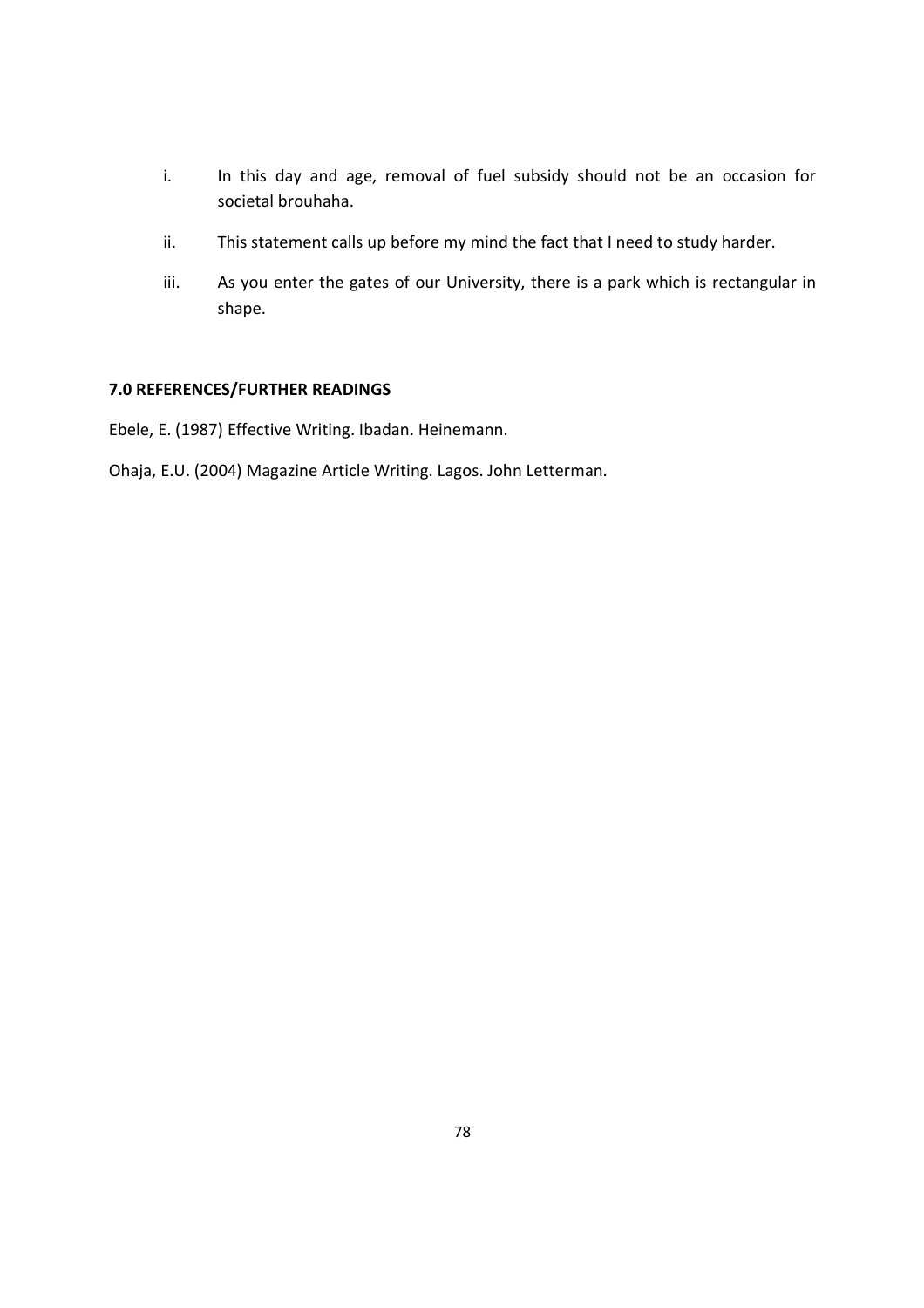#### **UNIT 2 BASIC ELEMENTS OF GOOD WRITING II**

#### **CONTENTS**

#### **22.0 Introduction**

- 23.0 Objectives
- 24.0 Main Contents
	- 24.1 Elegance
	- 24.2 Unity
- 25.0 Conclusion
- 26.0 Summary
- 27.0 Tutor Marked Assignment
- 28.0 References/Further Readings

### **INTRODUCTION**

This unit is a continuation of the last one. It is absolutely necessary to add the content of this unit to strike a perfect point. And the point is, there is no alternative to writing other than to write well. In this unit, you will be exposed to the elements of Elegance and Unity. You may want to ask why your writing must be elegant. I will tell you. Because feature and magazine writing writes in such a relaxed way, they take their readers to places they have never been before, give the fact in an unusual way; they have to beautify their language and make it lively, dramatic and sweet. This is elegance. The feeling of great taste the reader feels in his heart. It doesn't take any genius to turn in an elegant piece; all it takes is simple practice. The same goes for unity.

#### **OBJECTIVES**

At the end of this unit, the students must be able to;

- Identify what makes an elegant writing
- Identify and use figurative languages effectively
- Construct words with freshness of expression.

#### **3.0 MAIN CONTENT**

#### **ELEGANCE**

According to Ohaja (2004:31), unlike the straight news writer, the writer of magazine article is permitted to embroider his language. In fact, his writing is expected to be impressive, to possess a beauty and adornment that invites the reader admiration.

The following will help a feature/magazine writer to turn out elegenat articles;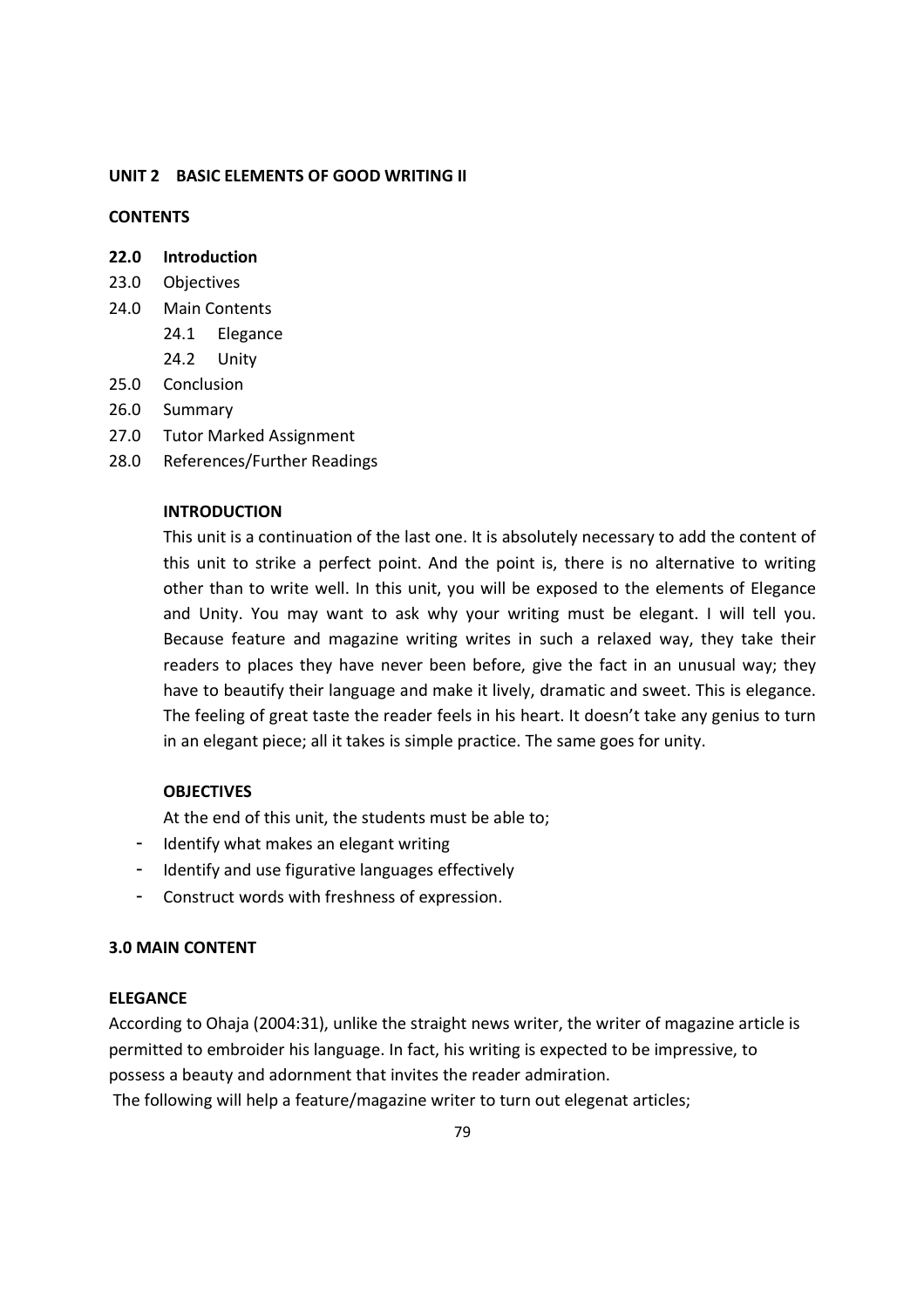- 1. Freshness of the Expression
- 2. The Use of Figurative Language
- 3. Humour and Wit and
- 4. Change of Pace
	- 1. **Freshness of the Expression:** The task of writing for a magazine is a great one. The readers may be defined but they cannot be controlled. You cannot tell who will pick the magazine and read. Therefore, a writer must ensure his writing is seasoned with freshness of expression. There are two ways this can be achieved;
		- i. Avoid Clichés if you can: The Oxford Dictionary (1999:208) defines cliché as a phrase or an idea which is used so often that it is no longer interesting, effective or relevant. Ohaja (2004:32) defines clichés as words or phrases that are so old and so overused that they have lost their original impact and meaning. They no longer startle, amuse or interest the public. The following are examples of clichés;
- Moving the nation forward
- Our nascent democracy
- Blessing in disguise
- Plans are in the pipeline
- Use your good office
- The grassroots
- The power that be
- Going back to the drawing board
- Fell on deaf ears
- Tip of the ice berg
- Draw the curtain for today
- In the final analysis
- All things considered
- High visibility

## **SELF ASSESSMENT EXERCISE**

I want you to think deeply and recall some clichés that you are familiar with or that you have read of lately. Write them down and try to make them better or fresh.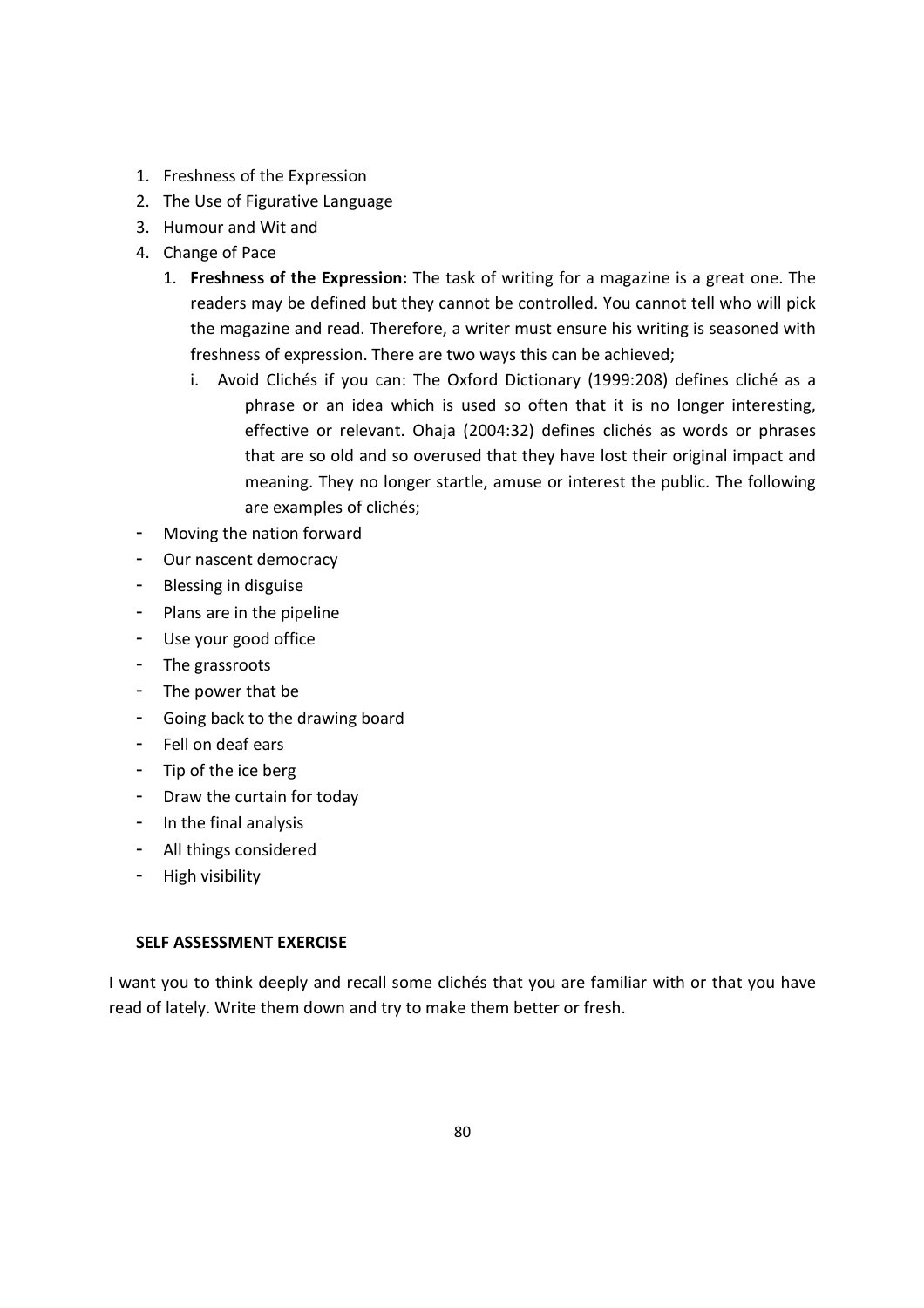It is important to let you know that there are clichés with exaggeration. For instance "light as a feather"- it is hard to find anyone that is as light as a feather, or straight as an arrow or thin as a rail.

> ii. Avoid slangs: The Oxford Dictionary (1999:111) defines slangs as very informal words and expressions that are more common in spoken language and are not thought suitable for formal situation. The fresheness of your expression can be lessened by the use of slang. A sprinkling of slang in an article for the general public gives the reader the impression that the writer lacks taste and a good grasp of conventional English.

# **2. The Use of Figurative Langauge:**

Figurative language according to Obiaku (1999) communicates by analogy. It makes the ordinary interesting by revealing striking similarities between seemingly unlike things. The bible is one book that uses imagery and symbolism. Let us consider the following passage;

> As the fire burneth a wood, and as the flame setteth the mountains on fire, so persecute them with thy tempest, and make them afraid with thy storm.

## Psalm 83: 14-15

When fire engulfs or hit a wood, it does it irreparably, in other words the psalm writer likens the destruction of his enemy to the event of wood and fire. Furthermore, the relationship between God and the faithful is likened to that between a husband and his wife, a shepherd and his sheep and a potter with his vessel.

## SOME TYPES OF FIGURES OF SPEECH

a. SIMILE

This figure of speech compares one thing to another using "like" or "as". The following are some examples;

- The Student is as proud as a peacock
- He will come like a thief in the night
	- b. METAPHOR

This figure of speech compares one thing to another without the use of "like" or "as".

- My beloved is radiant and ruddy
- The world is a stage

# c. HYPERBOLE

This figure of speech exaggerates an idea to stress a point. E.g.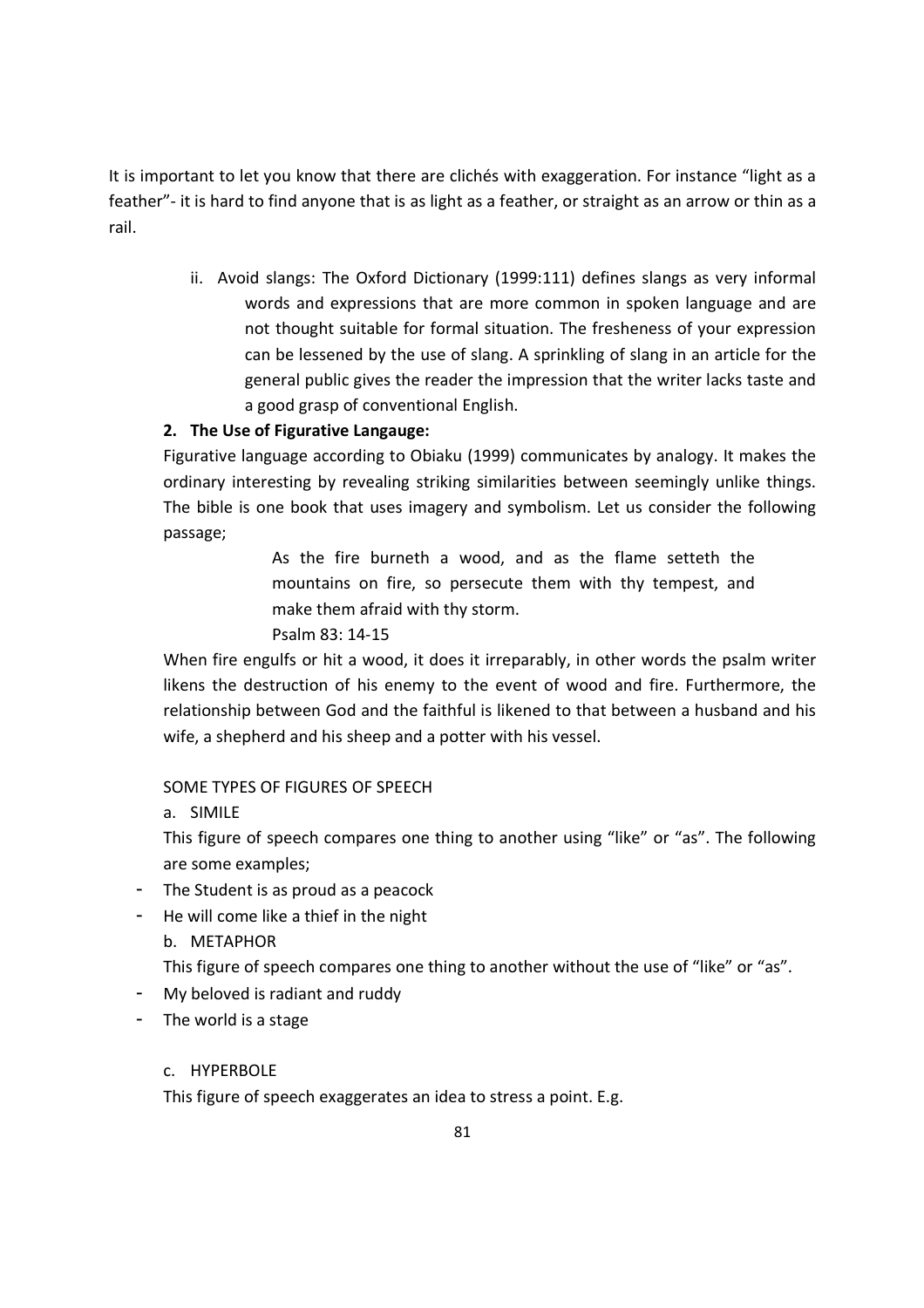- Calabar is not just far away, it is next to heaven
- His house is not only far, it is next to heaven.

## d. PERSONIFICATION

This figure of speech portrays ideas, inanimate objects or animals as having human qualities or abilities. E.g.

- I hear the trees clapping their hands in praise of the Almighty.
- She was snatched by the cold hands of death

# e. APOSTROPHE

This figure of speech is related to personification, it addresses concepts, inanimate objects, the dead and the absent as if they are human, alive and present. E.g.

- O death, where is your sting?, Grave where is your victory?

# f. ANTONOMASIA

This figure of speech is a form of the metaphor; it compares the object to well-known persons, places, events or objects. E.g.

- Abacha was just another Idi-Amin
- President Barack Obama is another John F. Kennedy.

## Important Caveat

While I acknowledge that figurative language is good and adds spice to a magazine article, I share the warning put forward by Ohaja (2004:43) that adornment of your writing with figures of speech should not be overdone. He likens the unrestrained use of figurative language to over-spicing a meal; it wont be dull but it wont be edible either. In essence, it is important for you to apply moderation.

In addition, do not make obscure analogies that the reader will not understand. Figurative language become effective when the object is likened to something familiar so that the reader can, in his imagination, visualize the similarities.

# **3. The Use of Humour and Wit.**

Ohaja (2004:45) acknowledges that humour is particularly difficult to note. Though, humour and wit can enrich a magazine article, they should be handled with great care. The following should guide you in your humour development/writing if you have to.

- i. Do not explain a joke
- ii. Do not attempt to import humour into a story
- iii. Avoid tasteless humour if you want to gain respect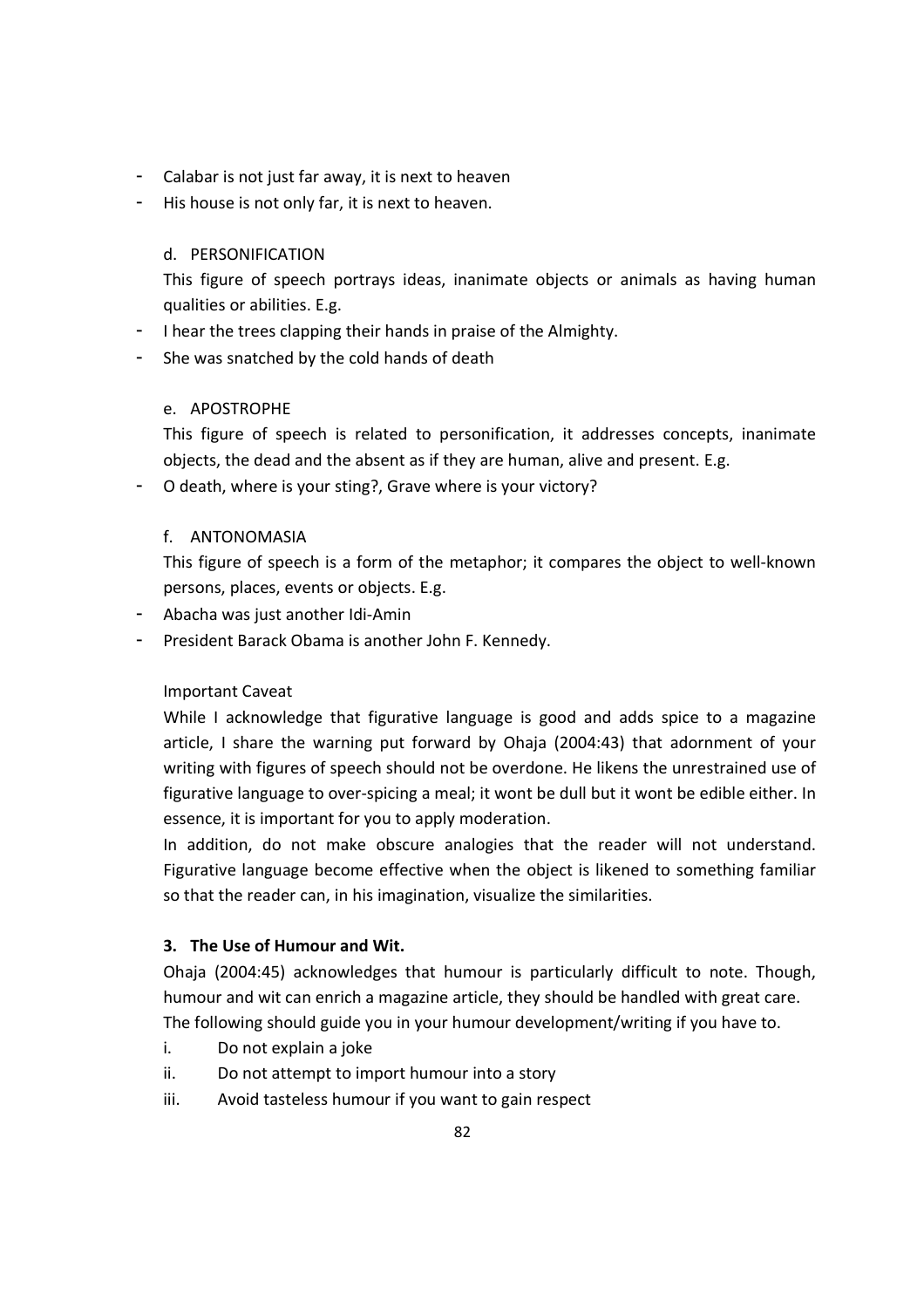#### iv. Just be yourself.

#### **CONCLUSION**

Four things make a piece of writing elegant. And they are freshness of the expression, accurate use of figurative language, addition of wit and change of pace.

#### **SUMMARY**

In this unit, effort has been made to expose the secrets to writing elegantly. To write with freshness of expression, the writer must avoid the use of clichés. Clichés are words or phrases that are so old and so overused that they have lost their original impact and meaning. Writers are advised in their own interest to stay clear of such words or phrases. Slangs are another killer of freshness of expression. The use of figurative expression is needed for the overall beautification of the piece of work. And lastly, the use of humour is germane. This must however be skillfully done, so it will not kill the essence of the material.

#### **6.0 TUTOR MARKED ASSIGNMENT**

Go to a nearby library or online (internet) and read up on figurative expressions. Identify ten (10) other figurative expressions not listed in this unit. Form two sentences with each.

#### **REFERENCES/FURTHER READINGS.**

Ohaja, E.U. (2004) Magazine Article Writing. Lagos. John Letterman.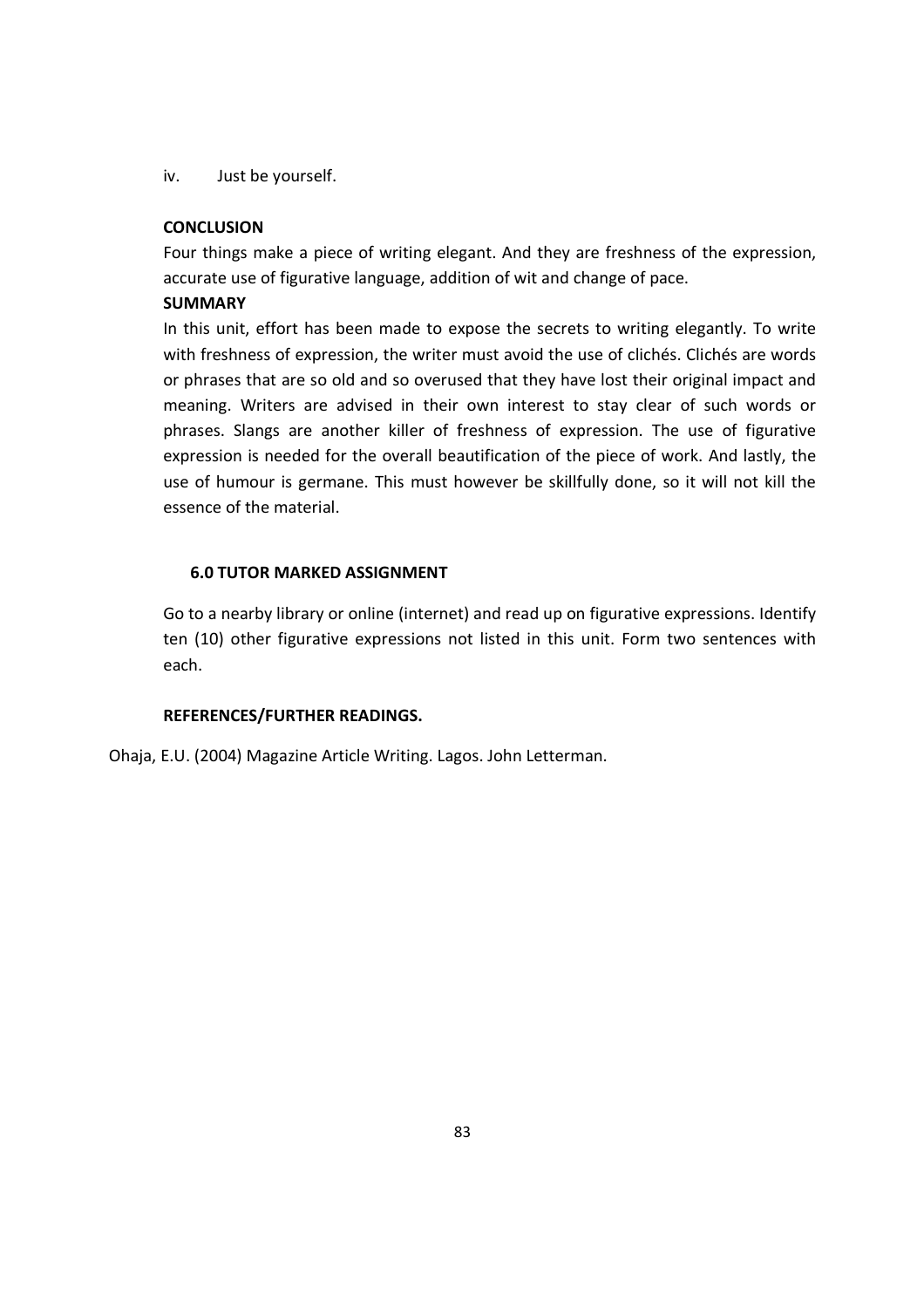### **UNIT 3: MECHANICS OF WRITING**

### **CONTENTS**

## **1.0 Introduction**

- 2.0 Objectives
- 3.0 Main Contents
	- 3.1 The Use of Period or Full Stop
	- 3.2 The Use of the Comma
	- 3.3 The Use of the Semi Colon
	- 3.4 The Use of the Colon
	- 3.5 The Use of the Apostrophe
	- 3.6 The Use of the Dash
	- 3.7 The Use of the Parenthesis and Brackets
	- 3.8 The Use of the Hyphen
	- 3.9 The Use of the Exclamation Marks
	- 3.10 The Use of Underline
- 4.0 Conclusion
- 5.0 Summary
- 6.0 Tutor Marked Assignment
- 7.0 References/Further Readings

## **1.0 INTRODUCTION**

Have you picked a magazine lately and wondered why badly written it appeared? Have you also wondered why the days of good editing is fast fading out? An important aspect of writing that needs proper attention is Punctuation.

Punctuation marks are marks that marks off words one from another, to show their grammatical relationship or to give emphasis to them. Most of the marks have very distinct functions and once these functions are understood, it is easy to use them correctly.

Baker (1981) in Boyle (2002) rightly points out that punctuation give the silent page some of the breath of life. It marks the pauses and emphases with which a speaker points to his meaning. It in fact helps the clear and effective presentation of ideas. The common marks of punctuation are as follows;

- Period or full stop (.)
- Comma (,)
- Semi Colon (;)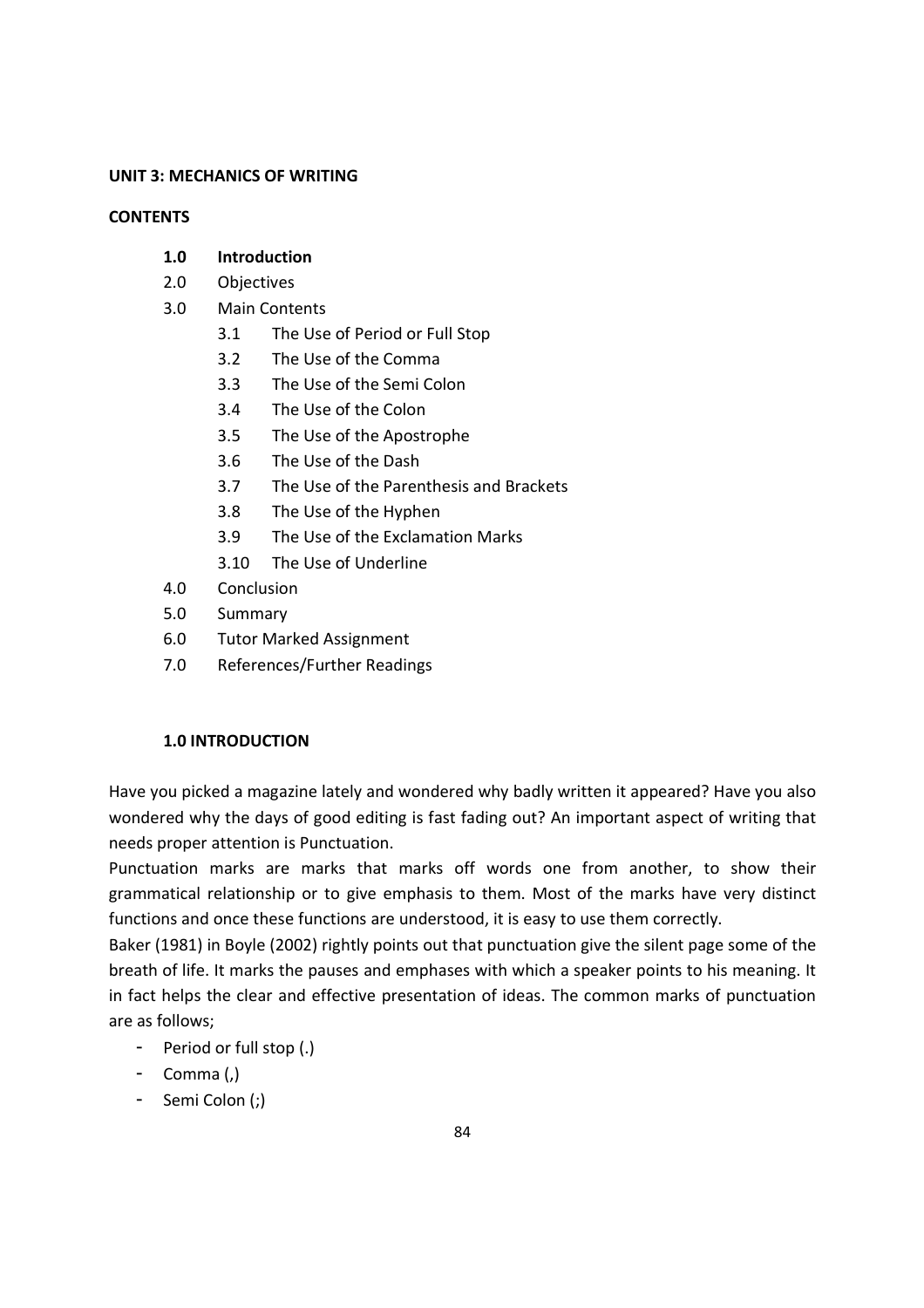- Colon  $(:)$
- Question Mark (?)
- Exclamation Mark (!)
- Quotation Mark ( " ") or (' ')
- Apostrophe ( ')
- Dash ( -)
- Parenthesis ( )

## **2.0 OBJECTIVES**

At the end of this unit, the students should be able to effectively identify poor mechanics in a written or printed material.

### **3.0 MAIN CONTENT**

We will examine them one after the other in a way you have never been exposed to. Please examine the following paragraphs with care.

### **1. Uses of Period or Full Stop**

A period or full stop indicates the end of a declarative sentence. A declarative sentence is one that is neither a question, a command or an exclamation. E.g,

- My wife spoke extensively.
- We have a lunch tonight.

Also, a full stop is also used to mark an accepted abbreviation. For instance, a

Title; Prof., Dr., Gen., Arch., PhD., BSc., MSc.,

Name: E.O. Ola Oketunbi Ambassador. H.B. Aderibigbe A.A.

Month: Jun., Nov., Oct., Dec (It is important to note that there are some months that cannot be abbreviated).

According to Anene-Boyle (2002:104), if the final letter of the full word is retained in the abbreviation as in Dr (Doctor), Ltd (Limited), the Period is optional.

A full stop is further used before a decimal between naira and kobo, and between hours and minutes.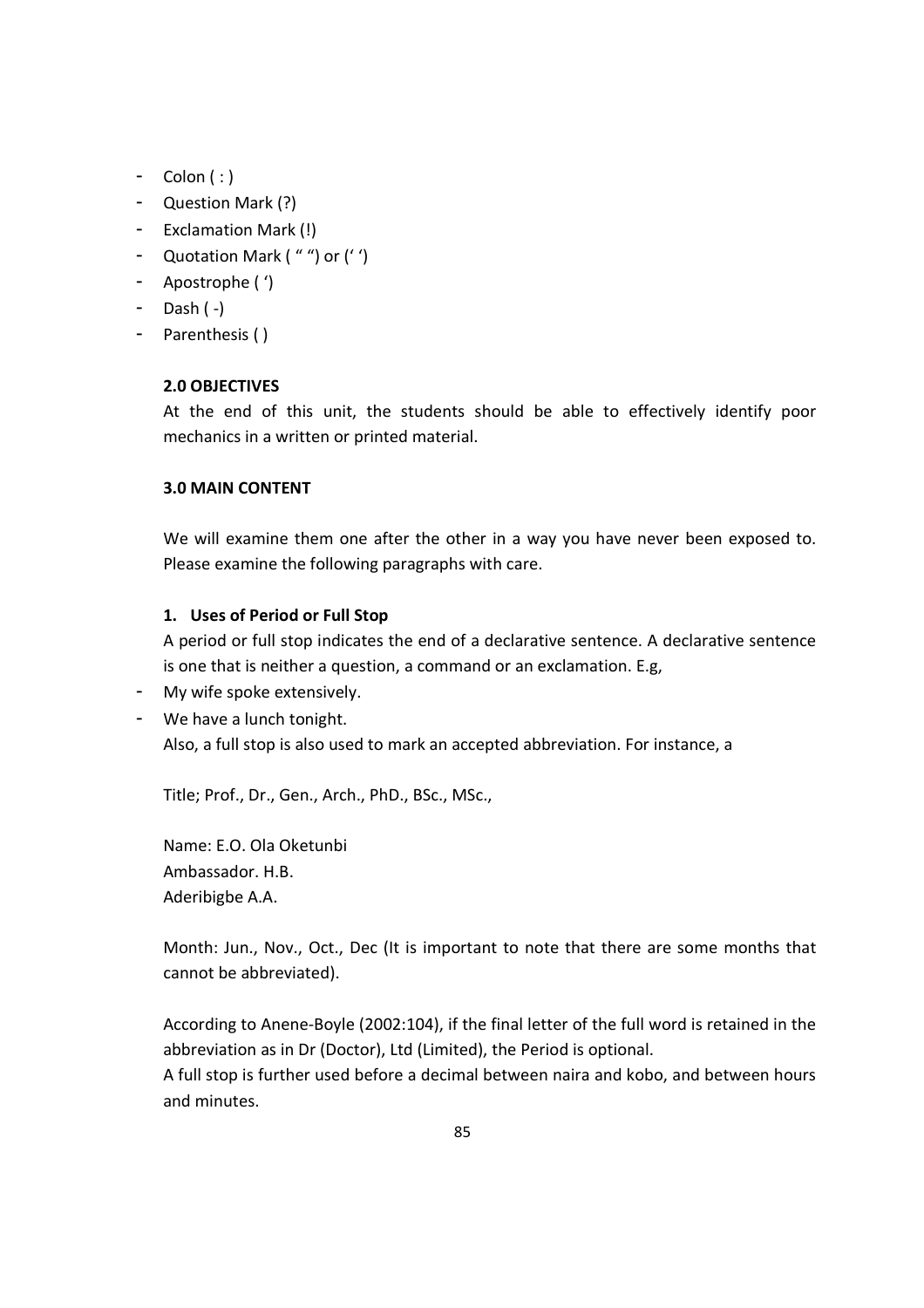- That blackberry is less than N10. 14
- The right answer is 90.43
- He arrived at 8:39pm

## **2. Uses of the Comma**

According to Anene-Boyle (2002:105), the comma is the most common mark of punctuation and the one with the most complex uses. The following are however some of the functions of the comma.

# *(i) It helps to make the internal structure of a sentence clear, in three ways.*

- To separate elements that might otherwise be confused. This is perhaps the most important use of the comma, e.g. Aderibigbe our teacher is here. This statement is ambiguous as it is difficult to know if the statement is to, or about Mr. Aderibigbe. With a comma, the meaning becomes clear, e.g. – Mr. Aderibigbe, our teacher is here or Mr. Aderibigbe our teacher, is here.

This statement is ambiguous as it is difficult to know if the statement is to, or about Mr. Aderibigbe with a comma, the meaning becomes clear, e.g.

- $\triangleright$  Mr. Aderibigbe, our teacher is here or
- $\triangleright$  Mr. Aderibigbe our, is here.
	- (ii) Comma is also used as coordinator, to separate two main clauses or sentences ioined by and, but, or, nor, yet, so far e.t.c, e.g.
- $\triangleright$  He was tired and he went to bed
- $\triangleright$  Wear your Jacket or you will catch cold.
- $\triangleright$  Yemi needs the scholarship but, does not find the terms attractive enough. (iii) It separates elements in a series e.g.
	- (a). Gambling, dancing and singing, are my favourite recreation.
	- (b) Mrs. Omoboriowo is a loyal, dependable and competent assistant

It is important to note that series may consist of clauses, pharases, or single words.

- (iv) Comma separates contrasted elements in a this or that construction.
	- (a) She is tired, not sick
	- (b) This problem demands sympathy, not harshness.
- (v) Comma often separates directly quoted material from the speech tag.
	- (a) Adebola said, "I'd love to come with you to Alabama".
	- (b) This, Adebola declared, is our chance.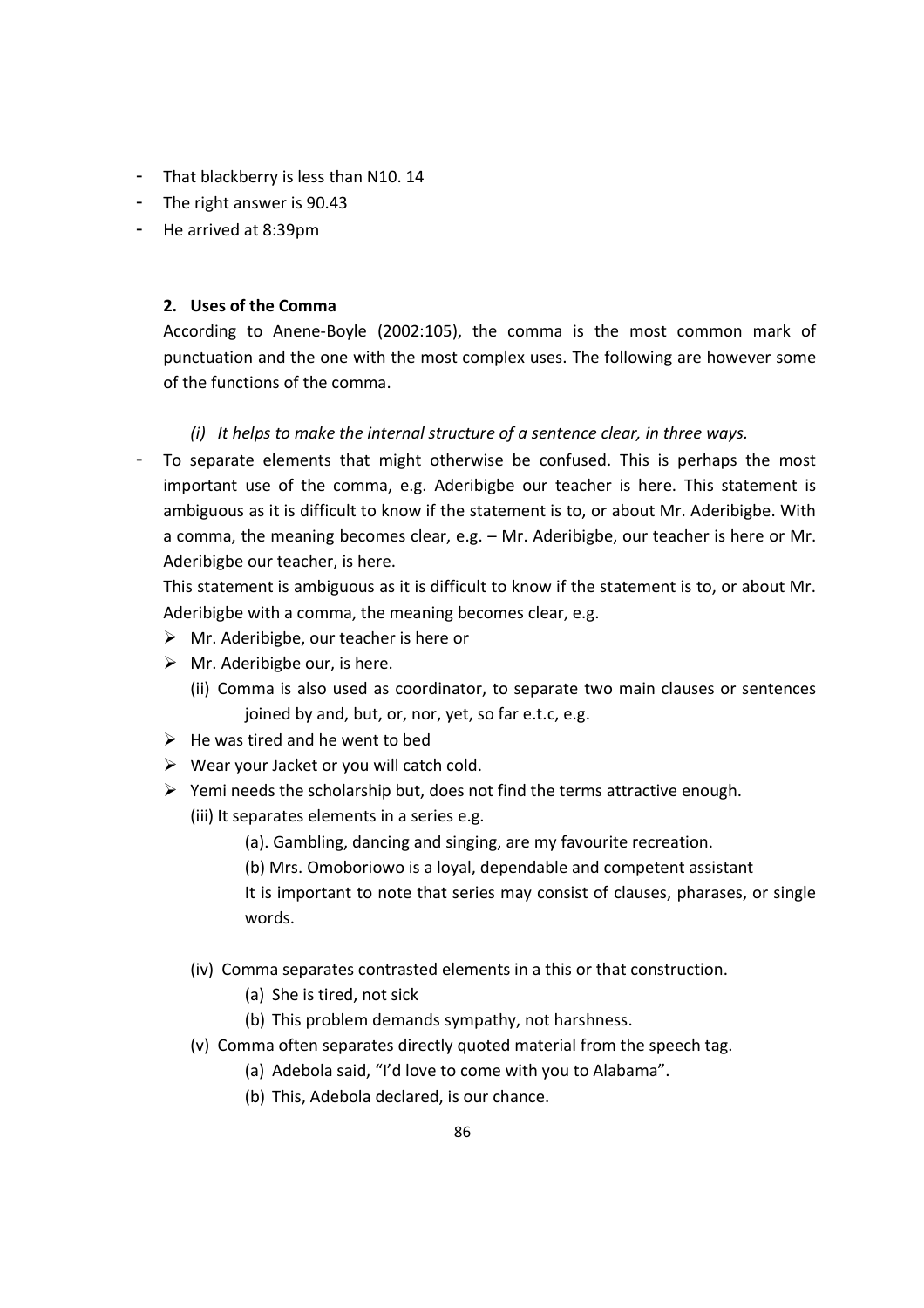- (vi) Comma separates elements in dates, addresses and places names.
	- (a)  $25^{th}$  June, 1904
	- (b) 70, Alagomeji Street, Yaba, Lagos State.
	- (c) Chukwu was born in Alabama, U.S.A.
- (vii) Comma is also used in some miscellaneous constructions.
	- (a) In figure- 80,000;000,000,000,000
	- (b) In names followed by titles-Hassan T.J. BSc, MSc, M.A, Ph.D, rpa.
	- (c) At the end of salutation in informal letters
		- Dear Ngozi,
		- Dear Shade,
		- Dear Halimat.

(d) After introductory yes or no-

- No, it is not possible to visit Kama today.
- Yes, we will gather together tomorrow.
	- (viii) Comma is used to mark off the following constructions.
		- (1) Apposite expressions- An apposite is a noun or pronoun, a noun phrase, or a noun clause that is considered grammatically equivalent to the noun or pronoun it refers to.
			- (a) Prof. Eteh wants us, you and me, to present today.
			- (b) His Mother, the Permanent Secretary of the Radio Station will address the class tomorrow.
			- (c) Jegga, his elder brother, is a brilliant scholar and politician.
		- (2) Nouns of address- a noun of address is, a noun naming the listener to whom we are speaking:
			- (a) Mr. President, do we go back to work?
			- (b) I would like to ask you, Mr. Nwabueze, for your opinion.
			- (c) I wish I were going with you Akin.
	- (ix) Comma also marks or emphasizes an inverted element any word, phrase or clause written out of its normal position is called inverted.
		- (a) Myself, I will vote in favour of it.
		- (b) Except for Spanish, my course are not quite difficult.
	- (x) Comma is used to set off a long introductory phrase or an adverbial clause preceding the main clause.

Examples.

(a) Being the only student at the meeting, I waited for everyone to take their seat.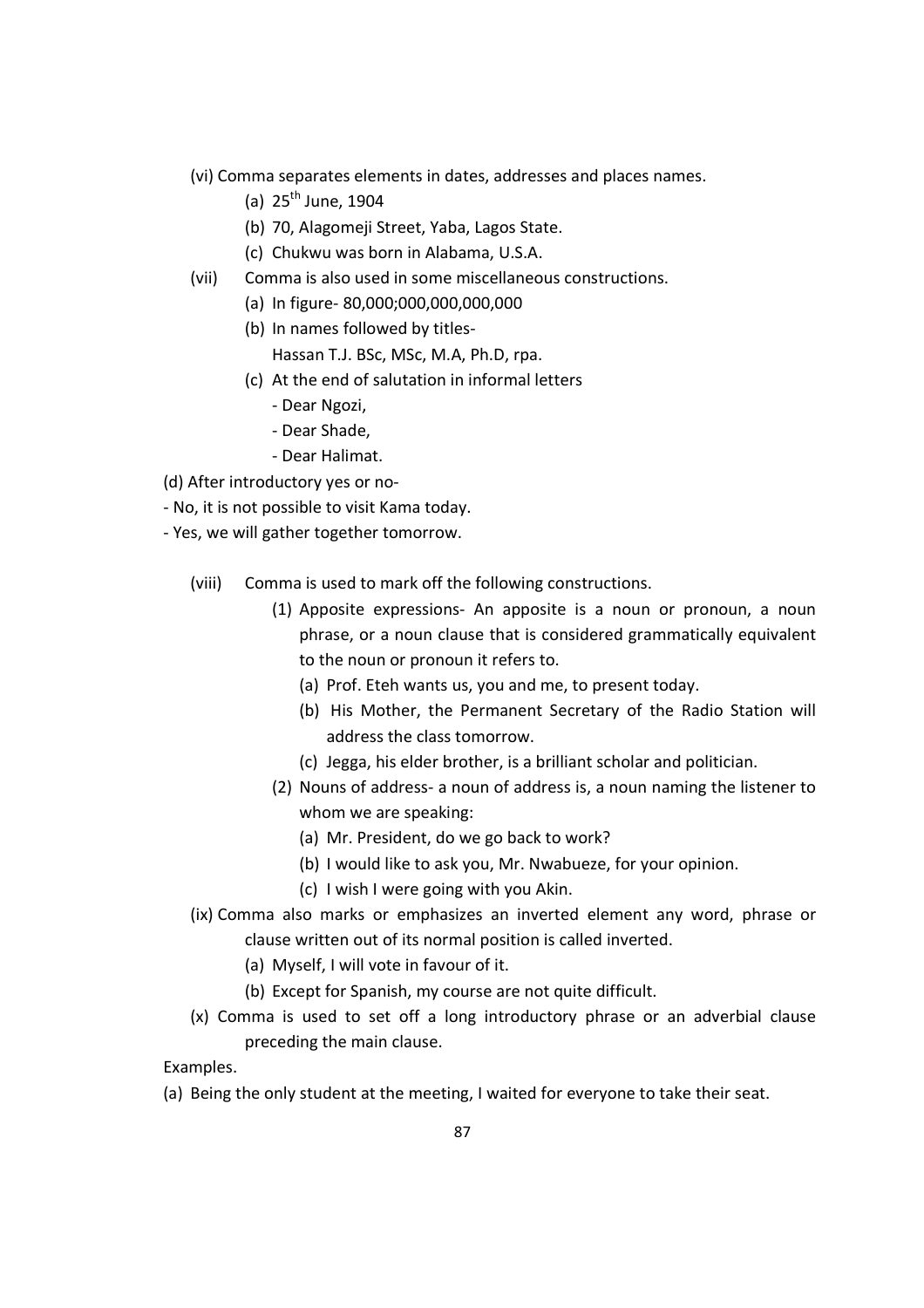(b) Pulling over to the curb at the first opportunity, I waited for the luxury buses to pass.

## **(3) Uses of the Semi Colon.**

According to Anene-Boyle (2002:107), it is erroneous to believe as many students do, that semicolon is either a weak colon or a strong comma. Semicolon is best in pulling together and contrasting two independent clauses that could stand alone as sentences.

(a) Try this one; it looks like your colour

- (b) His mother wont let him; she is afraid he might get injured.
- (c) Golf demands the best of time and space; tennis, the best.

### **Uses**

- Use a semicolon between independent clause joined by a transitional connective (moreover, therefore, then, however or nevertheless, e.t.c.).
	- (a) He argued brilliantly; however, his opponent had a stronger case.
	- (b) She failed the examination; therefore, she left for the village school.
- Use a semicolon to separate elements in a series that themselves contain commas. (a). The guests included Prof Niyi Osundare, the Head of English; Dr. Dunbi Ojani, the Coordinator of General Studies; Mrs. E. Somorin, the Chairperson of the Alpha Set; and Dr. Grange, Assistant Director of Amedia.

Please pay careful attention to this. Besides helping in unscrambling a long line of phrase and clauses as in (a) above, semicolon also allows us to drop a repeated verb as in the second example below.

- (a) Golf demands the best of time and space; tennis demands the best of personal energy.
- (b) Golf demands the best of time and space; tennis, the best of personal energy. ( The second demand is dropped because of the use of semicolon.

## (4) Use of the Colon

The colon emphatically and precisely introduces a series, the clarifying detail, the illustrative example and the formal quotation.

- (1) Use the colon to introduce clarifying detail
- (a) Chief Owonikoko lived for only one thing: money.
- (b) Here are the facts: the three thousand dollars was there on the table when he came to work this morning, it was missing immediately he left at 2:00pm; the next day he bought a new record player, though he had already spent all his months pay/allowance.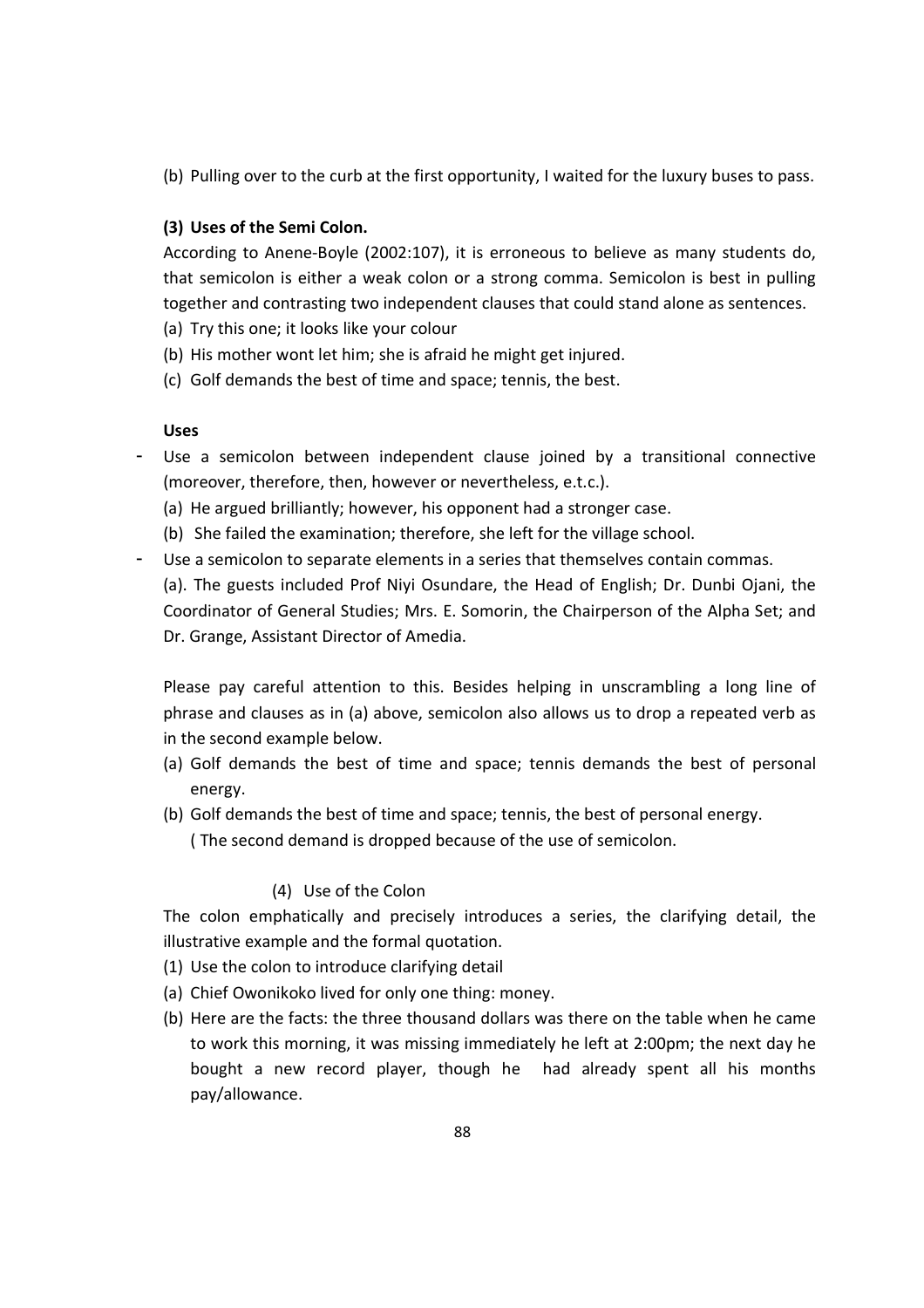- (2) Use the colon to introduce a series. An example is as follows;
- The following volley ball players will start: Hassan, Emeka, Dotun and Ebele. (3) Use the colon to introduce the illustrative.
- Only few players can be called super stars: Kanu Nwankwo is one of them. (4) Use the colon to introduce formal quotation:
- His famous quotation is: "to obey is better than sacrifice".

# SPECIALIZED USES OF COLON

- (a) After salutation in formal letters: Dear Sir:
- (b) Between hours and minutes: The bus leaves at 10:50
- (c) Between chapter and verse in Biblical citations: John 10:1-5
- (d) Between volume and page in a magazine citation: Forum 18:98-200
- (e) Between place and publishers in a bibliography: Ibadan: Stirling Horden.

(5) Use of the Apostrophe (')

The apostrophe has three main uses.

- (i) It is used to indicate possessive case of nouns and some pronouns. To denote the possessive an apostrophe followed by "S" is added to the regular form of the following types of nouns and pronouns.
- (a) Singular and Plural nouns that do not end in "S".
- Boy's, Men's, Ben's
- Ben's son
- Philip's car
- The boy's shoes.

(b) Singular nouns ending in "S" James- Jame's

Dickens- Dicken's

Charles- Charle's

It is important to add that many writers prefer to omit the final "s". instead of James therefore, they wrote James adding just an apostrophe. Students are advised to use the latter even though it is necessary to be conscious of the former.

- (ii) To indicate infinite pronouns
- Anybody's, Anyone's, Everybody's,
- One's, Nobody's, Someone's.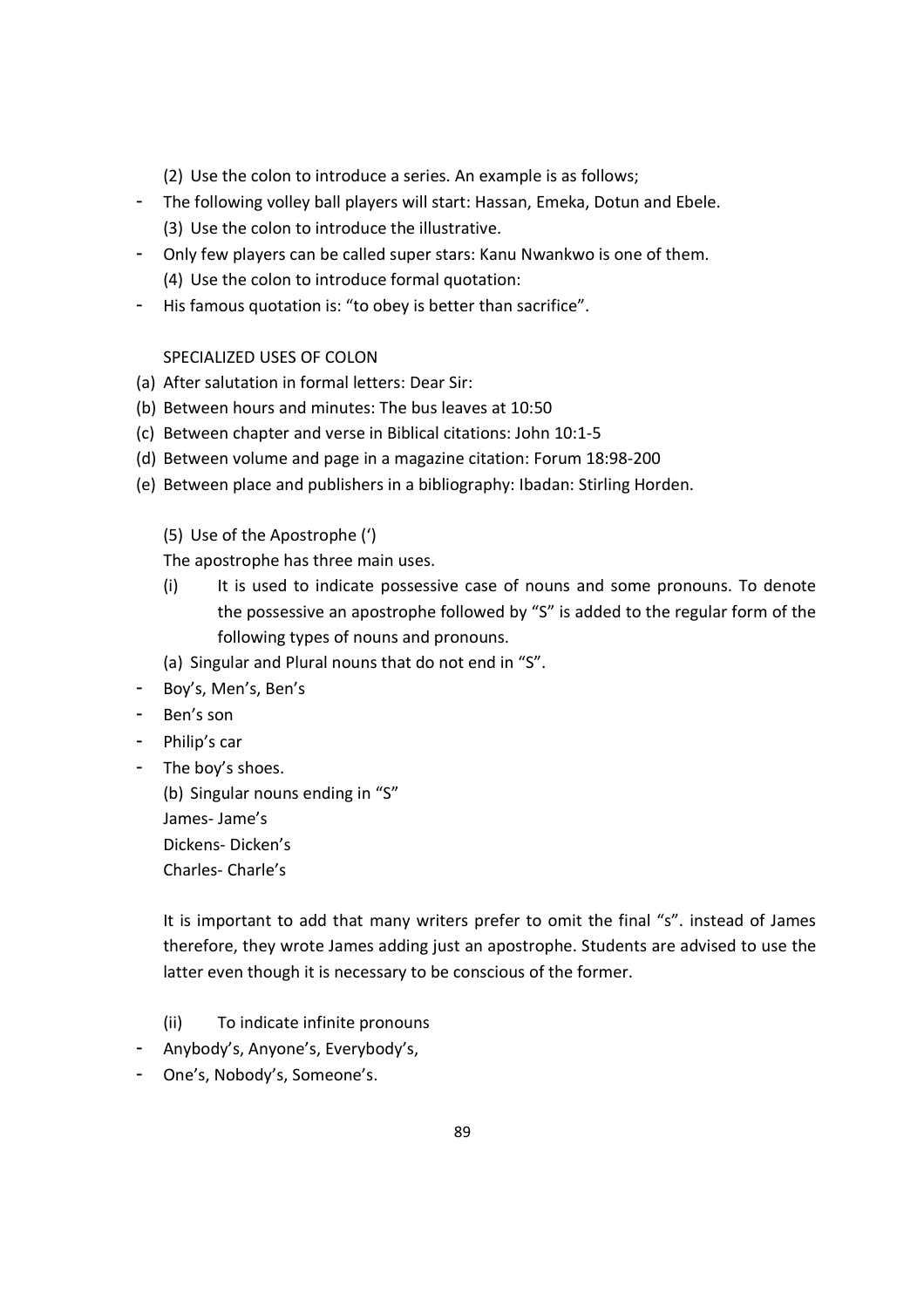(iii) To indicate the omission of letters of figure:

- I've (I have)
- I can't (cannot)
- You're (you are)
- I'll (I will/shall)
- Hasn't (Has not)
- '60 (1960) e.t.c.

(6) Dash

It is important that students should not use comma, semi colon or colon in place of dash. The main uses of dash are;

- To stress a phrase or a word at the end of a sentence.
- To show interruption or unfinished construction We'd like to, he said but we're-
- To show a sudden shift in thought. (I thought you could help with seeing our lawyer- but perhaps we can wait).
- To show a break in construction of thought especially as a result of additional information.

(The doctor- he comes from the north- was very understanding)

(The answer- if we call it an answer- is completely meaningless)

- To summarize and conclude, or restate an involved sentence (To live as free people, to enjoy the right to think and speak as we like; to be a trustee and a partner in the conduct of a nation- all this is what democracy mean to us).

(7) Parenthesis and Brackets

The common uses of parenthesis, known as Brackets in British usage are:

- To enclose an explanation, qualification or example.
	- (a) Her husband (she married about a year ago) is the current head of department.
	- (b) His firm of Chartered Accountants (Akintola Williams) is the most reputable in this country.
- To enclose cross references
	- (a) That boy call's you father. Do not bear a hand in his death (Things Fall Apart, Page 40).
- To repeat a sum previously stated in words, especially in official transaction.
	- (a) I enclose sixty thousand (N60,000) to make up for the cost of the books we ordered last month.
	- (8) Hyphen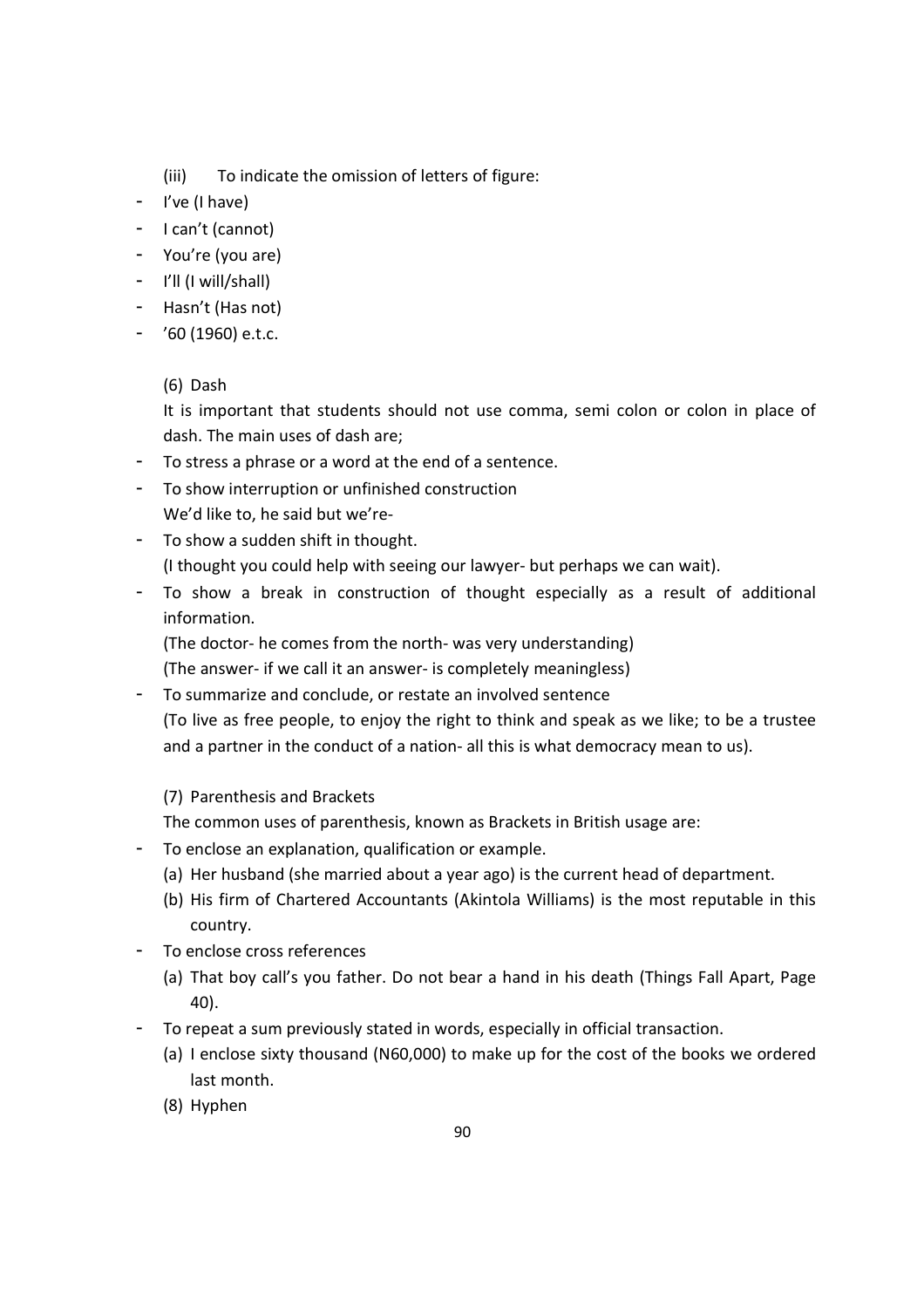Hyphens serve two main purposes; to divide a word at the end of a line and to join two or more words to a compound.

- (i) Use of hyphen to break a word at the end of a line
- (a) One syllable words like cry, change, book and well, should not be broken.

If there is not place at the end of the line for any of them, then carry the entire word to the next line.

(b) Words should be broken only between syllables, e.g. back-ward, mile-age.

(ii) Use hyphen between elements of a compound when usage calls for it.

Example: Father-in-law, ready-made, up-to-date, are often hyphenated.

- (iii) Hyphenate a compound consisting of a prefix and a proper noun. E.g. Anti-America, Ex-President, Pro-Awolowo.
- (iv) One can also hyphenate after prefixes that demand emphasis or clarity. E.g. Exhusband, Re-collect ("to collect again", as against recollect, "to remember").
- (v) Hyphenate most compounds beginning with "self": Self-Satisfied, Selfgovernment, Self-reliances.
- (vi) Hyphenate suffixes to single capital letters.
- (a) (T-shirt, X-ray)
- (b) Hyphenate two word numbers e.g. Twenty-one, three-fourths e.t.c.

(9) Question and Exclamation Marks.

Question marks (?) are used mainly to indicate the sentences are in the interrogative that it is to be understood as a question):

- Did you ask him to come over tonight?
- Is he ill?

There are however, times when questions serve as very polite requests. In such cases, the end punctuations are full stops not question marks.

- Will you please hand in your manuscripts now.
- Shall we all stand for a short prayer. Exclamation mark on the other hand indicates that a statement is imperative, or that it is spoken with very strong emotion:
- Oh, what a mess!
- Don't just stand there! Do something!

(10). Underlining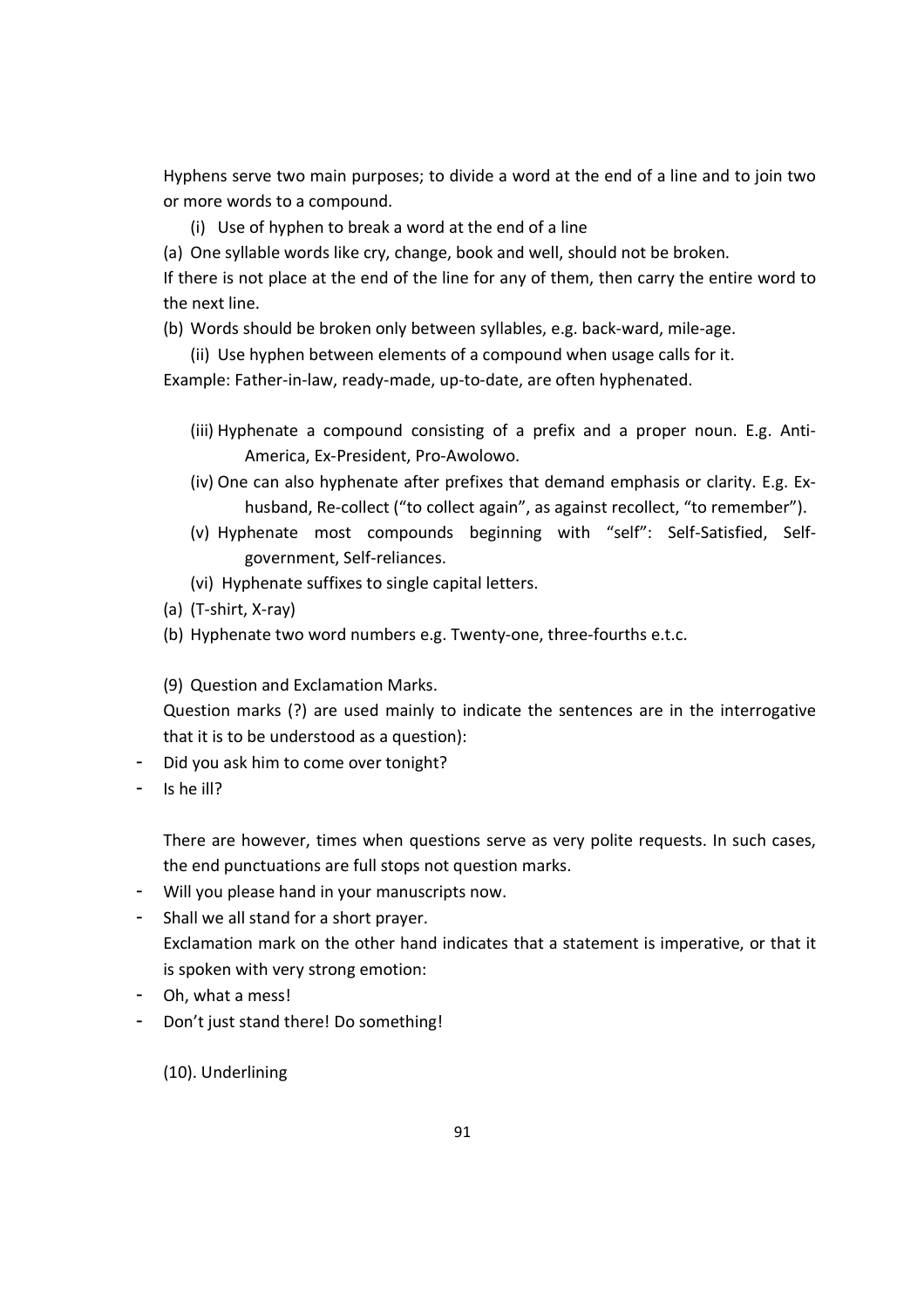The most acceptable use of underlining especially in scholarly writing is in connection with books. It is therefore, a decent and proper habit to underline names of books whenever one mentions them in ones writing.

Things Fall Apart is Chinua Achebe's first work of fiction I read a pirated copy of Osofisan's Women of Owu last week. Death and the Kings Horsemen is perhaps Soyinka's most involving play.

## **4.0 CONCLUSION**

A major problem in the field of writing especially among amateur and some acclaimed professionals is poor mechanics. If you do not punctuate your write-up effectively it will lack understanding from your readers.

### **5.0 SUMMARY**

In this unit, effort has been made to identify with clarifying examples some of these mechanics.

### **6.0 TUTOR MARKED ASSESSMENT**

Reach out for two newspaper or magazine stories of exhaustive length. Identify the mechanical errors made in the write-up and forward a re-written copy of just one of them to the Tutor.

## **7.0 REFERENCES/FURTHER READINGS.**

Ayodele, S.O (1989) Faster Reading for Better Comprehension, Ibadan: Y Books.

Gbenedio, U & Anene-Boyle, F.A. An Introduction to Language Art (Unpublished Memograph).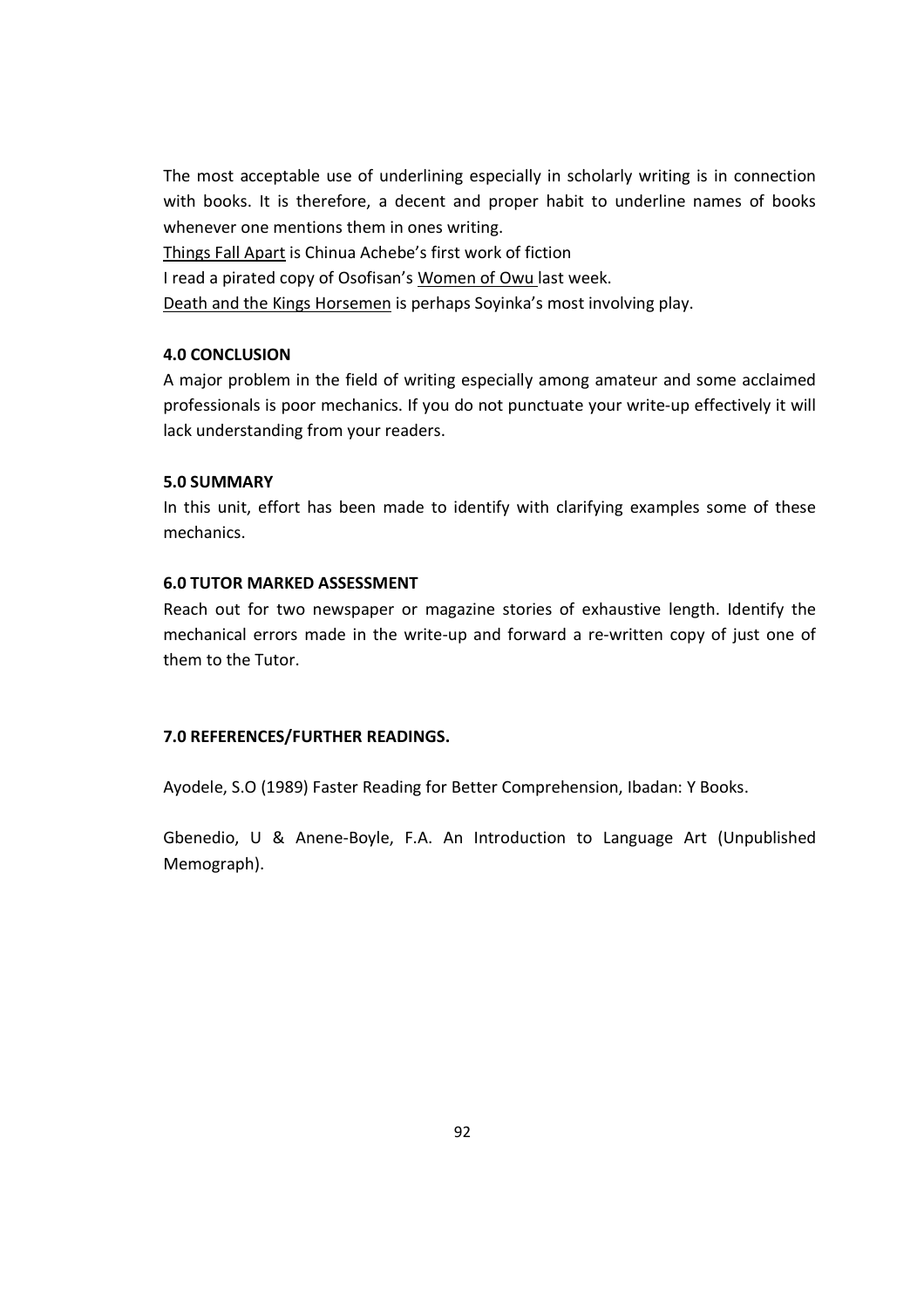#### **UNIT 4 APPROPRIATE WORD USAGE**

**CONTENTS** 

### **1.0 Introduction**

- 2.0 Objectives
- 3.0 Main Content
	- 3.1 Wrong Words

4.0 Conclusion 5.0 Summary 6.0 Tutor Marked Assignment 7.0 References/Further Readings

#### **1.0 INTRODUCTION**

I recently came across a book by the title What Not To Write by Kay Sayce. It is a small book which I recommend that every writer should have. The writer did a good job to place in proper place some errors that writers make and how this could be addressed. In fact, the book will be the basis for this unit. I am sure you will enjoy it.

#### **2.0 OBJECTIVES**

This unit has a single objective. This objective is that at the end of this unit, the student will be more careful with the use of words.

#### **3.0 MAIN CONTENT**

People often write words that seem, sound or look like right word, but they are not right. Sometimes, the chosen word means quite the opposite of what the writer intents. The following words will show you this clearly.

1. **AFFECT/EFFECT:** "Affect" means 'influence' or 'pretend'. 'Effect', used as a verb, means 'bring about' or cause. When you use 'effect' as a noun, it means 'result' or 'consequence'. Here are some examples; The changes affected her work. She affected concern, but she wasn't interested. He effected important changes. The effect of the changes was greater efficiency.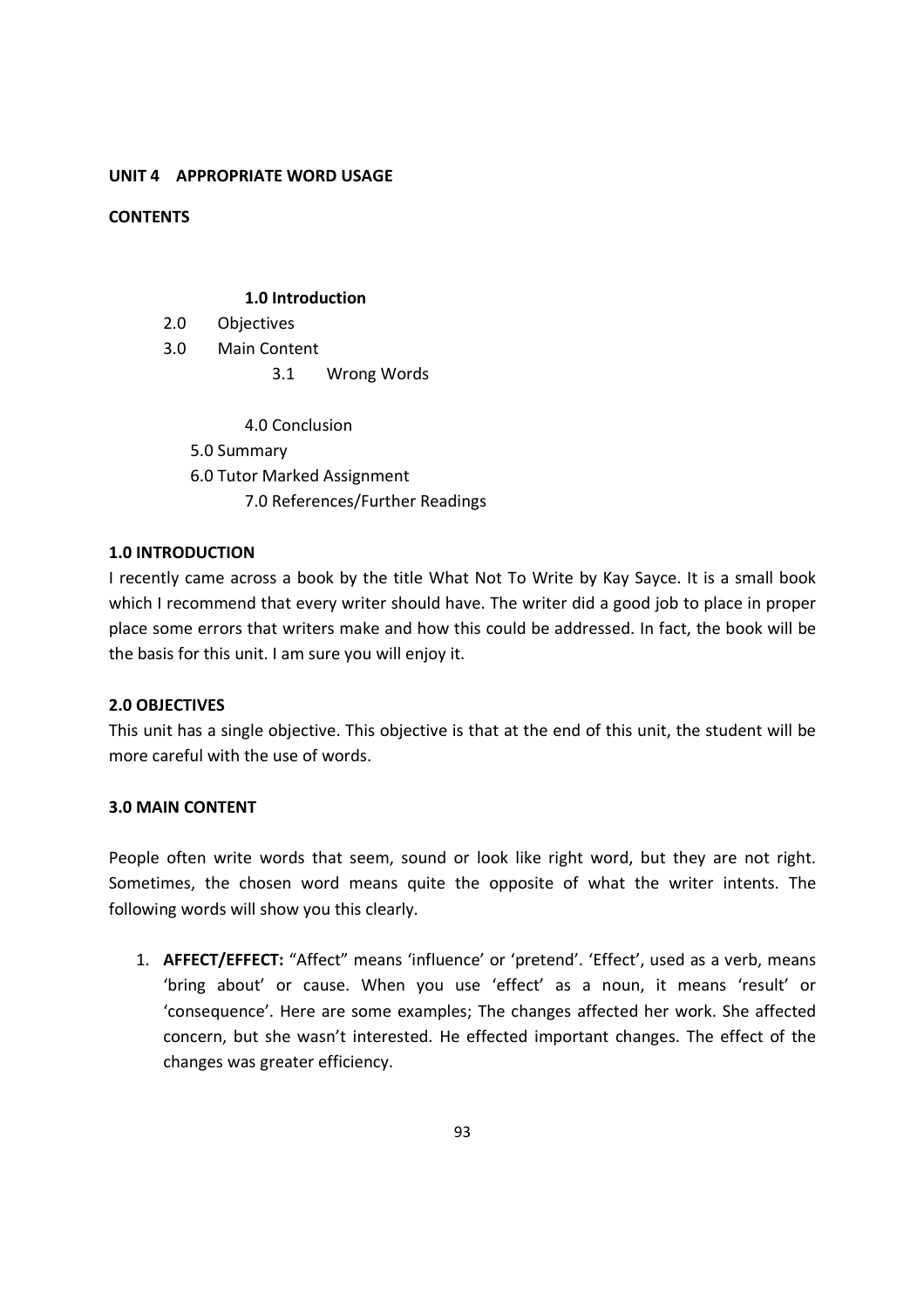- 2. **AGGRAVATE/IRRITATE:** 'Aggravate' is often used, incorrectly, to mean 'annoy' or 'irritate'. It means make worse. Here are some examples. The problems were aggravated by low staff morale. His poor time keeping irritated her.
- 3. **ANTICIPATE/EXPECT:** 'Anticipate' means 'foresee' or 'prepare for' something. It does not have the same meaning as expect. Here are some examples. He anticipated his opponent's intention and moved out of the way. I anticipate the comedian's punch line. We expected to find some good books.
- 4. **APPRAISE/APPRISE:** 'Appraise' means estimate the value of something. 'Apprise' means inform. Here are some examples. He appraised the paintings for insurance purposes. I apprised him of the details of the contract.
- 5. **ASCRIBE/SUBSCRIBE:** 'Ascribe' means 'attribute to'. 'Subscribe' means 'follow' or 'pay for'. Here are some examples. He ascribed his success to hard work. He subscribed to the idea that hard work leads to success. She subscribed to the MTN Fast link.
- 6. **AVOID/PREVENT:** 'Avoid' means 'go round' or keep away from'. Prevent means 'stop happening'. Here are some examples. They avoided each other at the meeting. A lastminute agreement prevented strike action.
- 7. **CLASSIC/CLASSICAL:** 'Classic' describes things that are outstanding examples of their kind. 'Classical' refers to (i) things from Greece, Rome or similar ancient civilizations and (ii) formal concert music written by such composers as Beethoven and Mozart. Here are some examples. The Derby Bentley is a classic car. He made the classic blunder of arguing with the traffic warden. The museum displayed many classical vases. She had dozens of classical music CDs, but only a few jazz ones.
- 8. **COMPLEMENTARY/COMPLIMENTARY:** 'Complementary' means 'matching' or 'corresponding'. 'Complimentary' means 'free', 'on the house', 'flattering' or 'congratulatory'. Here are some examples. They were dressed in complementary autumn colours, she in yellow, he in orange. The Hotel offers a complimentary breakfast. He was complimentary about her report.
- 9. **CONTINUOUS/CONTINUAL:** Use 'continuous' when you are describing an uninterrupted process. Use 'continual' when a break in the process is implied, and you mean 'recurring' or 'repeated'. Here are some examples. There was a continuous improvement in sales over the years. They had continual problems with the new software.
- 10. **CONVINCE/PERSUADE:** 'Convince' means changing someone's beliefs or opinions, and is usually followed by 'that' or 'of'. Persuade means spurring someone into action, and is usually followed by 'to'. Here are some examples. I convinced him that the report had to be rewritten. I persuaded him to put the report in the bin and start again.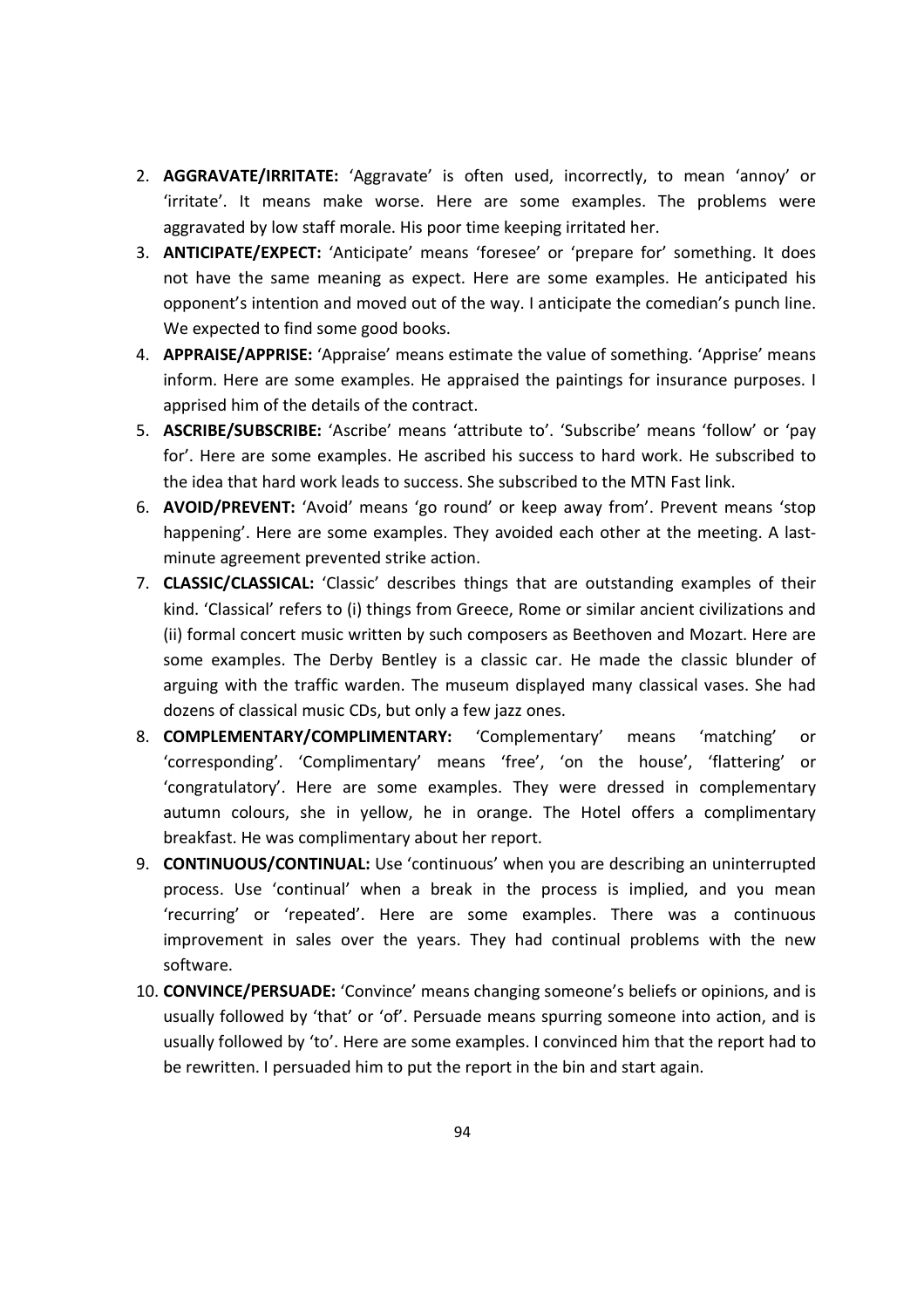- 11. **DECEPTIVE/DECEITFUL:** 'Deceptive' means 'misleading'. 'Deceitful' carries the stronger suggestion of 'deliberately lying' or being untruthful'. Here are some examples. The regulations sought to stop them from making deceptive statements. It is deceitful to claim that you are younger than you really are.
- 12. **DEFUSE/DIFFUSE:** 'Defuse' means 'disarm' or pacify (literally, 'remove the fuse'). 'Diffuse' means 'spread out' or 'scatter'. Here are some examples. They defused a tense situation through quiet negotiation. The odour diffused slowly throughout the house.
- 13. **DEPENDANT/DEPENDENT:** 'Dependant' is a noun, meaning someone who depends on someone else. 'Dependent' is an adjective. See some examples. The woman had three dependants, her two children and an aunt. The seaside holiday business is dependent on good summer weather.
- 14. **DISCREET/DISCRETE:** 'Discreet' means 'judicious', 'tactful' or 'keeping a secret'. 'Discrete' means 'separate' or 'not attached to'. See examples here. This information is potentially embarrassing, so do be discreet. Gases consist of discrete molecules.
- 15. **DISINTERESTED/UNINTERESTED:** 'Disinterested' means 'impartial', 'neutral' or 'unbiased'. 'Uninterested' means 'not interested'. See examples. We need a disinterested party to mediate in the dispute. He is uninterested in anything to do with bicycles.
- 16. **DRAMATIC/DRASTIC:** 'Dramatic' means 'Significant' or 'remarkable' and can have positive or negative associations. 'Drastic' means 'severe' and generally has negative associations. See examples. After the training, there was a dramatic improvement in her performance. Poor planning had drastic results.
- 17. **ECONOMIC/ECONOMICAL:** 'Economic' means 'profitable' or relating to economics' 'Economical' means being careful with resources. Here are some examples. It is more economic to make the toys in China. From all economic perspectives, the country was in trouble. With a reduction in the grant, the charity had to be more economical.
- 18. **ENORMITY/ENORMOUSNESS:** 'Enormity' refers to things that are outrageous, often in the sense of 'evil' or 'crossing moral boundaries'. 'Enormousness' refers to size, usually meaning 'immensity'. Here are few examples. It was only when the troops entered Belsen that they realized the enormity of Hitler's crime. The enormousness of the sculpture was not apparent until you got close to it.
- 19. **EQUABLE/EQUITABLE:** 'Equable' means 'moderate', 'calm' or 'even-tempered'. 'Equitable' means 'fair' or 'just'. See some examples. Her untidiness would upset the most equable person. The contract terms seemed equitable.
- 20. **ESPECIALLY/SPECIALLY:** 'Especially' means 'above all', 'chiefly' or 'particularly'. 'Specially' means 'solely' or 'for a specific purpose'. Here are few examples. They looked through all the reports, especially the most recent ones. He was especially keen to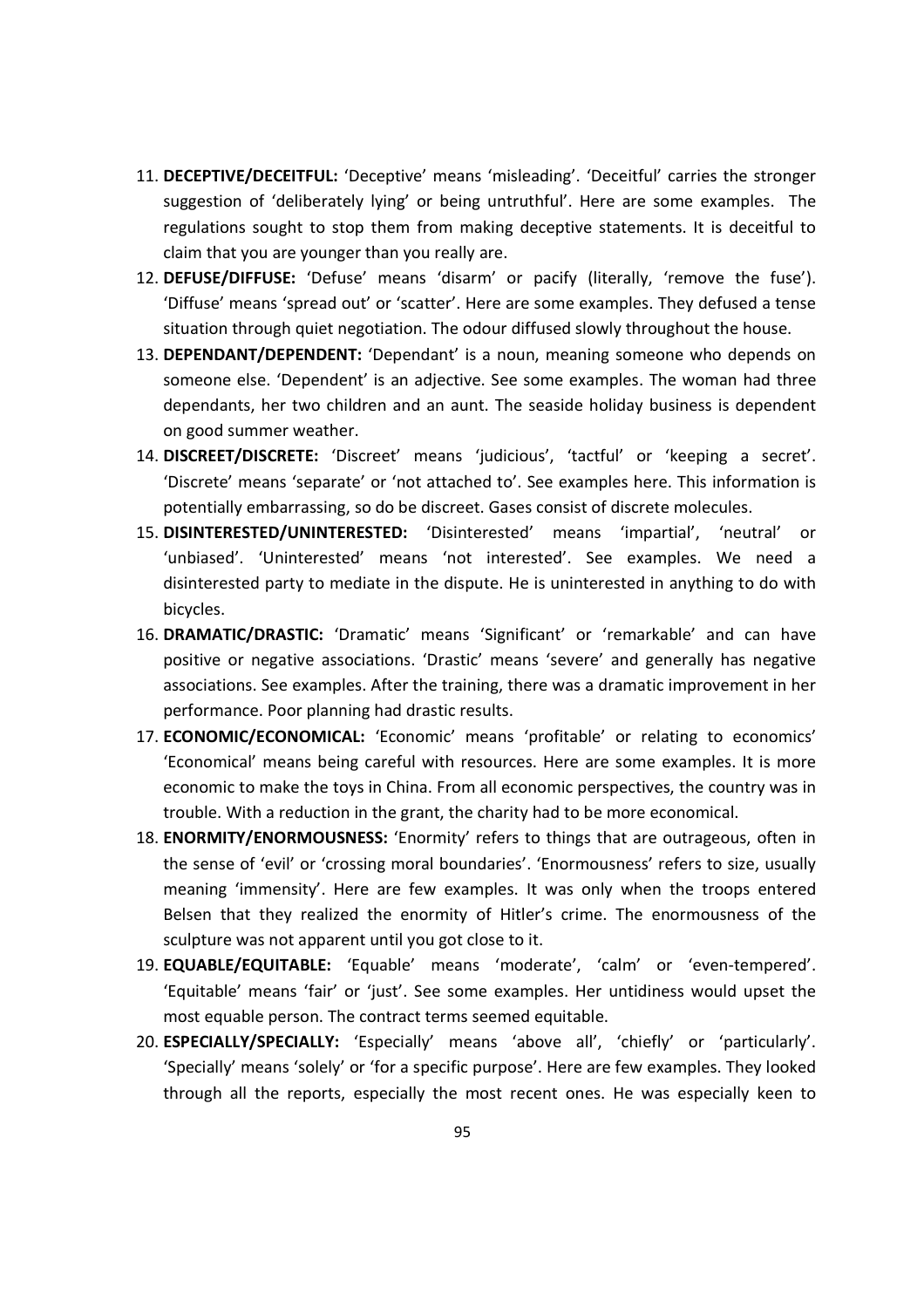expand the gift section. She flew to Geneva specially to see the head of the organization.

- 21. **GRAND/GRANDIOSE:** 'Grand' means 'majestic', 'splendid' or 'imposing'. Grandiose suggests pretentiousness, affectation or pompousness. Here are few examples. The new bridge spanning the River Benue is a grand structure. The hotel lobby, with its crystal chandeliers, marble columns and monumental staircases guarded by life-size granite lions, was rather grandiose.
- 22. **HOMOGENEOUS/HOMOGENOUS:** 'Homogenous' means 'the same kind' or 'uniform in composition'. 'Homogenous' means similar through common descent; it is usually used in Biology. Here are few examples. The people in forest areas are in a fairly homogeneous group. The party is not homogeneous; there are many shades of opinion. The forelimbs of fish are homogenous.
- 23. **INCREDULOUS/INCREDIBLE:** 'Incredulous' means 'disbelieving' or 'showing disbelief'. 'Incredible' means 'unbelievable', 'improbable' or beyond belief. See some examples. She was incredulous at the news of inheriting such a large sum. It is incredible that he was able to walk after the accident.
- 24. **MILITATE/MITIGATE:** 'Militate' means 'have a strong effect on' and is usually followed by 'against'. 'Mitigate' means 'reduce' the effect of and is not followed by 'against'. Here are some examples. His offhand manner militated against good working relationships. He is sorry, but this does not mitigate his treatment of the staff. The effect of the cancellation was mitigated by the offer of extra air miles.
- 25. **OFFICIAL/OFFICIOUS:** 'Official' relates to authority, whereas 'officious' relates to applying rules and regulations too strictly or in an overbearing way. Examples; The Tenants received official notice of the rent increase. They will fight any officious action that threatens to delay the project.
- 26. **PRESCRIBE/PROSCRIBE:** 'Prescribe' means to recommend or authorize something. 'Proscribe' means to ban something. Examples are; The doctor prescribed antibiotics. Her boss prescribed a long holiday. Smoking in the office is proscribed. Sexist comments are proscribed.
- 27. **SYSTEMIC/SYSTEMATIC:** 'Systemic' relates to a whole system. 'Systematic' means 'methodical' or following a set system or method. Examples are; The tendency to use jargon was systemic in the company. Solving the murder required sifting through the evidence systematically.

#### **4.0 CONCLUSION**

The mistakes we make as journalists could sometimes be unforgiving yet sometimes unavoidable. This is because there is hardly enough time for proper editing and copy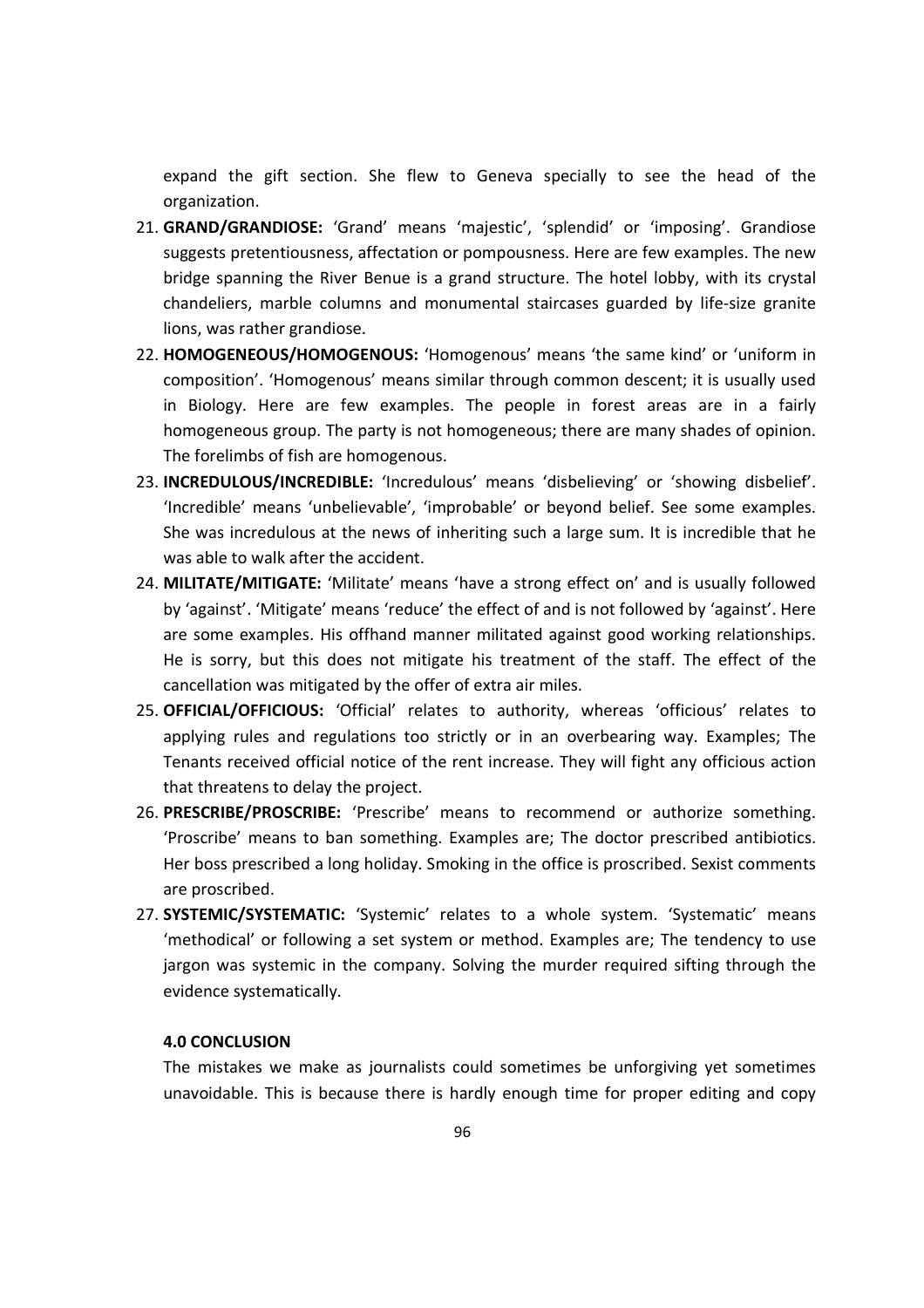editing. But a feature or magazine writer may not be forgiven for this, because to a large extent, he has some time to work on his article. This unit is coming as an eye opener to you on the need to be careful, so that you write what you mean and mean what you write.

### **5.0 SUMMARY**

In this unit, effort has been made to itemize fifty four words in English Language incorrectly substituted or used to mean each other, thereby creating confusion of meaning. I want to strongly advise you to be careful of these avoidable mistakes.

#### **7.0 TUTOR MARKED ASSESSMENTS**

Pick a recent Magazine, particularly the one published this month. Identify five words incorrectly placed in any of the articles therein.

#### **8.0 REFERENCES/FURTHER READINGS**

Sayce, K (2006). What not to Write; A Guide TO Dos and Don't of Good English. London. Words at Work.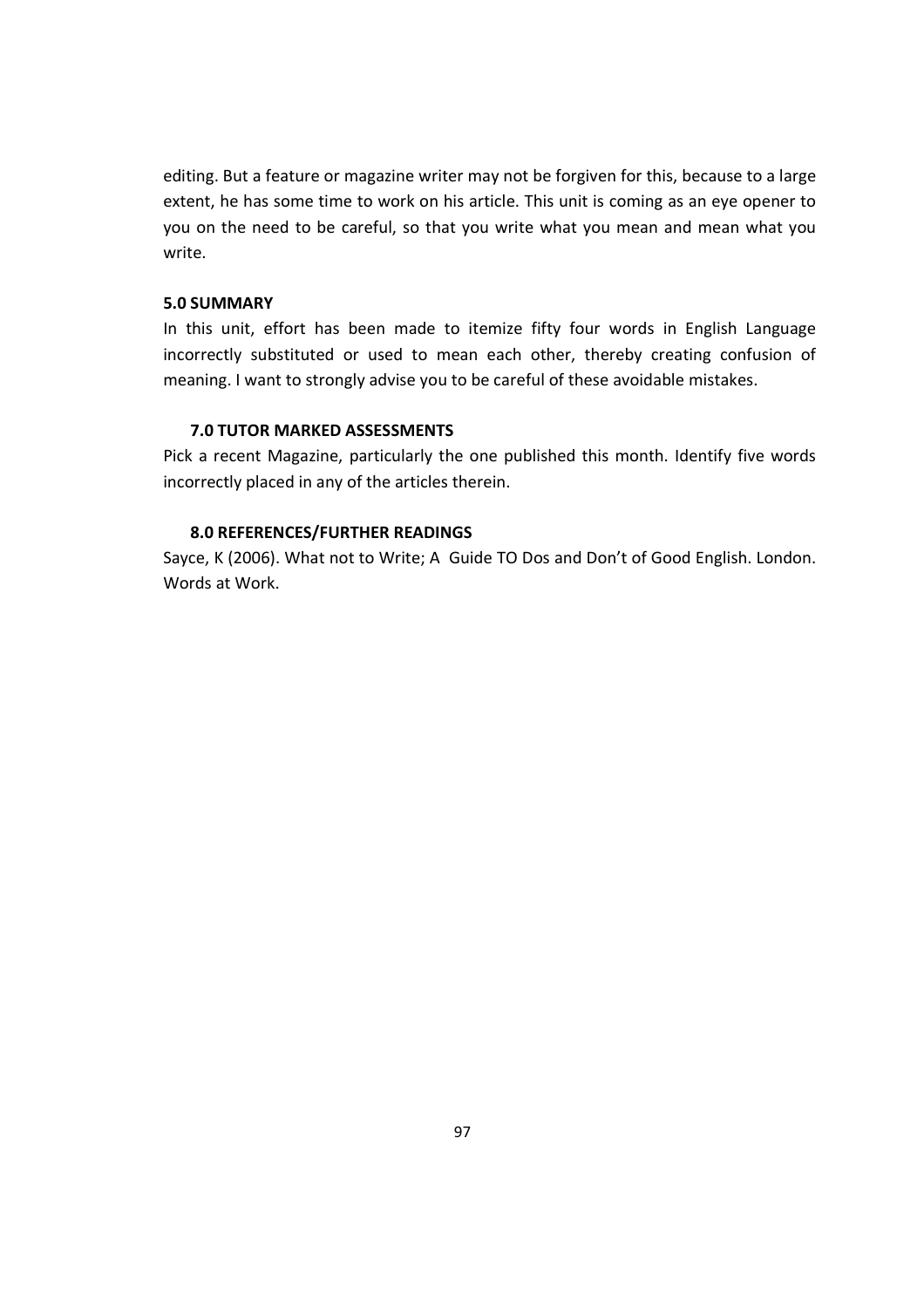#### **MODULE 4: TYPES OF MAGAZINE ARTICLES**

The general aim of this module is to first expose the students to the types of articles found in a magazine and second to equip them with the knowledge of how to write them. To achieve this, some articles and literatures have been collected to show the students classic examples of relevant articles. I believe that by doing this and with the constant practice of the students themselves, magazine articles would become encompassingly easy to approach by students.

This module comprises the following;

Unit 1: The Editor's Note Unit 2: Fiction Writing Unit 3: Review Writing Unit 4: Photography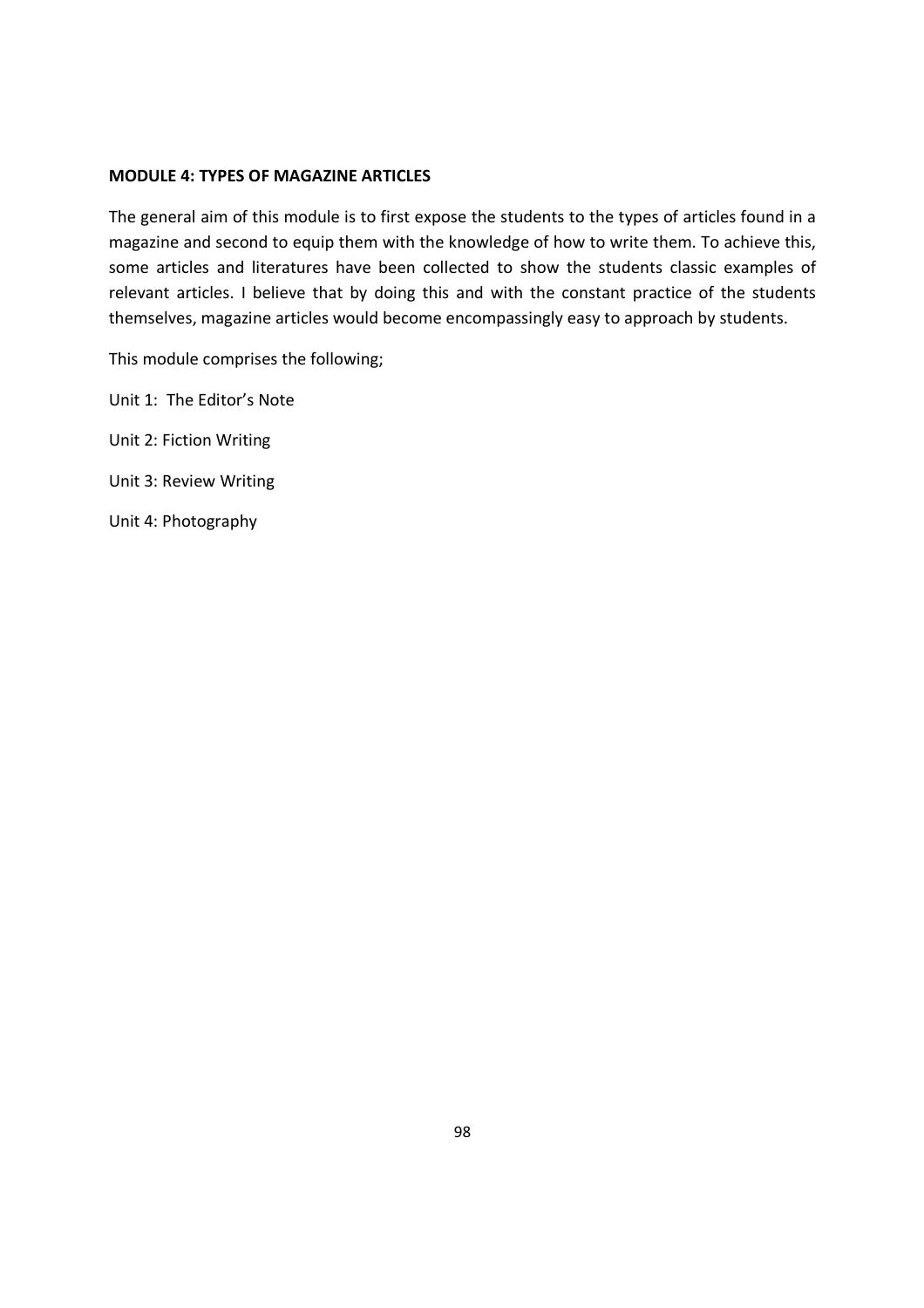### **UNIT 1 THE EDITOR'S NOTE**

#### **CONTENTS**

### **29.0 Introduction**

- 30.0 Objectives
- 31.0 Main Contents
	- 31.1 The Editor's Note
	- 31.2 Tips on Writing the Editor's Note
	- 31.3 Content of the Editor's Note
- 32.0 Conclusion
- 33.0 Summary
- 34.0 Tutor Marked Assignment
- 35.0 References/Further Readings

### **1.0 INTRODUCTION**

The Editor's Note is perhaps one article in a magazine publication that could easily be predicted. You will always find it. It serves as an introduction. In fact, it is one article that could easily summarize the content of the magazine without losing the readers. Also, if improperly handled, it may discourage the same readers.

## **2.0 OBJECTIVES**

At the end of this unit, students should be able to write in the capacity of an Editor in Chief and therefore produce a remarkable Editor's note.

### **3.0 MAIN CONTENTS**

#### **THE EDITOR'S NOTE**

First, let us examine some labels magazine writers give to this page.

- 1. From the Editor
- 2. From the Editorial Suite
- 3. Editor's Comment
- 4. Editor's Remark
- 5. Editor's Note
- 6. Editor's Page
- 7. Editorial
- 8. Editor's Desk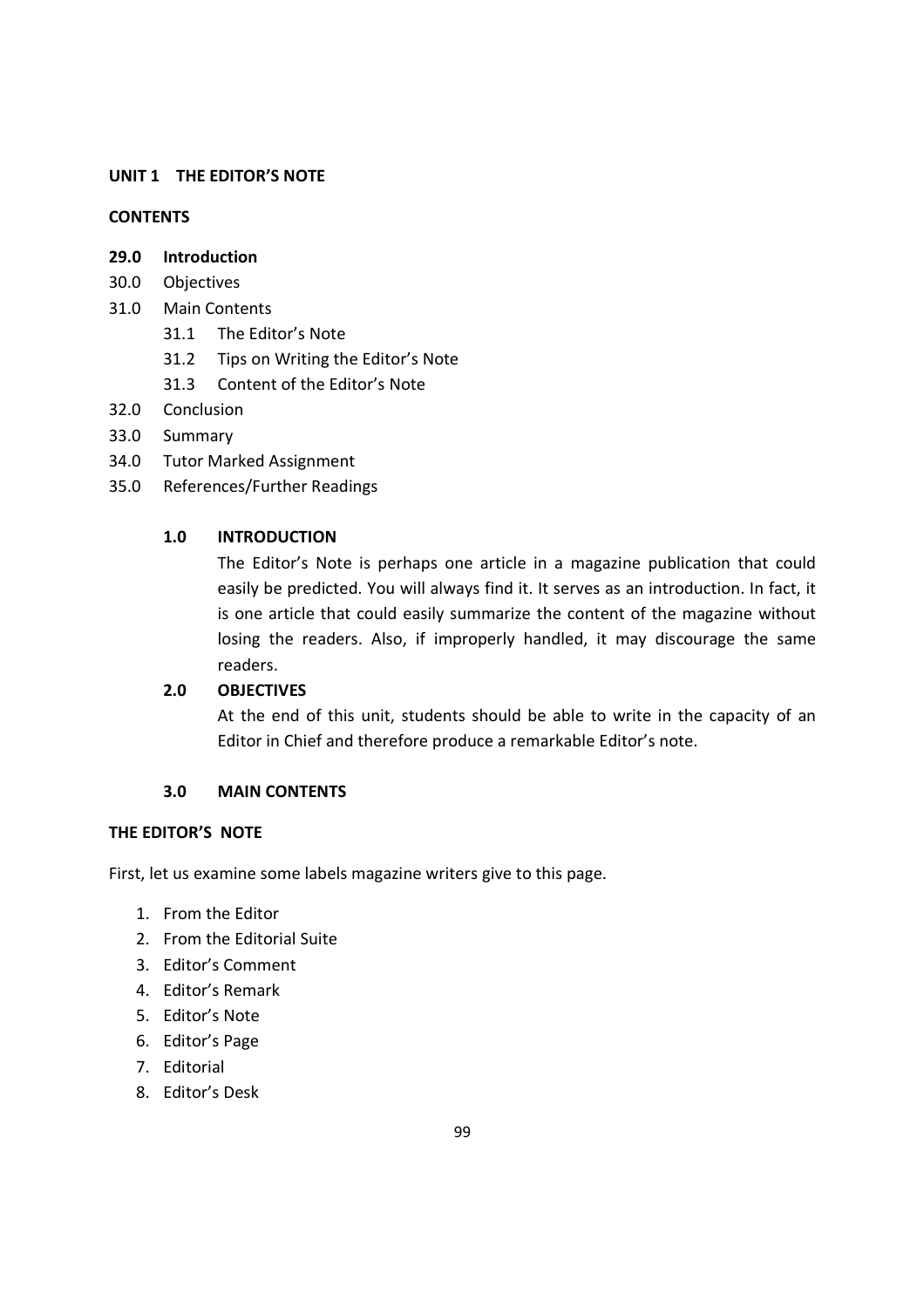## 9. Editor's Letter

The Editor's note is usually the first, full blown article you will find in a standard magazine. It serves as a preface to each edition of the magazine and draws attention to the theme for that edition and other notable issues covered.

The aim of this page or note is to prepare the reader or whet the reader's appetite and lure him into reading the various articles in the magazine. Sometimes, the name of the writers are included especially if they are well-known and pull a large crowd.

# **CONTENTS OF AN EDITORS NOTE**

The following forms the core of what should be found in the Editor's Note. The contents of the Editor's note are usually determined by the content of the magazine for that particular edition. And depending on the style and genius of the writer, the Editorial note can sell the magazine for high readership if properly written.

## **1. The Language**

As I have established, the content of the magazine informs what should form the content of the Editors note. Again, the language of the magazine matters. Is it a soft-sell magazine, news magazine, fashion magazine, a college magazine. The writing should be tailored to the targeted readers. A fashion magazine for instance does does not need the formal language found in a seminar room, rather you write for the fashion curious. Research has shown that people hardly consult the Editor's note page and this is informed by the careless handling of this page.

# **2. The Signature**

In most magazine Editorial, editors either append their signature or put their full names. In case you do not have a consistent signature, it could be scanned in to the computer and reproduced for sub-sequent editions. But there is not golden rule that states that this page has to be signed.

## **3. Name**

This depends on what you started your first Edition with. If you started your first edition with your name, it is advisable you continue with that. For aesthetics, you could write your name with a particular attractive font type which gives a form of statement to the writing of your name.

## **4. A summary of the Magazine content**

Depending on your writing approach, you could find a way to summarize what your readers should expect in the edition.

## **TIPS ON WRITING A REMARKABLE EDITOR'S NOTE**

1. Use a fascinating font type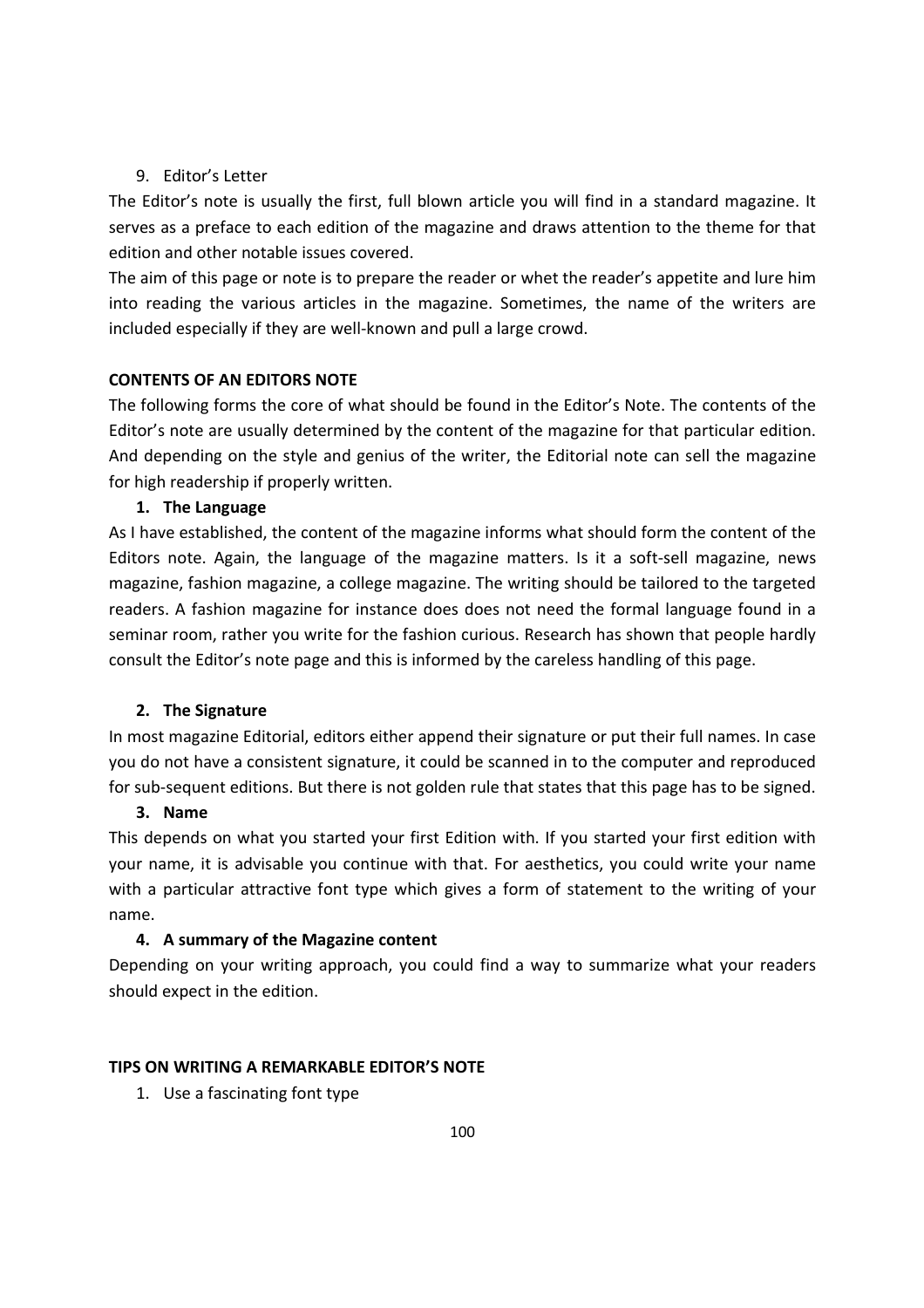- 2. Use colourful illustration
- 3. Provoke a readership feeling from your first paragraph
- 4. Avoid clichés as much as possible
- 5. Do not be too serious even if it is a news-magazine
- 6. Link your thoughts carefully

The following are examples of Editor's Note from selected Magazines.

**Magazine**: National Standard **Date Published:** June 15, 2007 **Magazine Type:** News Magazine

*The inauguration of Umaru Musa Yar'adua, the third elected President of the Federal Republic of Nigeria, remains the singular event that has shot Nigeria into international discourse lately.* 

*But if it crossed any mind that the money-men who underwrote the N820 million event are father Christmas, that is tantamount to losing the lessons of history. Investigations show that the exit of Olusegun Obasanjo from the Aso Rock and indeed the subdued influence of his benefactor, Aliko Dangote cleared the coast for the Diesel Don, Femi Otedola, the CEO of Zenon Group. In view of the influence big time investors have exerted on elected leaders throughout history, our team digs into how the oil merchant and President of Nigerian Chambers of Shipping, a powerful and highly influencial body in the maritime sector, postured himself, by his foresight, large-heartedness and massive buy-overs of juicy companies, to emerge one of the business moguls with strong influence on Yar'Adua. It is our vintage cover.* 

*Biyi Adegoroye and Adedeji Ademigbuji gave us thoroughly investigated supporting stories like Inside Yar'Adua's Head, the plans to reverse OBJ's last minute decisions, a conjecture on his kitchen cabinet and How Tribunal Will Shock Nigerians in the next few months. Also, irrespressible citizens unburdened their minds to Bayo Amodu on their expectations, tasking Yar'Adua to be circumspect about viewing politics as the conduct of public affairs for private advantage. This is a bumper package, peculiar only to NATIONAL STANDARD.*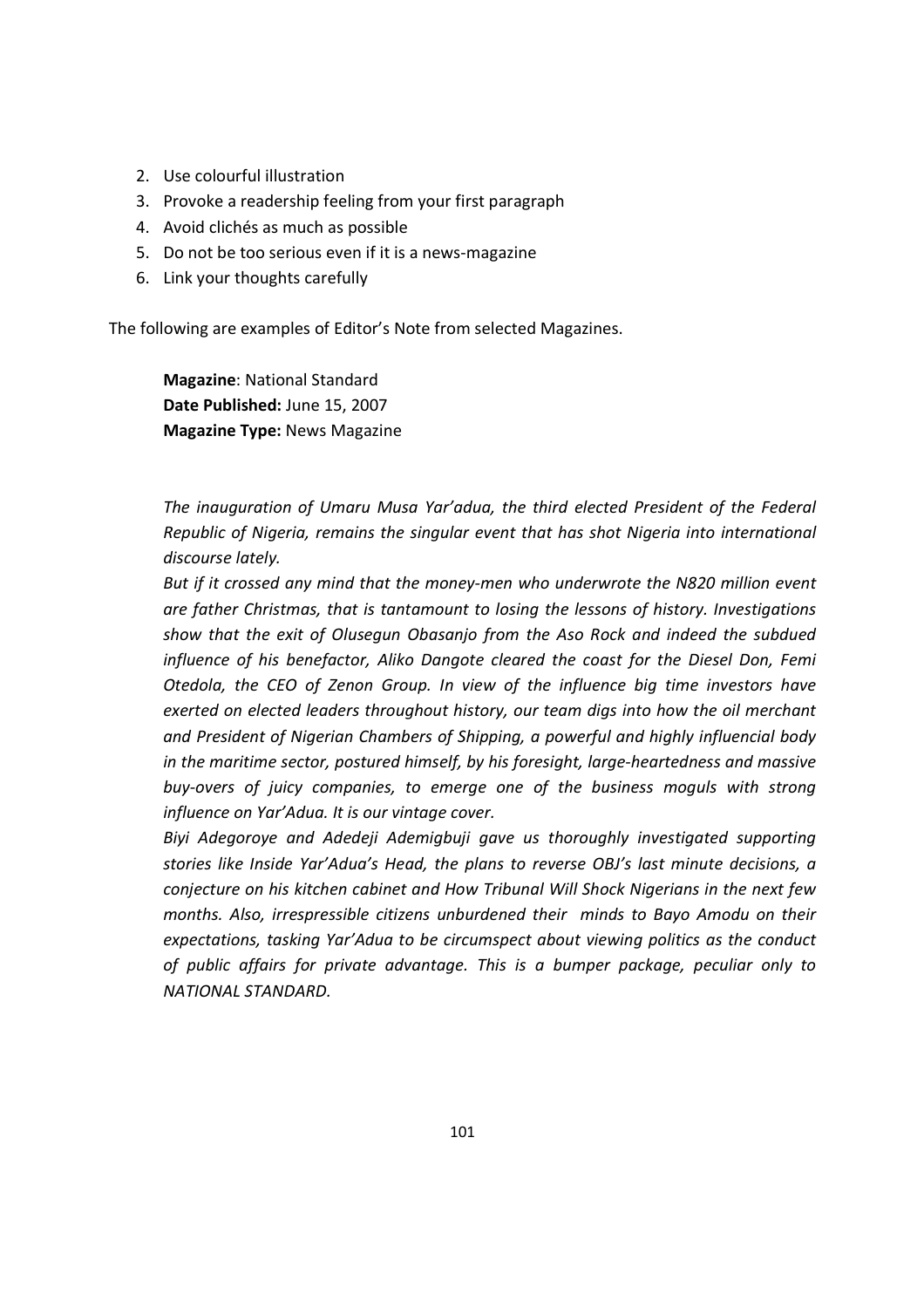**Magazine**: Info Mania **Date Published:** 2010 **Magazine Type:** General Interest

*I cannot begin to tell you what we all went through to keep a date with you in this wonderful edition of your highly educative and informative magazine. Getting information out sometimes could be extremely difficult, but He made it happen. I would like to thank our advertisers and readers for their continuous loyalty over the years. I will not fail to inform our readers that they can send their feedback or comments to our email sharing with us their views and contributions about the magazine.* 

*This is a special edition where we have decided to celebrate our mothers. As women, I believe we are specially equipped to love and show respect; that is why it comes naturally for us to manage our homes well as virtuous women.* 

*As mothers therefore, we naturally appreciate and respect people for who they are. An adage in Yoruba has it that; 'No matter how bad a child is, a mother will not throw him away'.* 

*We got the views of Nigerians concerning their mother's contributions to their lives and the response we got was quite revealing, just dig in and find out what people had to say about their mothers influence in their lives.* 

*A lot has been packaged for your enjoyment such as jokes, Health, Leadership articles, amongst others to give you an interesting time out. We believe you would be informed and entertained. CHEERIO!* 

YVONNE, U. EDAGHESE Signature.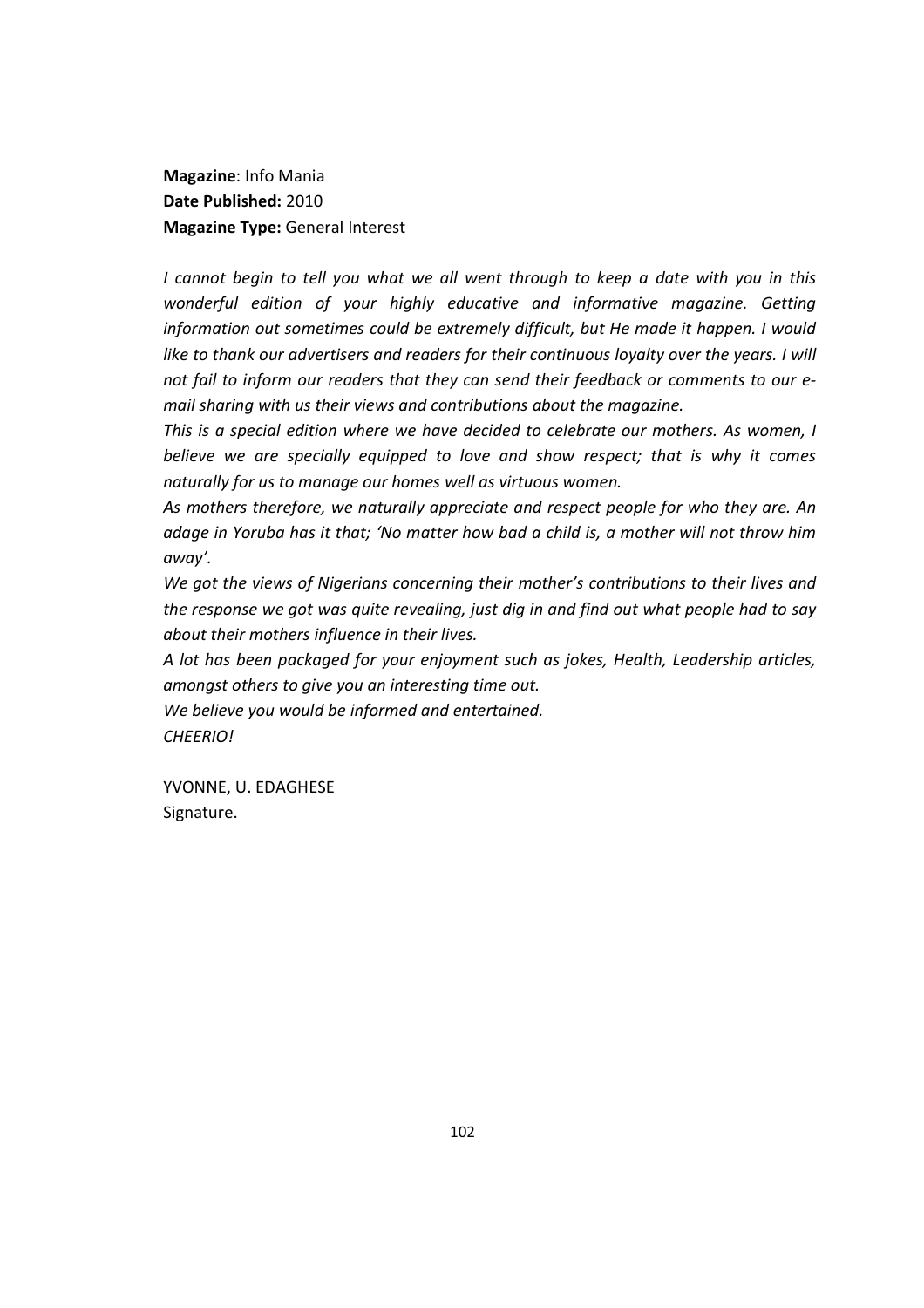**Magazine**: Style **Date Published:** June 14, 2009 **Magazine Type:** Fashion magazine

#### *Hi folks,*

*As we speak, I am in SA for the ARISE Africa Fashion Week where over 50 designers from all over Africa would be showcasing their various designs. After which ARISE magazine would be launched. It promises to be an event filled with beehive of activities and needless to say, we would undoubtedly regale you with every single moment on our return!* 

*Have you noticed that no matter how hard some people try, they just do not cut the mustard when it comes to creating the right impression. Aside from how you carry yourself, right clothes are also very important. When Making Your Mark, certain key points have to be taken into consideration. Style wise, we have a few keynotes for you to follow diligently so next time you are to attend an event, you can use them as your reference point. I know some of you are saying to yourself. "Gosh… how hard can such a simple task be for crying out loud?" Well, you'd be surprised just how far off the mark some people are as you can see in our Do's & Don'ts section. It is almost comical the extreme people go through hoping to achieve their aim but then miss the plot entirely! The good news is that it is never too late to learn, after all isn't that what life is? A learning curve? Some just get the message slower than others. And all that you get is all that matters though. It's not how far but how well!*

*Have a great week!* 

Signature/Name.

#### **4.0 CONCLUSION**

The Editors note should not be trivialized by any Editor. It is as important as the other articles inside a magazine. If properly handled, the Editor's note could sell the magazine easily.

#### **5.0 SUMMARY**

In this unit, effort has been made to expose the students to the contents of an Editor's note and some tips on writing a remarkable Editor's note. Also, some good Editor's note has been added to enhance the students learning.

#### **6.0 TUTOR MARKED ASSIGNMENT**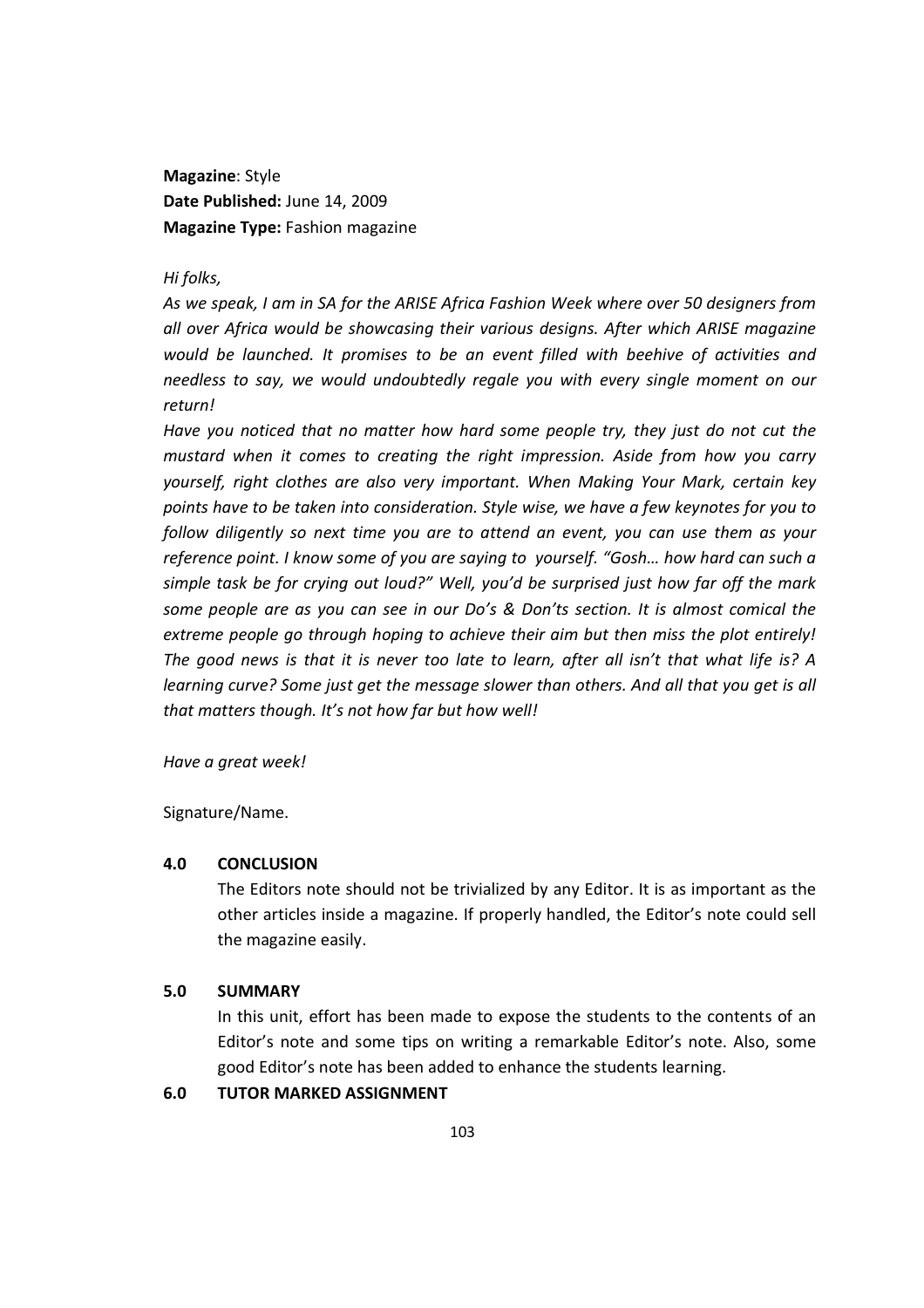Assume the position of the Editor-in-Chief of a Departmental Magazine titled **SAYERS** and do the following in the present edition. Submit two remarkable Editor's note.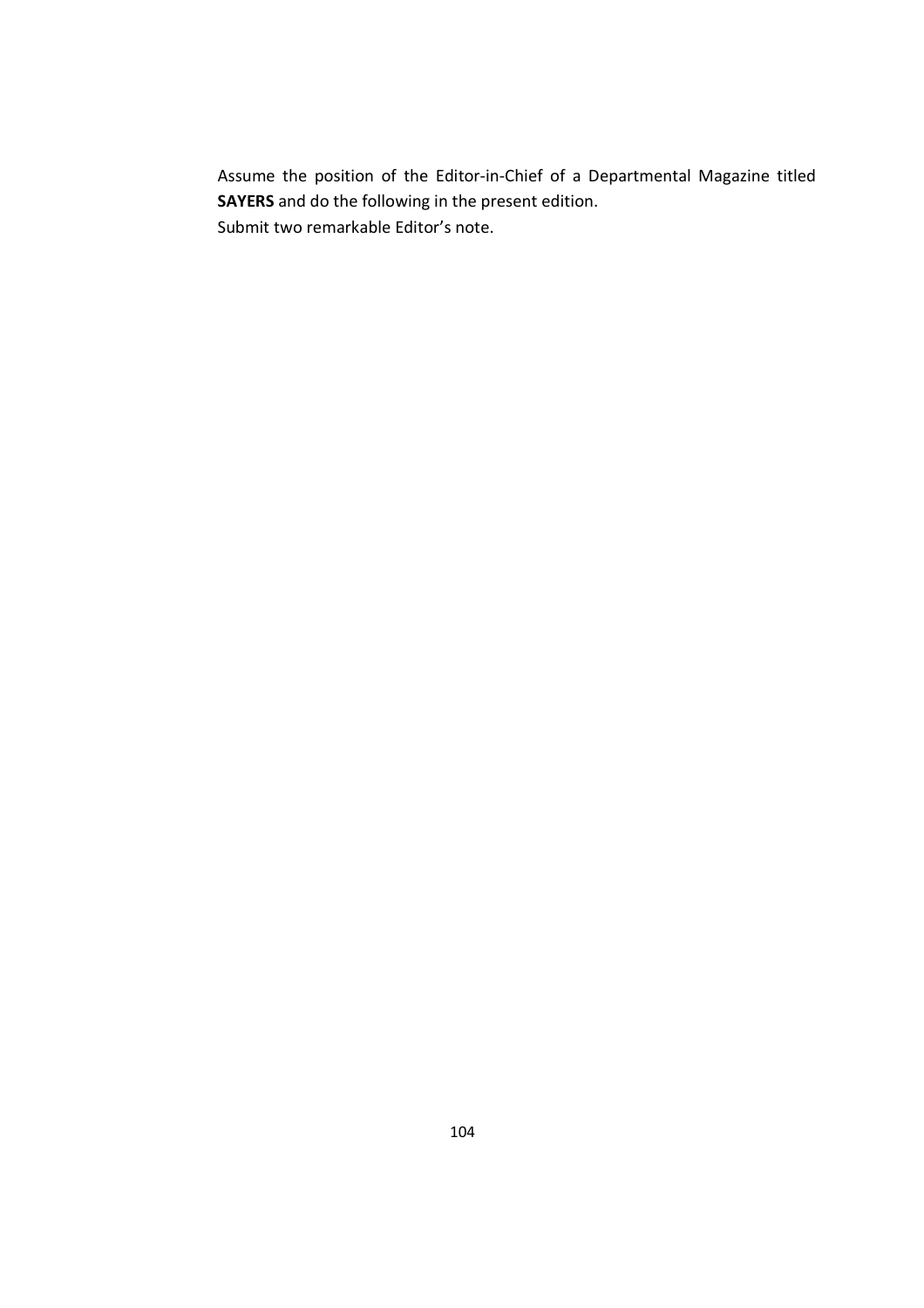#### **UNIT 2 FICTION WRITING**

#### **CONTENTS**

- 1.0 Introduction
- 2.0 Objectives
- 3.0 Main Contents
	- 3.1 Elements of fiction writing
	- 3.2 Sample Fiction stories
- 4.0 Conclusion
- 5.0 Summary
- 6.0 Tutor Marked Assignment
- 7.0 References/Further Readings

## **1.0 INTRODUCTION**

According to Ohaja (2004:114), magazines often publish fiction in the form of short stories or serialized novels. The fictional article consists of elegant prose that uses vivid description, rapid action, conversation, figures of speech and suspense. Sometimes, the fictional story line is super-imposed on real locations and historical facts.

Though primarily geared towards entertaining the reader, this kind of article can also serve educational purposes by enriching the reader's language, exposing him to phenomena he may have had scant knowledge of and offering him moral lessons.

## **2.0 OBJECTIVES**

At the end of this unit, students should be able to identify the elements of fiction and write a remarkable fiction story for a Newspaper or magazine.

## **3.0 MAIN CONTENTS**

## **ELEMENTS OF FICTION**

There are basic elements that any writer of fiction must master before attempting to write on any topic. These elements enlisted in this unit are not exhaustive, but are basic and germane for any fiction writer.

1. **SETTING**: The time and location in which a story takes place is called the setting. For some stories the setting is very important, while for others it is not. There are several aspects of a story's setting to consider when examining how setting contributes to a story (some, or all, may be present in a story).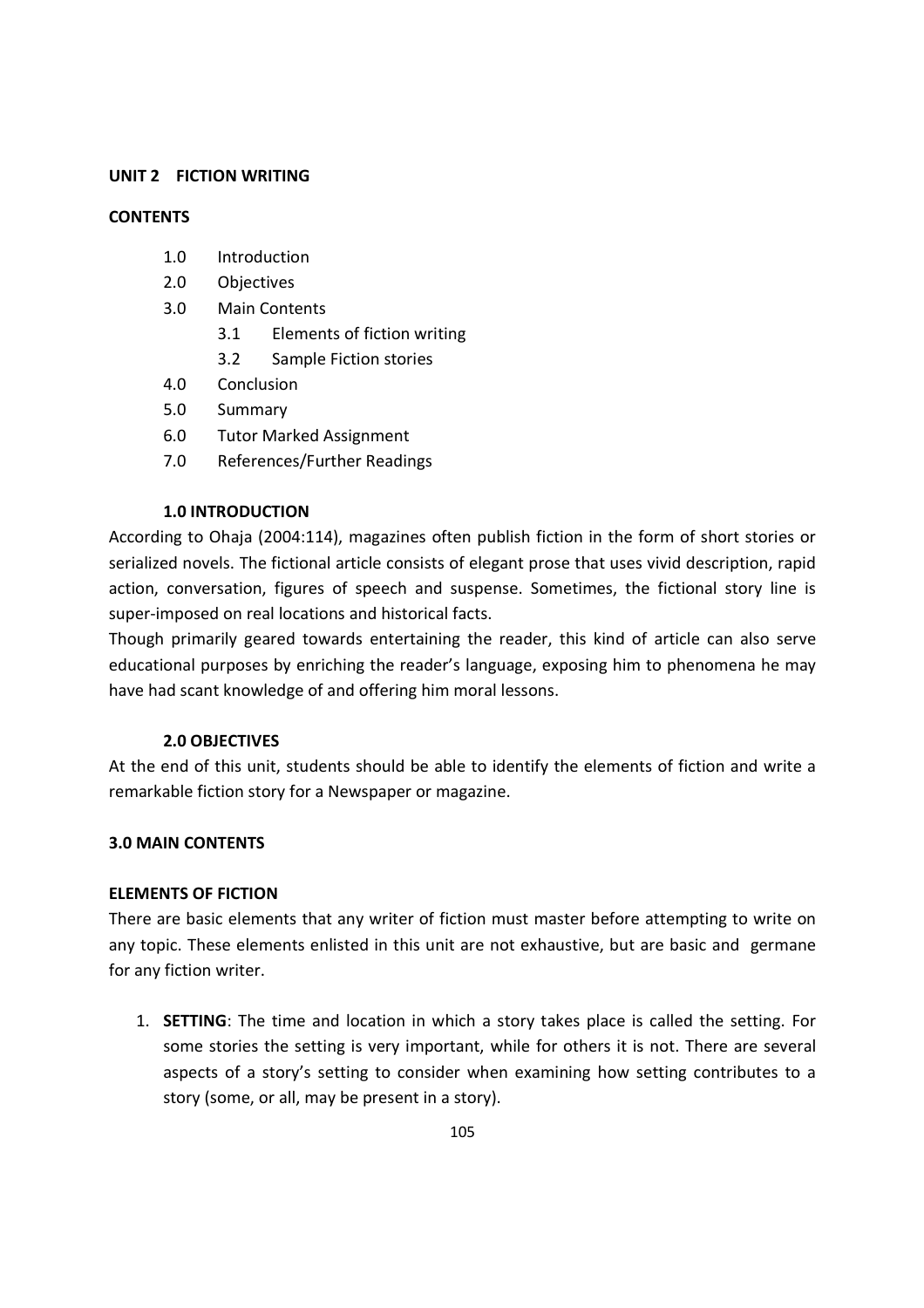- **a. Place**: geographic location. Where is the location of the story taking place?
- **b. Time**: When is the story taking place? (Historical period, time of day, year, e.t.c.).
- **c. Weather conditions**: Is it rainy, sunny, stormy, e.t.c.
- **d. Social conditions**: What is the daily life of the characters like? Does the story contain local colour (writing that focuses on the speech, dress, mannerism, custom, e.t.c of a particular place).
- **e. Mood or atmosphere**: What feeling is created at the beginning of the story? Is it bright and cheerful or dark and frightening?
- 2. **PLOT**: The plot is how the author arranges events to develop his basic idea; it is the sequence of events in a story or play. The plot is a planned, logical series of events having a beginning, middle, and end. The short story usually has one plot so it can be read in one sitting. There are five essential parts of plot:
	- a. **Introduction** The beginning of the story where the characters and the setting is revealed.
	- b. **Rising Action** This is where the events in the story become complicated and the conflict in the story is revealed (events between the introduction and climax).
	- c. **Climax** This is the highest point of interest and the turning point of the story. The reader wonders what will happen next; will the conflict be resolved or not?
	- d. **Falling action** The events and complications begin to resolve themselves. The reader knows what has happened next and if the conflict was resolved or not (events between climax and denouement).
	- e. **Denouement** This is the final outcome or untangling of events in the story.

It is helpful to consider climax as a three-fold phenomenon: 1) the main character receives new information 2) accepts this information (realizes it but does not necessarily agree with it) 3) acts on this information (makes a choice that will determine whether or not he/she gains his objective.

3. **CONFLICT**: Conflict is essential to plot. Without conflict there is no plot. It is the opposition of forces which ties one incident to another and makes the plot move. Conflict is not merely limited to open arguments, rather it is any form of opposition that faces the main character. Within a short story there may be only one central struggle, or there may be one dominant struggle with many minor one.

# **There are two types of conflict**:

- **1. External** A struggle with a force outside one's self.
- **2. Internal** A struggle within one's self; a person must make some decision, overcome pain, quiet their temper, resist an urge, e.t.c.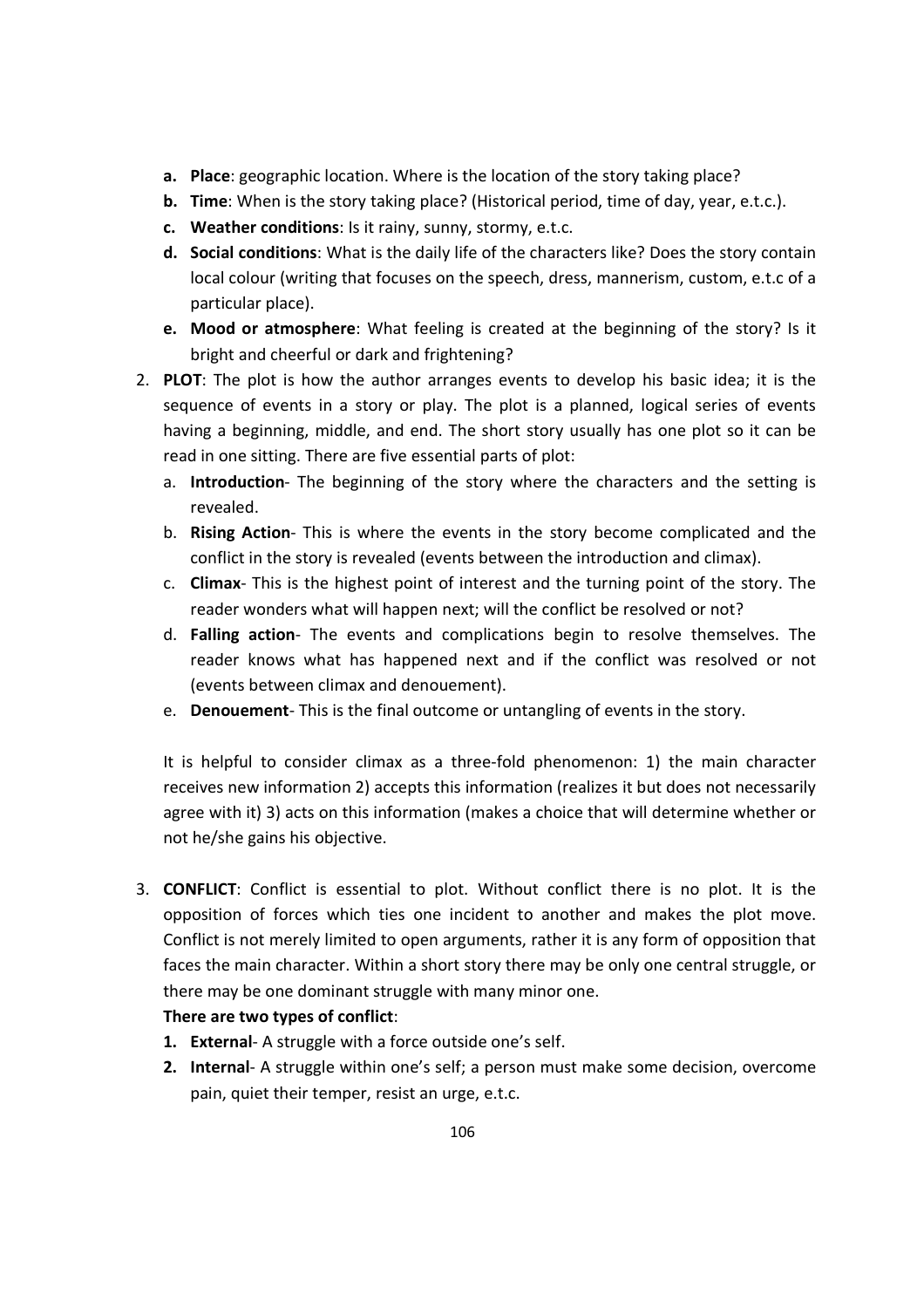## **There are four kinds of conflict:**

- 1) **Man vs Man** (**Physical**)- The leading character struggles with his physical strength against other men, forces of nature, or animals.
- 2) **Man vs Circumstances (classical)-** The leading character struggles against fate, or the circumstances of life facing him/her.
- 3) **Man vs Society (social)-** The leading character struggles against ideas, practices, or customs of other people.
- 4) **Man vs Himself/Herself (Psychological)-** The leading character struggles with himself/herself; with his/her own soul, ideas of right or wrong, physical limitations, choices.

**CHARACTER**- There are two meanings for the word character:

- 1. The person in a work of fiction
- 2. The characteristics of a person

# **Person in a work of fiction- Antagonist and Protagonist**

Short stories use few characters. One character is clearly central to the story with all major events having some importance to this character- he/she is the PROTAGONIST. The oppose rof the main character is called the ANTAGONIST.

## **The Characteristics of a Person**

In order for a story to seem real to the reader its characters must seem real. Characterization is the information the author gives the reader about the characters themselves. The author may reveal a character in several ways;

- a) His/her physical appearance
- b) What he/she says, thinks, feels and dreams
- c) What he/she does or does not do
- d) What others say about him/her and how others react to him/her

Characters are convincing if they are; consistent, motivated, and life-like (resemble real people).

Characters are…

- 1. Individual- round, many sided and complex personalities
- 2. Developing- dynamic, many sided personalities that change, for better or worse, by the end of the story.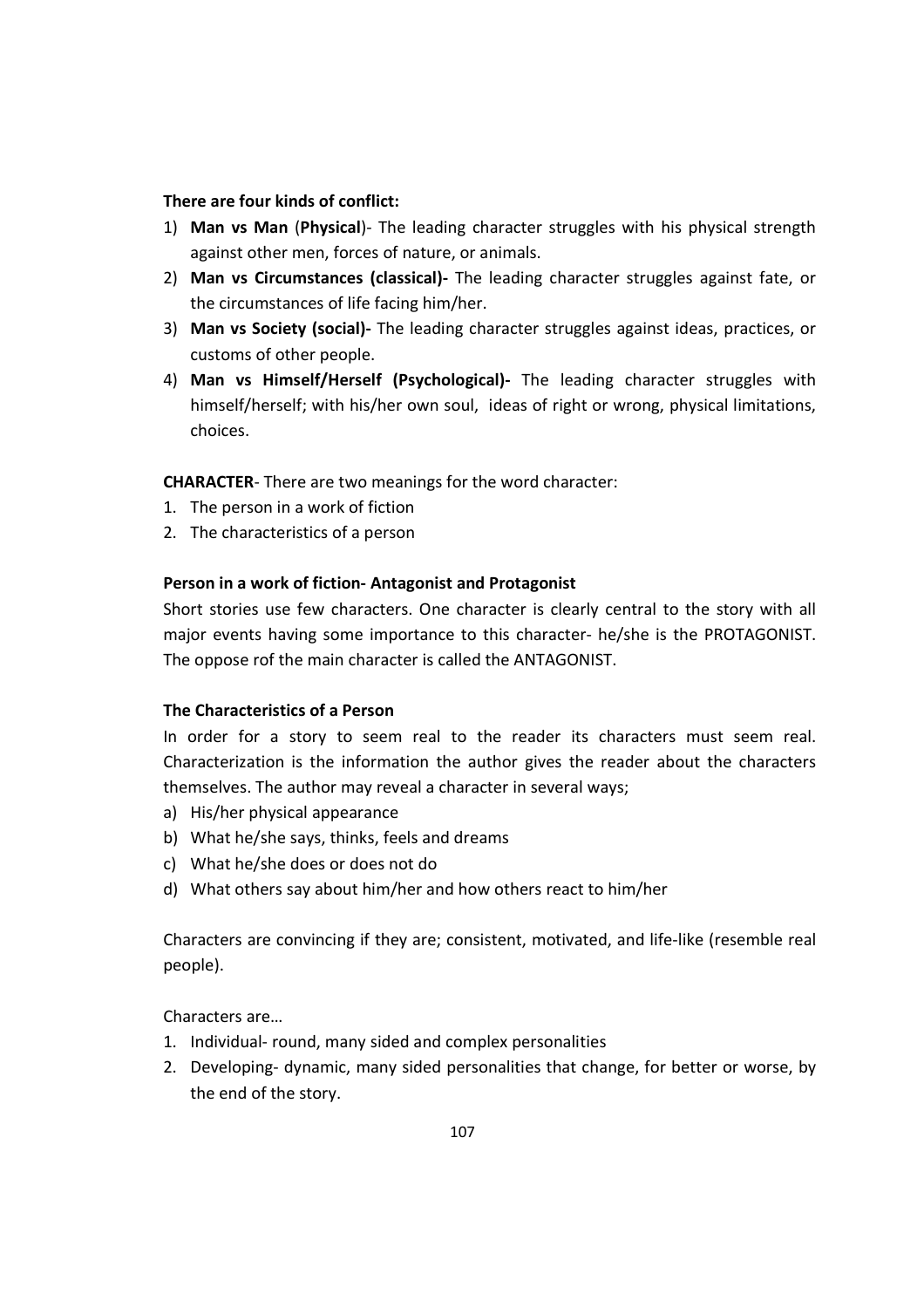3. Static- stereotype, have one or two characteristics that never change and are emphasized e.g. brilliant detective, drunk, scrooge, cruel stepmother, e.t.c.

## **POINT OF VIEW**

Point of view, or P.O.V., is defined as the angle from which the story is told. This could come from the following angles;

- 1. **Innocent Eye-** The story is told through the eyes of a child (his/her judgment being from that of an adult).
- 2. **Stream of Consciousness:** The story is told so that the reader feels as if they are inside the head of one character and knows all their thoughts and reactions.
- 3. **First Person-** The story is told by the protagonist or one of the characters who interacts closely with the protagonist or other characters (using pronouns I, Me, We, e.t.c.). The reader sees the story through this person's eye as he/she experiences it and only knows what he/she knows or feels.
- 4. **Omniscient-** The author can narrate the story using the omniscient point of view. He can move from character to character, event to event, having free access to the thought, feelings and motivations of his characters and he introduces information where and when he chooses. There are two main types of omniscient point of view and they are;

a). **Omniscient Limited-** The author tells the story in third person (using pronouns they, she, he, it, e.t.c.). We know only what the characters knows and what the author allows him/her to tell us. We can see the thoughts and feelings of characters if the author chooses to reveal them to us.

b) **Omniscient Objective**- The author tells the story in the third person. It appears as though a camera is following the characters, going anywhere, and recording only what is seen and heard. There is no comment on the characters or their thoughts. No interpretations are offered. The reader is placed in the position of spectator without the author there to explain. The reader has to interpret events on his own.

**THEME**- The theme in a piece of fiction is its controlling idea or its central insight. It is the author's underlying thoughts about a topic or view of human nature. The theme may be the author's thought about a topic or view of human nature. The title of the short story usually points to what the writer is saying and he may use various figures of speech to emphasize his theme, such as; symbol, allusion, simile, metaphor, hyperbole, or irony.

Some simple examples of common themes from literature, T.V, and film are: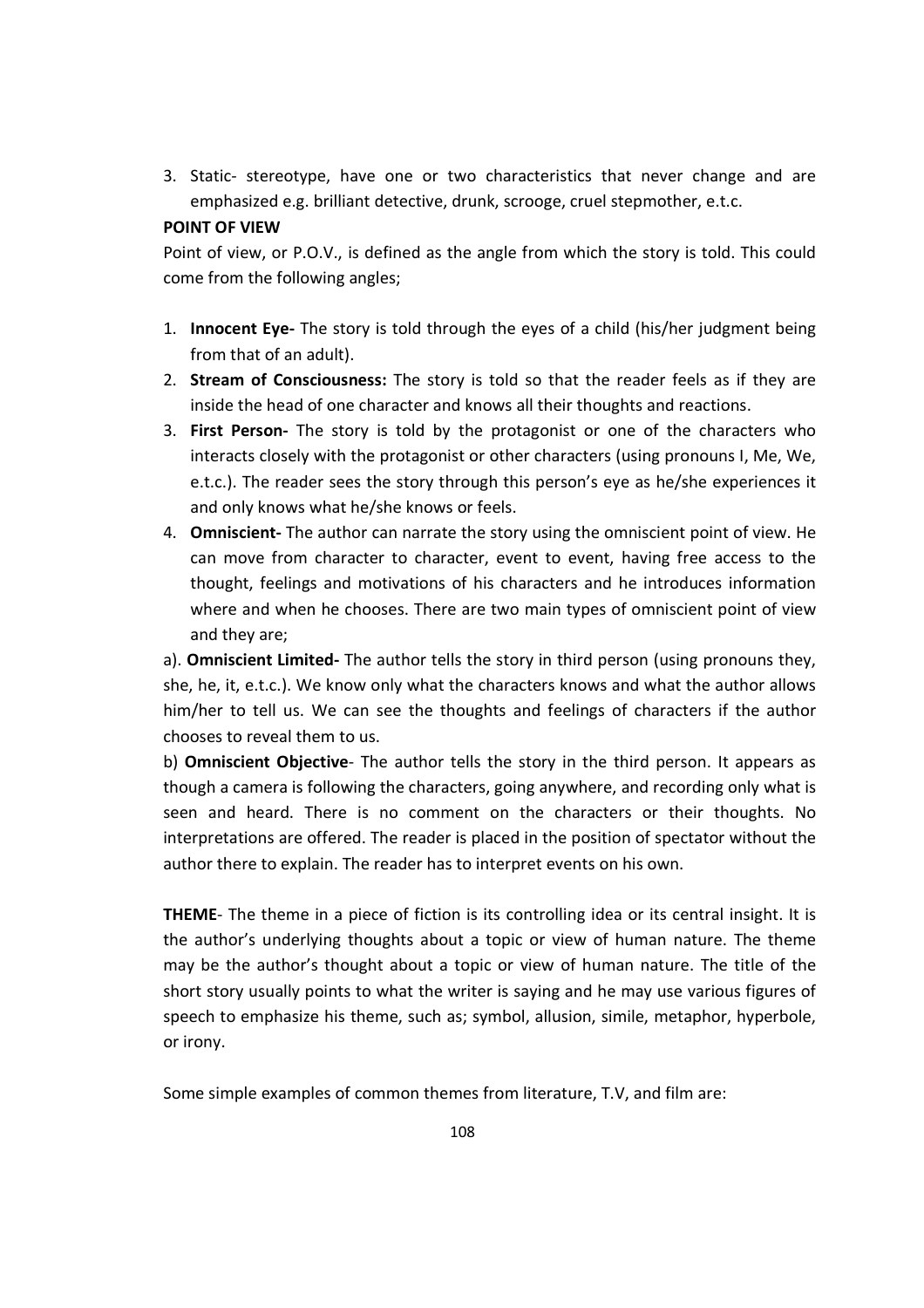- Love is blind
- Believe in yourself
- People are afraid of change
- Do not judge a book by its cover.

# **TITLE OF STORY: A LIFE IN FULL WRITER: JUDE DIBIA**

*LADIES FLITTERED ON THE streets, restless as dust, and the voices of children playing sometimes found their way into the homes in Macaulay Avenue. Mabel Osondu wiped the sweat that gathered on her brow with the corner of her waist cloth and sighed deeply. It was not so much that the sun bothered her, but rather it was the effort of planting seeds that refused to bloom or bear fruits.* 

*She tilled the small garden at the back of her son's home. She cleared the weeds and watered the soil until it was clamp and swallowed the tomato seeds with little difficulty. This would be her third attempt, since she came, planting vegetables on the small patch of land in her son's backyard; first she tried pumpkin and okra, then garden eggs, but each time just when she thought there were signs of hope, the plant stalks would stoop like aged folks, turn pale yellow and by the next day would be as dry as the scent leavesutazi- she used while cooking pepper soup.* 

*Mabel grabbed the railings by the fence, using them for support as she stood up. She stretched, throwing both her hands behind her back, resting them on her waist and turning slightly. Across the fence, the flourishing tomatoes and peppers with their uncompromising fullness and redness smiled at her. The ground there seemed so rich to Mabel, not once had she observed the garden without the hues of fertility. It gave her hope, though, that all her efforts were not in vain, that surely her tomatoes seeds would flourish and bear fruits.* 

*Mrs Bassey, the young wife of Dr Kenule Bassey, who lived in the house across the fence, was hanging some bed sheets and the laundry on the clothesline not far from the fulsome tomatoes and peppers. Mabel admired her, like she always did, thinking how fortunate that Dr Bassey had married such a beautiful and hardworking woman. And they had two lovely children already. Sometimes Mabel would hear the squeals and laughter of the Bassey children right in her son's living-room, drowning out the ones of*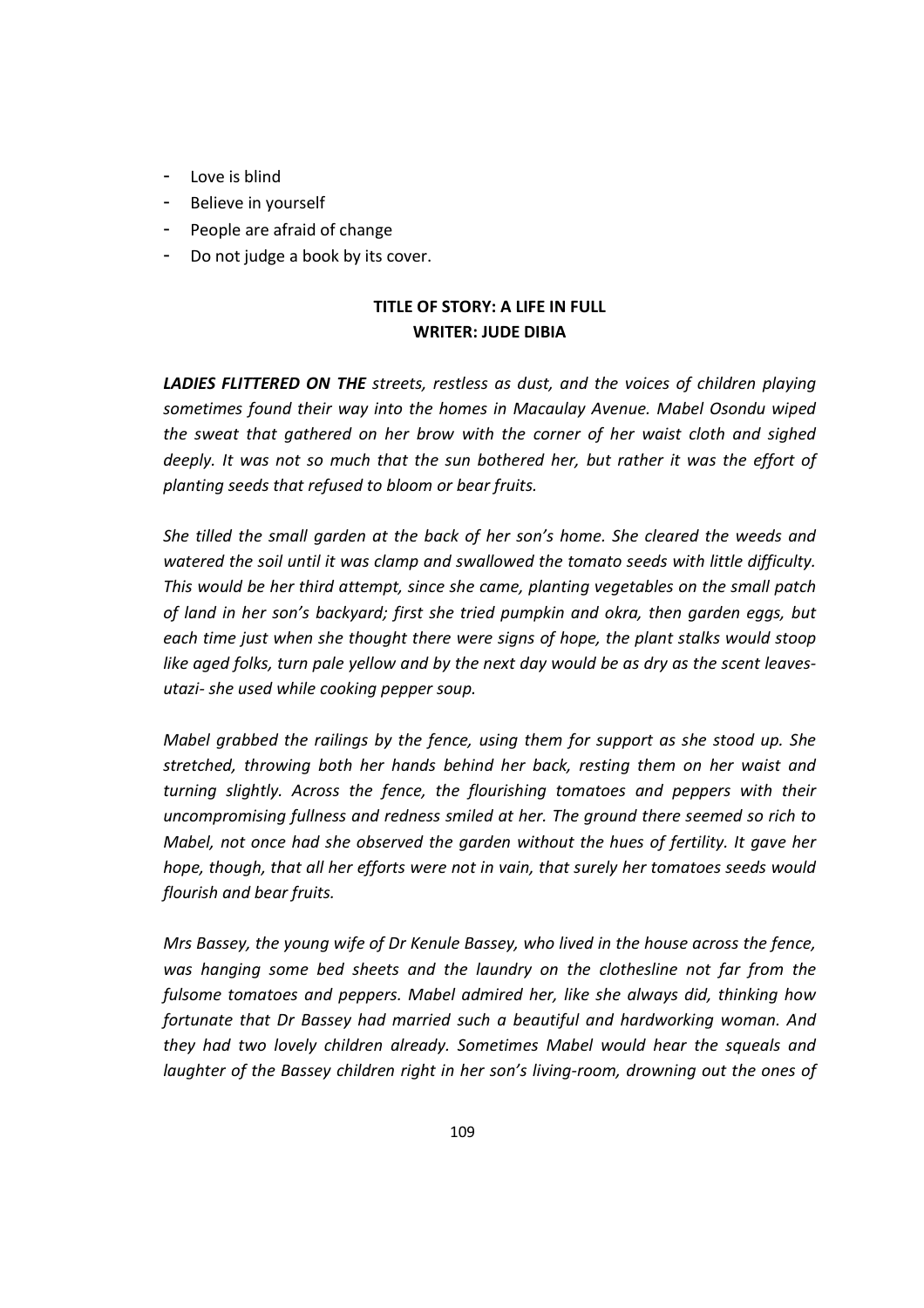*the street vendors, and in those moments, she would imagine that they were her grandchildren.* 

*"Good afternoon, Mama Osondu," Mrs Bassey said the instant she noticed Mabel, "How are you today?".* 

*"Thank you, my daughter," Mabel's voice sounded as sweet as birdsong. "I am well. How are your children and husband?"* 

*Mrs Bassey assured her that everyone was fine. Mabel nodded and continued to smile, her eyes moving from Mrs Bassey's face to a bunch of ripe, drooping tomatoes begging to be plucked.* 

*"Mama Osondu, I can bring some fresh tomatoes and peppers to you if you like." Mrs Bassey said, noticing how engrossed Mabel was in the tomatoes.* 

*"You are too kind, my daughter. But no, thank you. I have just planted some of my own and maybe this time they shall bear fruits."* 

*"Yes, Ma," Mrs Bassey responded, like a good daughter, before she turned away and entered her house.* 

*Mabel watched her leave and all she could think of was how much younger Dr Bassey was than her own son, Victor. Victor was 38 this past January and yet he remained unmarried and without children. She had worried endlessly about Victor and wondered why he, after so many years, was still without a wife.* 

*In the early years, just after he had graduated from university, his excuse was that he was still trying to find his footing in the world, he needed to secure a job and at least, a level of financial security before he considered marriage.* 

*After Victor had worked for a year, she had broached the subject of a wife with him again. He had told her then that it was too early, that he still had no savings and it would be foolish to start a family without the basic necessities. She had smiled then, thinking what a responsible man she had raised. She had decided to wait; after all, Victor was not yet 30. And she had consoled herself with the knowledge that even if he did marry in his early thirties, he would still be very eligible, still be considered fresh, unlike women, who would have passed their prime and would be considered old maids.*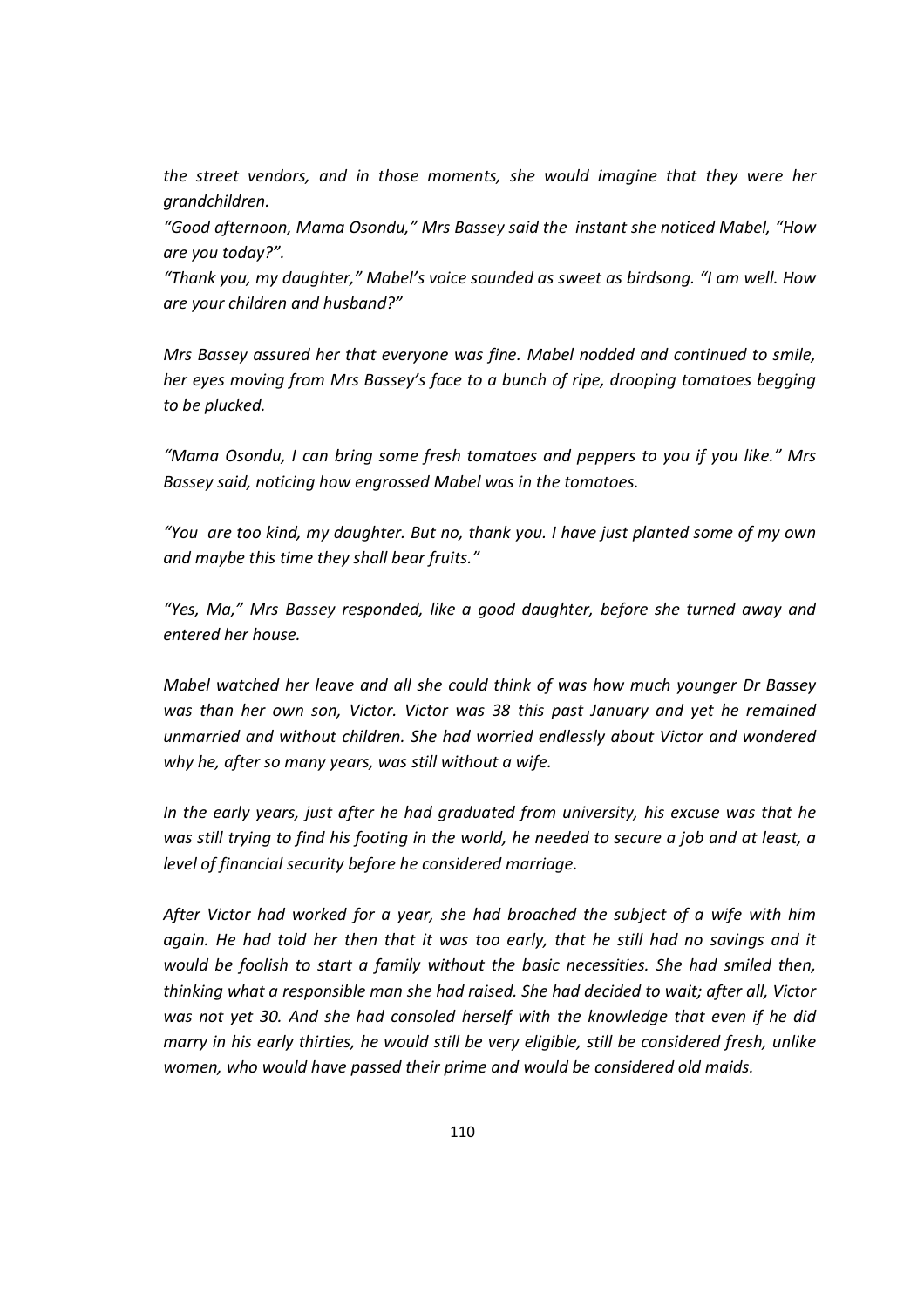*But Victor was no longer in his early thirties. He was fast approaching that age when an unmarried, childless man was considered less than whole. Mabel looked away from the bountiful garden across the fence and started briefly at the barren that was her patch. She grabbed the hose beside her and watered the ground one more time before she retreated into the kitchen.* 

## **4.0 CONCLUSION**

Fiction stories are not just written. There are established elements of a fiction work. These elements have been outlined in this unit to help the students write better.

## **5.0 SUMMARY**

This unit attempts to introduce fiction writing to the students in a simple way. This was achieved by exposing them to the elements of fiction. Also, a remarkable fiction work by a Nigerian Author was added to aid their learning.

## **6.0 TUTOR MARKED ASSIGNMENT**

Discuss the four kinds of conflict in a work of fiction. Attempt a one page fiction work on any topic. Do not mind how you start, just start something.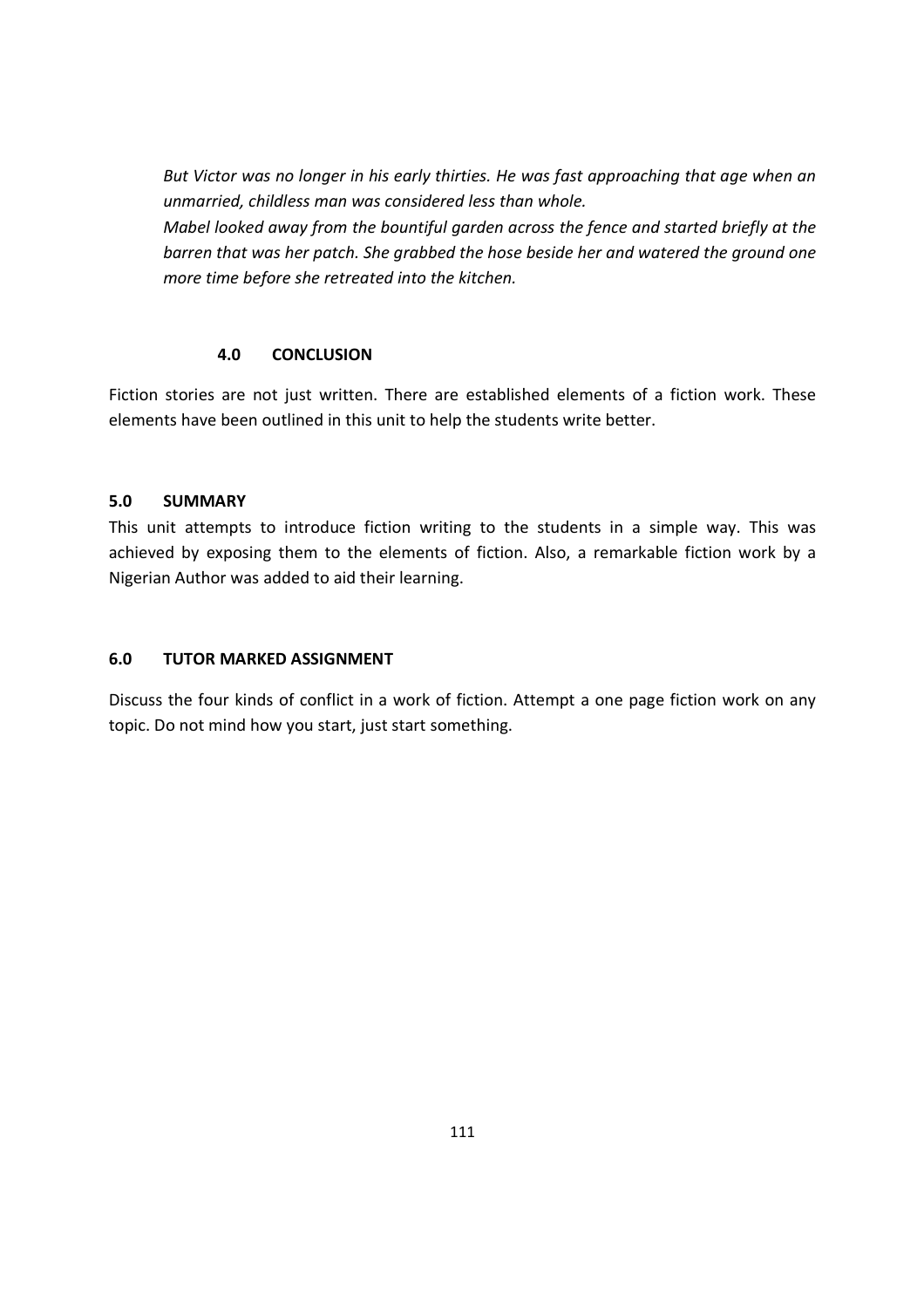## **UNIT 3 REVIEW WRITING**

## **CONTENTS**

## **1.0 Introduction**

- 2.0 Objectives
- 3.0 Main Contents
	- 3.1 Review Writing
	- 3.2 The job of a reviewer
	- 3.3 What can be reviewed?
	- 3.4 Guides for Review Writing
	- 3.5 Sample Reviews
- 4.0 Conclusion
- 5.0 Summary
- 6.0 Tutor Marked Assignment
- 7.0 References/Further Readings

## **1.0 INTRODUCTION**

According to Ohaja (2004), a review is used to offer criticisms/judgment on a work of art. Such a work could be from the literary arts (an anthology or a novel), fine and applied arts (a painting or a sculpture), or the Performing arts (a musical or drama presentation). The reviewer acquaints the reader with the basic elements of the work with his personal assessment of it.

### **2.0 OBJECTIVES**

At the end of this unit, students should be able to write outstanding reviews for magazines. They should be able to master the guides for writing reviews.

## **3.0 MAIN CONTENTS**

### **REVIEW WRITING**

The purpose of a review of any kind is to importantly encourage such creative people to strive for the highest standards in their works.

There is however a blurred line when distinguishing "reviewer" and a "critic" because they are used interchangeably. Notwithstanding, review in the magazine will naturally be less scholarly than the one in a specialized journal. Also, it is important to note that review in the specialized journal will cover many technical angles that magazine review ignore due to the differences in their readership. Readers of reviews in magazine just want to be notified of what to expect in the work if it is new.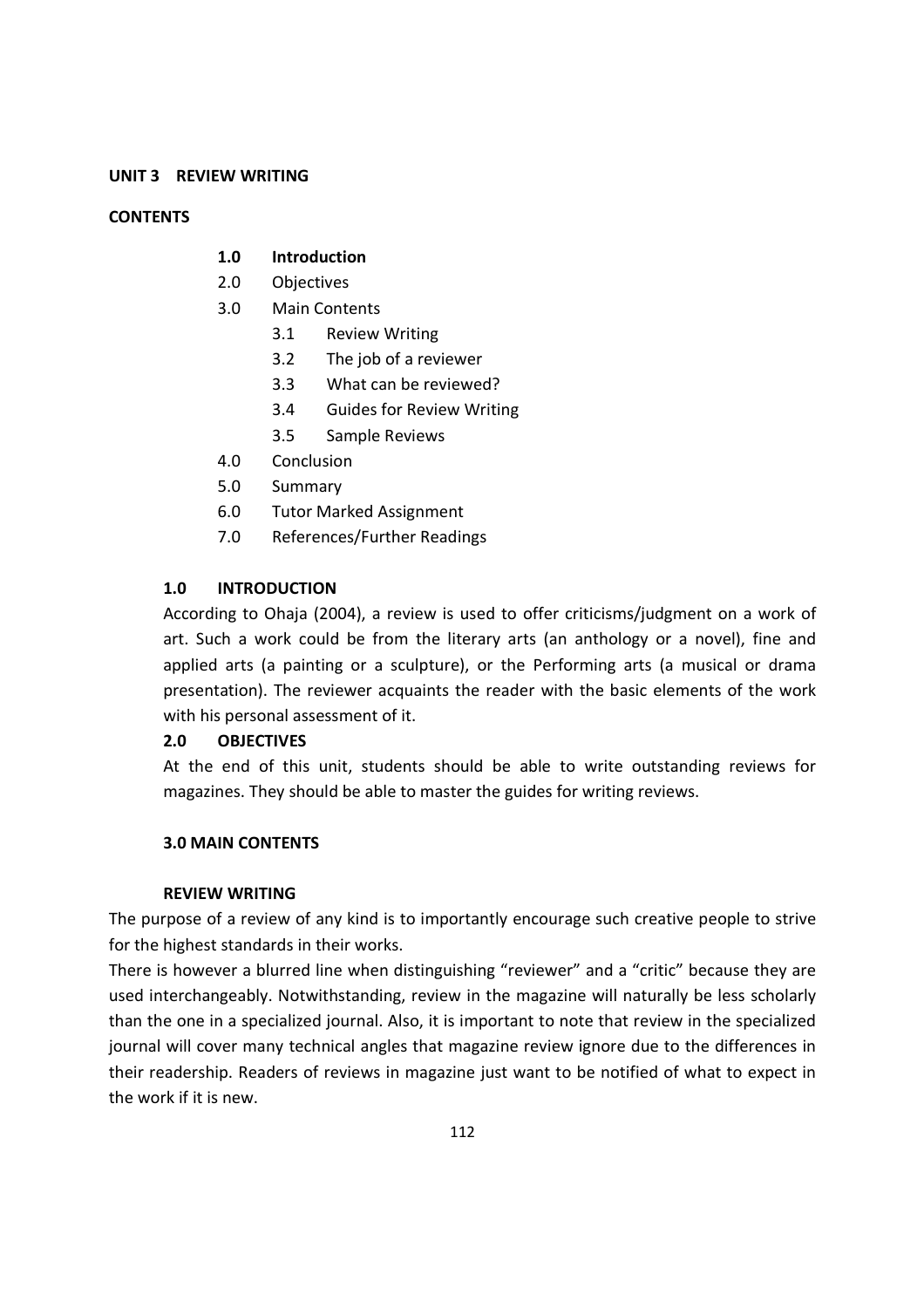According to Faber & Faber (1983), a good reviewer combines the knowledge of the scholar with the with the judgment and cogency of the critic and the readability of the journalist.

The term criticism and reviewing refer to telling about, explaining, interpreting and evaluating books of all kinds, plays in the theatre, films, T.V and radio programmes, concerts, art exhibitions and other cultural events, criticism is used mostly to refer to the academic kind of commentary to be found in books and literacy journals; reviewing suggests workaday journalism in newspapers and magazines.

# **The job of the Reviewer**

According to Hennessy (2004:246), the first thing a reviewer has to do is to decide where their readers are at, whether or not they could have read, seen, heard (e.t.c.) the work. The following are however the task the reviewer must fulfil.

- To say what kind of work is being reviewed, and what it is about.
- To give an informed judgment as to whether it is worth the readers time and money.
- To back up evidence and persuasive language based on knowledge and experiences.
- To act as a bridge between practitioners in the arts and the audience. This is the reviewers interpretative role. The reviewer must be sensitive and perceptive enough to recognize the merits of new or difficult work.
- To help, while trying to be readable and entertaining, to get standards, moral and beauty in the arts.

## **What can be reviewed?**

Many people hold the assumption that it is only a book that can be reviewed. This is because majority of the reviews that appear regularly on our newspapers and magazines are book reviews. On the contrary however, there are many more materials that can be reviewed. The following are a list of materials that can be reviewed in a magazine?

- 1. **Books**: This range from Academic and non-academic books. Academic textbooks from primary, secondary and higher level course text can be reviewed so parents, teachers and guardians can develop an interest in such a magazine. Also, non-academic materials like fiction, non-fiction and anthology can be reviewed.
- 2. **Applied Arts Works**: Works in the applied arts are paintings, sculpture, wood-works.
- 3. **Performing Art Works**: Works in the performing arts range from music, drama, dance, movies, concerts e.t.c.
- 4. **Media Contents**: Television and radio programmes

# **GUIDES FOR REVIEW WRITING**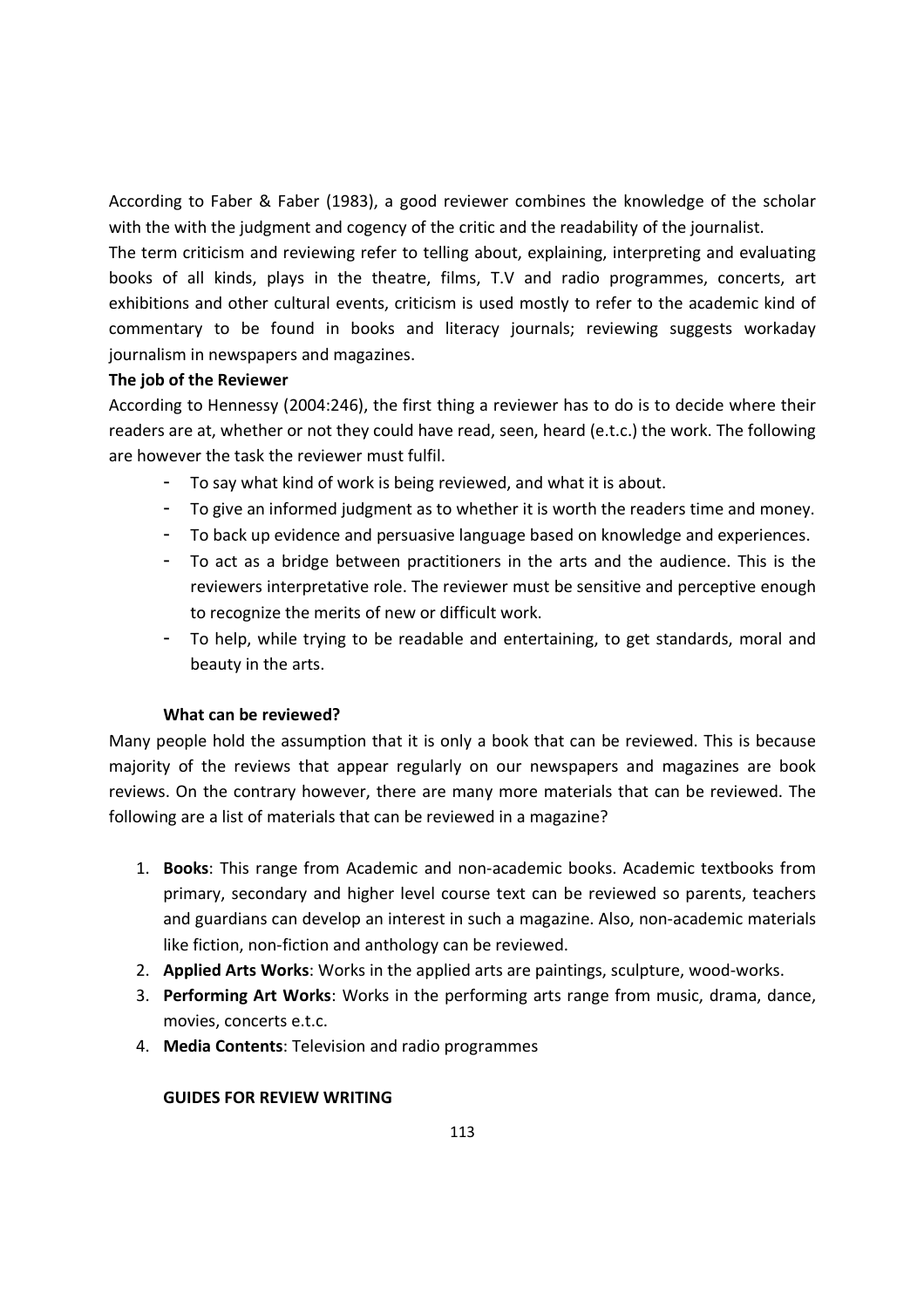Ohaja (2004:101) gave seven guides to writing a great review in a magazine.

- 1. **Write on the forms of art that you love:** If you love stage drama and perhaps you have a little professional training in stage acting, you will be more likely to have the patience to see all the progress in the play carefully and thereby write a faithful and meaningful review on the command performance. The same goes for movies. You will watch them so often that you will have many points of reference for comparison. Also, if you do not like to read, a book review may not be too good for you. Because, you will not be patient enough to read between the lines to spot the writers drawbacks or setbacks.
- 2. **Learn the techniques and terminologies of the craft you wish to write on:** Every discipline has its terminologies. These terminologies come handy especially in books. How much of these you use for your reviews depend on your knowledge and your research. Importantly, knowledge of the basic elements of each craft will help you to educate the average reader who may not know what to look for in a work. It will also give weight to your opinion. Failure to acquire knowledge in the area will make your reviews shallow. If, for example, you want to review a drama presentation or home video, some of the points you may wish to briefly comment on may include.
- **Quality of** Acting
- **Casting**
- Quality of Script/Interpretation of roles
- Construction of the set, lightning (for drama), choice of location for (home video).
- Costumes and make-up
- Quality of music
- Production and direction (home video).
- 3. Use simple and accessible language: Do not use technical words that your average reader will not understand.
- 4. Do not tell the whole story again.
- 5. Begin with a striking lead: A lead is usually an introduction, but a technical one. It is usually a loaded introduction that needs to be carefully written. Otherwise, the reader may not go through the entire review. You can start with a teaser as used below

Director Desmond Eliot has committed what this reviewer abhors most in any production.

Or you can start with a thought-provoking or controversial question or an epigram. Ensure that the lead captures the readers attention and compels him to read the rest of the review.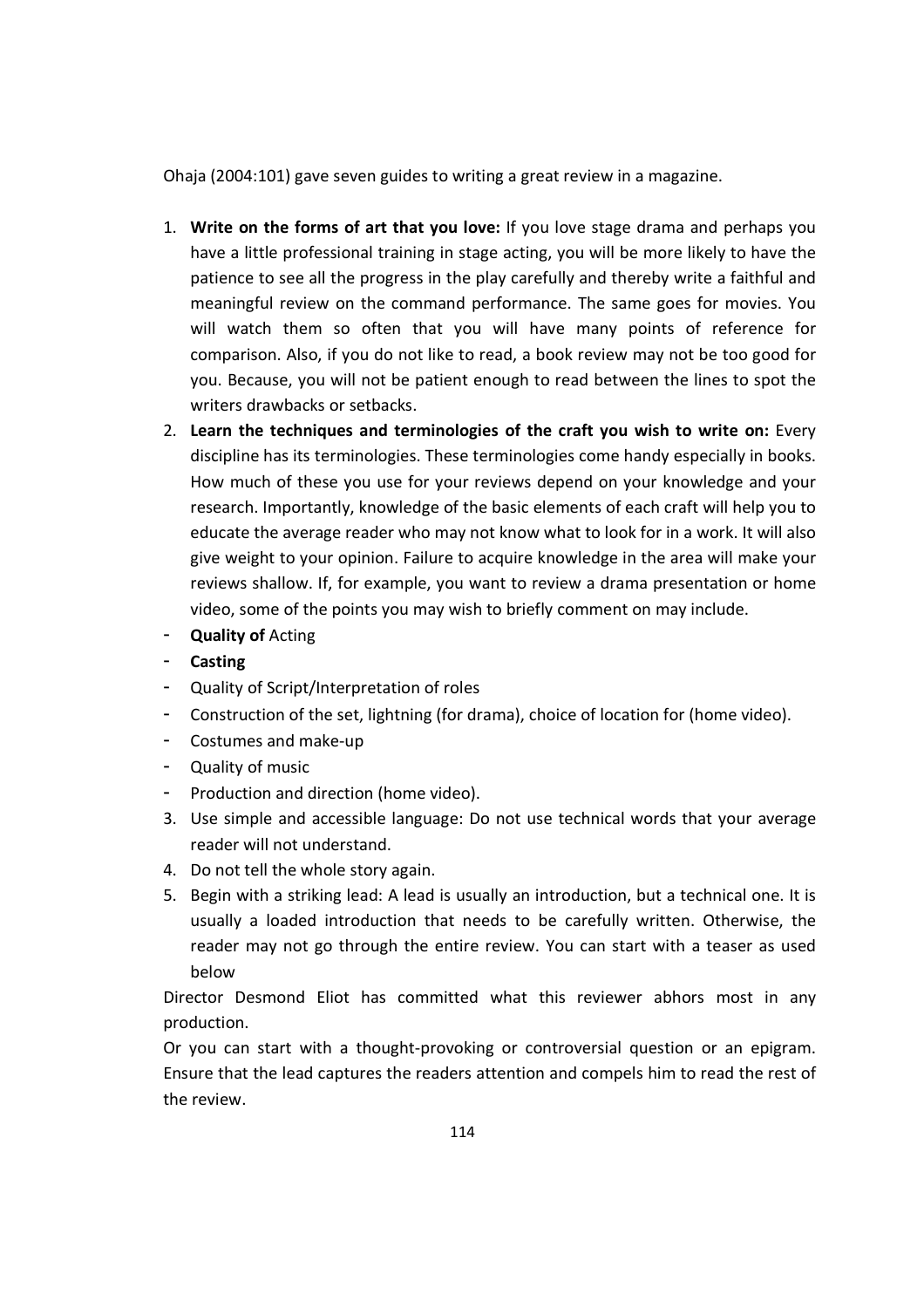- 6. State your views boldly. Provide ample evidence if possible to support them.
- 7. Write humanely: it is important to point out that there is a great tendency to be careless or dismissive when commenting on someone else's work forgetting the mental and material torture that person went through to create or produce that work. As a review writer, comment or point out some outstanding features that the book has before highlighting the setbacks if there are any. Often times, there are, because no piece of work is perfect, not even the writer or painter as a person.

## **4.0 CONCLUSION**

Contrary to the assumption that many people hold that it is only books that can be reviewed, this unit has shown to the students that there are four items that can be reviewed. They are books, Applied Arts works, Performing Art Works and Media Contents.

## **5.0 SUMMARY**

In this unit, the job of the reviewer has been properly spelt out. A list of what can be reviewed was also provided. Also, guides to writing outstanding reviews were exposed.

### **6.0 TUTOR MARKED ASSIGNMENT**

Read up four reviews in four different magazine editions. Now, sit down and assume the role of a reviewer. With the knowledge you now have of reviews, review any book you have around now.

### **REFERENCES/FURTHER READINGS**

- Hannessy, B. (2004). Writing Feature Articles: A Practical Guide to Methods and Markets. 3<sup>rd</sup> ed. Focal press Burlington.
- Friedlander I, Edward J & Lee J (1988) Feature Writing for Newspapers and Magazines. Harper and Row, Newyork.
- Ohaja, E.U. (2004) Magazine Article Writing. Lagos. John Letterman.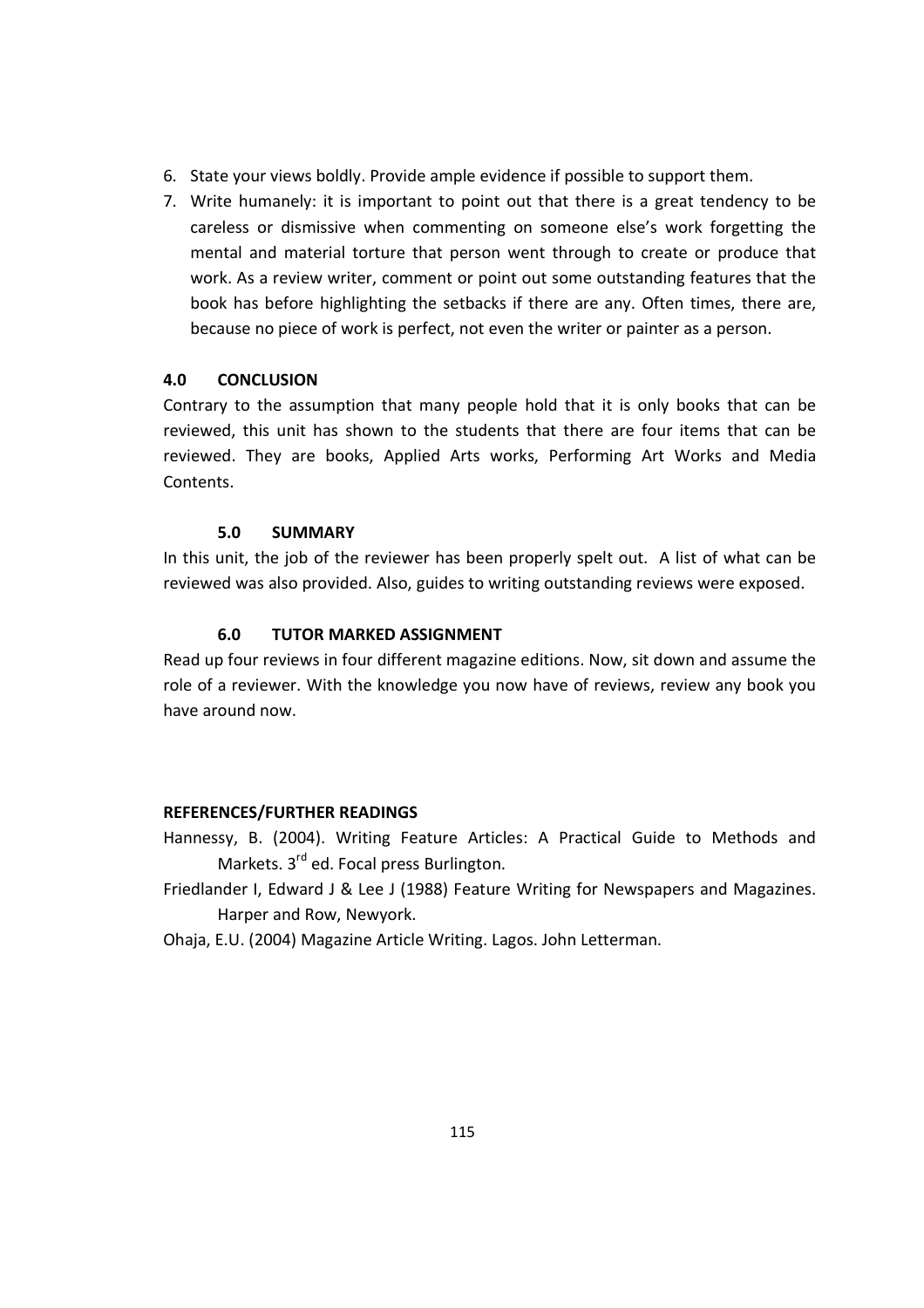### **UNIT 4 PHOTOGRAPHY**

## **CONTENTS**

## **1.0 Introduction**

- 2.0 Objectives
- 3.0 Main Contents
	- 3.1 History of Photography
	- 3.2 Forms of Photography
	- 3.3 Functions of Photographs
	- 3.4 Types of Photography
	- 3.5 Principles of Photo-journalism
	- 3.6 Caption and Cutline writings
	- 3.7 Photo Editing
- 4.0 Conclusion
- 5.0 Summary
- 6.0 Tutor Marked Assignment
- 7.0 References/Further Readings

### **1.0 INTRODUCTION**

Pictures are the glory or beauty of a magazine. Newspapers could be forgiven if it fails to produce pictures in some occasions. But for magazines, pictures are its main attraction. To further convince you on the importance of pictures, do you know that there are magazines today, whose main stock in trade is pictures? A typical example is Ovation. This unit will expose you to the brief history of photography, its functions, principles of photo-journalism, types of photography and importantly the different processes of editing in magazines and newspapers.

## **2.0 OBJECTIVES**

At the end of this unit, you should be able to

- Give and explain the forms of photography
- State the function of photograph
- Give and explain the types of photography
- State the principles of photojournalism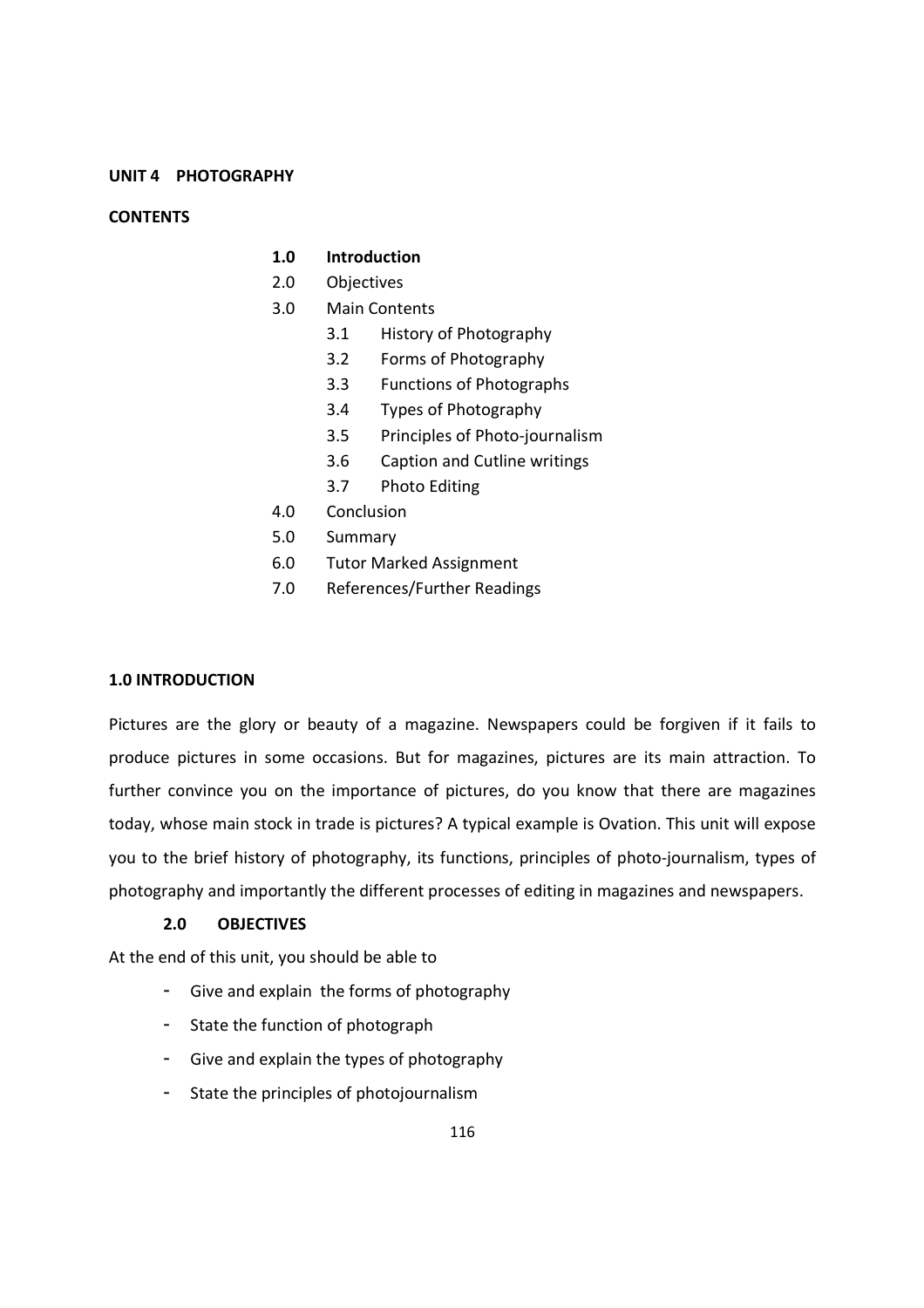#### **3.0 MAIN CONTENTS**

#### **WHAT IS PHOTOGRAPHY?**

According to Osho (2007), photography means writing or drawing with light. Photo means light while graph means writing or drawing. Professionally, photography is the process of recording events in pictorial form. It is also the process of mirroring reality in pictorial form which is permanent. It is also an interplay of light and chemicals.

#### **BRIEF HISTORY OF PHOTOGRAPHY**

According to Osho (2007) photography started as drawing and paintings even before man developed form of writing or an alphabet. The drawing were produced before types were also developed. Though the first publications came from printing presses in the  $17<sup>th</sup>$  century in China, it was perfected in the  $15<sup>th</sup>$  century by Germany.

Prior to Gutenberg's experiments in type cutting and casting, some pictures had been printed. But they had first been carved out of blocks of woods, which were crude in process. It was several centuries beyond Gutenberg before intricate drawings and printings could be reproduced.

It was in the mid 19<sup>th</sup> century before the camera was perfected. In 1872, in France, the principle of photography was applied to the reproduction of artwork. And photo-engraving was born. By the turn of the century, reproduced pictures/photographs, drawing and paintings-were common place in newspapers and magazines around the world.

#### **FORMS OF PHOTOGRAPHY**

Pictures can be classified into three forms;

- 1. **Representation**: Pictures can be representative of objects. An example is the dead-duck pictures taken to represent individuals, events, and places.
- 2. **Form**: Pictures can be record of events in form through the display scenes. Such include the recording of natural features or environment in form such as mountains, plains, valleys, blue sky, blue sea, ocean, forest, hill and others.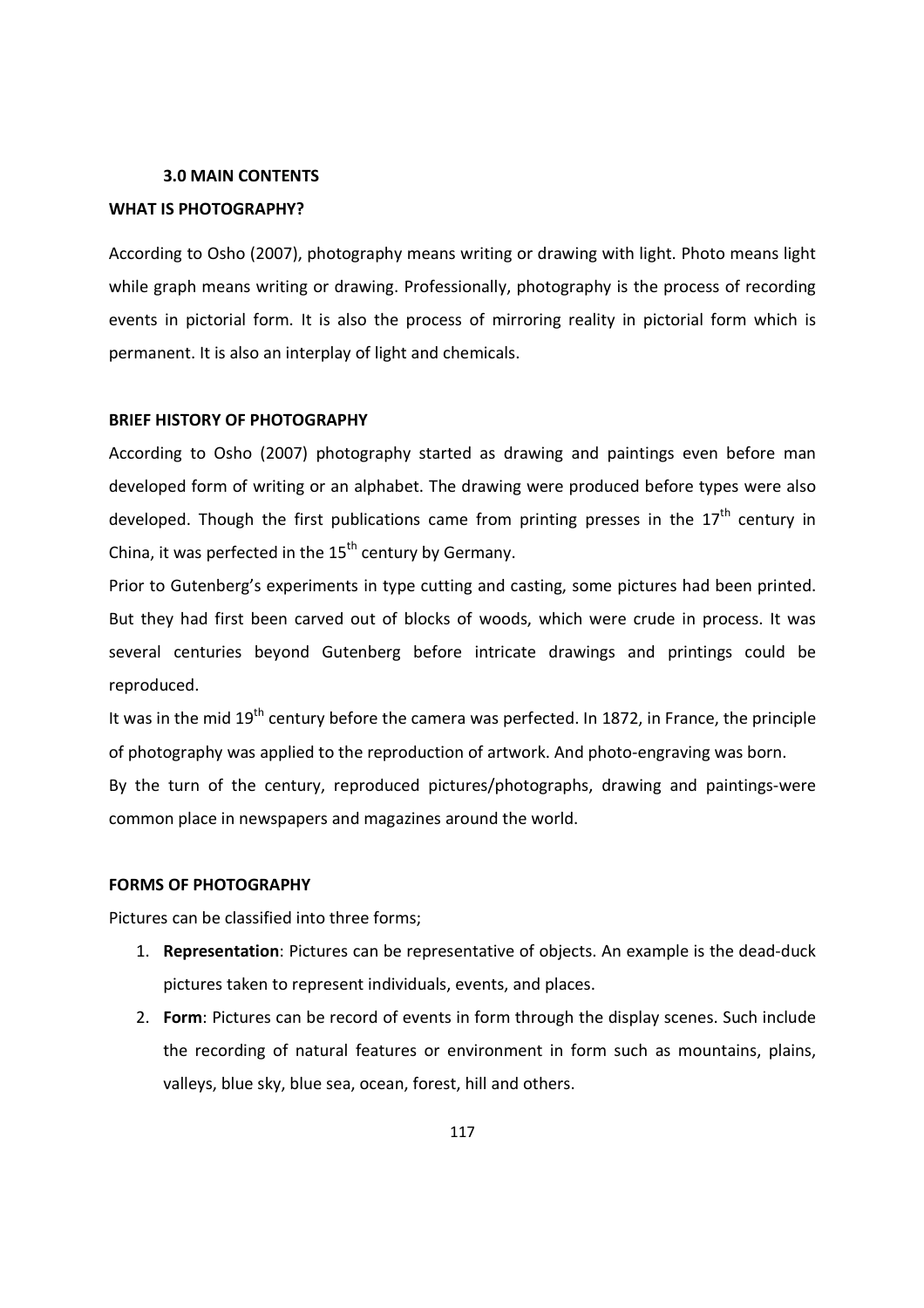3. **Expression**: Pictures can be a form of expression through which we communicate happenings, events, ideas, views, and others. These are called Action pictures or communicative pictures.

### **FUNCTIONS OF PHOTOGRAPHS**

According to Esimokha (2011), photographs aid page make-up because it makes it look attractive and are in themselves an attraction to readers. A photograph may appear in a newspaper or magazine in any manner that will enhance news presentation. Basically, pictures perform the following functions;

- To authenticate a news story or feature story
- To tell a story
- To serve as fillers (Let me explain this. Sometimes, pictures serve the simple purpose of filling a blank space, so that such a space will not be left obvious or vacant).
- To make the page attractive.
- To make printed materials dramatic to the readers.
- To draw readers attention.

## **TYPES OF PHOTOGRAPHY**

Osho (2007) gave the following types of photographs;

- 1. **Formal Pictures**: These are arranged pictures that are usually taken at occasions such as marriages, funerals, birthdays, matriculations, graduations or convocation ceremonies.
- 2. **Informal Pictures:** These are pictures that are not arranged. They are being taken as the situation warrants.
- 3. **Action Pictures:** These are pictures that tell stories. They express one form of idea or view. Photo journalists are expected to take action pictures that communicate even without captions.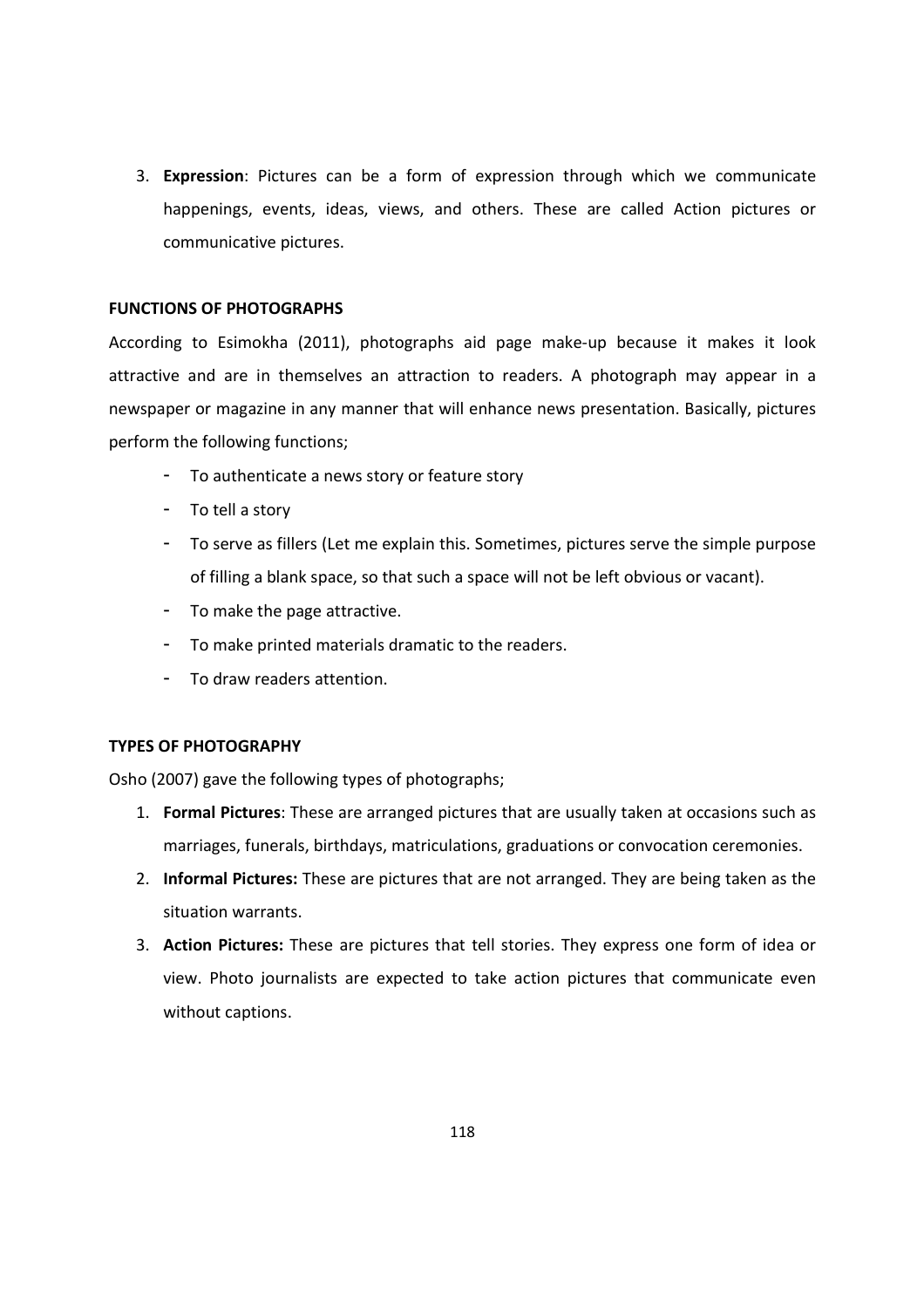- 4. **Spontaneous Action Pictures:** These are pictures that are quarrelsome in nature. They depict events as they occur such as the picture of a plane crash, a car crash or the picture of a falling person from a storey building.
- 5. **Dramatic Pictures:** These are pictures that are meant to entertain readers, in a newspaper or magazine. Such include sports pictures, art and culture pictures and dramatic entertainments.
- 6. **Quarrel-Necessity Action Picture**: This is the reportage of a pathetic scene through the lenses of a camera. Such include neither the gory sight of wrangled bodies in a car crash nor the rescue operation of earthquake victims.
- 7. **People without People**: These are pictures that depicts an event after it must have ended. It tells the story of a people about their activities in a particular venue after they must have left. Such include war torn places, accident scenes, party venues among others.
- 8. **Photojournalism**: This is the account of an event through pictures. Such pictures must obey the rules of news worthiness such as immediacy or freshness, proximity, human angle, timeliness and prominence among others. Hence, a photojournalist must have nose for news or be news minded.

### **PRINCIPLES OF PHOTOJOURNALISM**

A feature or magazine writer/photographer must know the principles guiding the profession of photojournalism. This is to ensure accuracy and avoid pictures that does not conform to normal standards. The principles are as follows;

- 1. **Must be Literal:** Tell a story that should be non-fictional.
- 2. **Must be Accurate:** Report events that is accurately presented visually.
- 3. **Must be Factual**: Visualize events that must be truthful.
- 4. **Must be Believable:** Readers must believe photo news.
- 5. **Must be Relevant:** Pornographic and indecent pictures should be avoided.
- 6. **Must be Just:** Should be just with the lenses of the camera
- 7. **Must be Fair:** Should be fair to all the subjects, parties in a picture.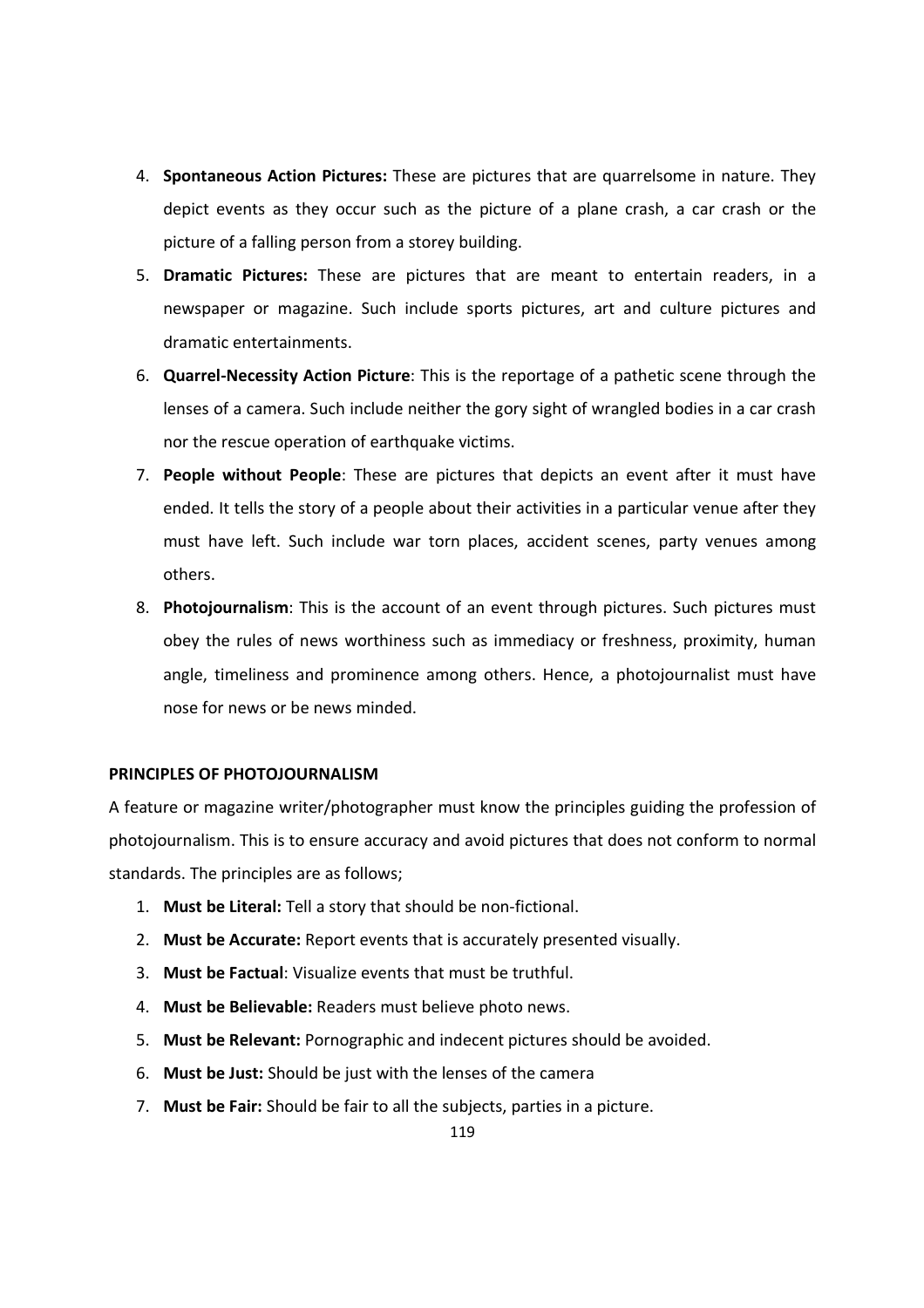#### **WRITING CAPTIONS AND CUTLINES**

According to Osho (2007), there are several basic rules for caption writing. These include:

- 1. Do not try to be clever. Make your point clear in the first line of the caption.
- 2. Always ask yourself who, what, where, when, why and how? And make sure none of them remain unanswered in the cutline.
- 3. Make sure that the cutline is firmly attached to the back of the print, but make sure it is easily detachable without damaging either the print or the caption.
- 4. Always type your cutline- Do not handwrite it.
- 5. Never write or type on both sides of a sheet of paper. The reverse side will not be read.
- 6. Make sure that every piece of paper, picture, caption or covering letters has your name on it.
- 7. Always date your captions. If not, there may be some confusion as to whether it is a recent or past picture.
- 8. Always keep a copy of every caption you send out.

## **PHOTO EDITING**

According to Esimokha (2011), just as a copy is edited, pictures also have to be edited to prepare them for reproduction. Once the photo has been taken, several steps still remain before the finished picture could be published. After the film has been developed, an appropriate picture will be selected and printed.

Newspapers and magazines undergo one or a combination of the following processes.

- **Cropping**: This is the first step in picture editing. It involves the elimination of unwanted portions of a photograph by marking of such areas. For example, you might want to remove some persons from one side of a group photograph, you can remove them by the process of cropping. Cropping enhances a photograph by making its centre of interest more prominent. It removes clutter and other things that interfere with a clean, clear view of the subject.
- **Scaling and Sizing:** This is the process of enlarging or reducing a photograph so that it will fit a desired space on the newspaper or magazine page. The picture size that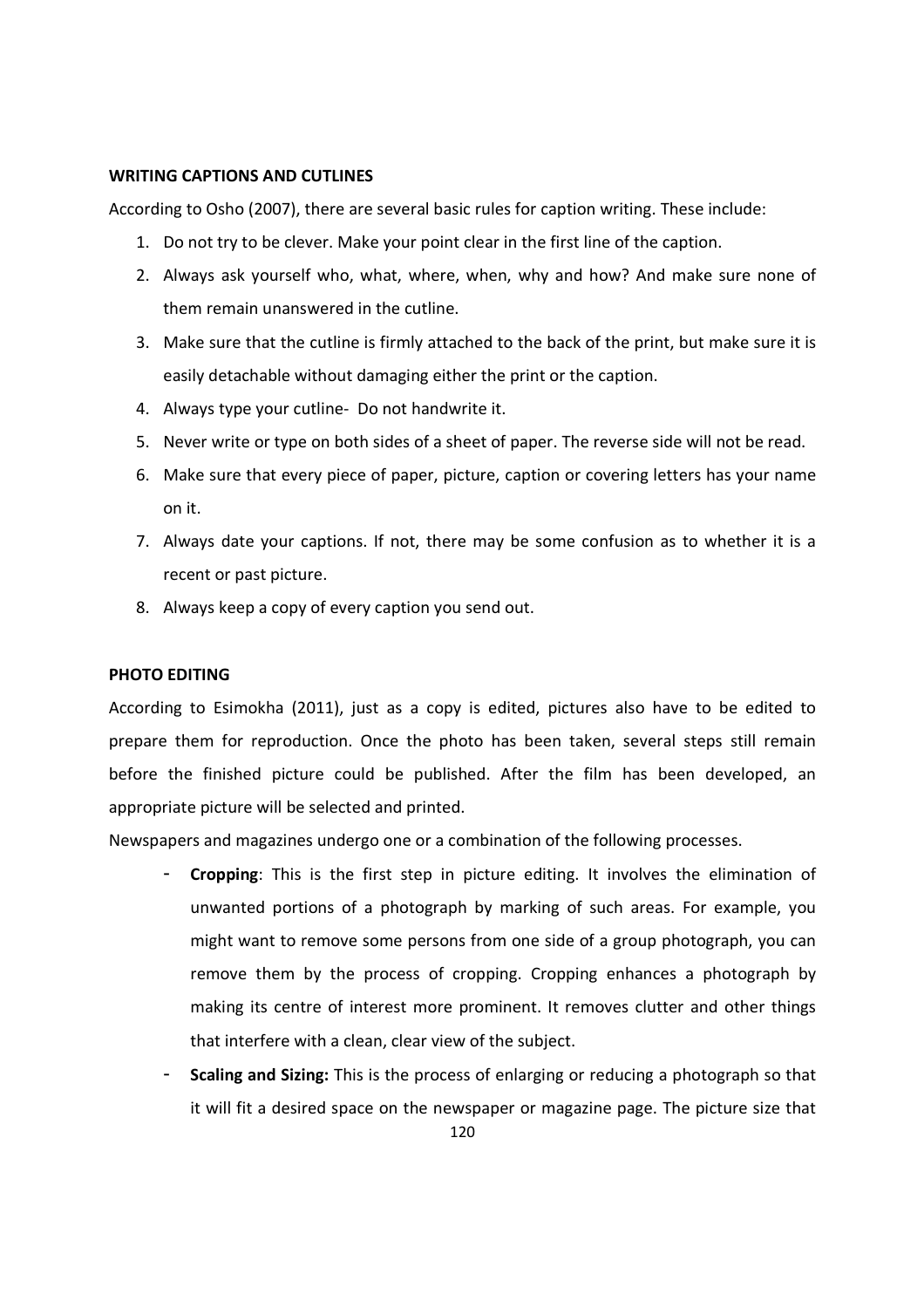results from cropping is probably not the size of the photo that will appear on the magazine printed page. The next step is that of scaling that picture to the exact size that will appear on the magazine.

- **Bleeding:** This means blowing, or printing or running the picture off the edge of the page of the magazine. Instead of surrounding the picture with margin or grids, it runs off the page. This is common in magazine production. We hardly bleed pictures in newspapers. Bleeding expands a photograph both physically and psychologically making the picture look livelier and bigger than it really is. It gives the magazines a contemporary look. Generally, only large photograph should be bled in make up. We do not bled consistently. Instead, we may provide the needed contrast by a combination.
- **Flopping:** This is the changing of the direction of a picture. In other words, it is used to make a picture which would have been looking "outside" the page to look inward. It is a photo-trick. Flopping has its own disadvantages, for example, a watch worn on the left wrist automatically transfers to the right hand of the person in the picture. Where there is a sign, slogan or writing on the picture or character, that subject turns the other way e.g "No" become "ON" "100" changes to "001".
- **Doctoring:** This refers to making the desired shapes round the edges of the reproduced picture such as triangle, circle, star, square, if these are not the photographs original shape. Drawing black lines round the original shape of the picture is another form of doctoring. Doctoring is done for occasional impact.
- **Slicing:** This means cutting pictures for negative effect of the subject to excite attention. Some magazines split the photo vertically by half and bleed the half to give a WOW! look. It is a form of doctoring.
- Retouching: This is a process of improving artwork especially photographs. For example, if the only picture of the governor available is the one he took several years ago holding a cigarette, and you want to use the same picture without cigarette, you can eliminate the cigarette through retouching. Also, the woman in a photograph can be made prettier through retouching.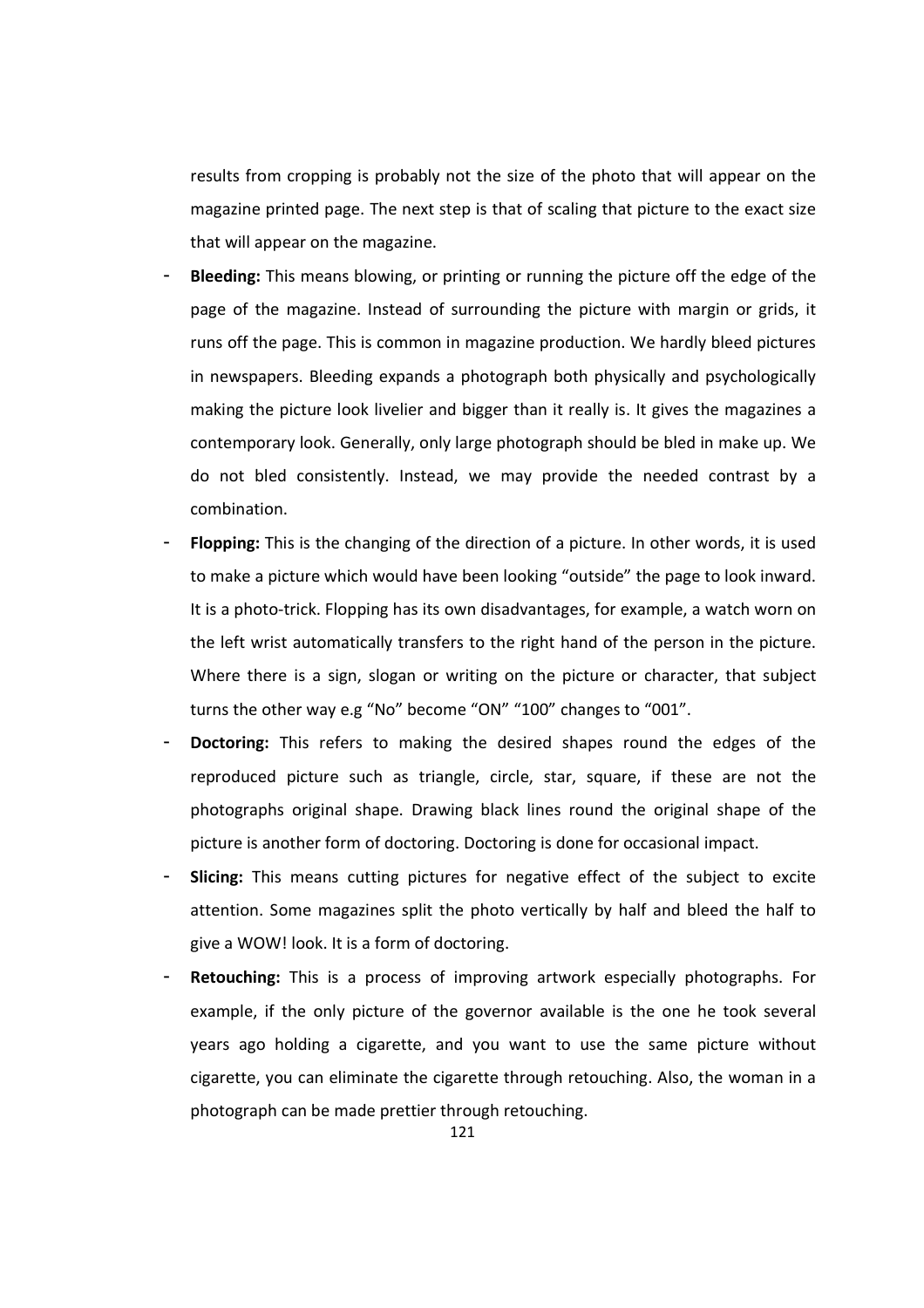- **Scanning:** This involves transferring the original picture into a computerized machine, from where the image is then transferred to the desired place on the page design. Scanning helps to improve the quality of the tone of a picture for better reproduction and for retouching the picture.

### **3.1 CONCLUSION**

Magazines depend on pictures to be beautiful. Without pictures, magazines will not be attractive but not just any kind of pictures. The pictures must represent, inform and express.

#### **5.0 SUMMARY**

In this unit, effort has been made to give a short history of photography, functions, types and principles of photography. Tips were given on how to write captions and cutlines.

#### **6.0 TUTOR MARKED ASSIGNMENT**

Explain three forms of photography and write on any five functions of photographs.

### **7.0 REFERENCES/FURTHER READINGS**

Esimokha, G. (2011) Newspaper & Magazine: Editing, Production, Marketing. Osun. Waltodany Visual Concepts.

Osho, S.A. (2007) Graphic Arts and Design in Mass Communication (2<sup>nd</sup> ed). Ogun. Ess-Oh Consult Publications.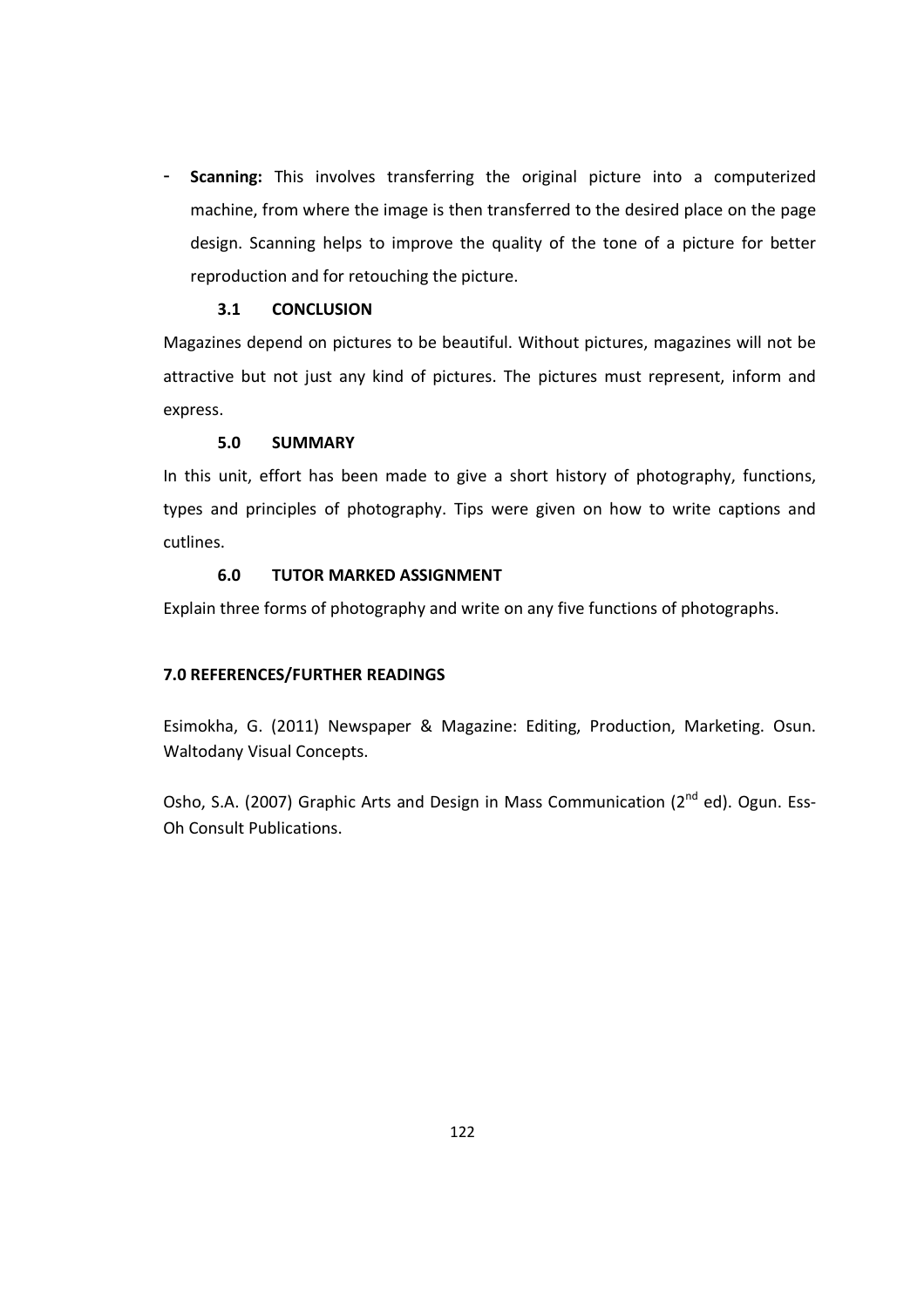## **MODULE 5: RESEARCH AND FEATURE WRITING**

### **INTRODUCTION**

This course will not be complete without the inclusion of this module. I have come to discover that many who claim to be writers are not at home with basic writing research. A scholar in the field of language and Literature once said that what simply makes a powerful writer is how well he has consulted the writings of other people either in his field or outside his field. A writer of the feature category needs to be an omnipotent reader. He must read anything, at any time, at anywhere in order to achieve a world class write-up.

The general aim of this module is to provide an in-depth and practical knowledge of some basic skills for research.

The four units in this module has been designed to help the students understand the need for study skills, note taking skills, Information sourcing skills and to get them acquainted with the basic tools of writing. I have not assumed that the students know any of this; thereby informing the subtle way I have treated this module.

Unit 1: Study Skills

Unit 2: Information Sourcing

Unit 3: Tools of Writing

Unit 4: Note-Taking Skills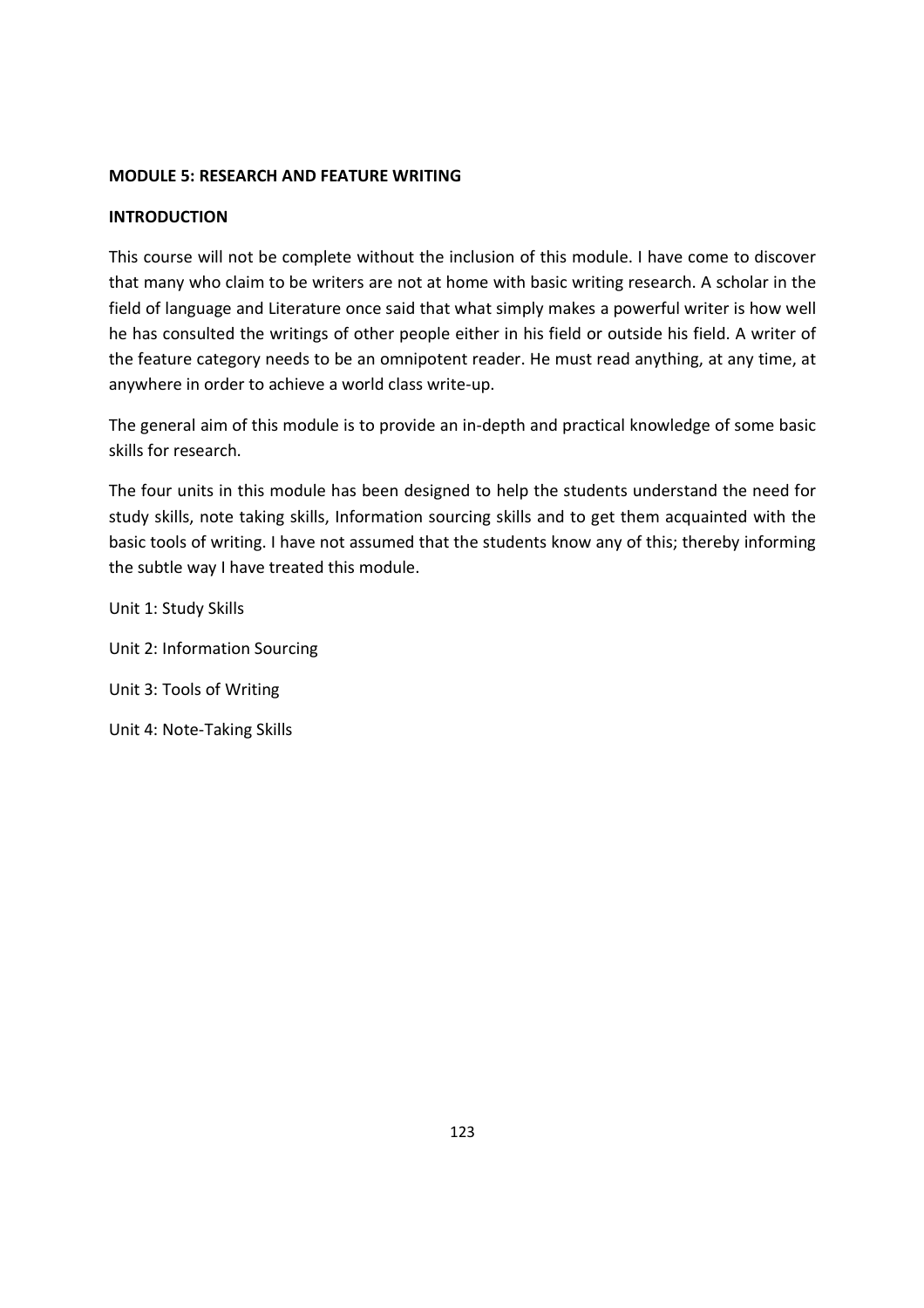### **UNIT 1 STUDY SKILLS**

### **CONTENTS**

#### **36.0 Introduction**

- 37.0 Objectives
- 38.0 Main Contents
	- 38.1 Using the Library
	- 38.2 The Dictionary as a research tool
- 39.0 Conclusion
- 40.0 Summary
- 41.0 Tutor Marked Assignment
- 42.0 References/Further Readings

### **1.0 INTRODUCTION**

Not many people have the enduring capacity to study. To be the best at any discipline or chosen endeavour, one must study hard. There is virtually no field or discipline that does not have its own documentation somewhere, either online or offline. A feature writer is a mini authority in almost all the existing branch of knowledge. The reason is he could write about anything at any time. The scope and depth of his writing will however be a function of his searches in the course of planning. Study skills are important. Welcome to this unit.

### **2.0 OBJECTIVES**

At the end of this unit, students will be able to;

- Identify useful materials in the Library
- Functions and roles of a dictionary as a research material

### **3.0 MAIN CONTENT**

#### **USING THE LIBRARY**

A library is not just a collection of books. Rather, it is a highly organized system of obtaining, classifying, storing and retrieving information and knowledge. It is in fact the repository of knowledge. As a result, the library is very valuable educational centre in any institution. The ability to use the library effectively is, therefore necessary in enhancing the chances of success for the writer and the researcher no matter the level. The library contains written, printed and other information storages such as films, slides,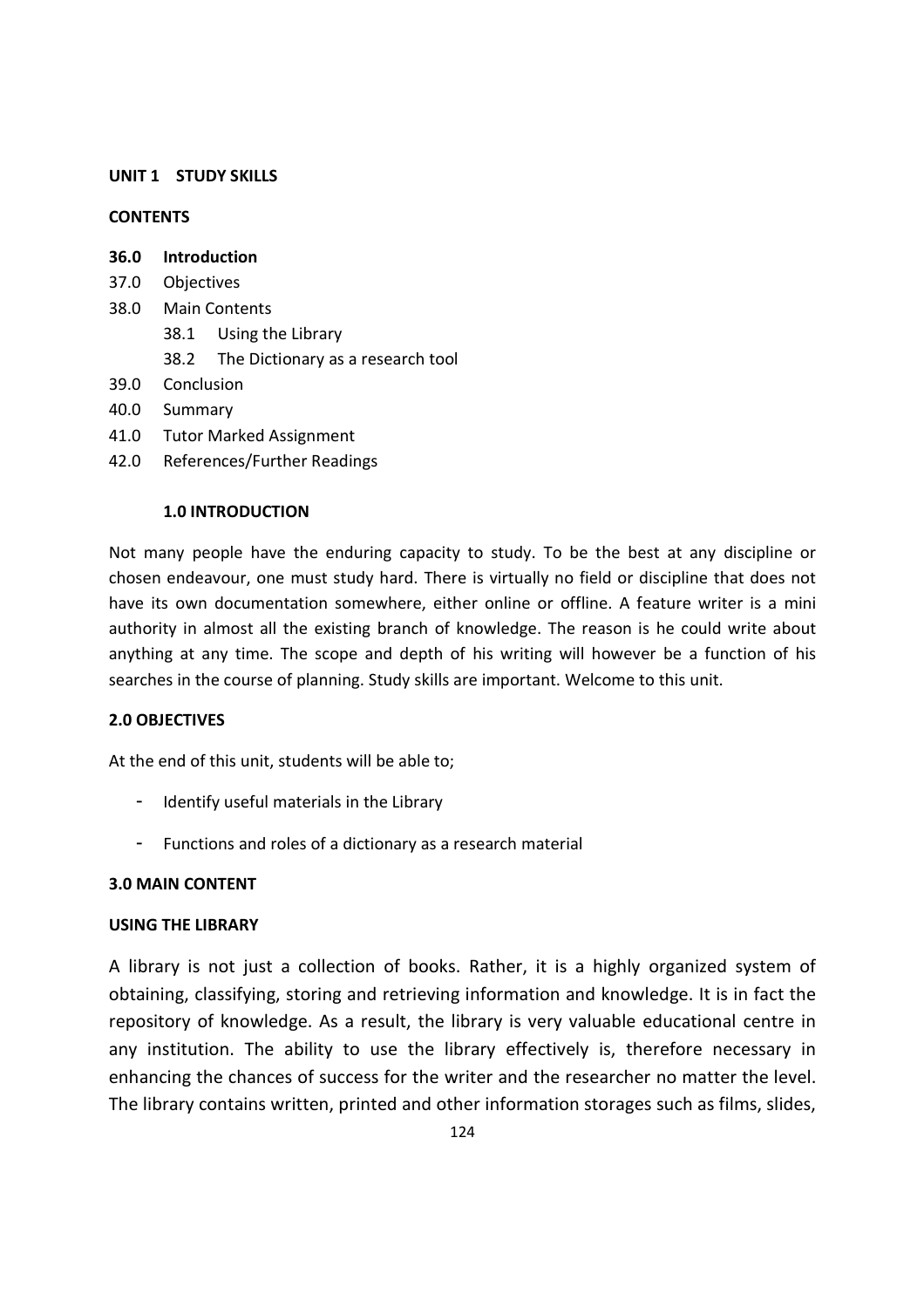phonographical video cassettes and types. These are stored and preserved in a wellorganized form so that retrieval is easy for the learner through the assistance of the library staff.

# **USEFUL MATERIALS IN THE LIBRARY FOR THE FEATURE WRITER**

## **REFERENCE WORK**

Libraries keep a collection of reference materials, usually in the reference room. These materials may not be removed from the library. They are often bulky in size and contain general information. They contain useful information which act as introductory hint that lead the student into more detailed study or research. The reference room contains encyclopedia's, dictionaries, year books, guides and bibliographies.

# **GENERAL ENCYCLOPEDIA**

The two major general encyclopedias are encyclopedia Britannica and Encyclopedia Americana. There are other encyclopedia's which the student can also refer to. These belong to the major subjects such as Encyclopedia of philosophy, Social Sciences, Literature, Engineering and the Sciences. In whatever form, the encyclopedia contain useful information on a general and introductory basis that guide the student into more detailed reference. The encyclopedia also contain useful bibliographies.

## **DICTIONARIES (UNABRIDGED)**

The dictionaries give the meanings of terms, concepts, words or phrases. There are general dictionaries and those of the specific subject areas such as a Dictionary of Literature Terms, A Dictionary of Music, A Dictionary of Geography, e.t.c. These give full meanings of words or terms used in each field.

## **BIBLIOGRAPHIES**

These are reference works which contain bibliographical information of people in various subjects. They are usually bibliographical information about inventors, statesmen, writers, artists and composers of music.

# **YEARBOOKS AND DIRECTORIES**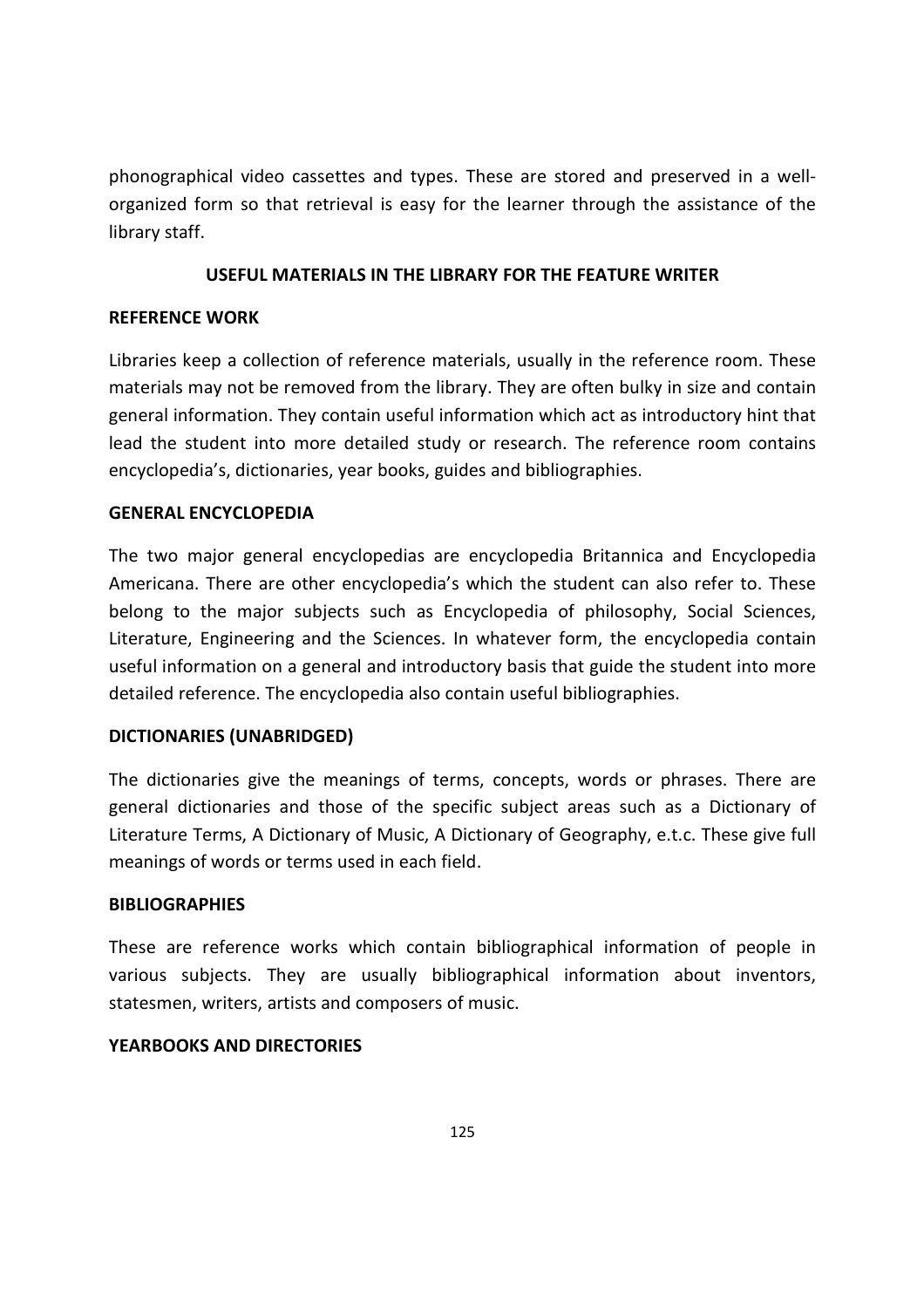Yearbooks are devoted to the chief occurrences or events of the preceding year and are published as soon as possible the following year. Information in yearbooks can be in the form of statistics in economics, trade and population. Directories are updated information about persons and organizations, giving details of their addresses, telephone numbers and official designations and functions. Examples are the Nigerian Yearbook and the Telephone Directories

## **GENERAL PUBLICATIONS AND DOCUMENTS**

Government releases certain important information to the public at intervals. This could be yearly or quarterly or at certain periods it chooses. These information are contained in publications such as the official Gazette, Annual Reports, Budget Speeches and Reports of the various commissions set up to look into aspects of national life. Such publications are secured with extra care by the libraries.

# **SERIAL AND NEWSPAPERS**

Any publication that is issued in successive parts and appearing at regular intervals for an indefinite period is called a serial publication. The term covers all periodicals, newspapers, magazines and monographs. The newspapers are daily publications containing news about current events.

## **INDEXES AND ABSTRACTS**

Indexes are useful guides to different periodicals on different subjects and they help students to know about relevant works in their field or any field. The abstract contain a summary of a published article. An abstract can carry brief statements on the published article in journal but this requires that one needs to read the article itself before understanding the topic. Other abstracts however may be very informative which means they contain sufficient information on the article and the reader need not read the original article to gain the required information.

# **USING THE DICTIONARY**

The dictionary enables the writer to become familiar with or gain knowledge of words. The meanings, usage, pronunciation and spellings of words must be known by the writer. The words in a dictionary are arranged in alphabetical order and explanations and meanings of each word are given. A dictionary is designed to improve the learner's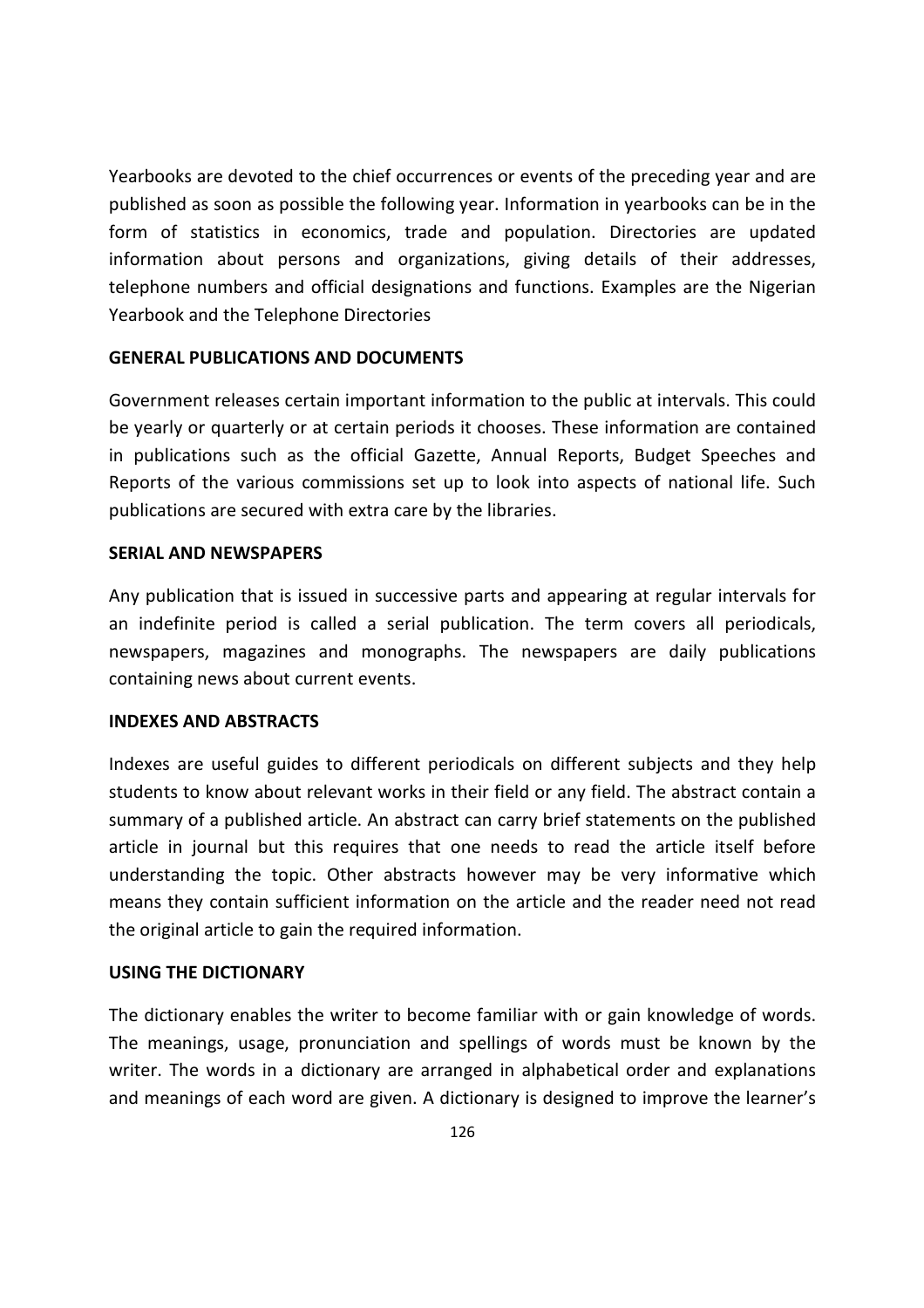use of language, one cannot claim to know all the words in a language. As a result, every body needs to use the dictionary at one time or another. The dictionary is a guide to all users of a particular language.

# **FUCNTIONS/ROLES OF THE DICTIONARY AS A RESEARCH TOOL**

# **As a Vocabulary Guide**

A dictionary is intended primarily to give the meanings of words. The reader has to look up the meaning of words he comes across which are new or strange to him. Sometimes, he may be able to derive or infer the meaning of words from their contexts but at other times he must look up the words in the dictionary before the meanings can become clear. The alphabetical order in which words have been arranged in the dictionary makes them easy to locate.

# **Pronunciation**

The dictionary provides a guide to pronunciation. There are undoubtedly, slight variations in the way different people pronounce words but this variations should not lead to mis-understanding in the meaning of words. As a result, there are guides provided in the dictionary to enable the learner realize sounds of the language as nearly as they should be in order to communicate effectively in English. The guides are in the form of sound patterns or phonetic symbols usually enclosed in bars/ and which come before the meaning of each word in the dictionary.

# **Spelling Guide**

The dictionary is a final authority in matters of spelling. Often, when disputes arise over the correct spelling of a word, the dictionary is the right authority to consult. A user of the language is expected to be familiar with the spelling of words that he comes across. The spelling guidelines often have expectations to them and these create difficulty for the learner. To overcome spelling problems, particularly when the writer is in doubt, the dictionary offers the required solution to them.

The learner may run into difficulty when words of similar sounds are involved. Such words may have just one letter that differentiates them from other words of similar sound. In such cases, the meaning of each word will enable the learner identify the word for which spelling he seeks.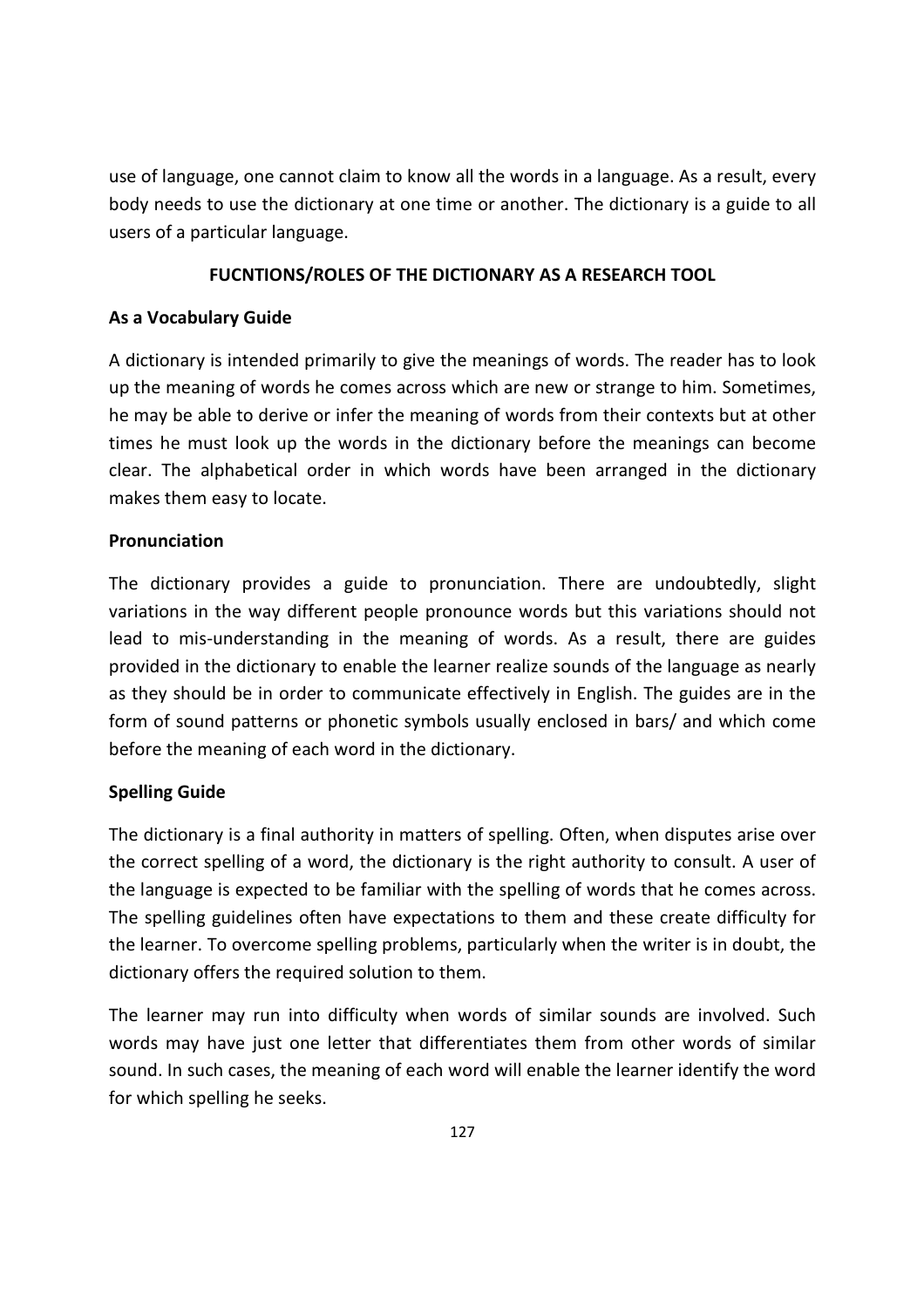# **DICTIONARY AS A RESEARCH GUIDE**

The dictionary provides information on how to use a particular word and the possible context in which the word or its form can apply. The learner will find these guides useful if he uses them as models upon which he can construct his own sentences. The probable guides on usage which a dictionary provides are: the various tense forms and the occurrence of the word in, various grammatical structures such as in sentences, phrases, clauses and in figurative or idiomatic expressions. The learner is expected to acquaint himself with the various forms of word usage a dictionary provides.

# **ETYMOLOGICAL FUNCTIONS OF A DICTIONARY**

Many words in English have been borrowed from either Greek, Latin or French. This is a result of the various external influences to which the English culture has been subjected over the centuries. The origin of most borrowed words in English is given in dictionaries. These words are usually broken into syllables or roots from which such words are formed. Through the knowledge of the origin of a word, a learner will be able to trace the changes in meaning that may have occurred to the word over the years. The knowledge of the origin of a word will also enable the user derive the various forms of the word and use them with a greater measure of confidence and exactitude.

# **4.0 CONCLUSION**

The knowledge of the Library is the key to understanding the importance of study skills. Many writer do not know what could be found in a library. Many assume that what they can find is simply books. No, it goes beyond this. In fact, in a standard library, there are provisions for Video, Audio, Journals, some artefacts e.t.c. The moment a writer knows this, he takes the library seriously.

## **5.0 SUMMARY**

In this unit, effort has been made to identify and elaborate on the useful materials for the writers in a library environment. The dictionary was also identified as an important resource materials. The roles and functions of the dictionary was carefully enlisted.

# **6.0 TUTOR MARKED ASSESSMENT**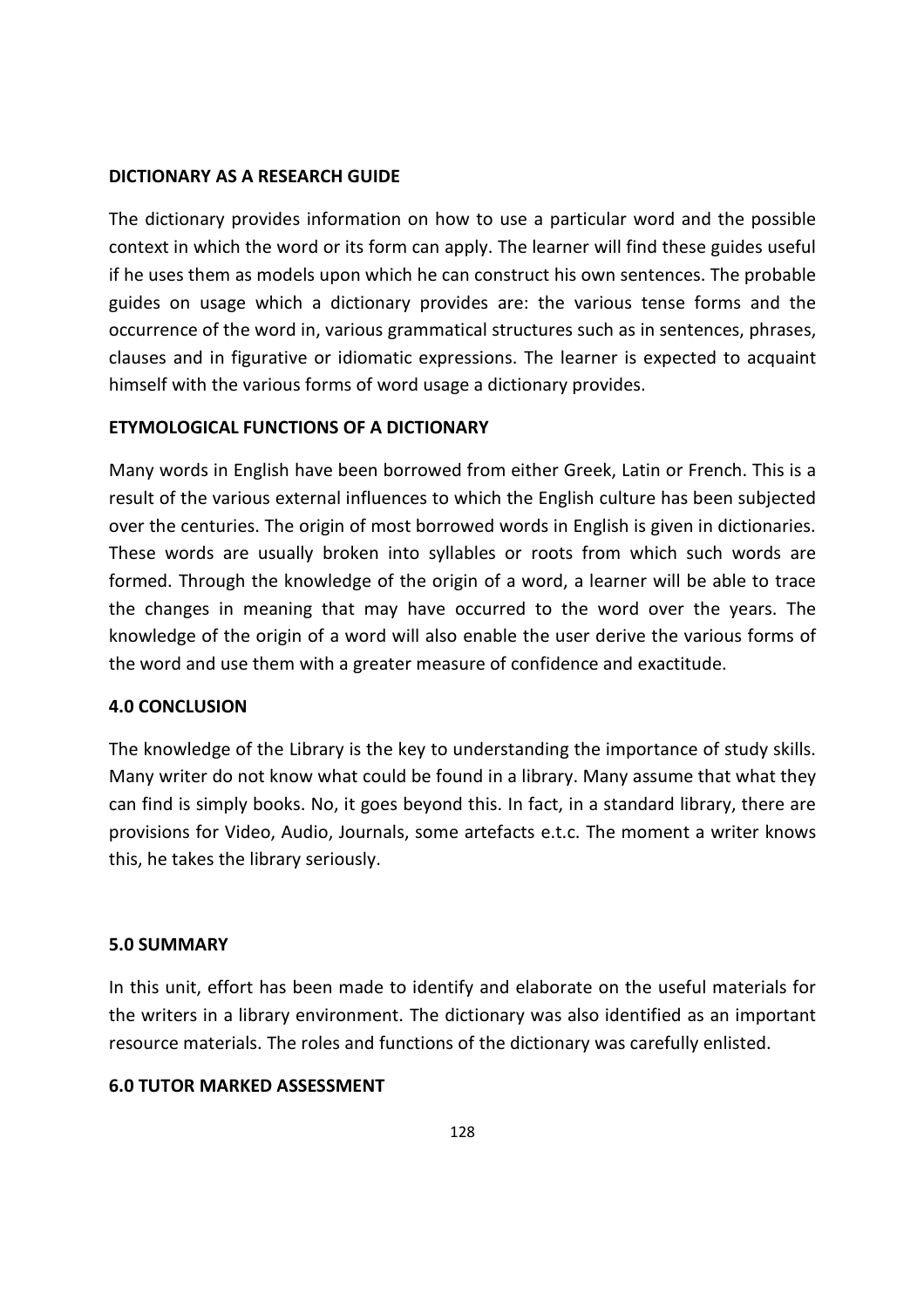Go to a nearby Library, either public or private. Move around the library and enlist other materials found in the library that have not been captured here.

# **7.0 REFERENCES/FURTHER READINGS.**

Abamba, P. (1955) Military Politics and the Nigerian Economy, Newswatch.

Enekwe, O.O (1966) The Modern Nigerian Theatre in Nsukka Studies in African Literature. Ed. Achebe Chinua. Enugu: Intellect Publishers.

Booth, W (1983) The Rhetoric of Fiction. Chicago. University of Chicago Press.

Finnegan, R. (1970) Oral Literature in Africa. London: Oxford University Press.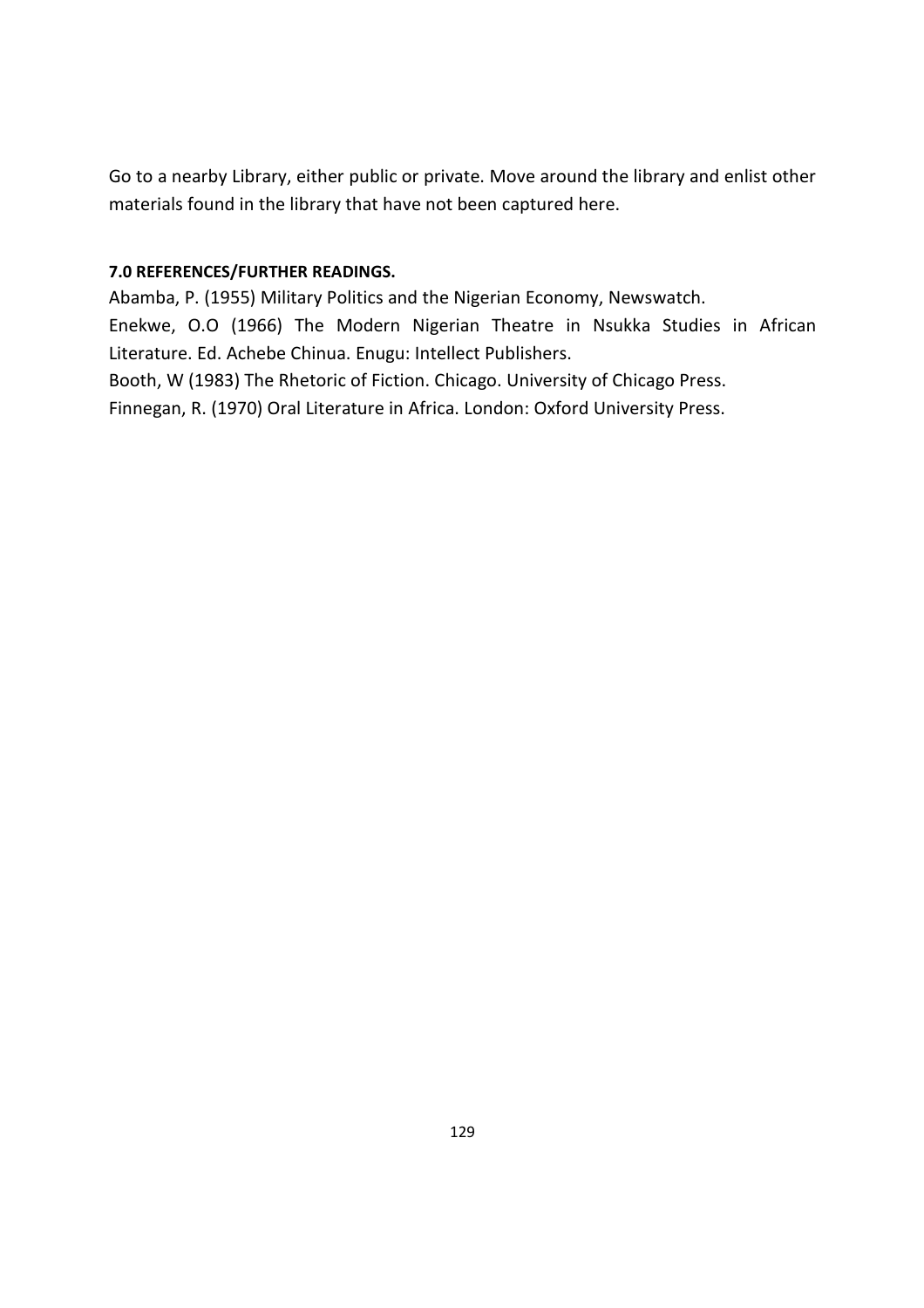## **UNIT 2 INFORMATION SOURCING**

### **CONTENTS**

## **43.0 Introduction**

- 44.0 Objectives
- 45.0 Main Contents
	- 45.1 The Library
	- 45.2 The Internet
	- 45.3 Personal Observations
	- 45.4 The Interview
- 46.0 Conclusion
- 47.0 Summary
- 48.0 Tutor Marked Assignment
- 49.0 References/Further Readings

# **1.0 INTRODUCTION**

One of the problems that confront writers in Nigeria before and even now is where to source for materials to flesh their ideas or topics. The reason for this is because information is gradually being diverted to the information super highway; thereby leaving the print media of books, journals e.t.c as only alternatives. But even at that, a writer must be exposed to the print media for reasons of digging up the past.

This unit among other things will expose the students to relevant resource avenues for the feature writer and guide on how to explore them.

# **2.0 OBJECTIVES**

At the end of this unit, the students should be able to;

- Give reasons why the Library is still an important avenue for research
- Give reasons why the internet is an indispensable research medium
- List other sources of information available to a feature writer.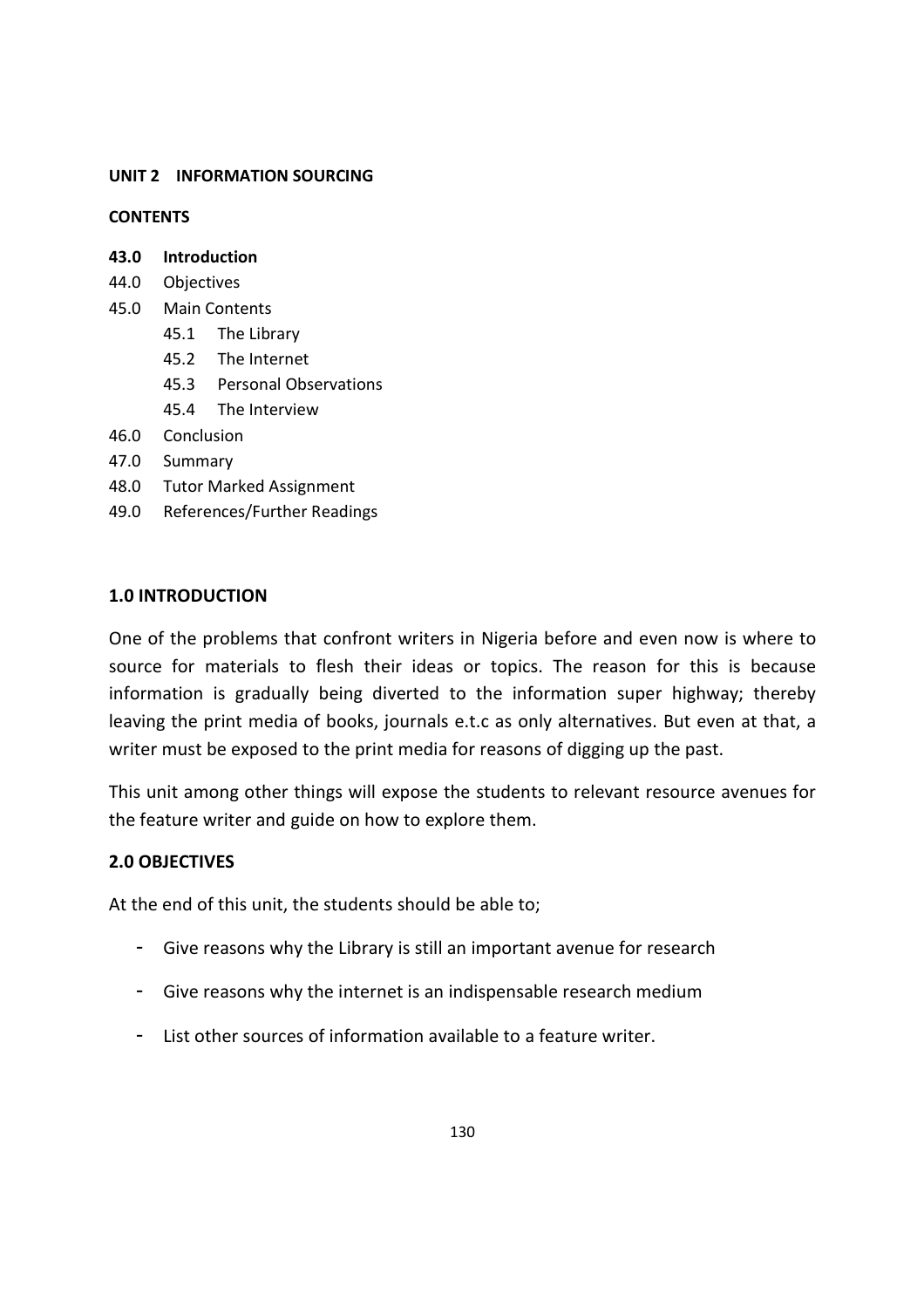# **3.0 MAIN CONTENT**

According to Okoye (2006), having decided on the topic to write on, the feature writer must take the next step, which is, to obtain information for the article. This is one way in which the feature differs from school-type essays whereby students lock themselves in their rooms and fabricate stories. To produce an article that is factual and interesting, the feature writer must tap live resources for information. He must use one or a combination of these resources, if he must do a good job;

- The Library resources
- The Internet
- Personal Observation
- Interviewing

# **The Library**

According to Okoye (2006), writing a good feature article should actually begin from the library. The feature writer should check the morgue for the articles published in the past by his or other newspaper and magazines, which are related to his present assignment. If a similar thing has already been written on the topic, he must decide the new angle to give his article to ensure its relevance.

# **The Internet**

According to Wikipedia (2012), the internet is a global system of interconnected computer networks that use the standard internet protocol suit (TCP/IP) to serve billions of users worldwide. It is a network of networks that consists of millions of private, public, academic, business, and government networks, of local to global scope. These networks are linked by many electronic, wireless and optical networking technologies. The internet carries an extensive range of information resources and services, such as the inter-linked hypertext documents of the World Wide Web (WWW) and infrastructures to support electronic mail.

The internet has enable and accelerated news forms of human interactions through instant messaging, internet forums, and social networking. Academic research has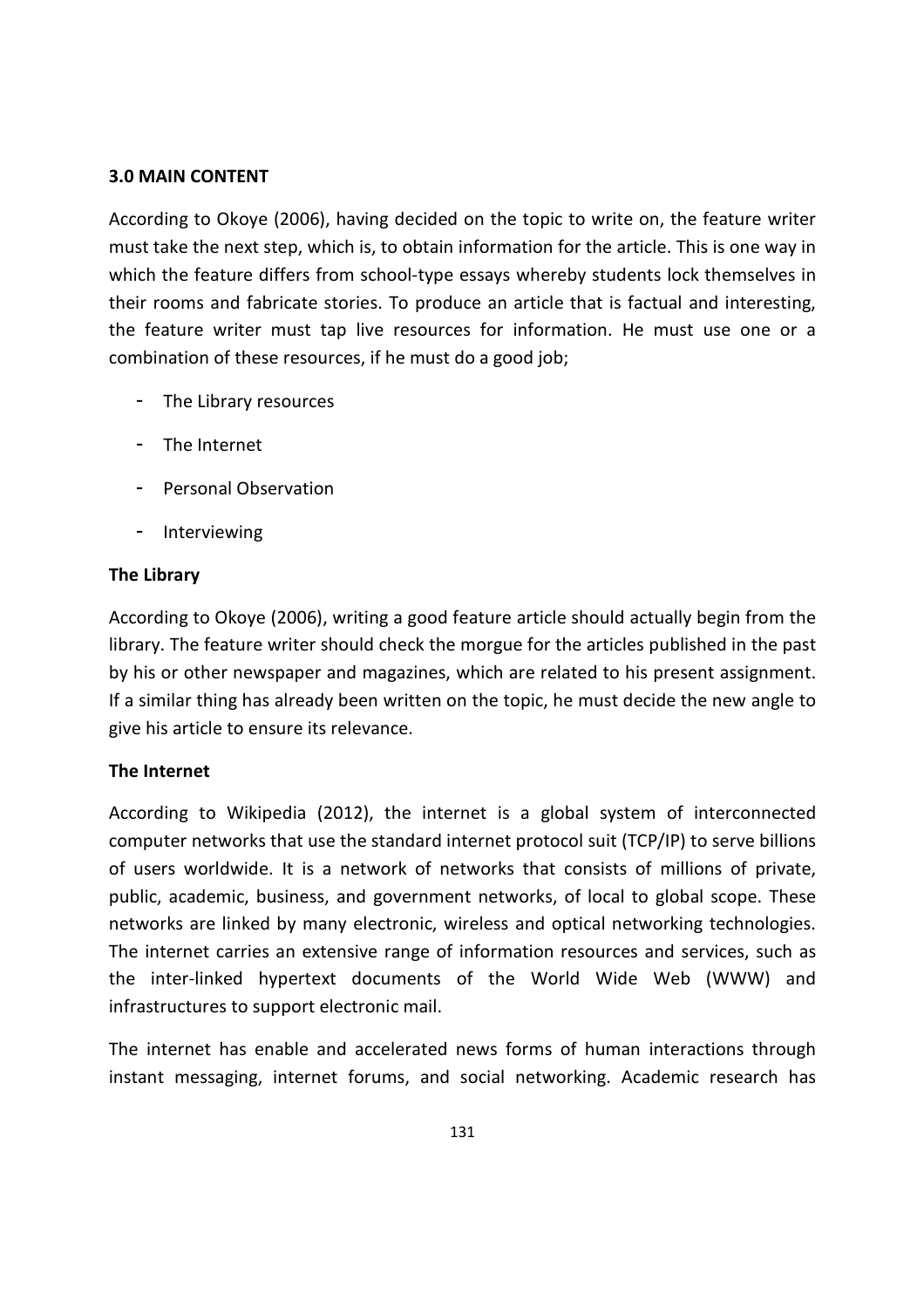moved beyond the conventional library. Publications of all kinds are accessed on the internet at no strenuous cost.

According to Okoye (2000) in Okoye (2006), journalists all over the world are increasingly depending on the internet for assistance in the daily routine. Feature writers, Editorial Writers, Sport writers and sub editors need to locate information on a wide variety of topics. Through the internet, information, facts and figures, experts, books and breaking news on any topic can be sourced.

But the question is how do you use the internet? Or to ask more simpler, where do you go on the internet to look for information? The answer is simple. Use the search engines. What are search engines?

Search engines bring information to you online with the help of an unseen robot. The robot travels the net retrieving documents requested all over the world just with the click of a mouse. This robot works day and night and can source for documents with speed rates of gigabytes.

# **Examples of Search Engines**

Ask anyone which search engine they use to source for information online, and you will most likely hear Google, MSN, Yahoo and Ask. Maybe not in the order I have just enlisted. The truth is there are many more. But this is hinged on what you are actually looking for.

Some other search engines available are Tripleme.com, Shopzilla, Altavista.com, Dogpile.com, Find.com, Getlyrics.com, Monster.com e.t.c.

The job of a search engine is to place you on course with the help of the inputs you have fed it. Let us take for instance, you take-off from Lagos, and you are heading for Department of Communication and Language Arts, University of Ibadan. And on the way, you got lost. You sight a young woman somewhere at the Ibadan Toll gate in a black who approached to help you; after you divulged your location to her, she immediately takes you to the Department of Communication and Language Arts, U.I. That woman is the search engine. But the import caveat is give the right key-word. If for instance, you told the woman in a black car that you are heading for U.I gate and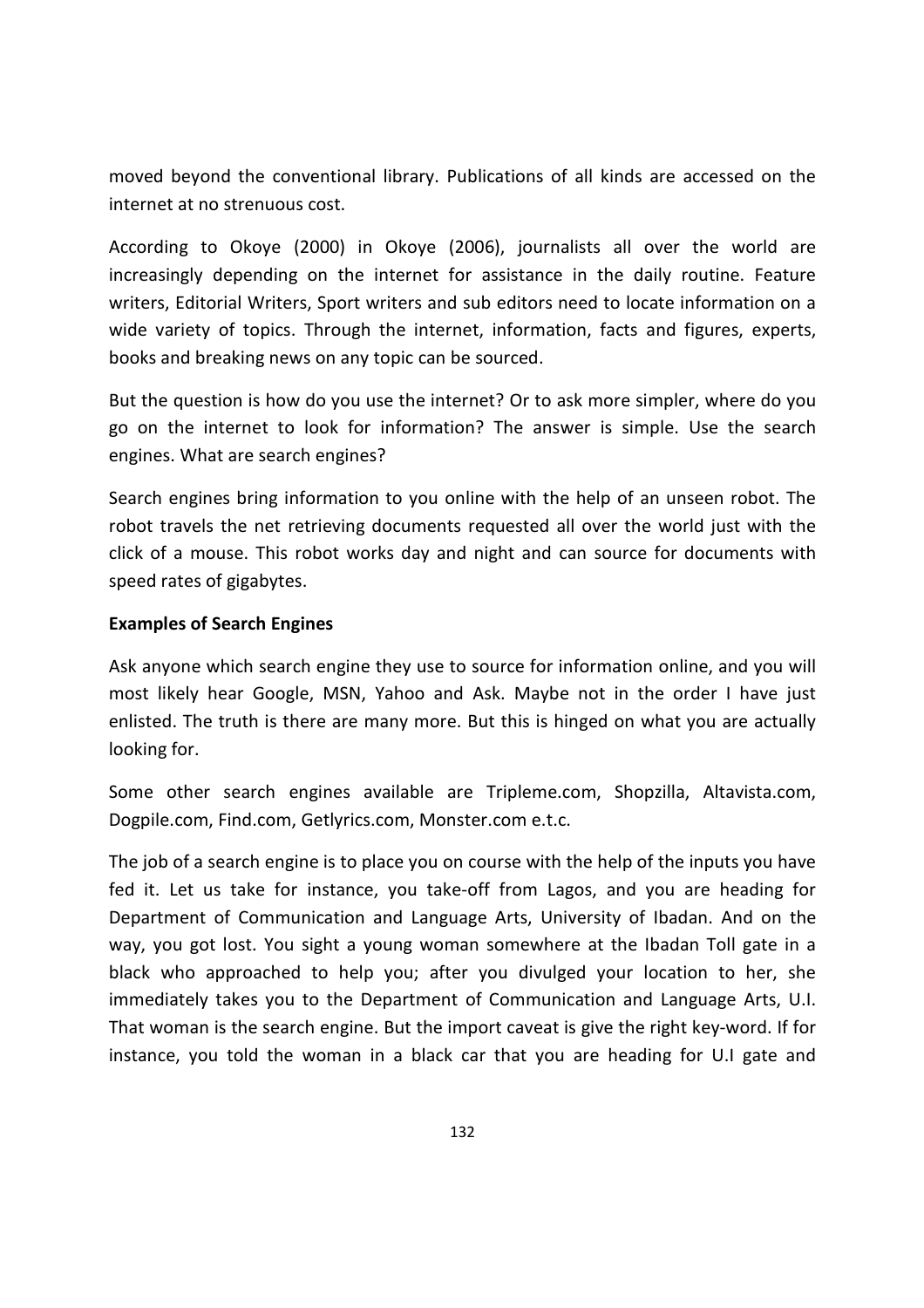nothing more, she would definitely drop you at the gate, but you will need to trek to your location.

Let us have a practical session now. Pick up your internet modem or browser or internet enabled phone or black berry and let us do the following.

- Let us assume you are looking for information on lecture notes in the Department of Mass Communication, National Open University of Nigeria.
- The first step to achieve this is to load the search engine page (e.g www.google.com)
- Once the page is loaded, simply type in the word carefully
- National Open University of Nigeria- Lecture Notes, Mass Communication
- You will be amazed by the list it will turn in.
- In fact, if you need the Lecture notes prepared in a PDF file, all you need do is add (PDF) after the last word and the engine will enlist all the Lectures prepared in a PDF for you.

As a Feature writer, you need a fair knowledge of the internet if you are still ignorant in the use of the internet. There are two ways to learn it. Either you register in a computer school where internet surfing sessions are handled or you buy a book and call for immediate assistance from colleagues, family members, associates or friends. You must as a matter of urgency address this. Believe me, there are wide arrays of materials online for your use. Please tap them.

# **Personal Observation**

According to Okoye (2006), Personal observation is superior to other forms of fact gathering for the following reasons;

- When a newsman with a nose for news observes a scene, he takes note of certain important details which the uninitiated might overlook.
- Personal observation enhances the credibility of the feature story and, by extension, that of the news medium.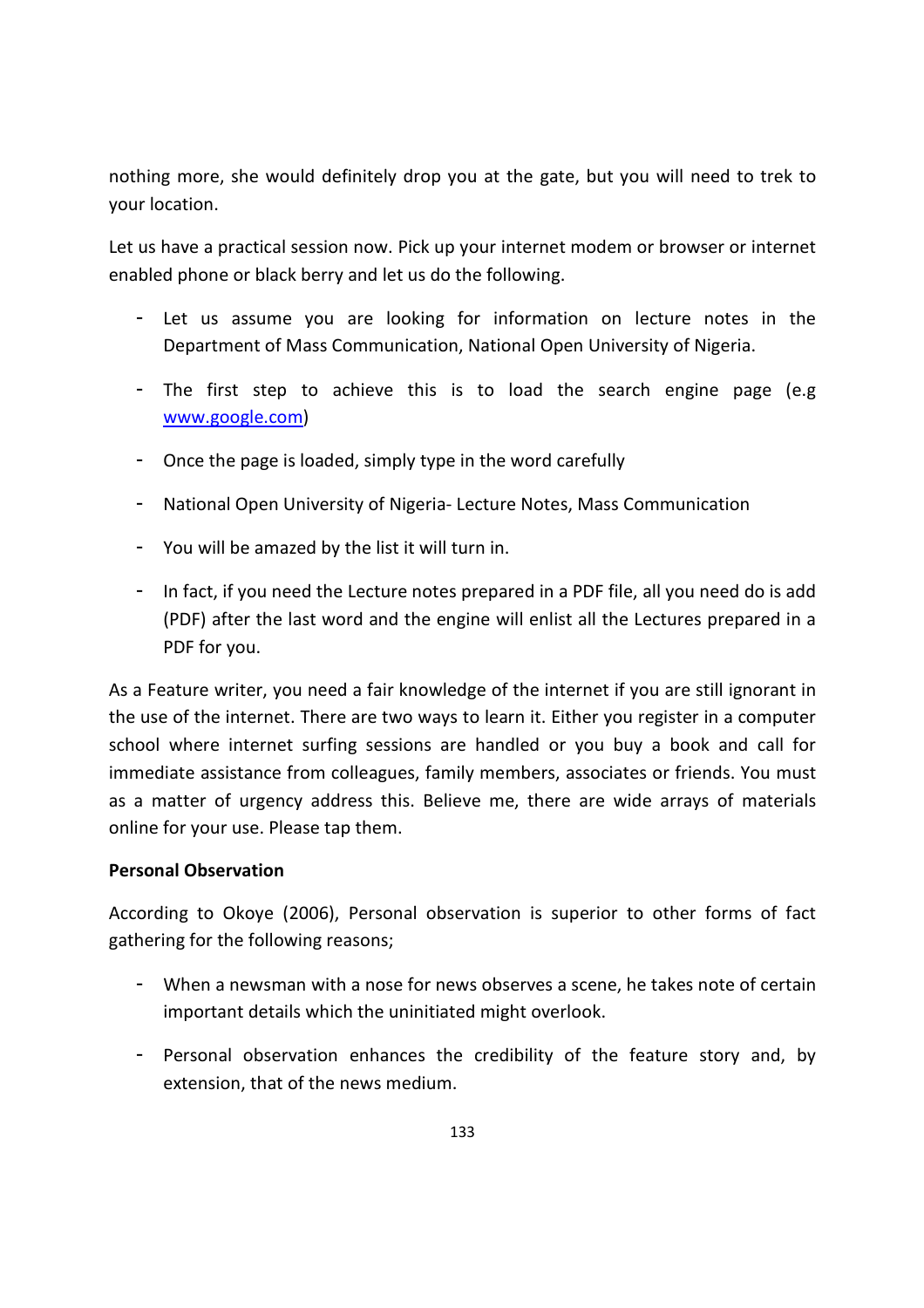- Personal observation enables the feature writer to demonstrate his descriptive capability and writing style in a way that uplifts the art of feature writing.

Okoye (2006) was however apt to warn that care must be taken not to become emotionally involved in what is happening. Emotional involvement leads to unbalanced write-ups, bias, prejudice and distortion of facts.

The advantage of personal observation is that history or events takes its dramatic turn right in your face. You saw it happened life. Even at that, there are times when what you saw need to be given flesh with documented facts and figures to give it more life, so the importance of the internet and the library is still key.

# **Interviewing**

Also according to Okoye (2006), interviewing is the act of tapping other human sources for information which will be included in the write-up. He further state that those usually interviewed by newsmen are key players in the news, victims, winners, losers, eye-witnesses, experts, relatives, neighbours and associates of those involved.

Interview can come in different ways. This ranges from face-to-face, electronic and physical letter interview.

Interviews according to Okoye (2006) can be conducted in three ways and these are;

- (i) Face-to Face
- (ii) Mail
- (iii)Telephone

# **Face-to-Face Interview**

With face-to-face interview, you have the advantage of asking your interviewee as many questions as possible especially when you are both in a relaxed environment. Face-toface interview can be conducted in several places. You could invite the interviewee to a serene location, you could go to the interviewees residence, office or hang out location e.t.c.

However, it is important to stress that, you do not approach an interview without adequate preparation. You must be prepared both physically and mentally. Do not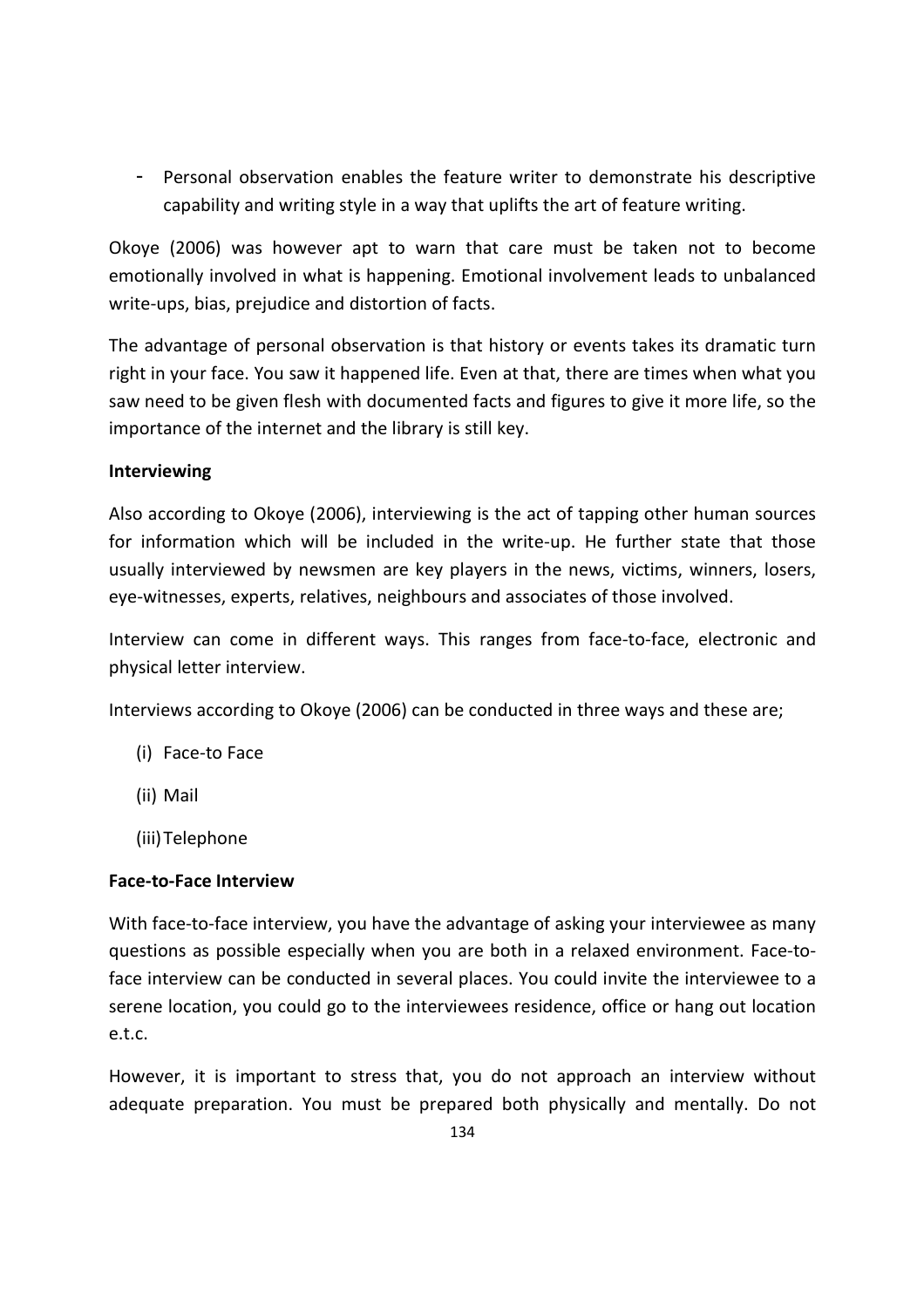approach an with an empty stomach, do not approach an interview with a disturbing psychological or emotional state. If it is absolutely necessary you do the interview, calm yourself down by taking as many deep breaths as possible.

As part of the preparation for the interview, please take along your recorder, note book or pad, at least two writing pens. Even with the presence of the recorder, take as much notes as possible because you may think the recorder is active and it is not.

# **Mailing Interview.**

In case you do not know, interviews can be conducted through the electronic mail. In the event that your interviewee is not anywhere around; probably out of the country, email then becomes a viable alternative. There are times when your interviewee is not around but not reachable.

The interviewer could enlist his questions carefully and send it through mail to the respondent. The response would be sent and analyzed. One problem with this method of interview is that in the event that the interviewer omits an important question it becomes difficult to recall the attention of the respondent. But this could be rectified if the interviewer has access to the interviewees mobile number to so further discussions could be made on phone.

# **Telephone Interview**

Okoye (2006) maintains that telephone interview is the fastest means of obtaining information for news and features. It saves the journalist the trouble of travelling all the way to meet the news maker or information source face-to-face. Also the telephone can be used to establish preliminary contact with the news source, which will culminate in a face-to-face encounter.

# **Tips for Telephone Interviewing**

Okoye (2006) offered the following tips for telephone interview.

- i. Introduce yourself, your newspaper and the purpose of your call, properly and without delay.
- ii. As your questions in a straight-forward manner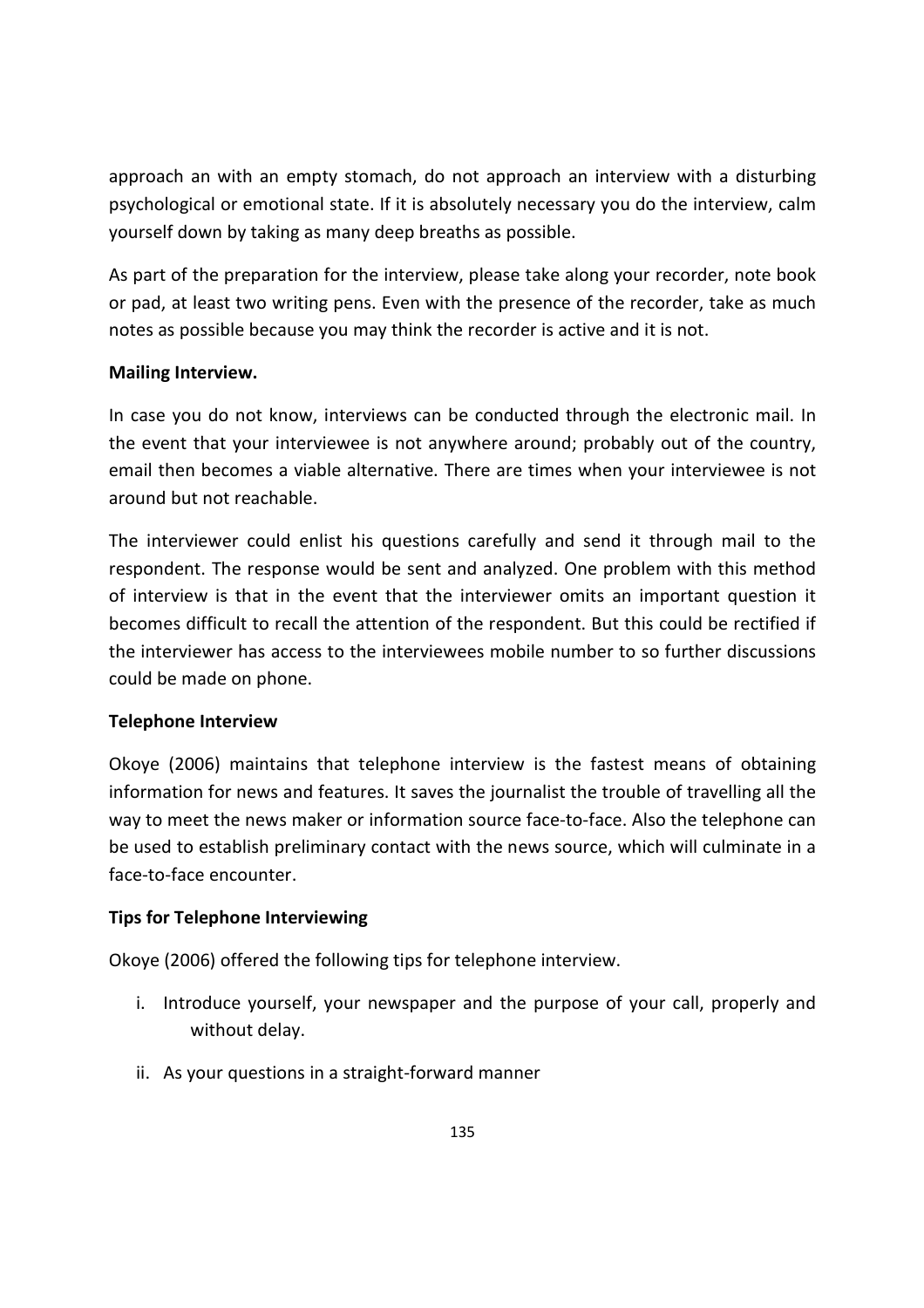iii. Assure the source he will not be misquoted

I like to add more tips to the above;

iv. Be polite. Even when you greet, ensure you do not do this impolitely. The interviewee could sometimes be younger than you. For instance, a sub-editor of about the age of 49 talking to a young millionaire of just 22 may want to sound elderly. Please, be polite to get a great response from your respondent.

# **4.0 CONCLUSION**

A feature writer must be a person who thirsts for knowledge. He must always seek to know and know more. And the only way this could be done is to consult a living library, go online (internet), conduct interviews and make phone calls.

# **5.0 SUMMARY**

In this unit, effort has been made to expose the students to important sources of information acquisition. These sources are the library, the internet, personal interviews and phone calls.

# **6.0 TUTOR MARKED ASSESSMENT**

Justify in 10 paragraphs why the internet is an important resource avenue for the feature writer of today.

# **7.0 REFERENCES/FURTHER READINGS**

Okoye, I. (2006) Feature Writing; Theory and Practice (2<sup>nd</sup> ed) Lagos. Malthouse Press Limited.

# **Internet Sources**

en.wikipedia.org/wiki/internet

www.hawaii/Peter/searchengine.htm.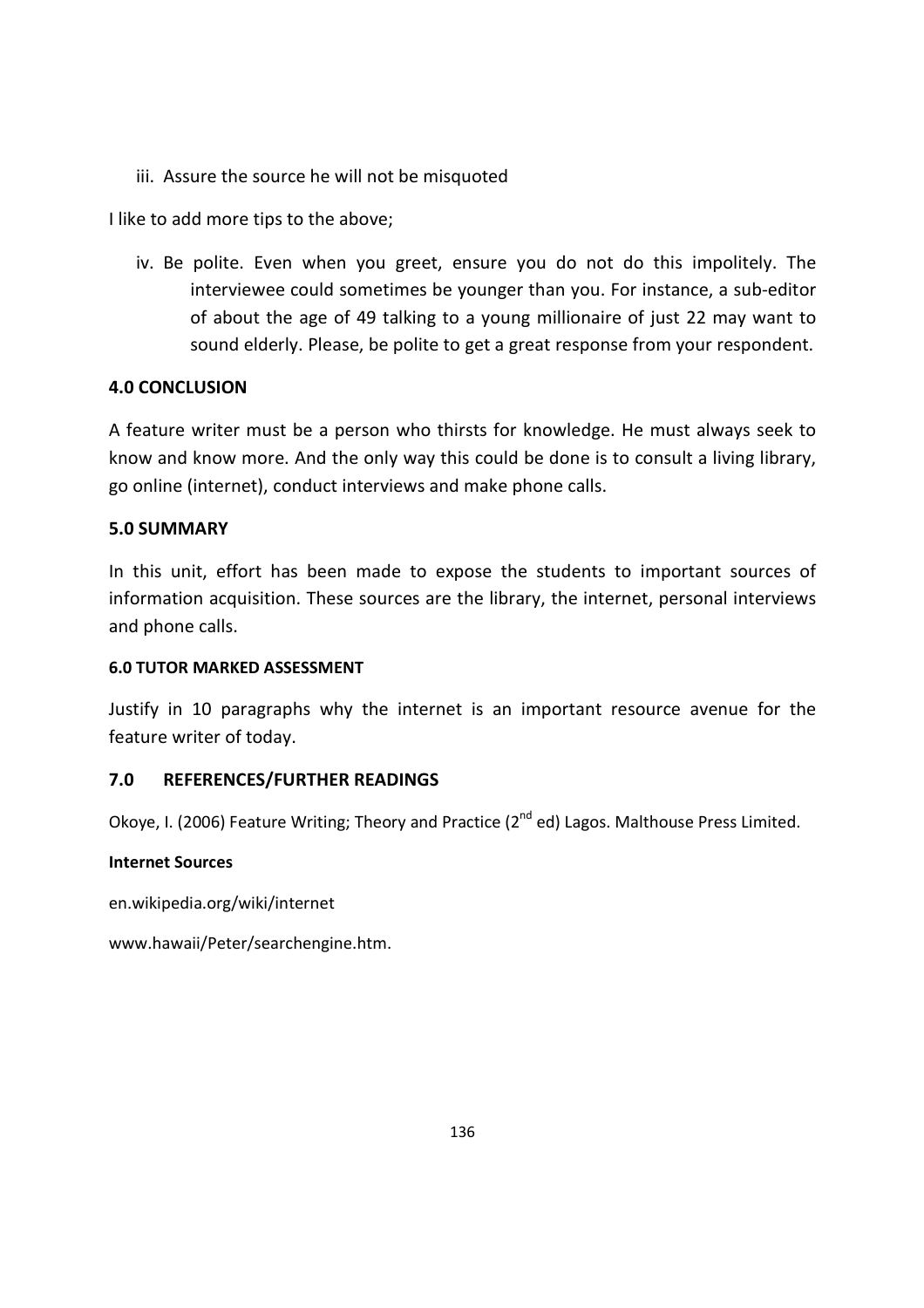## **UNIT 3 TOOLS OF A FEATURE AND MAGAZINE WRITER**

## **CONTENTS**

## **1.0 Introduction**

- 2.0 Objectives
- 3.0 Main Contents
	- 3.1 Computer
		- 3.2 Pen and Notebook
		- 3.3 Camera
		- 3.4 Tape Recorder
		- 3.5 Telephone
		- 3.6 Word Processor
- 3.7 The Interview
- 4.0 Conclusion
- 5.0 Summary
- 6.0 Tutor Marked Assignment
- 7.0 References/Further Readings

## **INTRODUCTION**

Every profession has its tools of operations. Whether Engineering, Law, Medicine and Surgery, e.t.c. These tools are the apparatus he uses to create his products. The writer works on words with some tools. These tools and how each of them assist the writer is what this unit is about.

## **OBJECTIVES**

At the end of this unit, the students should be able to;

- Identify and explain the tools of a writer
- Identify the benefits of these equipments

## **3.0 MAIN CONTENT**

### **COMPUTER**

According to Ohaja (2004), a writer must have a personal computer and a modem that connects it to the internet which should ensure that the writer has access to exhaustive information on any topic, be it from the natural sciences, the humanities or the social sciences. The internet helps the writer to get lists of references on any subject and gives him the information in the list he wishes.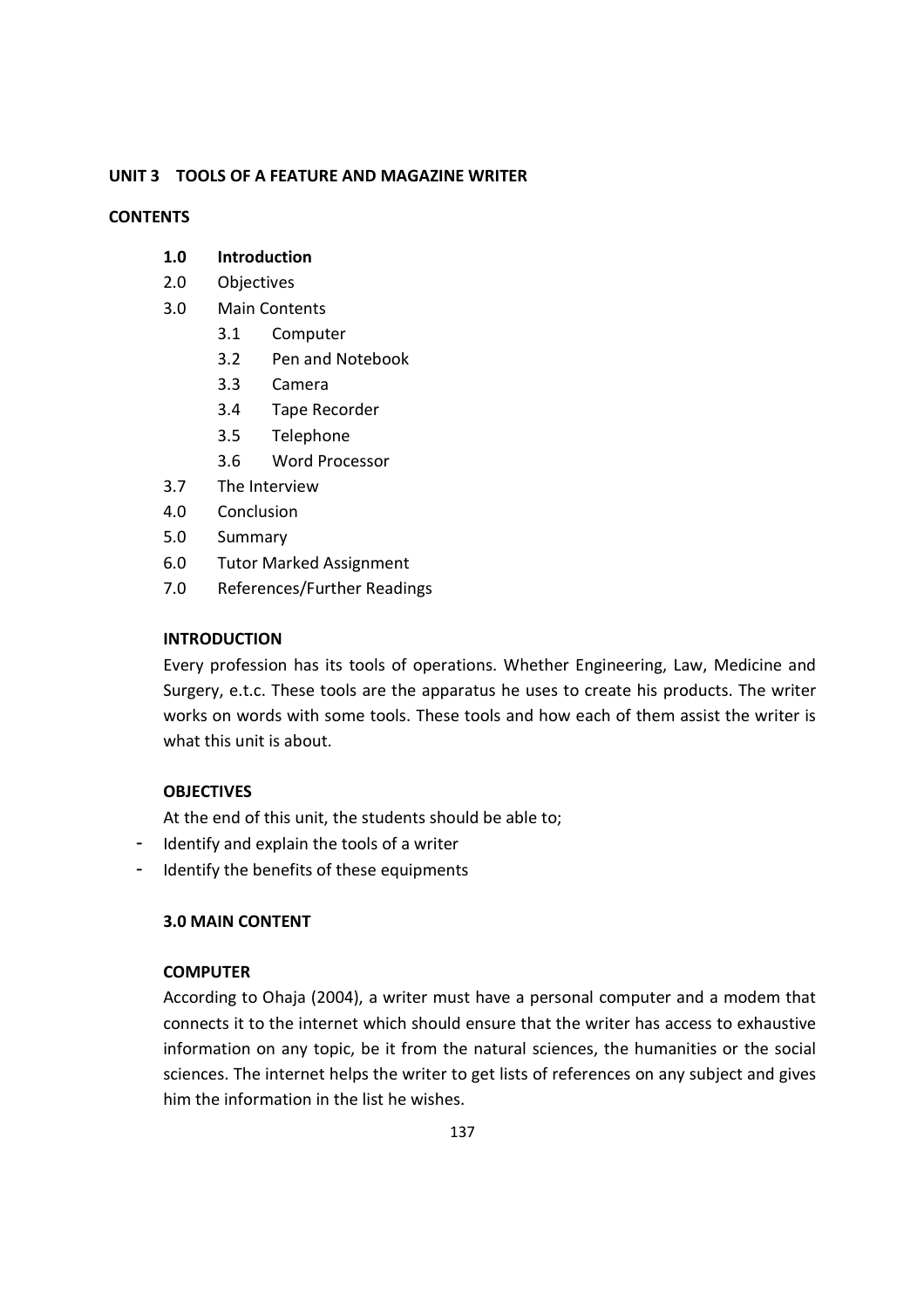Because a desktop computer is situated in one place, I want to advise any serious writer to procure a Laptop computer. This is to enable him get information anywhere and at any time. With a Laptop, the writer can sit in his car, somewhere on the field, and access the computer for information processing, dounloading, uploading e.t.c.

#### **PEN AND NOTEBOOK**

The pen is the first and probably the most important tool of a writer. Let me explain this. Whenever ideas come upon a writer, the nearest tool for capturing the dictates of the idea is a pen. With a pen, the writer jots down all that could be jotted and may later transfer same and expand the scope of the idea later.

Ideas or inspiration as some people call it could come upon a writer while driving, please pull over the vehicle whenever this happens, it could come while having your breakfast, it could come while swimming, the list is many.

I like to advise writers to identify the kind of pen they are more at home with. Very early in my writing career, I became fascinated with a particular pen that without it I could not write, even when ideas come, I had to look out for the pen which gives me satisfaction. If you fall in this category, please always harm yourself with some of this favourite pen.

Similarly, a writer needs a notebook. Notebooks are essential. They are what the wrier needs to write his ideas or develop them when. I always advise writers to buy a pocket jotter that could be retrieved at any time for writing.

# **CAMERA**

According to Ohaja (2004), a camera helps to provide photographs of interviewees, scenes of events and whatever else the writer wants to illustrate his article with. These days, cameras are not a problem. All that the writer needs is to have a good phone with a good pixel rate camera to capture his numerous scenes. Except for a pre-planned event where the writer requires many shots, it is advisable to use his mobile phones to cover his photographic shots. In fact, there are some phones now that has capturing rate and capacity equal to many digital camera and at no extra cost. A writer should see this as a great opportunity.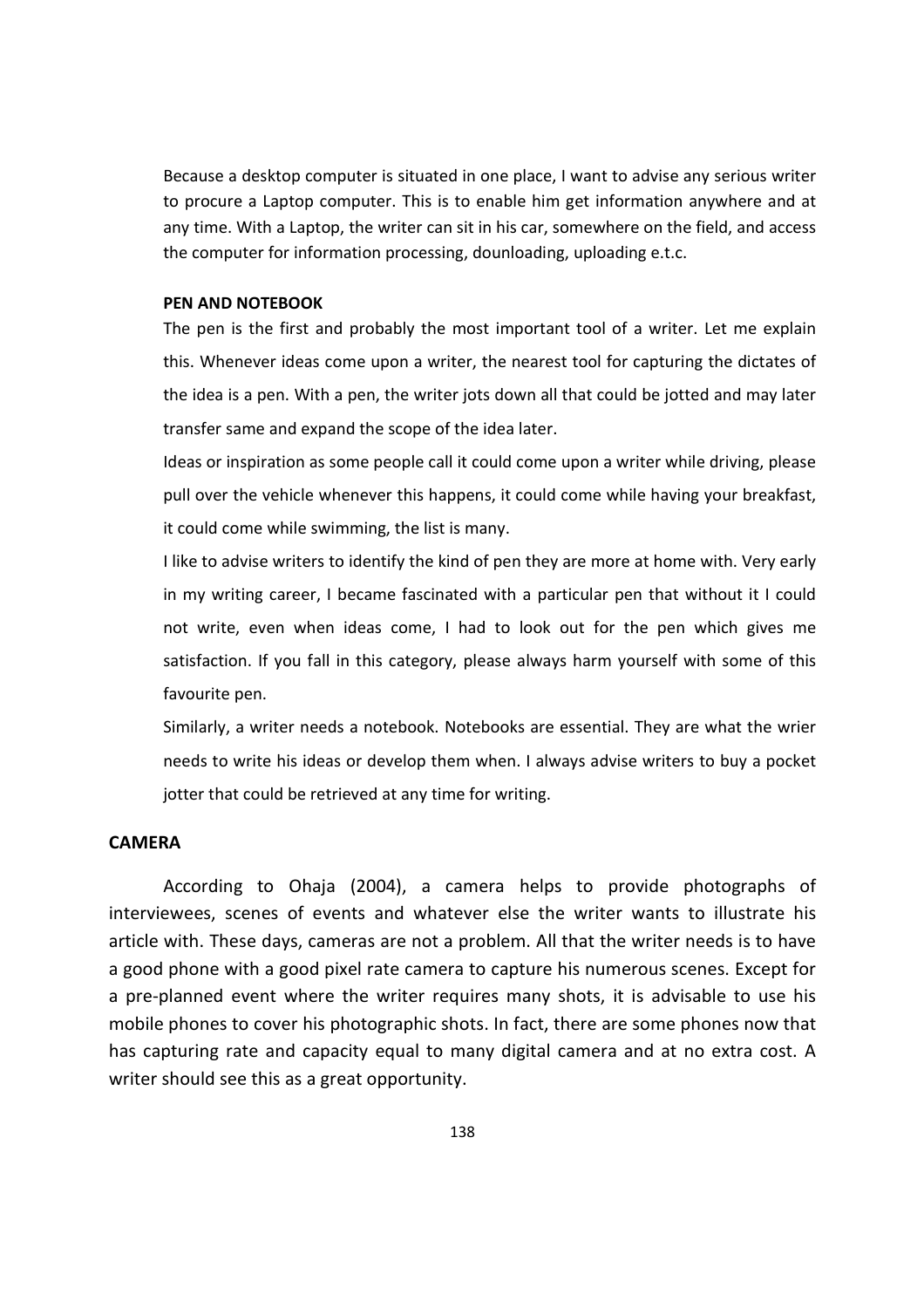## **TAPE RECORDER**

Tape recorders are designed to capture conversations. They are tools important for interview sessions, press conferences e.t.c. Ohaja (2004) however advised that the recorder should be pretested to avoid malfunctioning at crucial moments. Please, be informed that there are mobile phones with a larger capturing and storage memory than any recorder around. A wrier should see such a phone as an asset rather than a luxury.

# **TELEPHONE**.

With the introduction of mobile phones, the function of phones has gone beyond just making calls. Today, phone now has many of the facilities one needs for businesses and entertainment. A phone could do the following;

- Play video and record video
- Play music, record music,
- Play voice, record voice
- Word Process
- Surf the internet
- Take pictures
- Keep diaries
- Connect to the radio
- Connect to the television
- Conference call, video conferencing
- Alarm, To-do-List e.t.c

# **WORD PROCESSOR**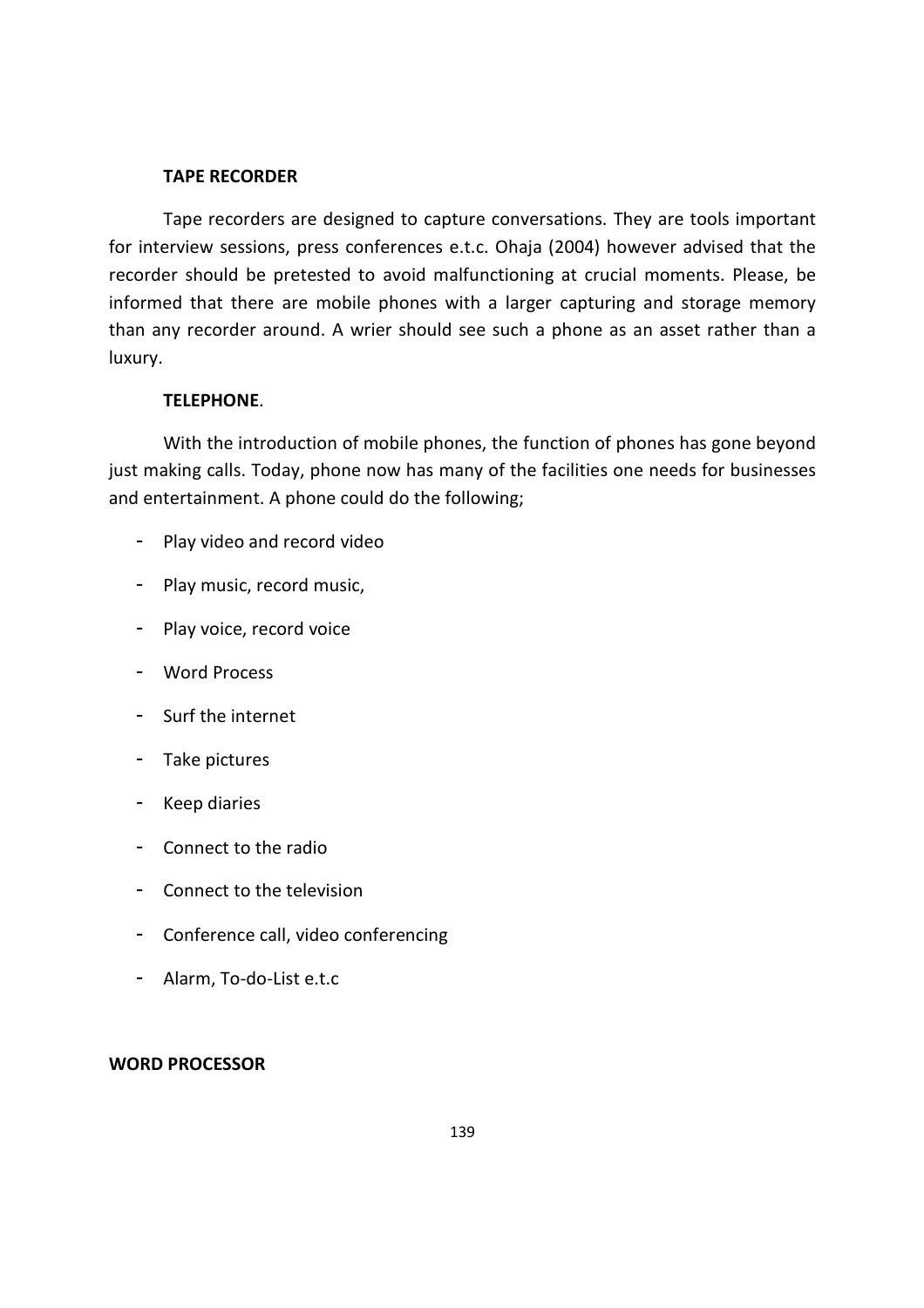Today, I will be right if I say that the typewriter has become obsolete already. Computer has virtually taken over the word processing business at all fronts. But I am not totally against the knowledge of the type writer. I know for sure that those who learnt how to type with the typewriter are better typist today. This is just like learning how to drive with the old beetle and then you suddenly find yourself driving a 2012 Toyota Camry, if you are not careful, you could think it is a toy.

I know that these days, computers now come with typing tutor. A writer who cannot type should spare some time out to stay in front of the computer and diligently or painfully learn how to type. It is important. The reason is if you type yourself, you could be assured of minimal error, because as you type, you read. But if you are to give same to a typist, even some of the mistakes you did not make would be added for you.

# **4.0 CONCLUSION**

A good work man is known by his tools. The tools of the writer are important assets to him. He needs to identify them and perhaps always have them handy with him all the time. A writer is an exceptional human being who could be over-powered by a phenomenal thought, idea, inspiration at any time. The only means to capture this awesome visitation is through the available tools of pen, paper, recording gadgets, and phones.

# **5.0 SUMMARY**

In this unit, efforts have been made to identify with clarifying details, the tools of a writer. The tools identified are Computer, Pen and Notebook, Camera, Telephone, Tape recorder and Word processor.

# **6.0 TUTOR MARKED ASSESSMENT**

Produce a 2 paged summary of what you have learnt today. In addition, think of one tool of a writer that you think was not mentioned in this unit.

# **7.0 REFERENCES/FURTHER READINGS**

Ohaja, E.U. (2004) Magazine Article Writing. Lagos. John Letterman.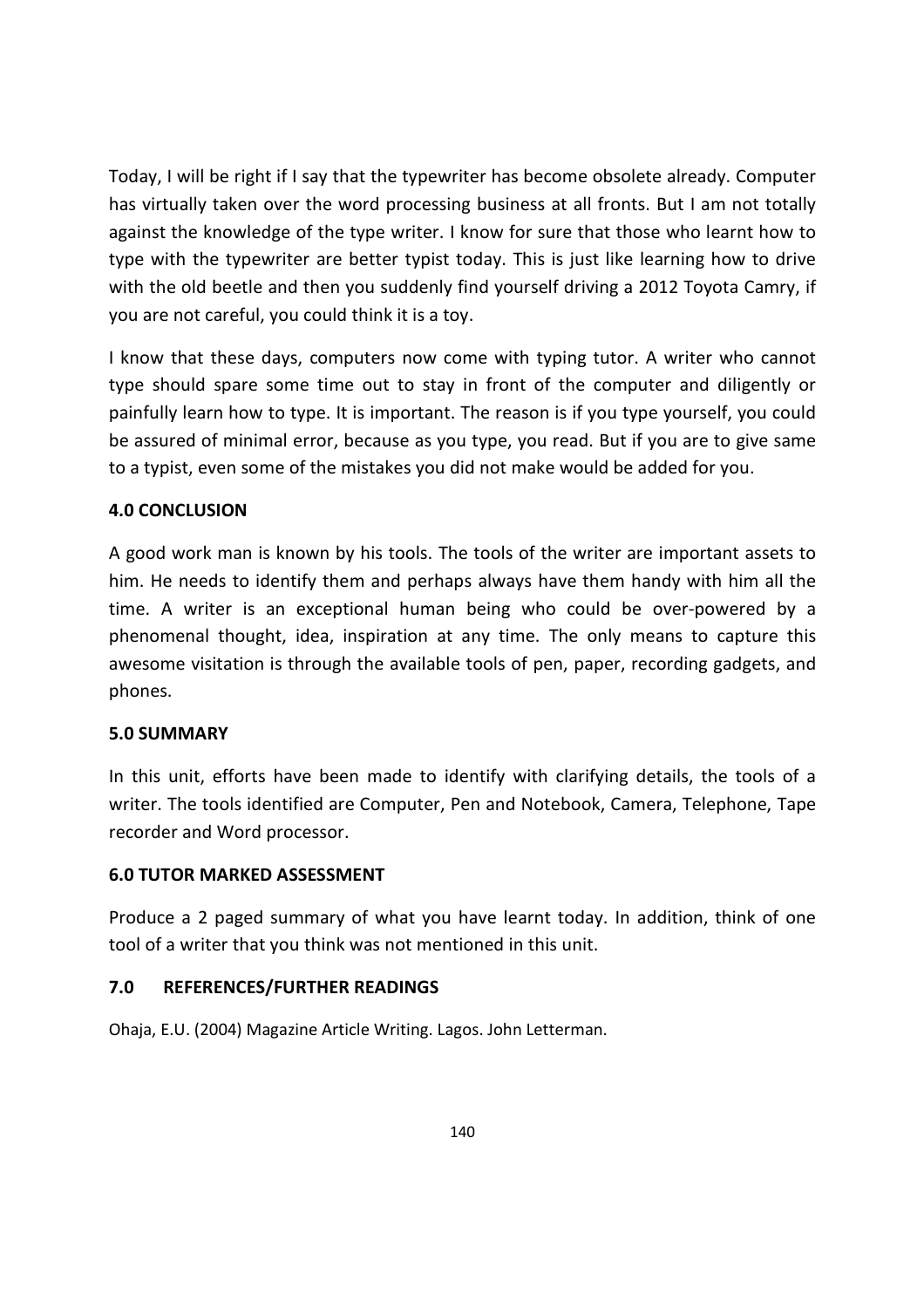### **UNIT 4 NOTE TAKING SKILLS**

## **CONTENTS**

- **1.0 Introduction**
- 2.0 Objectives
- 3.0 Main Contents
	- 3.1 Important reasons to take notes
	- 3.2 Guidelines for Note Taking
	- 3.3 Some Methods of Note Taking
	- 3.4 Note-taking Tips
- 4.0 Conclusion
- 5.0 Summary
- 6.0 References/Further Readings

## **1.0 INTRODUCTION**

The skill to take down notes is a must for every writer. Research has showed that over 80% of the information from lectures, reading or observation is lost within two weeks if no effort is made to record or remember the material. Note taking helps you to remember both what you heard and what you understood. It is learning about the subject and not simply recording all that the speaker says. Note taking helps you to pay closer attention to and become more familiar with the new information.

In this unit, effort has been made to expose the students to some reasons why note taking is essential, some guidelines for note taking and some methods of note taking.

## **2.0 OBJECTIVES**

At the end of this unit, students will be able to;

- State five reasons why note taking is essential for a writer
- Explain and use two Note taking Methods of their choice.

### **3.0 MAIN CONTENT**

### **Reasons why writers have to take down notes.**

Every writer, regardless of the depth of knowledge will still find research a matter of must. To carry out effective research, whether through interviews, lectures, reading e.t.c, note taking is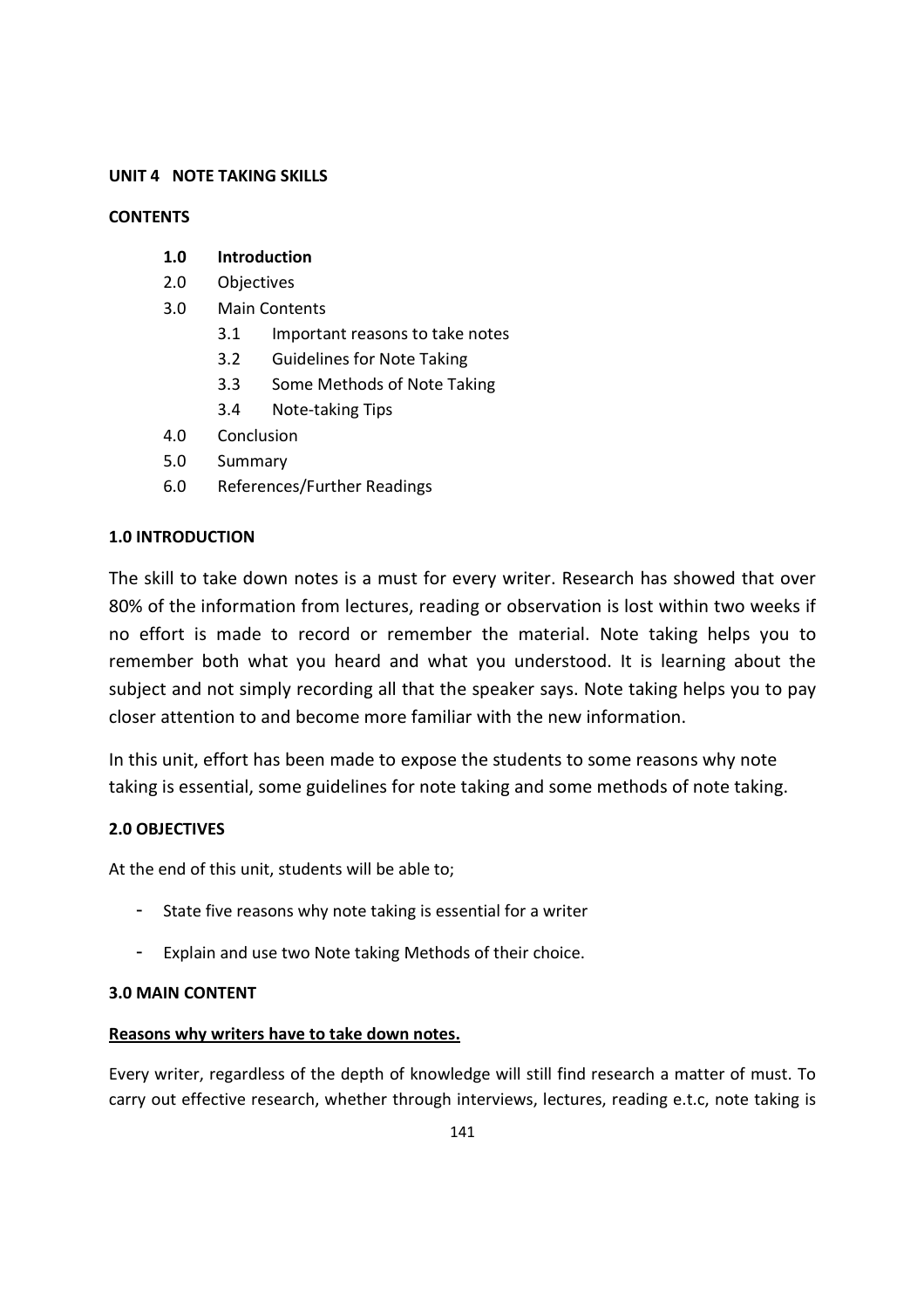an effective tool to this effect. Because of the enormity of information the writer needs and the various and scattered sources he needs to consult, note-taking is then a means to collect all these sources together for later consultation and use.

The following are the reasons why writers have to take note;

- i. To track down information
- ii. To helps to remember information taken down
- iii. Your notes often contain information that cannot be found elsewhere (i.e. in textbooks)
- iv. Notes helps you to concentrate while writing
- v. Note serves as a guide to your write-up. This is because most of the information you need to flesh your work has already been noted
- vi. A writers notes serves as an a

### **GUIDELINES FOR NOTE-TAKING**

To take down note from any research effort, the following needs to be noted;

- i. Concentrate on the interview, reading, observation or lecture so as to capture all the necessary facts or figures.
- ii. Be Consistent. By being consistent, I mean, do not feel any information is not necessary, if you look closely, the information you trivialize can become very important later. So capture it.
- iii. Be brief. Because of the enormity of information a writer could find in any information centre or study, there is a need to be brief. By this, I mean write down only the major points and important information.
- iv. Write legibly. Be careful to write in such a way that is readable to a poor reader. Sometimes, because of the exigency of time, writers write in such a way that even they themselves may find it hard to read later. Please avoid this. Notes are useless if you cannot read them.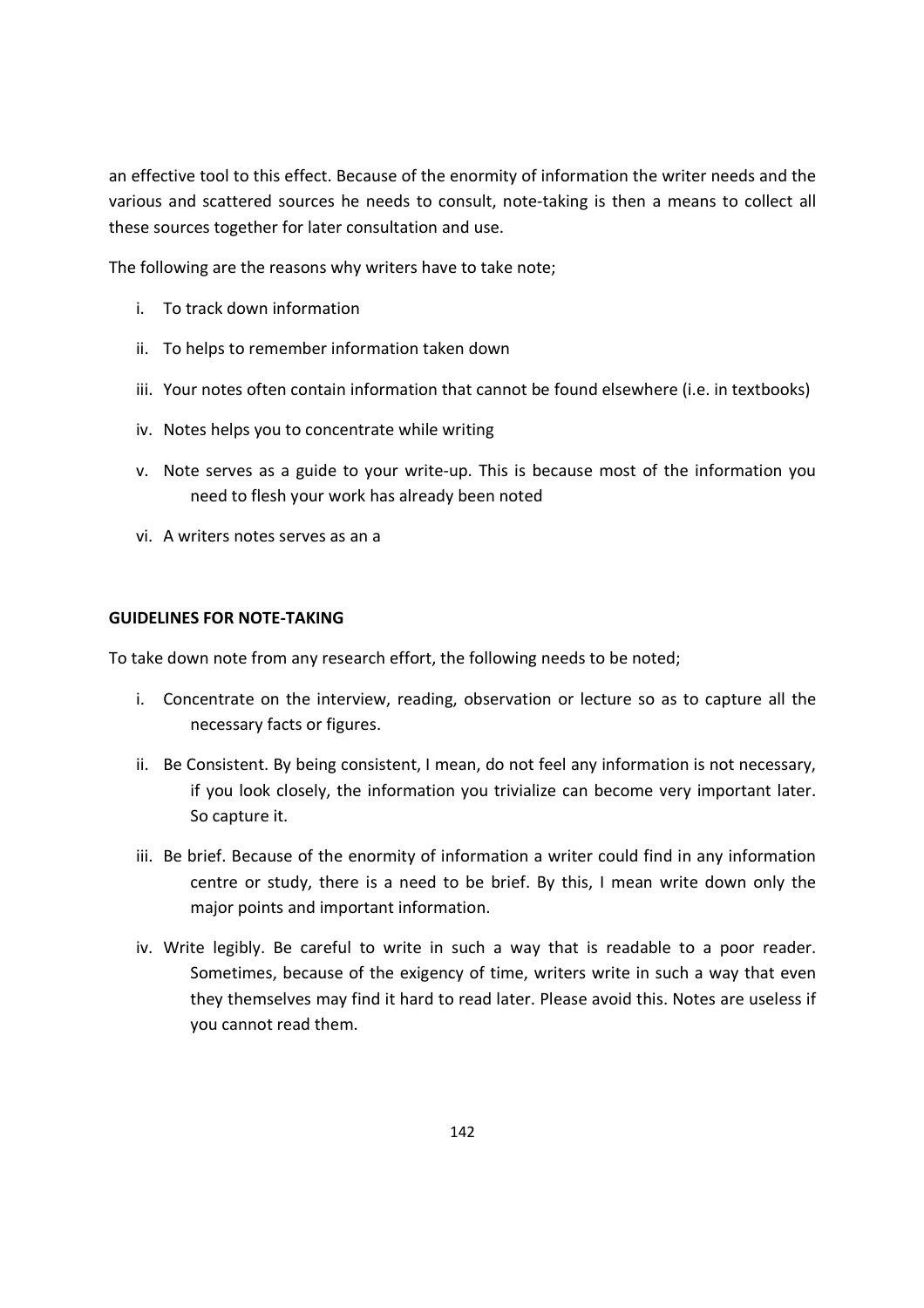v. Do not be concerned with spelling and grammar. One mistake amateur writers make when taking down notes is to ensure the appropriateness of grammar and spelling. This is a time waster. Do not bother about this. Just keep writing.

## **SOME NOTE-TAKING METHODS**

According to Okinda (2009), the common methods of note-taking include;

- 1. Cornell Method
- 2. Outlining Method
- 3. Mapping Method
- 4. Charting Method
- 5. Sentence Method.

## **The Cornel Method**

This method provides a systematic format for condensing and organizing notes without laborious recopying. Write notes in the main space and use the left-had space to label each idea and detail with a key word or "cue."

### **Method**

- $\triangleright$  Rule your note with two and a half margin on the left leaving a sic-inch area on the right in which to make notes.
- $\triangleright$  During any research session, take down information in the six-inch area.
- $\triangleright$  Move to a new line when the interviewee seems too fast or has gone off-point.
- $\triangleright$  After the research session, complete phrases and sentences as much as possible.

## **The Mapping Method**

This method uses comprehension/concentration skills and evolves in a not taking form which relates each fact or idea to every other fact or idea. It is a graphic representation of the content of a lecture. It is a method that maximizes active participation, affords immediate knowledge as to its understanding, and emphasizes critical thinking.

### **Method**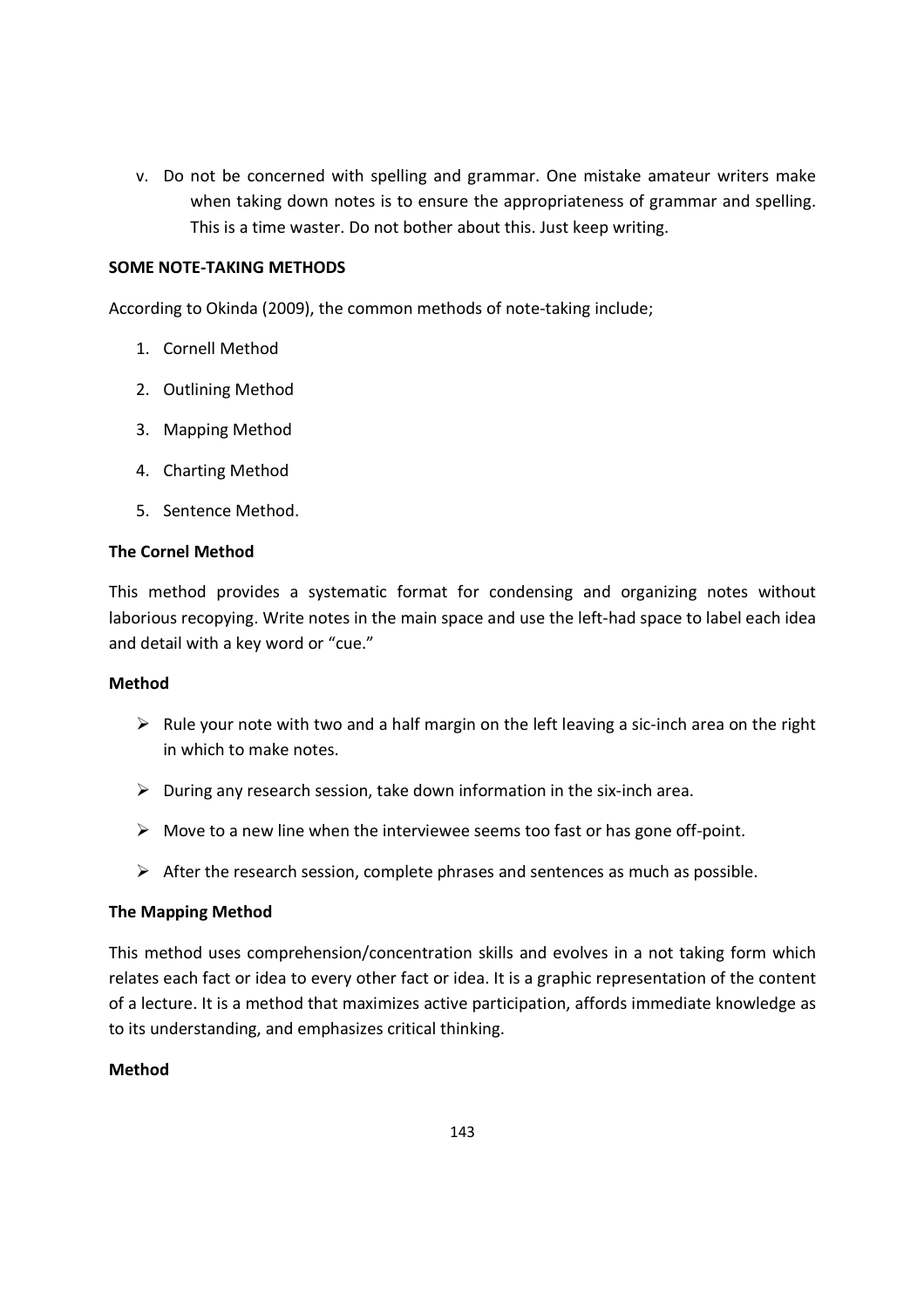- Create a graphic representation of what is heard, read or observed.
- Use any symbol, draw, do all you can to capture the information as vividly as possible.
- Be simple.

## **Advantages of the Mapping Method**

- Helps you to visually track your lecture regardless of conditions
- Little thinking is needed and relationships can easily be seen
- Easy to edit your notes by adding numbers, marks, and colour coding
- Review by covering lines for memory drill and relationships
- Main points can be written on flash or note cards and pieced together into a table or larger structure at a later date.

## **NOTE-TAKING TIPS**

### **General Tips for taking Notes**

- Determine which pieces of information in any research situation are important and which pieces are not by being critical when you read or listen.
- $\triangleright$  Take information that is important, relevant and credible.
- $\triangleright$  Distinguish between facts, opinions, and examples.
- $\triangleright$  Write down important, relevant, educated opinions e.g. if the interviewee is giving a point that compares the ideas of different theorists, it would be important to write down a summary of each theorist's opinion in your note.
- $\triangleright$  Be critical of the material you are listening to or that you are reading.
- $\triangleright$  Use shortcuts that you will understand and that make the writing process quicker. Abbreviations (e.g instead of for example), symbols (= instead of "equals").
- $\triangleright$  Do not write down notes word for word (notes should be a summary of the main ideas and should be used to help jog your memory).

### **Tips for taking notes from readings**

 $\triangleright$  Understand what you are looking for in the reading